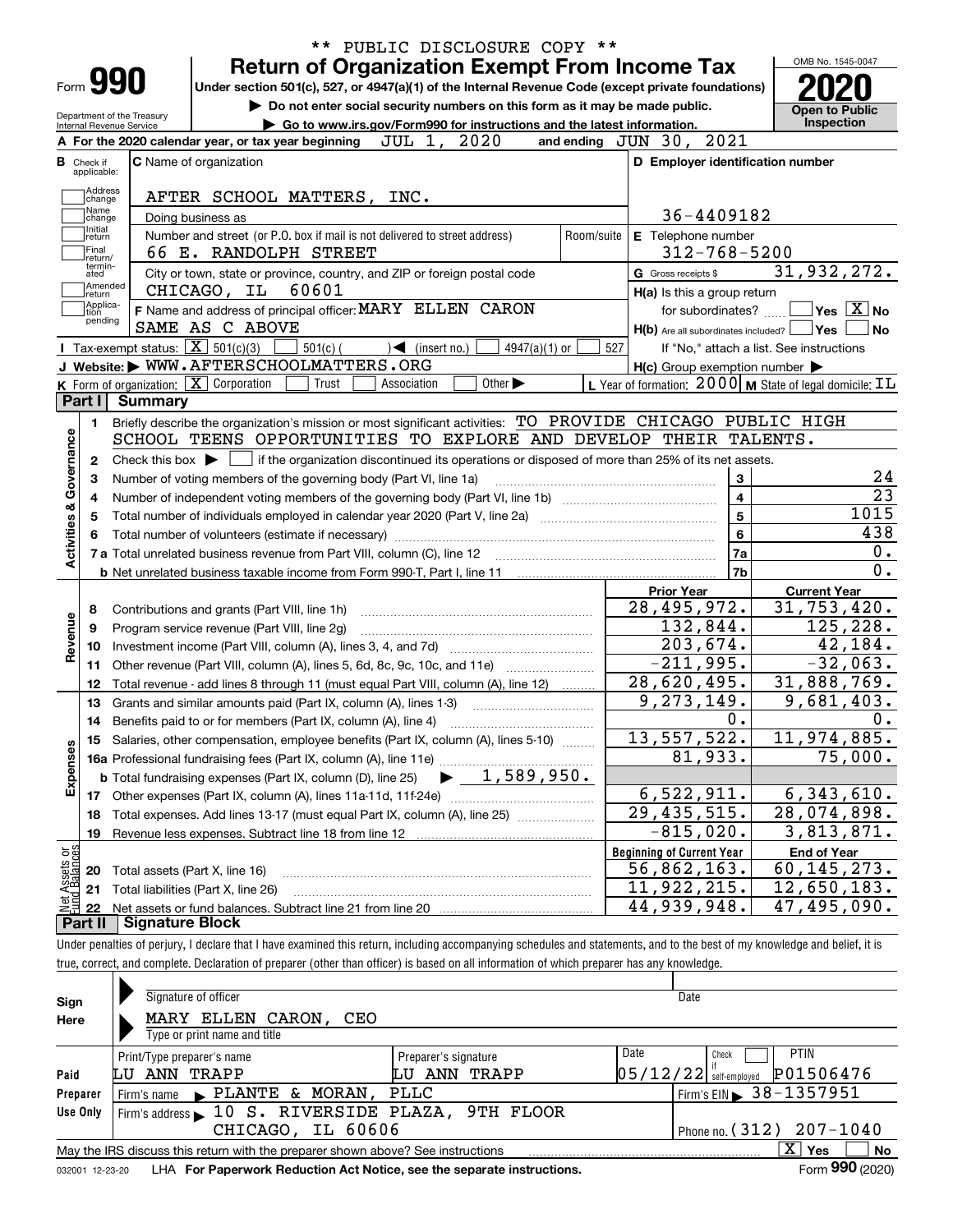|              | 36-4409182<br>AFTER SCHOOL MATTERS, INC.<br>Page 2<br>Form 990 (2020)<br><b>Part III   Statement of Program Service Accomplishments</b>                                                                                                                                                                |
|--------------|--------------------------------------------------------------------------------------------------------------------------------------------------------------------------------------------------------------------------------------------------------------------------------------------------------|
|              | $\overline{\mathbf{x}}$                                                                                                                                                                                                                                                                                |
| 1.           | Briefly describe the organization's mission:<br>TO PROVIDE CHICAGO PUBLIC HIGH SCHOOL TEENS OPPORTUNITIES TO EXPLORE<br>AND DEVELOP THEIR TALENTS, WHILE GAINING CRITICAL SKILLS FOR WORK,<br>COLLEGE AND BEYOND.                                                                                      |
|              |                                                                                                                                                                                                                                                                                                        |
| $\mathbf{2}$ | Did the organization undertake any significant program services during the year which were not listed on the<br>$\overline{\mathsf{Yes} \mathrel{\hspace{0.5pt}\mathsf{X}}}$ No<br>prior Form 990 or 990-EZ?                                                                                           |
|              | If "Yes," describe these new services on Schedule O.                                                                                                                                                                                                                                                   |
| 3            | $\boxed{\text{X}}$ Yes<br>Did the organization cease conducting, or make significant changes in how it conducts, any program services?<br>∣No<br>If "Yes," describe these changes on Schedule O.                                                                                                       |
| 4            | Describe the organization's program service accomplishments for each of its three largest program services, as measured by expenses.<br>Section 501(c)(3) and 501(c)(4) organizations are required to report the amount of grants and allocations to others, the total expenses, and                   |
| 4a           | revenue, if any, for each program service reported.<br>23, 183, 058. including grants of \$9, 681, 403. ) (Revenue \$<br>125, 228.<br>) (Expenses \$<br>(Code:<br>THIS YEAR, AFTER SCHOOL MATTERS PROVIDED MORE THAN 24,000 PROGRAM<br>OPPORTUNITIES TO TEENS ACROSS CHICAGO. THESE APPRENTICESHIP AND |
|              | INTERNSHIP PROGRAMS - IN THE ARTS, COMMUNICATIONS, SCIENCE, SPORTS AND<br>TECHNOLOGY - PROVIDE A SAFE AND ENRICHING EXPERIENCE FOR CHICAGO'S                                                                                                                                                           |
|              | UNDERSERVED TEENS DURING THE CRITICAL HOURS AFTER SCHOOL AND DURING THE<br>SUMMER WHEN THEY ARE OTHERWISE VULNERABLE. 80% OF THE TEENS WE SERVE                                                                                                                                                        |
|              | ARE FROM HIGH POVERTY COMMUNITIES, AND 95.7% ARE MINORITIES.                                                                                                                                                                                                                                           |
|              | OUR TEENS ARE ACHIEVING SUCCESS AT HIGHER RATES THAN THEIR PEERS WHO DO<br>NOT PARTICIPATE IN OUR PROGRAMS. 92.4% OF OUR HIGH SCHOOL SENIORS<br>RECENTLY GRADUATED, WHILE THE STATEWIDE GRADUATION RATE FOR LOW-INCOME                                                                                 |
|              | STUDENTS IS JUST 82%. OUR TEENS' FRESHMEN ON-TRACK RATE (A SIGNIFICANT                                                                                                                                                                                                                                 |
|              |                                                                                                                                                                                                                                                                                                        |
|              |                                                                                                                                                                                                                                                                                                        |
| 4c           | $\left(\text{Code:} \right)$ $\left(\text{Expenses $}\right)$<br>) (Revenue \$<br>including grants of \$                                                                                                                                                                                               |
|              |                                                                                                                                                                                                                                                                                                        |
|              |                                                                                                                                                                                                                                                                                                        |
|              |                                                                                                                                                                                                                                                                                                        |
| 4d           | Other program services (Describe on Schedule O.)<br>(Expenses \$<br>Revenue \$<br>including grants of \$                                                                                                                                                                                               |
|              | 23, 183, 058.<br>4e Total program service expenses                                                                                                                                                                                                                                                     |
|              | Form 990 (2020)<br>SEE SCHEDULE O FOR CONTINUATION(S)<br>032002 12-23-20                                                                                                                                                                                                                               |
|              | 3                                                                                                                                                                                                                                                                                                      |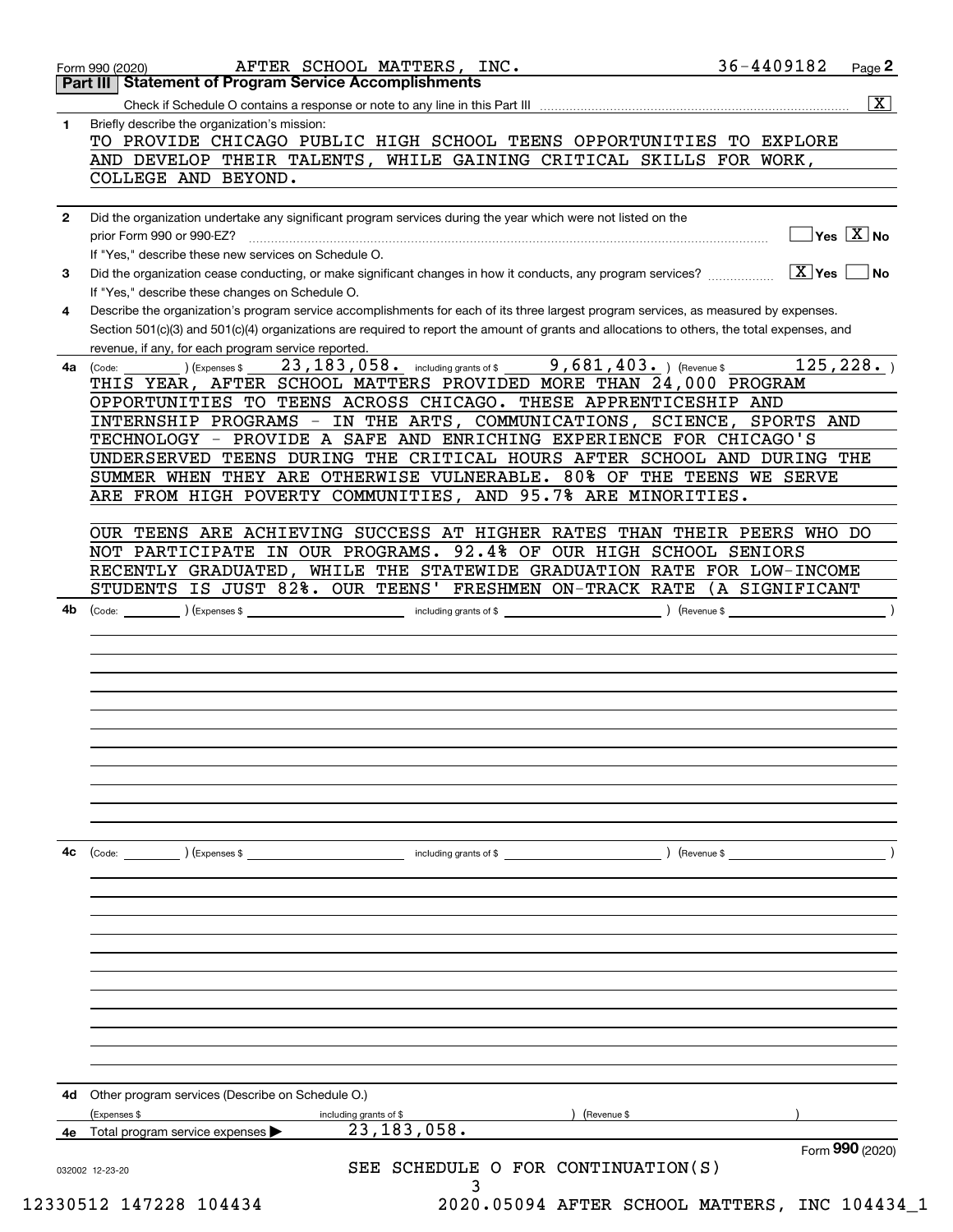Form 990 (2020) Page **3Part IV Checklist of Required Schedules** AFTER SCHOOL MATTERS, INC. 36-4409182

|     |                                                                                                                                       |                 | Yes                     | No              |
|-----|---------------------------------------------------------------------------------------------------------------------------------------|-----------------|-------------------------|-----------------|
| 1   | Is the organization described in section $501(c)(3)$ or $4947(a)(1)$ (other than a private foundation)?                               |                 |                         |                 |
|     |                                                                                                                                       | 1.              | X                       |                 |
| 2   |                                                                                                                                       | $\overline{2}$  | $\overline{\mathbf{x}}$ |                 |
| 3   | Did the organization engage in direct or indirect political campaign activities on behalf of or in opposition to candidates for       |                 |                         |                 |
|     |                                                                                                                                       | 3               |                         | х               |
| 4   | Section 501(c)(3) organizations. Did the organization engage in lobbying activities, or have a section 501(h) election in effect      |                 |                         |                 |
|     |                                                                                                                                       | 4               | X                       |                 |
| 5   | Is the organization a section 501(c)(4), 501(c)(5), or 501(c)(6) organization that receives membership dues, assessments, or          |                 |                         |                 |
|     |                                                                                                                                       | 5               |                         | х               |
| 6   | Did the organization maintain any donor advised funds or any similar funds or accounts for which donors have the right to             |                 |                         |                 |
|     | provide advice on the distribution or investment of amounts in such funds or accounts? If "Yes," complete Schedule D, Part I          | 6               |                         | х               |
| 7   | Did the organization receive or hold a conservation easement, including easements to preserve open space,                             |                 |                         |                 |
|     |                                                                                                                                       | $\overline{7}$  |                         | х               |
| 8   | Did the organization maintain collections of works of art, historical treasures, or other similar assets? If "Yes," complete          |                 |                         |                 |
|     |                                                                                                                                       | 8               |                         | х               |
| 9   | Did the organization report an amount in Part X, line 21, for escrow or custodial account liability, serve as a custodian for         |                 |                         |                 |
|     | amounts not listed in Part X; or provide credit counseling, debt management, credit repair, or debt negotiation services?             |                 |                         |                 |
|     |                                                                                                                                       | 9               |                         | х               |
| 10  | Did the organization, directly or through a related organization, hold assets in donor-restricted endowments                          |                 |                         |                 |
|     |                                                                                                                                       | 10              | х                       |                 |
| 11  | If the organization's answer to any of the following questions is "Yes," then complete Schedule D, Parts VI, VIII, VIII, IX, or X     |                 |                         |                 |
|     | as applicable.                                                                                                                        |                 |                         |                 |
|     | a Did the organization report an amount for land, buildings, and equipment in Part X, line 10? If "Yes," complete Schedule D,         | 11a             | X                       |                 |
|     | <b>b</b> Did the organization report an amount for investments - other securities in Part X, line 12, that is 5% or more of its total |                 |                         |                 |
|     |                                                                                                                                       | 11b             |                         | х               |
|     | c Did the organization report an amount for investments - program related in Part X, line 13, that is 5% or more of its total         |                 |                         |                 |
|     |                                                                                                                                       | 11c             |                         | х               |
|     | d Did the organization report an amount for other assets in Part X, line 15, that is 5% or more of its total assets reported in       |                 |                         |                 |
|     |                                                                                                                                       | 11d             | х                       |                 |
|     | e Did the organization report an amount for other liabilities in Part X, line 25? If "Yes," complete Schedule D, Part X               | 11e             | X                       |                 |
| f   | Did the organization's separate or consolidated financial statements for the tax year include a footnote that addresses               |                 |                         |                 |
|     | the organization's liability for uncertain tax positions under FIN 48 (ASC 740)? If "Yes," complete Schedule D, Part X                | 11f             |                         | х               |
|     | 12a Did the organization obtain separate, independent audited financial statements for the tax year? If "Yes," complete               |                 |                         |                 |
|     |                                                                                                                                       | 12a             |                         | х               |
|     | <b>b</b> Was the organization included in consolidated, independent audited financial statements for the tax year?                    |                 |                         |                 |
|     | If "Yes," and if the organization answered "No" to line 12a, then completing Schedule D, Parts XI and XII is optional                 | 12b             | X                       |                 |
| 13  |                                                                                                                                       | 13              |                         | X               |
| 14a | Did the organization maintain an office, employees, or agents outside of the United States?                                           | 14a             |                         | $\mathbf X$     |
|     | <b>b</b> Did the organization have aggregate revenues or expenses of more than \$10,000 from grantmaking, fundraising, business,      |                 |                         |                 |
|     | investment, and program service activities outside the United States, or aggregate foreign investments valued at \$100,000            |                 |                         |                 |
|     |                                                                                                                                       | 14b             |                         | х               |
| 15  | Did the organization report on Part IX, column (A), line 3, more than \$5,000 of grants or other assistance to or for any             |                 |                         |                 |
|     |                                                                                                                                       | 15              |                         | x               |
| 16  | Did the organization report on Part IX, column (A), line 3, more than \$5,000 of aggregate grants or other assistance to              |                 |                         |                 |
|     |                                                                                                                                       | 16              |                         | x               |
| 17  | Did the organization report a total of more than \$15,000 of expenses for professional fundraising services on Part IX,               |                 | х                       |                 |
| 18  | Did the organization report more than \$15,000 total of fundraising event gross income and contributions on Part VIII, lines          | 17              |                         |                 |
|     |                                                                                                                                       | 18              | х                       |                 |
| 19  | Did the organization report more than \$15,000 of gross income from gaming activities on Part VIII, line 9a? If "Yes."                |                 |                         |                 |
|     |                                                                                                                                       | 19              |                         | х               |
|     |                                                                                                                                       | <b>20a</b>      |                         | $\mathbf X$     |
|     | <b>b</b> If "Yes" to line 20a, did the organization attach a copy of its audited financial statements to this return?                 | 20 <sub>b</sub> |                         |                 |
| 21  | Did the organization report more than \$5,000 of grants or other assistance to any domestic organization or                           |                 |                         |                 |
|     |                                                                                                                                       | 21              |                         | х               |
|     | 032003 12-23-20                                                                                                                       |                 |                         | Form 990 (2020) |

032003 12-23-20

4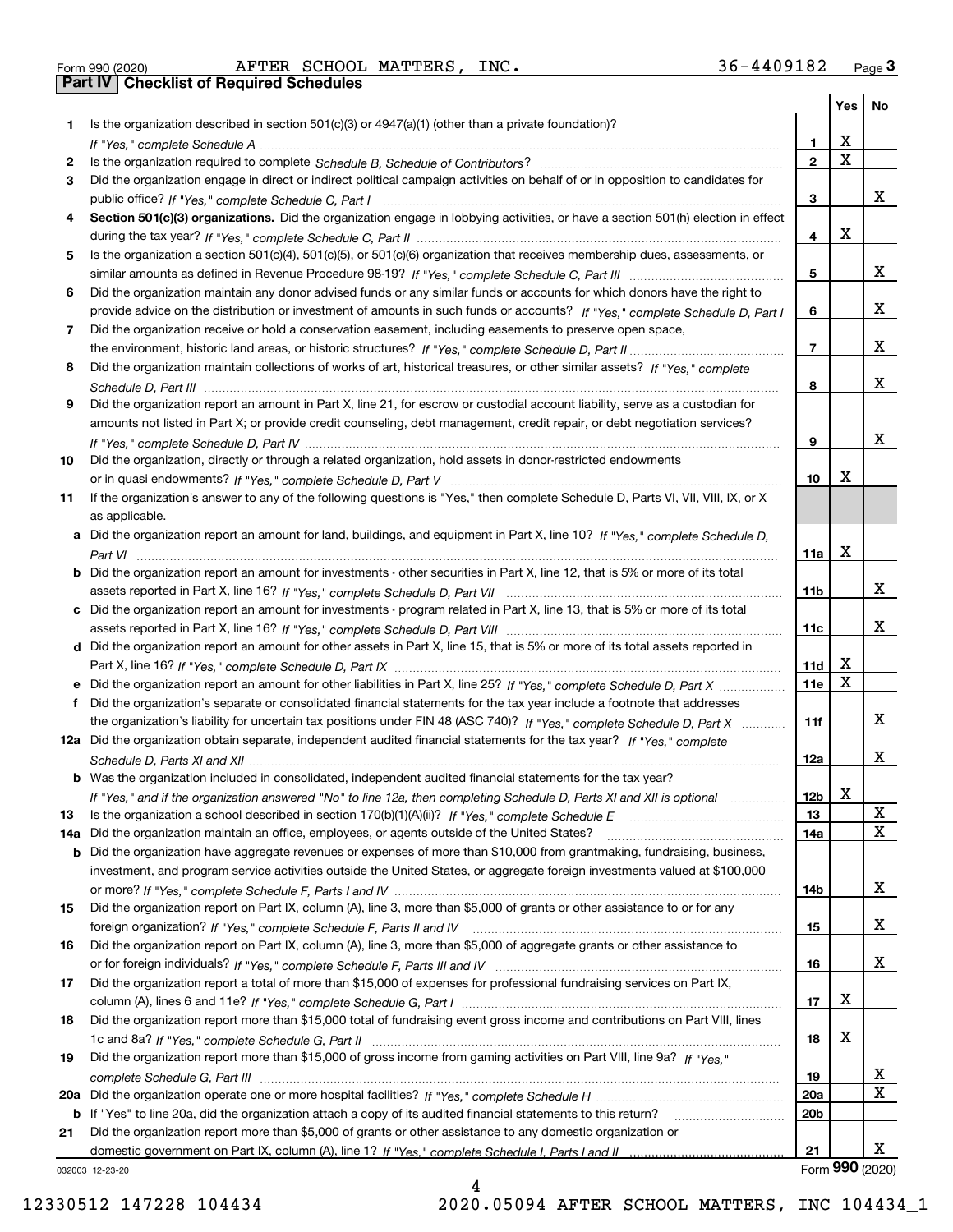|  | Form 990 (2020) |
|--|-----------------|
|  |                 |

Form 990 (2020) Page **4Part IV Checklist of Required Schedules** AFTER SCHOOL MATTERS, INC. 36-4409182

*(continued)*

|               |                                                                                                                                       |            | Yes    | No               |
|---------------|---------------------------------------------------------------------------------------------------------------------------------------|------------|--------|------------------|
| 22            | Did the organization report more than \$5,000 of grants or other assistance to or for domestic individuals on                         |            |        |                  |
|               | Part IX, column (A), line 2? If "Yes," complete Schedule I, Parts I and III [[11]] [11] [11] [11] [11] [11] [1                        | 22         | X      |                  |
| 23            | Did the organization answer "Yes" to Part VII, Section A, line 3, 4, or 5 about compensation of the organization's current            |            |        |                  |
|               | and former officers, directors, trustees, key employees, and highest compensated employees? If "Yes," complete                        |            |        |                  |
|               |                                                                                                                                       | 23         | X      |                  |
|               | 24a Did the organization have a tax-exempt bond issue with an outstanding principal amount of more than \$100,000 as of the           |            |        |                  |
|               | last day of the year, that was issued after December 31, 2002? If "Yes," answer lines 24b through 24d and complete                    |            |        |                  |
|               |                                                                                                                                       | 24a        |        | х                |
|               | <b>b</b> Did the organization invest any proceeds of tax-exempt bonds beyond a temporary period exception?                            | 24b        |        |                  |
|               | c Did the organization maintain an escrow account other than a refunding escrow at any time during the year to defease                |            |        |                  |
|               |                                                                                                                                       | 24c        |        |                  |
|               |                                                                                                                                       | 24d        |        |                  |
|               | 25a Section 501(c)(3), 501(c)(4), and 501(c)(29) organizations. Did the organization engage in an excess benefit                      |            |        |                  |
|               |                                                                                                                                       | 25a        |        | х                |
|               | b Is the organization aware that it engaged in an excess benefit transaction with a disqualified person in a prior year, and          |            |        |                  |
|               | that the transaction has not been reported on any of the organization's prior Forms 990 or 990-EZ? If "Yes," complete                 |            |        |                  |
|               |                                                                                                                                       | 25b        |        | x                |
|               | Schedule L, Part I<br>Did the organization report any amount on Part X, line 5 or 22, for receivables from or payables to any current |            |        |                  |
| 26            |                                                                                                                                       |            |        |                  |
|               | or former officer, director, trustee, key employee, creator or founder, substantial contributor, or 35%                               | 26         |        | х                |
|               |                                                                                                                                       |            |        |                  |
| 27            | Did the organization provide a grant or other assistance to any current or former officer, director, trustee, key employee,           |            |        |                  |
|               | creator or founder, substantial contributor or employee thereof, a grant selection committee member, or to a 35% controlled           |            |        | Х                |
|               | entity (including an employee thereof) or family member of any of these persons? If "Yes," complete Schedule L, Part III              | 27         |        |                  |
| 28            | Was the organization a party to a business transaction with one of the following parties (see Schedule L, Part IV                     |            |        |                  |
|               | instructions, for applicable filing thresholds, conditions, and exceptions):                                                          |            |        |                  |
|               | a A current or former officer, director, trustee, key employee, creator or founder, or substantial contributor? If                    |            |        | х                |
|               |                                                                                                                                       | 28a<br>28b | х      |                  |
|               |                                                                                                                                       |            |        |                  |
|               | c A 35% controlled entity of one or more individuals and/or organizations described in lines 28a or 28b? If                           |            |        | х                |
|               |                                                                                                                                       | 28c<br>29  | х      |                  |
| 29            |                                                                                                                                       |            |        |                  |
| 30            | Did the organization receive contributions of art, historical treasures, or other similar assets, or qualified conservation           |            |        |                  |
|               |                                                                                                                                       | 30         |        | х<br>$\mathbf X$ |
| 31            | Did the organization liquidate, terminate, or dissolve and cease operations? If "Yes," complete Schedule N, Part I                    | 31         |        |                  |
| 32            | Did the organization sell, exchange, dispose of, or transfer more than 25% of its net assets? If "Yes," complete                      |            |        | X                |
|               | Schedule N, Part II                                                                                                                   | 32         |        |                  |
| 33            | Did the organization own 100% of an entity disregarded as separate from the organization under Regulations                            |            |        |                  |
|               |                                                                                                                                       | 33         |        | х                |
| 34            | Was the organization related to any tax-exempt or taxable entity? If "Yes," complete Schedule R, Part II, III, or IV, and             |            |        |                  |
|               |                                                                                                                                       | 34         | X<br>X |                  |
|               | 35a Did the organization have a controlled entity within the meaning of section 512(b)(13)?                                           | 35a        |        |                  |
|               | b If "Yes" to line 35a, did the organization receive any payment from or engage in any transaction with a controlled entity           |            |        | x                |
|               |                                                                                                                                       | 35b        |        |                  |
| 36            | Section 501(c)(3) organizations. Did the organization make any transfers to an exempt non-charitable related organization?            |            | х      |                  |
|               |                                                                                                                                       | 36         |        |                  |
| 37            | Did the organization conduct more than 5% of its activities through an entity that is not a related organization                      |            |        | х                |
|               |                                                                                                                                       | 37         |        |                  |
| 38            | Did the organization complete Schedule O and provide explanations in Schedule O for Part VI, lines 11b and 19?                        | 38         | X      |                  |
| <b>Part V</b> | Note: All Form 990 filers are required to complete Schedule O<br><b>Statements Regarding Other IRS Filings and Tax Compliance</b>     |            |        |                  |
|               | Check if Schedule O contains a response or note to any line in this Part V                                                            |            |        | x                |
|               |                                                                                                                                       |            | Yes    | No               |
|               | 6850<br>1a Enter the number reported in Box 3 of Form 1096. Enter -0- if not applicable<br>1a                                         |            |        |                  |
|               | 0<br>1b                                                                                                                               |            |        |                  |
|               | c Did the organization comply with backup withholding rules for reportable payments to vendors and reportable gaming                  |            |        |                  |
|               | (gambling) winnings to prize winners?                                                                                                 | 1c         | X      |                  |
|               | 032004 12-23-20                                                                                                                       |            |        | Form 990 (2020)  |
|               | 5                                                                                                                                     |            |        |                  |

12330512 147228 104434 2020.05094 AFTER SCHOOL MATTERS, INC 104434\_1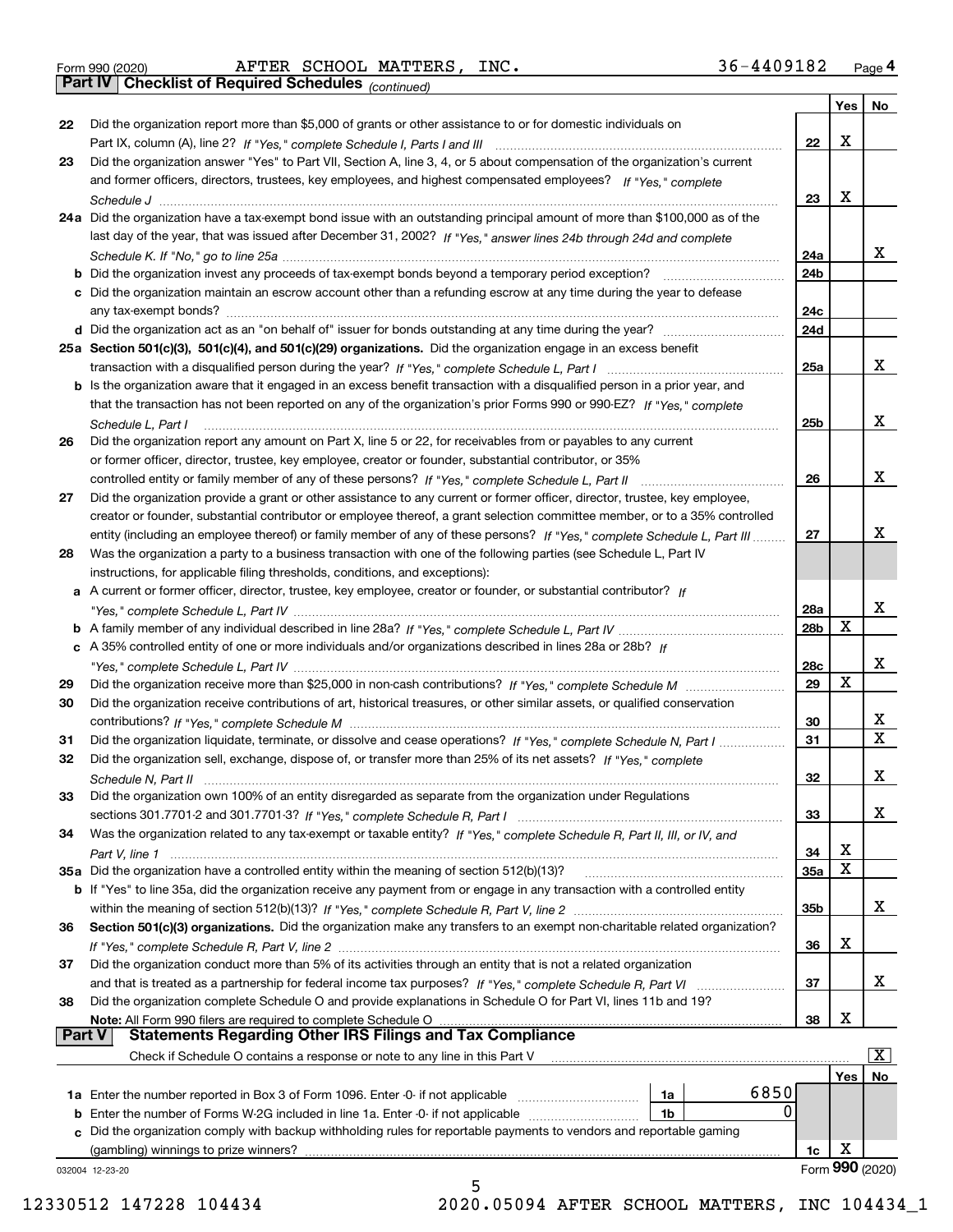| <b>Part V</b> | Statements Regarding Other IRS Filings and Tax Compliance (continued)                                                                           |                |     | Page $5$ |
|---------------|-------------------------------------------------------------------------------------------------------------------------------------------------|----------------|-----|----------|
|               |                                                                                                                                                 |                | Yes | No       |
|               | 2a Enter the number of employees reported on Form W-3, Transmittal of Wage and Tax Statements,                                                  |                |     |          |
|               | 1015<br>filed for the calendar year ending with or within the year covered by this return<br>2a                                                 |                |     |          |
|               |                                                                                                                                                 | 2 <sub>b</sub> | X   |          |
|               |                                                                                                                                                 |                |     |          |
|               | 3a Did the organization have unrelated business gross income of \$1,000 or more during the year?                                                | 3a             |     | х        |
|               | <b>b</b> If "Yes," has it filed a Form 990-T for this year? If "No" to line 3b, provide an explanation on Schedule O                            | 3 <sub>b</sub> |     |          |
|               | 4a At any time during the calendar year, did the organization have an interest in, or a signature or other authority over, a                    |                |     |          |
|               |                                                                                                                                                 | 4a             |     | x        |
|               | <b>b</b> If "Yes," enter the name of the foreign country $\triangleright$                                                                       |                |     |          |
|               | See instructions for filing requirements for FinCEN Form 114, Report of Foreign Bank and Financial Accounts (FBAR).                             |                |     |          |
| 5a            | Was the organization a party to a prohibited tax shelter transaction at any time during the tax year?                                           | 5a             |     | х        |
| b             |                                                                                                                                                 | 5 <sub>b</sub> |     | x        |
| с             | If "Yes" to line 5a or 5b, did the organization file Form 8886-T?                                                                               | 5 <sub>c</sub> |     |          |
|               | 6a Does the organization have annual gross receipts that are normally greater than \$100,000, and did the organization solicit                  |                |     |          |
|               | any contributions that were not tax deductible as charitable contributions?                                                                     | 6a             |     | x        |
|               | b If "Yes," did the organization include with every solicitation an express statement that such contributions or gifts                          |                |     |          |
|               | were not tax deductible?                                                                                                                        | 6b             |     |          |
| 7             | Organizations that may receive deductible contributions under section 170(c).                                                                   |                |     |          |
| а             | Did the organization receive a payment in excess of \$75 made partly as a contribution and partly for goods and services provided to the payor? | 7a             | х   |          |
| b             | If "Yes," did the organization notify the donor of the value of the goods or services provided?                                                 | 7b             | X   |          |
|               | Did the organization sell, exchange, or otherwise dispose of tangible personal property for which it was required                               |                |     |          |
|               | to file Form 8282?                                                                                                                              | 7c             |     | x        |
| d             | 7d<br>If "Yes," indicate the number of Forms 8282 filed during the year                                                                         |                |     |          |
| е             | Did the organization receive any funds, directly or indirectly, to pay premiums on a personal benefit contract?                                 | 7e             |     | х        |
| f             | Did the organization, during the year, pay premiums, directly or indirectly, on a personal benefit contract?                                    | 7f             |     | x        |
| g             | If the organization received a contribution of qualified intellectual property, did the organization file Form 8899 as required?                | 7g             |     |          |
| h             | If the organization received a contribution of cars, boats, airplanes, or other vehicles, did the organization file a Form 1098-C?              | 7h             |     |          |
| 8             | Sponsoring organizations maintaining donor advised funds. Did a donor advised fund maintained by the                                            |                |     |          |
|               | sponsoring organization have excess business holdings at any time during the year?                                                              | 8              |     |          |
| 9             | Sponsoring organizations maintaining donor advised funds.                                                                                       |                |     |          |
| a             | Did the sponsoring organization make any taxable distributions under section 4966?                                                              | 9а             |     |          |
| b             | Did the sponsoring organization make a distribution to a donor, donor advisor, or related person?                                               | 9b             |     |          |
| 10            | Section 501(c)(7) organizations. Enter:                                                                                                         |                |     |          |
| а             | 10a                                                                                                                                             |                |     |          |
| b             | 10 <sub>b</sub><br>Gross receipts, included on Form 990, Part VIII, line 12, for public use of club facilities                                  |                |     |          |
| 11            | Section 501(c)(12) organizations. Enter:                                                                                                        |                |     |          |
| а             | 11a<br>Gross income from members or shareholders                                                                                                |                |     |          |
| b             | Gross income from other sources (Do not net amounts due or paid to other sources against                                                        |                |     |          |
|               | 11 <sub>b</sub>                                                                                                                                 |                |     |          |
| 12a           | Section 4947(a)(1) non-exempt charitable trusts. Is the organization filing Form 990 in lieu of Form 1041?                                      | 12a            |     |          |
| b             | 12b<br>If "Yes," enter the amount of tax-exempt interest received or accrued during the year                                                    |                |     |          |
| 13            | Section 501(c)(29) qualified nonprofit health insurance issuers.                                                                                |                |     |          |
| а             | Is the organization licensed to issue qualified health plans in more than one state?                                                            | 13a            |     |          |
|               | Note: See the instructions for additional information the organization must report on Schedule O.                                               |                |     |          |
| b             | Enter the amount of reserves the organization is required to maintain by the states in which the                                                |                |     |          |
|               | 13 <sub>b</sub>                                                                                                                                 |                |     |          |

|    | c Enter the amount of reserves on hand<br>13 <sub>c</sub>                                                          |  |  |  |  |  |  |
|----|--------------------------------------------------------------------------------------------------------------------|--|--|--|--|--|--|
|    | 14a Did the organization receive any payments for indoor tanning services during the tax year?                     |  |  |  |  |  |  |
|    | <b>b</b> If "Yes," has it filed a Form 720 to report these payments? If "No," provide an explanation on Schedule O |  |  |  |  |  |  |
| 15 | Is the organization subject to the section 4960 tax on payment(s) of more than \$1,000,000 in remuneration or      |  |  |  |  |  |  |
|    | excess parachute payment(s) during the year?                                                                       |  |  |  |  |  |  |
|    | If "Yes," see instructions and file Form 4720, Schedule N.                                                         |  |  |  |  |  |  |
| 16 | Is the organization an educational institution subject to the section 4968 excise tax on net investment income?    |  |  |  |  |  |  |
|    | If "Yes," complete Form 4720, Schedule O.                                                                          |  |  |  |  |  |  |

Form (2020) **990**

032005 12-23-20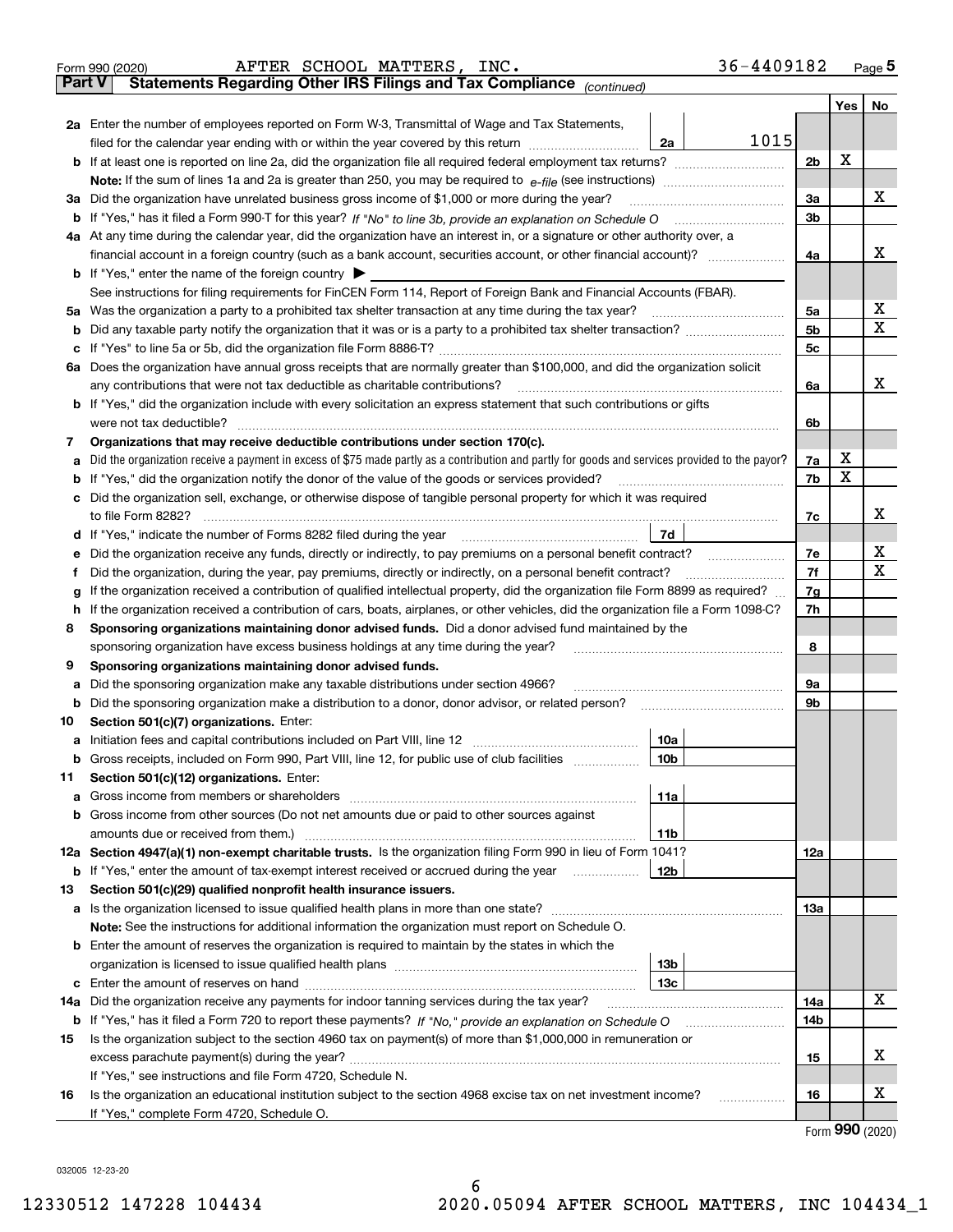|  | Form 990 (2020) |
|--|-----------------|
|  |                 |

AFTER SCHOOL MATTERS, INC. 36-4409182

*For each "Yes" response to lines 2 through 7b below, and for a "No" response to line 8a, 8b, or 10b below, describe the circumstances, processes, or changes on Schedule O. See instructions.* Form 990 (2020) **1998 COPT ARTER SCHOOL MATTERS, INC.**<br>**Part VI Governance, Management, and Disclosure** For each "Yes" response to lines 2 through 7b below, and for a "No" response

|    |                                                                                                                                                                            |    |  |    |                 | Yes   No    |                         |  |  |
|----|----------------------------------------------------------------------------------------------------------------------------------------------------------------------------|----|--|----|-----------------|-------------|-------------------------|--|--|
|    | <b>1a</b> Enter the number of voting members of the governing body at the end of the tax year <i>manumum</i>                                                               | 1a |  | 24 |                 |             |                         |  |  |
|    | If there are material differences in voting rights among members of the governing body, or if the governing                                                                |    |  |    |                 |             |                         |  |  |
|    | body delegated broad authority to an executive committee or similar committee, explain on Schedule O.                                                                      |    |  |    |                 |             |                         |  |  |
|    |                                                                                                                                                                            | 1b |  | 23 |                 |             |                         |  |  |
| 2  | Did any officer, director, trustee, or key employee have a family relationship or a business relationship with any other                                                   |    |  |    |                 |             |                         |  |  |
|    | officer, director, trustee, or key employee?                                                                                                                               |    |  |    | $\mathbf{2}$    | X           |                         |  |  |
| 3  | Did the organization delegate control over management duties customarily performed by or under the direct supervision                                                      |    |  |    |                 |             |                         |  |  |
|    |                                                                                                                                                                            |    |  |    | 3               |             | X                       |  |  |
| 4  | Did the organization make any significant changes to its governing documents since the prior Form 990 was filed?                                                           |    |  |    | 4               |             | $\overline{\textbf{x}}$ |  |  |
| 5  |                                                                                                                                                                            |    |  |    | 5               |             | $\mathbf X$             |  |  |
| 6  | Did the organization have members or stockholders?                                                                                                                         |    |  |    | 6               |             | $\mathbf{x}$            |  |  |
|    | 7a Did the organization have members, stockholders, or other persons who had the power to elect or appoint one or                                                          |    |  |    |                 |             |                         |  |  |
|    |                                                                                                                                                                            |    |  |    | 7a              |             | X                       |  |  |
|    | <b>b</b> Are any governance decisions of the organization reserved to (or subject to approval by) members, stockholders, or                                                |    |  |    |                 |             |                         |  |  |
|    | persons other than the governing body?                                                                                                                                     |    |  |    | 7b              |             | Х                       |  |  |
| 8  | Did the organization contemporaneously document the meetings held or written actions undertaken during the year by the following:                                          |    |  |    |                 |             |                         |  |  |
| a  |                                                                                                                                                                            |    |  |    | 8a              | X           |                         |  |  |
|    |                                                                                                                                                                            |    |  |    | 8b              | $\mathbf X$ |                         |  |  |
| 9  | Is there any officer, director, trustee, or key employee listed in Part VII, Section A, who cannot be reached at the                                                       |    |  |    |                 |             |                         |  |  |
|    |                                                                                                                                                                            |    |  |    | 9               |             | X                       |  |  |
|    | Section B. Policies <sub>(This</sub> Section B requests information about policies not required by the Internal Revenue Code.)                                             |    |  |    |                 |             |                         |  |  |
|    |                                                                                                                                                                            |    |  |    |                 | Yes         | <b>No</b>               |  |  |
|    |                                                                                                                                                                            |    |  |    | <b>10a</b>      |             | X                       |  |  |
|    | <b>b</b> If "Yes," did the organization have written policies and procedures governing the activities of such chapters, affiliates,                                        |    |  |    |                 |             |                         |  |  |
|    |                                                                                                                                                                            |    |  |    | 10 <sub>b</sub> |             |                         |  |  |
|    | 11a Has the organization provided a complete copy of this Form 990 to all members of its governing body before filing the form?                                            |    |  |    | 11a             | X           |                         |  |  |
|    | <b>b</b> Describe in Schedule O the process, if any, used by the organization to review this Form 990.                                                                     |    |  |    |                 |             |                         |  |  |
|    |                                                                                                                                                                            |    |  |    | 12a             | X           |                         |  |  |
|    |                                                                                                                                                                            |    |  |    | 12 <sub>b</sub> | X           |                         |  |  |
| b  | c Did the organization regularly and consistently monitor and enforce compliance with the policy? If "Yes," describe                                                       |    |  |    |                 |             |                         |  |  |
|    |                                                                                                                                                                            |    |  |    |                 | X           |                         |  |  |
|    | in Schedule O how this was done measured and contained a state of the state of the state of the state of the s                                                             |    |  |    | 12c<br>13       | $\mathbf X$ |                         |  |  |
| 13 |                                                                                                                                                                            |    |  |    |                 | $\mathbf X$ |                         |  |  |
| 14 | Did the organization have a written document retention and destruction policy? manufactured and the organization have a written document retention and destruction policy? |    |  |    | 14              |             |                         |  |  |
| 15 | Did the process for determining compensation of the following persons include a review and approval by independent                                                         |    |  |    |                 |             |                         |  |  |
|    | persons, comparability data, and contemporaneous substantiation of the deliberation and decision?                                                                          |    |  |    |                 |             |                         |  |  |
|    |                                                                                                                                                                            |    |  |    | 15a             | X           |                         |  |  |
|    | <b>b</b> Other officers or key employees of the organization                                                                                                               |    |  |    | 15b             | X           |                         |  |  |
|    | If "Yes" to line 15a or 15b, describe the process in Schedule O (see instructions).                                                                                        |    |  |    |                 |             |                         |  |  |
|    | 16a Did the organization invest in, contribute assets to, or participate in a joint venture or similar arrangement with a                                                  |    |  |    |                 |             |                         |  |  |
|    | taxable entity during the year?                                                                                                                                            |    |  |    | 16a             |             | X                       |  |  |
|    | b If "Yes," did the organization follow a written policy or procedure requiring the organization to evaluate its participation                                             |    |  |    |                 |             |                         |  |  |
|    | in joint venture arrangements under applicable federal tax law, and take steps to safeguard the organization's                                                             |    |  |    |                 |             |                         |  |  |
|    | exempt status with respect to such arrangements?                                                                                                                           |    |  |    | <b>16b</b>      |             |                         |  |  |
|    | <b>Section C. Disclosure</b>                                                                                                                                               |    |  |    |                 |             |                         |  |  |
| 17 | List the states with which a copy of this Form 990 is required to be filed $\blacktriangleright$ IL                                                                        |    |  |    |                 |             |                         |  |  |
| 18 | Section 6104 requires an organization to make its Forms 1023 (1024 or 1024-A, if applicable), 990, and 990-T (Section 501(c)(3)s only) available                           |    |  |    |                 |             |                         |  |  |
|    | for public inspection. Indicate how you made these available. Check all that apply.                                                                                        |    |  |    |                 |             |                         |  |  |
|    | $X$ Upon request<br>$ X $ Own website<br>Another's website<br>Other (explain on Schedule O)                                                                                |    |  |    |                 |             |                         |  |  |
| 19 | Describe on Schedule O whether (and if so, how) the organization made its governing documents, conflict of interest policy, and financial                                  |    |  |    |                 |             |                         |  |  |
|    | statements available to the public during the tax year.                                                                                                                    |    |  |    |                 |             |                         |  |  |
| 20 | State the name, address, and telephone number of the person who possesses the organization's books and records                                                             |    |  |    |                 |             |                         |  |  |
|    | ELIZABETH DIAZ - 312-529-3995                                                                                                                                              |    |  |    |                 |             |                         |  |  |
|    | 60601<br>66 E. RANDOLPH STREET, CHICAGO, IL                                                                                                                                |    |  |    |                 |             |                         |  |  |
|    |                                                                                                                                                                            |    |  |    |                 |             | Form 990 (2020)         |  |  |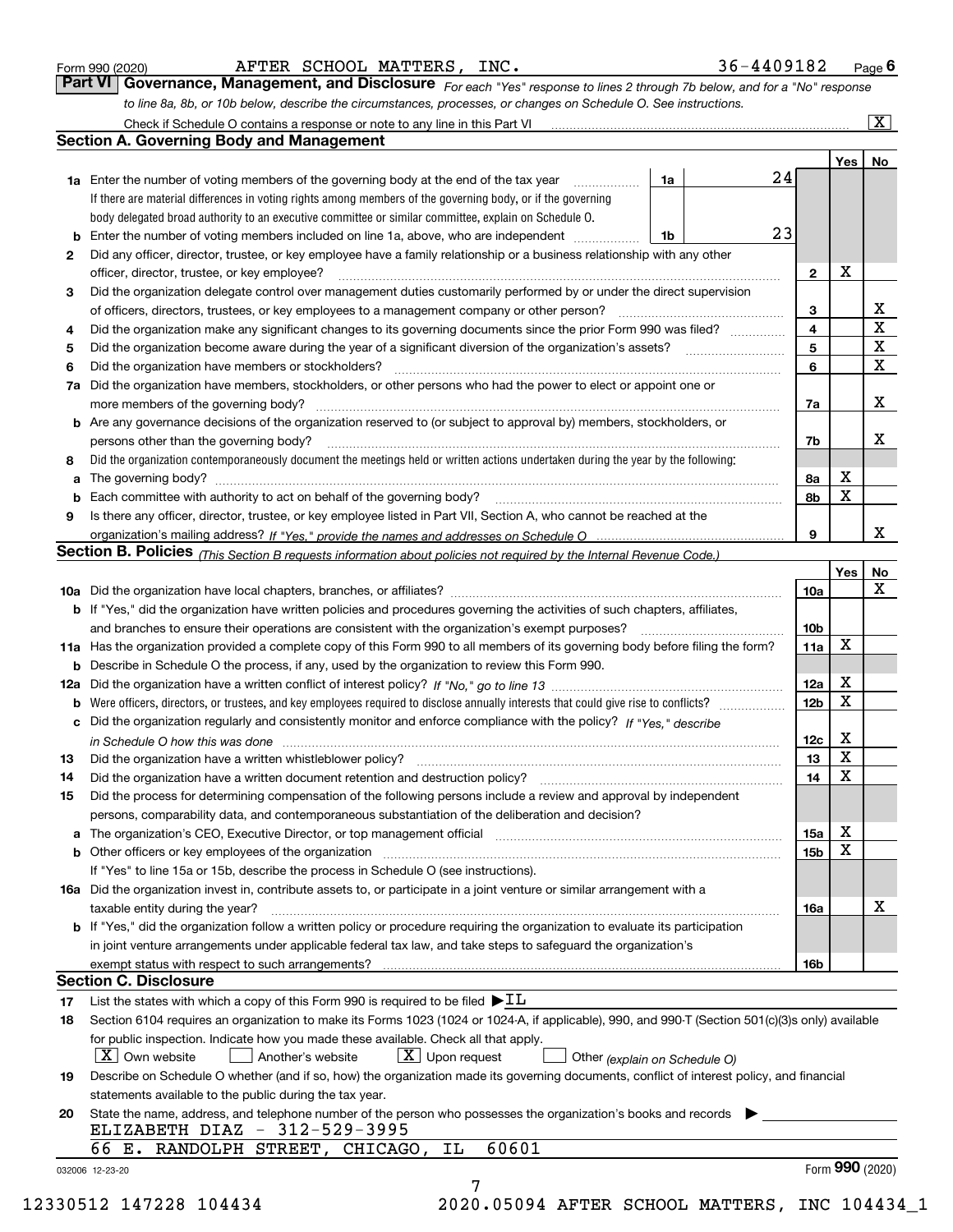$\mathcal{L}^{\text{max}}$ 

| Form 990 (2020) |                                               | AFTER SCHOOL MATTERS, INC. | 36-4409182                                                                                 | Page $7$ |
|-----------------|-----------------------------------------------|----------------------------|--------------------------------------------------------------------------------------------|----------|
|                 |                                               |                            | Part VII Compensation of Officers, Directors, Trustees, Key Employees, Highest Compensated |          |
|                 | <b>Employees, and Independent Contractors</b> |                            |                                                                                            |          |

Check if Schedule O contains a response or note to any line in this Part VII

**Section A. Officers, Directors, Trustees, Key Employees, and Highest Compensated Employees**

**1a**  Complete this table for all persons required to be listed. Report compensation for the calendar year ending with or within the organization's tax year. **•** List all of the organization's current officers, directors, trustees (whether individuals or organizations), regardless of amount of compensation.

Enter -0- in columns (D), (E), and (F) if no compensation was paid.

 $\bullet$  List all of the organization's  $\,$ current key employees, if any. See instructions for definition of "key employee."

**•** List the organization's five current highest compensated employees (other than an officer, director, trustee, or key employee) who received reportable compensation (Box 5 of Form W-2 and/or Box 7 of Form 1099-MISC) of more than \$100,000 from the organization and any related organizations.

**•** List all of the organization's former officers, key employees, and highest compensated employees who received more than \$100,000 of reportable compensation from the organization and any related organizations.

**former directors or trustees**  ¥ List all of the organization's that received, in the capacity as a former director or trustee of the organization, more than \$10,000 of reportable compensation from the organization and any related organizations.

See instructions for the order in which to list the persons above.

Check this box if neither the organization nor any related organization compensated any current officer, director, or trustee.  $\mathcal{L}^{\text{max}}$ 

| Reportable<br>Reportable<br>Name and title<br>Average<br>Estimated<br>(do not check more than one<br>hours per<br>compensation<br>compensation<br>amount of<br>box, unless person is both an<br>officer and a director/trustee)<br>from related<br>week<br>from<br>other<br>ndividual trustee or director<br>(list any<br>the<br>organizations<br>compensation<br>(W-2/1099-MISC)<br>hours for<br>organization<br>from the<br>Highest compensated<br>employee<br>nstitutional trustee<br>(W-2/1099-MISC)<br>related<br>organization<br>Key employee<br>organizations<br>and related<br>below<br>organizations<br>Former<br>Officer<br>line)<br>40.00<br>MARY ELLEN CARON<br>0.00<br>X<br>323,201.<br>0.<br>5,541.<br>40.00<br>TONY RADEN<br>12, 210.<br>0.00<br>X<br>194,188.<br>0.<br>40.00<br>MELISSA MISTER<br>$12,710$ .<br>0.00<br>X<br>189,340.<br>0.<br>40.00<br>STEVEN BERRY<br>X<br>0.<br>500.<br>0.00<br>191,273.<br>40.00<br><b>BRENDAN DUBOIS</b><br>0.00<br>X<br>500.<br>155,385.<br>0.<br>39.00<br>MISCHELLE CAUSEY-DRAKE<br>1.00<br>X<br>140,738.<br>0.<br>7,261.<br>40.00<br><b>ANTHONY STEC</b><br>0.00<br>$\mathbf X$<br>119,587.<br>0.<br>12,210.<br>40.00<br><b>BRIAN POOL</b><br>0.00<br>$\overline{\mathbf{X}}$<br>117,193.<br>0.<br>5,041.<br>40.00<br>TONY DIAZ<br>0.00<br>117,020.<br>5,041.<br>X<br>0.<br>40.00<br>0.00<br>$\mathbf X$<br>116,604.<br>0.<br>5,041.<br>40.00<br>0.00<br>$\mathbf X$<br>116,304.<br>5,041.<br>0.<br>40.00<br>43,356.<br>0.<br>1,042.<br>0.00<br>X<br>10.00<br>0.00<br>$\mathbf X$<br>X<br>$\mathbf 0$ .<br>0.<br>0.<br>5.00<br>0.00<br>$\mathbf 0$ .<br>0.<br>X<br>X<br>0.<br>5.00<br>0.00<br>X<br>$\mathbf 0$ .<br>0.<br>X<br>0.<br>5.00<br>$\mathbf 0$ .<br>0.<br>0.00<br>$\mathbf X$<br>$\mathbf X$<br>0.<br>$\overline{2.00}$<br>0.00<br>$\mathbf X$<br>$0$ .<br>$0$ .<br>0. | (A)                                 | (B) | (C) |          |  |  |  | (D) | (E) | (F) |
|------------------------------------------------------------------------------------------------------------------------------------------------------------------------------------------------------------------------------------------------------------------------------------------------------------------------------------------------------------------------------------------------------------------------------------------------------------------------------------------------------------------------------------------------------------------------------------------------------------------------------------------------------------------------------------------------------------------------------------------------------------------------------------------------------------------------------------------------------------------------------------------------------------------------------------------------------------------------------------------------------------------------------------------------------------------------------------------------------------------------------------------------------------------------------------------------------------------------------------------------------------------------------------------------------------------------------------------------------------------------------------------------------------------------------------------------------------------------------------------------------------------------------------------------------------------------------------------------------------------------------------------------------------------------------------------------------------------------------------------------------------------------------------------------------------------------------------------|-------------------------------------|-----|-----|----------|--|--|--|-----|-----|-----|
|                                                                                                                                                                                                                                                                                                                                                                                                                                                                                                                                                                                                                                                                                                                                                                                                                                                                                                                                                                                                                                                                                                                                                                                                                                                                                                                                                                                                                                                                                                                                                                                                                                                                                                                                                                                                                                          |                                     |     |     | Position |  |  |  |     |     |     |
|                                                                                                                                                                                                                                                                                                                                                                                                                                                                                                                                                                                                                                                                                                                                                                                                                                                                                                                                                                                                                                                                                                                                                                                                                                                                                                                                                                                                                                                                                                                                                                                                                                                                                                                                                                                                                                          |                                     |     |     |          |  |  |  |     |     |     |
|                                                                                                                                                                                                                                                                                                                                                                                                                                                                                                                                                                                                                                                                                                                                                                                                                                                                                                                                                                                                                                                                                                                                                                                                                                                                                                                                                                                                                                                                                                                                                                                                                                                                                                                                                                                                                                          |                                     |     |     |          |  |  |  |     |     |     |
|                                                                                                                                                                                                                                                                                                                                                                                                                                                                                                                                                                                                                                                                                                                                                                                                                                                                                                                                                                                                                                                                                                                                                                                                                                                                                                                                                                                                                                                                                                                                                                                                                                                                                                                                                                                                                                          |                                     |     |     |          |  |  |  |     |     |     |
|                                                                                                                                                                                                                                                                                                                                                                                                                                                                                                                                                                                                                                                                                                                                                                                                                                                                                                                                                                                                                                                                                                                                                                                                                                                                                                                                                                                                                                                                                                                                                                                                                                                                                                                                                                                                                                          |                                     |     |     |          |  |  |  |     |     |     |
|                                                                                                                                                                                                                                                                                                                                                                                                                                                                                                                                                                                                                                                                                                                                                                                                                                                                                                                                                                                                                                                                                                                                                                                                                                                                                                                                                                                                                                                                                                                                                                                                                                                                                                                                                                                                                                          |                                     |     |     |          |  |  |  |     |     |     |
|                                                                                                                                                                                                                                                                                                                                                                                                                                                                                                                                                                                                                                                                                                                                                                                                                                                                                                                                                                                                                                                                                                                                                                                                                                                                                                                                                                                                                                                                                                                                                                                                                                                                                                                                                                                                                                          |                                     |     |     |          |  |  |  |     |     |     |
|                                                                                                                                                                                                                                                                                                                                                                                                                                                                                                                                                                                                                                                                                                                                                                                                                                                                                                                                                                                                                                                                                                                                                                                                                                                                                                                                                                                                                                                                                                                                                                                                                                                                                                                                                                                                                                          |                                     |     |     |          |  |  |  |     |     |     |
|                                                                                                                                                                                                                                                                                                                                                                                                                                                                                                                                                                                                                                                                                                                                                                                                                                                                                                                                                                                                                                                                                                                                                                                                                                                                                                                                                                                                                                                                                                                                                                                                                                                                                                                                                                                                                                          | (1)                                 |     |     |          |  |  |  |     |     |     |
|                                                                                                                                                                                                                                                                                                                                                                                                                                                                                                                                                                                                                                                                                                                                                                                                                                                                                                                                                                                                                                                                                                                                                                                                                                                                                                                                                                                                                                                                                                                                                                                                                                                                                                                                                                                                                                          | CHIEF EXECUTIVE OFFICER             |     |     |          |  |  |  |     |     |     |
|                                                                                                                                                                                                                                                                                                                                                                                                                                                                                                                                                                                                                                                                                                                                                                                                                                                                                                                                                                                                                                                                                                                                                                                                                                                                                                                                                                                                                                                                                                                                                                                                                                                                                                                                                                                                                                          | (2)                                 |     |     |          |  |  |  |     |     |     |
|                                                                                                                                                                                                                                                                                                                                                                                                                                                                                                                                                                                                                                                                                                                                                                                                                                                                                                                                                                                                                                                                                                                                                                                                                                                                                                                                                                                                                                                                                                                                                                                                                                                                                                                                                                                                                                          | CHIEF IMPACT OFFICER                |     |     |          |  |  |  |     |     |     |
|                                                                                                                                                                                                                                                                                                                                                                                                                                                                                                                                                                                                                                                                                                                                                                                                                                                                                                                                                                                                                                                                                                                                                                                                                                                                                                                                                                                                                                                                                                                                                                                                                                                                                                                                                                                                                                          | (3)                                 |     |     |          |  |  |  |     |     |     |
|                                                                                                                                                                                                                                                                                                                                                                                                                                                                                                                                                                                                                                                                                                                                                                                                                                                                                                                                                                                                                                                                                                                                                                                                                                                                                                                                                                                                                                                                                                                                                                                                                                                                                                                                                                                                                                          | CHIEF PROGRAM OFFICER               |     |     |          |  |  |  |     |     |     |
|                                                                                                                                                                                                                                                                                                                                                                                                                                                                                                                                                                                                                                                                                                                                                                                                                                                                                                                                                                                                                                                                                                                                                                                                                                                                                                                                                                                                                                                                                                                                                                                                                                                                                                                                                                                                                                          | (4)                                 |     |     |          |  |  |  |     |     |     |
|                                                                                                                                                                                                                                                                                                                                                                                                                                                                                                                                                                                                                                                                                                                                                                                                                                                                                                                                                                                                                                                                                                                                                                                                                                                                                                                                                                                                                                                                                                                                                                                                                                                                                                                                                                                                                                          | CHIEF ADVANCEMENT OFFICER           |     |     |          |  |  |  |     |     |     |
|                                                                                                                                                                                                                                                                                                                                                                                                                                                                                                                                                                                                                                                                                                                                                                                                                                                                                                                                                                                                                                                                                                                                                                                                                                                                                                                                                                                                                                                                                                                                                                                                                                                                                                                                                                                                                                          | (5)                                 |     |     |          |  |  |  |     |     |     |
|                                                                                                                                                                                                                                                                                                                                                                                                                                                                                                                                                                                                                                                                                                                                                                                                                                                                                                                                                                                                                                                                                                                                                                                                                                                                                                                                                                                                                                                                                                                                                                                                                                                                                                                                                                                                                                          | CHIEF OF STAFF                      |     |     |          |  |  |  |     |     |     |
|                                                                                                                                                                                                                                                                                                                                                                                                                                                                                                                                                                                                                                                                                                                                                                                                                                                                                                                                                                                                                                                                                                                                                                                                                                                                                                                                                                                                                                                                                                                                                                                                                                                                                                                                                                                                                                          | (6)                                 |     |     |          |  |  |  |     |     |     |
|                                                                                                                                                                                                                                                                                                                                                                                                                                                                                                                                                                                                                                                                                                                                                                                                                                                                                                                                                                                                                                                                                                                                                                                                                                                                                                                                                                                                                                                                                                                                                                                                                                                                                                                                                                                                                                          | GENERAL COUNSEL                     |     |     |          |  |  |  |     |     |     |
|                                                                                                                                                                                                                                                                                                                                                                                                                                                                                                                                                                                                                                                                                                                                                                                                                                                                                                                                                                                                                                                                                                                                                                                                                                                                                                                                                                                                                                                                                                                                                                                                                                                                                                                                                                                                                                          | (7)                                 |     |     |          |  |  |  |     |     |     |
|                                                                                                                                                                                                                                                                                                                                                                                                                                                                                                                                                                                                                                                                                                                                                                                                                                                                                                                                                                                                                                                                                                                                                                                                                                                                                                                                                                                                                                                                                                                                                                                                                                                                                                                                                                                                                                          | CONTROLLER                          |     |     |          |  |  |  |     |     |     |
|                                                                                                                                                                                                                                                                                                                                                                                                                                                                                                                                                                                                                                                                                                                                                                                                                                                                                                                                                                                                                                                                                                                                                                                                                                                                                                                                                                                                                                                                                                                                                                                                                                                                                                                                                                                                                                          | (8)                                 |     |     |          |  |  |  |     |     |     |
|                                                                                                                                                                                                                                                                                                                                                                                                                                                                                                                                                                                                                                                                                                                                                                                                                                                                                                                                                                                                                                                                                                                                                                                                                                                                                                                                                                                                                                                                                                                                                                                                                                                                                                                                                                                                                                          | SENIOR DIRECTOR OF OPERATIONS       |     |     |          |  |  |  |     |     |     |
|                                                                                                                                                                                                                                                                                                                                                                                                                                                                                                                                                                                                                                                                                                                                                                                                                                                                                                                                                                                                                                                                                                                                                                                                                                                                                                                                                                                                                                                                                                                                                                                                                                                                                                                                                                                                                                          | (9)                                 |     |     |          |  |  |  |     |     |     |
|                                                                                                                                                                                                                                                                                                                                                                                                                                                                                                                                                                                                                                                                                                                                                                                                                                                                                                                                                                                                                                                                                                                                                                                                                                                                                                                                                                                                                                                                                                                                                                                                                                                                                                                                                                                                                                          | DEPUTY PROGRAM OFFICER              |     |     |          |  |  |  |     |     |     |
|                                                                                                                                                                                                                                                                                                                                                                                                                                                                                                                                                                                                                                                                                                                                                                                                                                                                                                                                                                                                                                                                                                                                                                                                                                                                                                                                                                                                                                                                                                                                                                                                                                                                                                                                                                                                                                          | (10) SIMONE MOSELEY                 |     |     |          |  |  |  |     |     |     |
|                                                                                                                                                                                                                                                                                                                                                                                                                                                                                                                                                                                                                                                                                                                                                                                                                                                                                                                                                                                                                                                                                                                                                                                                                                                                                                                                                                                                                                                                                                                                                                                                                                                                                                                                                                                                                                          | SENIOR PROGRAM DIRECTOR             |     |     |          |  |  |  |     |     |     |
|                                                                                                                                                                                                                                                                                                                                                                                                                                                                                                                                                                                                                                                                                                                                                                                                                                                                                                                                                                                                                                                                                                                                                                                                                                                                                                                                                                                                                                                                                                                                                                                                                                                                                                                                                                                                                                          | (11) LAUREN WASHBURN                |     |     |          |  |  |  |     |     |     |
|                                                                                                                                                                                                                                                                                                                                                                                                                                                                                                                                                                                                                                                                                                                                                                                                                                                                                                                                                                                                                                                                                                                                                                                                                                                                                                                                                                                                                                                                                                                                                                                                                                                                                                                                                                                                                                          | SENIOR DIRECTOR OF PROGRAM SUPPORTS |     |     |          |  |  |  |     |     |     |
|                                                                                                                                                                                                                                                                                                                                                                                                                                                                                                                                                                                                                                                                                                                                                                                                                                                                                                                                                                                                                                                                                                                                                                                                                                                                                                                                                                                                                                                                                                                                                                                                                                                                                                                                                                                                                                          | (12) MICHAEL BRADLEY                |     |     |          |  |  |  |     |     |     |
|                                                                                                                                                                                                                                                                                                                                                                                                                                                                                                                                                                                                                                                                                                                                                                                                                                                                                                                                                                                                                                                                                                                                                                                                                                                                                                                                                                                                                                                                                                                                                                                                                                                                                                                                                                                                                                          | CFO (START 10/2020)                 |     |     |          |  |  |  |     |     |     |
|                                                                                                                                                                                                                                                                                                                                                                                                                                                                                                                                                                                                                                                                                                                                                                                                                                                                                                                                                                                                                                                                                                                                                                                                                                                                                                                                                                                                                                                                                                                                                                                                                                                                                                                                                                                                                                          | (13) MELLODY HOBSON                 |     |     |          |  |  |  |     |     |     |
|                                                                                                                                                                                                                                                                                                                                                                                                                                                                                                                                                                                                                                                                                                                                                                                                                                                                                                                                                                                                                                                                                                                                                                                                                                                                                                                                                                                                                                                                                                                                                                                                                                                                                                                                                                                                                                          | CHAIR                               |     |     |          |  |  |  |     |     |     |
|                                                                                                                                                                                                                                                                                                                                                                                                                                                                                                                                                                                                                                                                                                                                                                                                                                                                                                                                                                                                                                                                                                                                                                                                                                                                                                                                                                                                                                                                                                                                                                                                                                                                                                                                                                                                                                          | (14) ROBBIE ROBINSON                |     |     |          |  |  |  |     |     |     |
|                                                                                                                                                                                                                                                                                                                                                                                                                                                                                                                                                                                                                                                                                                                                                                                                                                                                                                                                                                                                                                                                                                                                                                                                                                                                                                                                                                                                                                                                                                                                                                                                                                                                                                                                                                                                                                          | VICE CHAIR                          |     |     |          |  |  |  |     |     |     |
|                                                                                                                                                                                                                                                                                                                                                                                                                                                                                                                                                                                                                                                                                                                                                                                                                                                                                                                                                                                                                                                                                                                                                                                                                                                                                                                                                                                                                                                                                                                                                                                                                                                                                                                                                                                                                                          | (15) NORA G. DALEY                  |     |     |          |  |  |  |     |     |     |
|                                                                                                                                                                                                                                                                                                                                                                                                                                                                                                                                                                                                                                                                                                                                                                                                                                                                                                                                                                                                                                                                                                                                                                                                                                                                                                                                                                                                                                                                                                                                                                                                                                                                                                                                                                                                                                          | <b>SECRETARY</b>                    |     |     |          |  |  |  |     |     |     |
|                                                                                                                                                                                                                                                                                                                                                                                                                                                                                                                                                                                                                                                                                                                                                                                                                                                                                                                                                                                                                                                                                                                                                                                                                                                                                                                                                                                                                                                                                                                                                                                                                                                                                                                                                                                                                                          | (16) ELZIE L. HIGGINBOTTOM          |     |     |          |  |  |  |     |     |     |
|                                                                                                                                                                                                                                                                                                                                                                                                                                                                                                                                                                                                                                                                                                                                                                                                                                                                                                                                                                                                                                                                                                                                                                                                                                                                                                                                                                                                                                                                                                                                                                                                                                                                                                                                                                                                                                          | <b>TREASURER</b>                    |     |     |          |  |  |  |     |     |     |
|                                                                                                                                                                                                                                                                                                                                                                                                                                                                                                                                                                                                                                                                                                                                                                                                                                                                                                                                                                                                                                                                                                                                                                                                                                                                                                                                                                                                                                                                                                                                                                                                                                                                                                                                                                                                                                          | (17) JODI L. BLOCK                  |     |     |          |  |  |  |     |     |     |
|                                                                                                                                                                                                                                                                                                                                                                                                                                                                                                                                                                                                                                                                                                                                                                                                                                                                                                                                                                                                                                                                                                                                                                                                                                                                                                                                                                                                                                                                                                                                                                                                                                                                                                                                                                                                                                          | <b>DIRECTOR</b>                     |     |     |          |  |  |  |     |     |     |

8

032007 12-23-20

Form (2020) **990**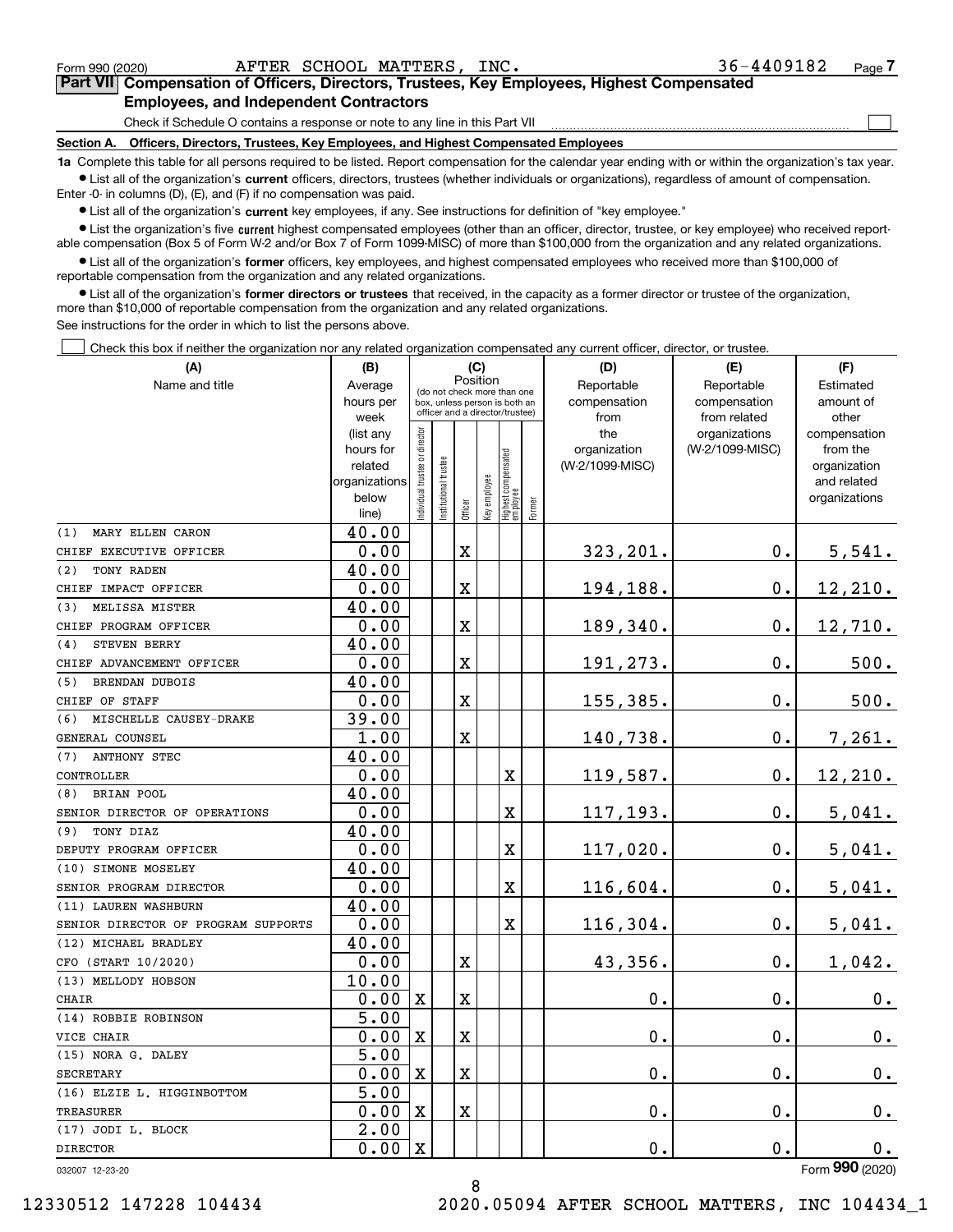|  | Form 990 (2020) |
|--|-----------------|
|  |                 |

|                                                                                                                                              | Part VII Section A. Officers, Directors, Trustees, Key Employees, and Highest Compensated Employees (continued) |                                |                       |          |              |                                 |        |                                 |                 |                  |              |                          |       |
|----------------------------------------------------------------------------------------------------------------------------------------------|-----------------------------------------------------------------------------------------------------------------|--------------------------------|-----------------------|----------|--------------|---------------------------------|--------|---------------------------------|-----------------|------------------|--------------|--------------------------|-------|
| (A)                                                                                                                                          | (B)                                                                                                             |                                |                       | (C)      |              |                                 |        | (D)                             | (E)             | (F)              |              |                          |       |
| Name and title                                                                                                                               | Average                                                                                                         |                                |                       | Position |              | (do not check more than one     |        | Reportable                      | Reportable      |                  |              | Estimated                |       |
|                                                                                                                                              | hours per                                                                                                       |                                |                       |          |              | box, unless person is both an   |        | compensation                    | compensation    |                  |              | amount of                |       |
|                                                                                                                                              | week                                                                                                            |                                |                       |          |              | officer and a director/trustee) |        | from                            | from related    |                  |              | other                    |       |
|                                                                                                                                              | (list any<br>hours for                                                                                          |                                |                       |          |              |                                 |        | the                             | organizations   |                  |              | compensation             |       |
|                                                                                                                                              | related                                                                                                         |                                |                       |          |              |                                 |        | organization<br>(W-2/1099-MISC) | (W-2/1099-MISC) |                  |              | from the<br>organization |       |
|                                                                                                                                              | organizations                                                                                                   |                                |                       |          |              |                                 |        |                                 |                 |                  |              | and related              |       |
|                                                                                                                                              | below                                                                                                           | Individual trustee or director | Institutional trustee |          | Key employee |                                 |        |                                 |                 |                  |              | organizations            |       |
|                                                                                                                                              | line)                                                                                                           |                                |                       | Officer  |              | Highest compensated<br>employee | Former |                                 |                 |                  |              |                          |       |
| (18) BOB CLARK                                                                                                                               | 2.00                                                                                                            |                                |                       |          |              |                                 |        |                                 |                 |                  |              |                          |       |
| <b>DIRECTOR</b>                                                                                                                              | 0.00                                                                                                            | $\mathbf x$                    |                       |          |              |                                 |        | 0.                              |                 | 0.               |              |                          | 0.    |
| (19) AMY ESHLEMAN                                                                                                                            | $\overline{2.00}$                                                                                               |                                |                       |          |              |                                 |        |                                 |                 |                  |              |                          |       |
| <b>DIRECTOR</b>                                                                                                                              | 0.00                                                                                                            | $\mathbf X$                    |                       |          |              |                                 |        | 0.                              |                 | 0.               |              |                          | 0.    |
| (20) MATTHEW R. GIBSON                                                                                                                       | 2.00                                                                                                            |                                |                       |          |              |                                 |        |                                 |                 |                  |              |                          |       |
| <b>DIRECTOR</b>                                                                                                                              | 0.00                                                                                                            | $\mathbf X$                    |                       |          |              |                                 |        | 0.                              |                 | 0.               |              |                          | 0.    |
| (21) ADRIENNE HUGHES                                                                                                                         | 2.00                                                                                                            |                                |                       |          |              |                                 |        |                                 |                 |                  |              |                          |       |
| <b>DIRECTOR</b>                                                                                                                              | 0.00                                                                                                            | $\mathbf X$                    |                       |          |              |                                 |        | 0.                              |                 | 0.               |              |                          | 0.    |
| (22) CARA JOHNSON HUGHES                                                                                                                     | 2.00                                                                                                            |                                |                       |          |              |                                 |        |                                 |                 |                  |              |                          |       |
| <b>DIRECTOR</b>                                                                                                                              | 0.00                                                                                                            | $\mathbf X$                    |                       |          |              |                                 |        | 0.                              |                 | 0.               |              |                          | 0.    |
| (23) TIMOTHY F.C. KNOWLES, PH.D.                                                                                                             | 2.00                                                                                                            |                                |                       |          |              |                                 |        |                                 |                 |                  |              |                          |       |
| <b>DIRECTOR</b>                                                                                                                              | 0.00                                                                                                            | $\mathbf x$                    |                       |          |              |                                 |        | 0.                              |                 | 0.               |              |                          | 0.    |
| (24) ROBERT C. LEE                                                                                                                           | $\overline{2.00}$                                                                                               |                                |                       |          |              |                                 |        |                                 |                 |                  |              |                          |       |
| <b>DIRECTOR</b>                                                                                                                              | 0.00                                                                                                            | $\mathbf X$                    |                       |          |              |                                 |        | 0.                              |                 | 0.               |              |                          | 0.    |
| (25) DEBORAH MARCHESE                                                                                                                        | 2.00                                                                                                            |                                |                       |          |              |                                 |        |                                 |                 |                  |              |                          |       |
| <b>DIRECTOR</b>                                                                                                                              | 0.00                                                                                                            | $\mathbf X$                    |                       |          |              |                                 |        | 0.                              |                 | 0.               |              |                          | 0.    |
| (26) JAQUANN A. MERRIWEATHER                                                                                                                 | 2.00                                                                                                            |                                |                       |          |              |                                 |        |                                 |                 |                  |              |                          |       |
| <b>DIRECTOR</b>                                                                                                                              | 0.00                                                                                                            | $\mathbf X$                    |                       |          |              |                                 |        | 0.                              |                 | 0.               |              |                          | $0$ . |
| 1b Subtotal                                                                                                                                  |                                                                                                                 |                                |                       |          |              |                                 |        | 1,824,189.                      |                 | $\overline{0}$ . |              | 72, 138.                 |       |
| c Total from continuation sheets to Part VII, Section A manufactor continues                                                                 |                                                                                                                 |                                |                       |          |              |                                 |        | 0.                              |                 | $0$ .            |              |                          | 0.    |
| d Total (add lines 1b and 1c).                                                                                                               |                                                                                                                 |                                |                       |          |              |                                 |        | 1,824,189.                      |                 | $\overline{0}$ . |              | 72, 138.                 |       |
| Total number of individuals (including but not limited to those listed above) who received more than \$100,000 of reportable<br>$\mathbf{2}$ |                                                                                                                 |                                |                       |          |              |                                 |        |                                 |                 |                  |              |                          |       |
| compensation from the organization $\blacktriangleright$                                                                                     |                                                                                                                 |                                |                       |          |              |                                 |        |                                 |                 |                  |              |                          | 13    |
|                                                                                                                                              |                                                                                                                 |                                |                       |          |              |                                 |        |                                 |                 |                  |              | Yes                      | No    |
| 3<br>Did the organization list any former officer, director, trustee, key employee, or highest compensated employee on                       |                                                                                                                 |                                |                       |          |              |                                 |        |                                 |                 |                  |              |                          |       |
| line 1a? If "Yes," complete Schedule J for such individual                                                                                   |                                                                                                                 |                                |                       |          |              |                                 |        |                                 |                 |                  | 3            |                          | х     |
| For any individual listed on line 1a, is the sum of reportable compensation and other compensation from the organization<br>4                |                                                                                                                 |                                |                       |          |              |                                 |        |                                 |                 |                  |              |                          |       |
|                                                                                                                                              |                                                                                                                 |                                |                       |          |              |                                 |        |                                 |                 |                  | 4            | X                        |       |
| Did any person listed on line 1a receive or accrue compensation from any unrelated organization or individual for services<br>5              |                                                                                                                 |                                |                       |          |              |                                 |        |                                 |                 |                  |              |                          |       |
|                                                                                                                                              |                                                                                                                 |                                |                       |          |              |                                 |        |                                 |                 |                  | 5            |                          | x     |
| <b>Section B. Independent Contractors</b>                                                                                                    |                                                                                                                 |                                |                       |          |              |                                 |        |                                 |                 |                  |              |                          |       |
| Complete this table for your five highest compensated independent contractors that received more than \$100,000 of compensation from<br>1    |                                                                                                                 |                                |                       |          |              |                                 |        |                                 |                 |                  |              |                          |       |
| the organization. Report compensation for the calendar year ending with or within the organization's tax year.                               |                                                                                                                 |                                |                       |          |              |                                 |        |                                 |                 |                  |              |                          |       |
| (A)                                                                                                                                          |                                                                                                                 |                                |                       |          |              |                                 |        | (B)                             |                 |                  | (C)          |                          |       |
| Name and business address                                                                                                                    |                                                                                                                 |                                |                       |          |              |                                 |        | Description of services         |                 |                  | Compensation |                          |       |

| ADP                                                                                                                |                      |                 |
|--------------------------------------------------------------------------------------------------------------------|----------------------|-----------------|
| PO BOX 842875, BOSTON, MA 02284                                                                                    | PAYROLL SERVICE      | 193,685.        |
| CITYSPAN TECHNOLOGIES, INC                                                                                         |                      |                 |
| 2054 UNIVERSITY AVE 5F, BERKLEY, CA 94704                                                                          | DATABASE MANAGEMENT  | 148,581.        |
| CBRE TECH SERVICES                                                                                                 | REPAIR AND           |                 |
| DEPT 848074, LOS ANGELES, CA 90084                                                                                 | MAINTENANCE EXPENSES | 122,097.        |
| BLICK ART MATERIALS                                                                                                |                      |                 |
| 6910 EAGLE WAY, CHICAGO, IL 60678                                                                                  | ART MATERIALS SALES  | 119,446.        |
| ALTERNATIVE SCHOOLS NETWORK                                                                                        | INSTRUCTOR, PROGRAM  |                 |
| 1807 WEST SUNNYSIDE #1D, CHICAGO, IL 60640                                                                         | SUPPLIES & EQUIPMENT | 115,753.        |
| 2 Total number of independent contractors (including but not limited to those listed above) who received more than |                      |                 |
| b<br>$$100,000$ of compensation from the organization $\triangleright$                                             |                      |                 |
| SEE PART VII, SECTION A CONTINUATION SHEETS                                                                        |                      | Form 990 (2020) |
| 032008 12-23-20                                                                                                    |                      |                 |

9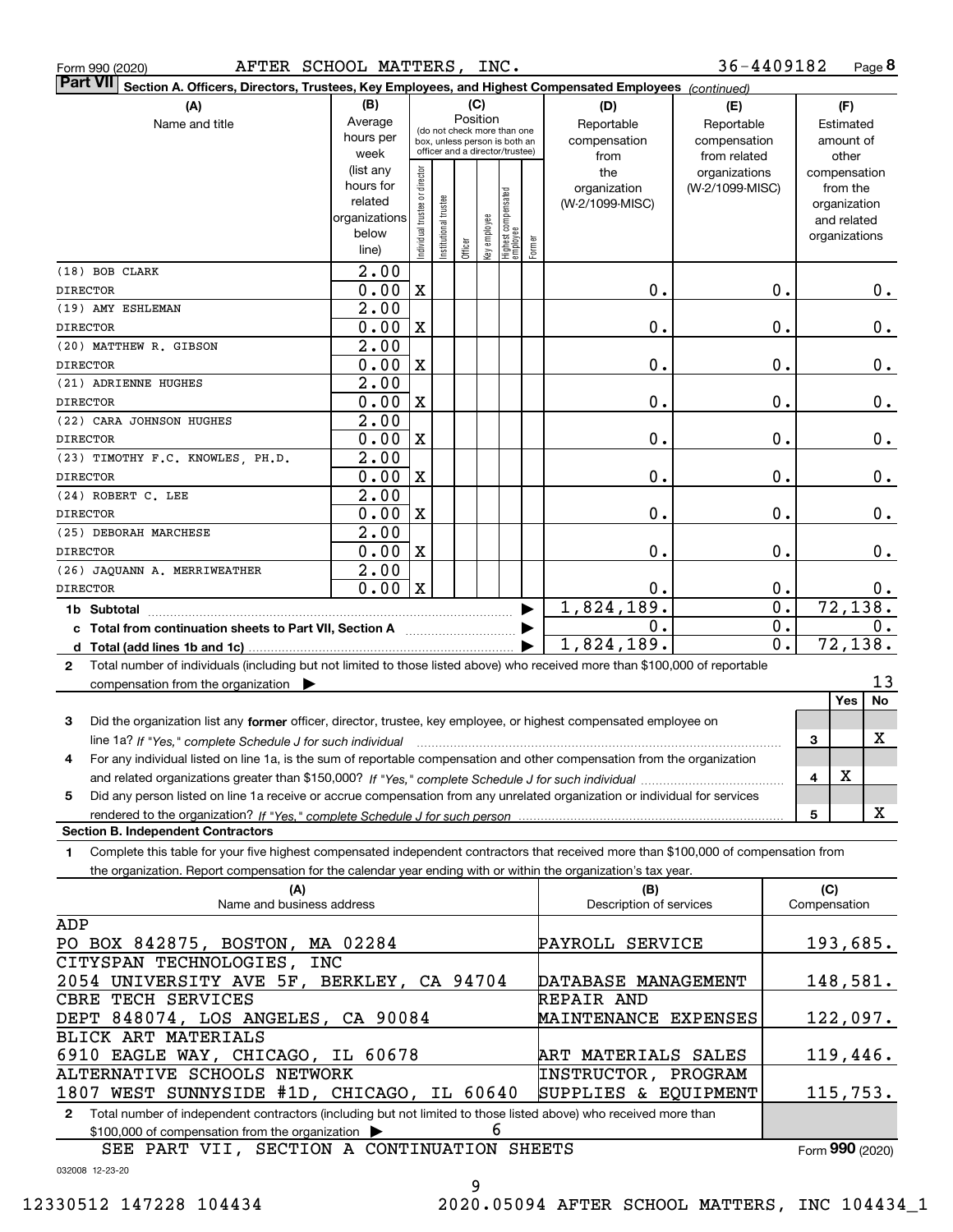| $36 - 4409182$<br>AFTER SCHOOL MATTERS, INC.<br>Form 990                                                                  |                           |                                |                        |          |              |                              |           |                                 |                 |                          |
|---------------------------------------------------------------------------------------------------------------------------|---------------------------|--------------------------------|------------------------|----------|--------------|------------------------------|-----------|---------------------------------|-----------------|--------------------------|
| <b>Part VII</b><br>Section A. Officers, Directors, Trustees, Key Employees, and Highest Compensated Employees (continued) |                           |                                |                        |          |              |                              |           |                                 |                 |                          |
| (A)                                                                                                                       | (D)                       | (E)                            | (F)                    |          |              |                              |           |                                 |                 |                          |
| Name and title                                                                                                            | (B)<br>Average            |                                |                        | Position | (C)          |                              |           | Reportable                      | Reportable      | Estimated                |
|                                                                                                                           | hours                     |                                | (check all that apply) |          | compensation | compensation                 | amount of |                                 |                 |                          |
|                                                                                                                           | per                       |                                |                        |          |              |                              |           | from                            | from related    | other                    |
|                                                                                                                           | week                      |                                |                        |          |              |                              |           | the                             | organizations   | compensation             |
|                                                                                                                           | (list any<br>hours for    |                                |                        |          |              |                              |           | organization<br>(W-2/1099-MISC) | (W-2/1099-MISC) | from the<br>organization |
|                                                                                                                           | related                   |                                |                        |          |              |                              |           |                                 |                 | and related              |
|                                                                                                                           | organizations             | Individual trustee or director | Institutional trustee  |          | Key employee | Highest compensated employee |           |                                 |                 | organizations            |
|                                                                                                                           | below                     |                                |                        |          |              |                              |           |                                 |                 |                          |
|                                                                                                                           | line)                     |                                |                        | Officer  |              |                              | Former    |                                 |                 |                          |
| (27) CLARE M. MUNANA                                                                                                      | $\overline{2.00}$         |                                |                        |          |              |                              |           |                                 |                 |                          |
| <b>DIRECTOR</b>                                                                                                           | 0.00                      | $\mathbf X$                    |                        |          |              |                              |           | 0.                              | 0.              | 0.                       |
| (28) LANGDON D. NEAL                                                                                                      | $\overline{2.00}$         |                                |                        |          |              |                              |           |                                 |                 |                          |
| <b>DIRECTOR</b>                                                                                                           | 0.00                      | $\mathbf X$                    |                        |          |              |                              |           | 0.                              | 0.              | $\mathbf 0$ .            |
| (29) DANIEL J. NEELY                                                                                                      | $\overline{2.00}$         |                                |                        |          |              |                              |           |                                 |                 |                          |
| <b>DIRECTOR</b>                                                                                                           | 0.00                      | $\mathbf X$                    |                        |          |              |                              |           | 0.                              | 0.              | $\mathbf 0$ .            |
| (30) MICHAEL A. PUCKER                                                                                                    | $\overline{2.00}$         |                                |                        |          |              |                              |           |                                 |                 |                          |
| <b>DIRECTOR</b>                                                                                                           | 0.00                      | $\mathbf X$                    |                        |          |              |                              |           | 0.                              | 0.              | $\mathbf 0$ .            |
| (31) MICHAEL A. REINSDORF                                                                                                 | $\overline{2.00}$         |                                |                        |          |              |                              |           |                                 |                 |                          |
| <b>DIRECTOR</b>                                                                                                           | 0.00                      | $\mathbf X$                    |                        |          |              |                              |           | 0.                              | 0.              | $0_{.}$                  |
| (32) MICHAEL J. SACKS                                                                                                     | $\overline{2.00}$         |                                |                        |          |              |                              |           |                                 |                 |                          |
| <b>DIRECTOR</b>                                                                                                           | 0.00                      | $\mathbf X$                    |                        |          |              |                              |           | 0.                              | 0.              | $\mathbf 0$ .            |
| (33) DONA SCOTT                                                                                                           | $\overline{2.00}$         |                                |                        |          |              |                              |           |                                 |                 |                          |
| <b>DIRECTOR</b>                                                                                                           | 0.00                      | $\mathbf X$                    |                        |          |              |                              |           | 0.                              | 0.              | $0_{.}$                  |
| (34) SMITA SHAH                                                                                                           | $\overline{2.00}$         |                                |                        |          |              |                              |           |                                 |                 |                          |
| <b>DIRECTOR</b>                                                                                                           | 0.00                      | $\mathbf X$                    |                        |          |              |                              |           | 0.                              | 0.              | $0_{.}$                  |
| (35) GREG THOMPSON                                                                                                        | $\overline{2.00}$         |                                |                        |          |              |                              |           |                                 |                 |                          |
| <b>DIRECTOR</b>                                                                                                           | 0.00                      | $\mathbf X$                    |                        |          |              |                              |           | 0.                              | 0.              | $0_{.}$                  |
| (36) JAMES H. WELCH                                                                                                       | $\overline{2.00}$<br>1.00 | $\mathbf X$                    |                        |          |              |                              |           |                                 | 0.              |                          |
| <b>DIRECTOR</b>                                                                                                           |                           |                                |                        |          |              |                              |           | $\mathbf 0$ .                   |                 | 0.                       |
|                                                                                                                           |                           |                                |                        |          |              |                              |           |                                 |                 |                          |
|                                                                                                                           |                           |                                |                        |          |              |                              |           |                                 |                 |                          |
|                                                                                                                           |                           |                                |                        |          |              |                              |           |                                 |                 |                          |
|                                                                                                                           |                           |                                |                        |          |              |                              |           |                                 |                 |                          |
|                                                                                                                           |                           |                                |                        |          |              |                              |           |                                 |                 |                          |
|                                                                                                                           |                           |                                |                        |          |              |                              |           |                                 |                 |                          |
|                                                                                                                           |                           |                                |                        |          |              |                              |           |                                 |                 |                          |
|                                                                                                                           |                           |                                |                        |          |              |                              |           |                                 |                 |                          |
|                                                                                                                           |                           |                                |                        |          |              |                              |           |                                 |                 |                          |
|                                                                                                                           |                           |                                |                        |          |              |                              |           |                                 |                 |                          |
|                                                                                                                           |                           |                                |                        |          |              |                              |           |                                 |                 |                          |
|                                                                                                                           |                           |                                |                        |          |              |                              |           |                                 |                 |                          |
|                                                                                                                           |                           |                                |                        |          |              |                              |           |                                 |                 |                          |
|                                                                                                                           |                           |                                |                        |          |              |                              |           |                                 |                 |                          |
|                                                                                                                           |                           |                                |                        |          |              |                              |           |                                 |                 |                          |
|                                                                                                                           |                           |                                |                        |          |              |                              |           |                                 |                 |                          |
|                                                                                                                           |                           |                                |                        |          |              |                              |           |                                 |                 |                          |
|                                                                                                                           |                           |                                |                        |          |              |                              |           |                                 |                 |                          |
|                                                                                                                           |                           |                                |                        |          |              |                              |           |                                 |                 |                          |
|                                                                                                                           |                           |                                |                        |          |              |                              |           |                                 |                 |                          |
|                                                                                                                           |                           |                                |                        |          |              |                              |           |                                 |                 |                          |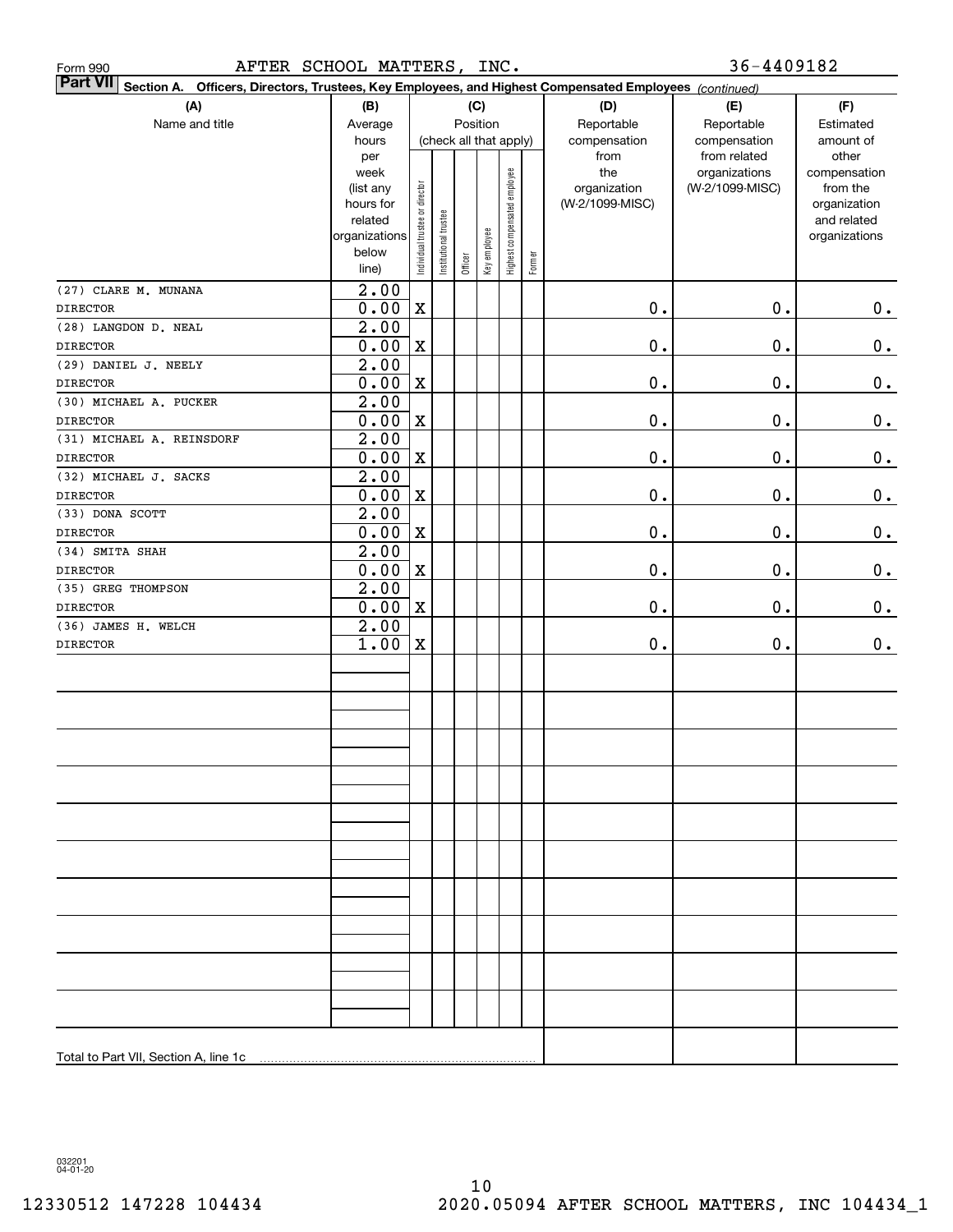|                                                                  | Form 990 (2020)  | AFTER SCHOOL MATTERS, INC.                                                    |                                |                      |                                                           | 36-4409182                                        | Page 9                                                          |
|------------------------------------------------------------------|------------------|-------------------------------------------------------------------------------|--------------------------------|----------------------|-----------------------------------------------------------|---------------------------------------------------|-----------------------------------------------------------------|
|                                                                  | <b>Part VIII</b> | <b>Statement of Revenue</b>                                                   |                                |                      |                                                           |                                                   |                                                                 |
|                                                                  |                  | Check if Schedule O contains a response or note to any line in this Part VIII |                                |                      |                                                           |                                                   |                                                                 |
|                                                                  |                  |                                                                               |                                | (A)<br>Total revenue | $\overline{(B)}$<br>Related or exempt<br>function revenue | $\overline{(C)}$<br>Unrelated<br>business revenue | (D)<br>Revenue excluded<br>from tax under<br>sections 512 - 514 |
|                                                                  |                  | 1a<br><b>1 a</b> Federated campaigns                                          |                                |                      |                                                           |                                                   |                                                                 |
| <b>Contributions, Gifts, Grants</b><br>and Other Similar Amounts | b                | 1 <sub>b</sub><br>Membership dues                                             |                                |                      |                                                           |                                                   |                                                                 |
|                                                                  | с                | 1 <sub>c</sub><br>Fundraising events                                          | 1,983,515.                     |                      |                                                           |                                                   |                                                                 |
|                                                                  | d                | 1 <sub>d</sub><br>Related organizations<br>$\overline{\phantom{a}}$           |                                |                      |                                                           |                                                   |                                                                 |
|                                                                  |                  | 1e<br>Government grants (contributions)                                       | 23,760,097.                    |                      |                                                           |                                                   |                                                                 |
|                                                                  |                  | All other contributions, gifts, grants, and                                   |                                |                      |                                                           |                                                   |                                                                 |
|                                                                  |                  | similar amounts not included above<br>1f                                      | 6,009,808.                     |                      |                                                           |                                                   |                                                                 |
|                                                                  | g                | $1g$ \$<br>Noncash contributions included in lines 1a-1f                      | 42,421.                        | 31, 753, 420.        |                                                           |                                                   |                                                                 |
|                                                                  |                  | h Total. Add lines 1a-1f                                                      | <b>Business Code</b>           |                      |                                                           |                                                   |                                                                 |
|                                                                  | 2 a              | LUTZ PROGRAM REVENUE                                                          | 900099                         | 75,064.              | 75,064.                                                   |                                                   |                                                                 |
| Program Service<br>Revenue                                       | b                | GALLERY 37 RETAIL SALES                                                       | 900099                         | 27,613.              | 27,613.                                                   |                                                   |                                                                 |
|                                                                  |                  | GALLERY 37 PROGRAM REVENUE                                                    | 900099                         | 22,551.              | 22,551.                                                   |                                                   |                                                                 |
| evenue                                                           | d                |                                                                               |                                |                      |                                                           |                                                   |                                                                 |
|                                                                  | е                |                                                                               |                                |                      |                                                           |                                                   |                                                                 |
|                                                                  | f                | All other program service revenue                                             |                                |                      |                                                           |                                                   |                                                                 |
|                                                                  |                  |                                                                               |                                | 125,228.             |                                                           |                                                   |                                                                 |
|                                                                  | 3                | Investment income (including dividends, interest, and                         |                                |                      |                                                           |                                                   |                                                                 |
|                                                                  |                  |                                                                               |                                | 42,184.              |                                                           |                                                   | 42,184.                                                         |
|                                                                  | 4                | Income from investment of tax-exempt bond proceeds                            |                                |                      |                                                           |                                                   |                                                                 |
|                                                                  | 5                | (i) Real                                                                      | (ii) Personal                  |                      |                                                           |                                                   |                                                                 |
|                                                                  | 6а               | Gross rents<br>6a                                                             |                                |                      |                                                           |                                                   |                                                                 |
|                                                                  | b                | 6 <sub>b</sub><br>Less: rental expenses                                       |                                |                      |                                                           |                                                   |                                                                 |
|                                                                  | с                | Rental income or (loss)<br>6c                                                 |                                |                      |                                                           |                                                   |                                                                 |
|                                                                  | d                | Net rental income or (loss)                                                   |                                |                      |                                                           |                                                   |                                                                 |
|                                                                  |                  | (i) Securities<br>7 a Gross amount from sales of                              | (ii) Other                     |                      |                                                           |                                                   |                                                                 |
|                                                                  |                  | assets other than inventory<br>7a                                             |                                |                      |                                                           |                                                   |                                                                 |
|                                                                  |                  | <b>b</b> Less: cost or other basis                                            |                                |                      |                                                           |                                                   |                                                                 |
|                                                                  |                  | and sales expenses<br>7b                                                      |                                |                      |                                                           |                                                   |                                                                 |
| enue                                                             |                  | 7c<br>c Gain or (loss)                                                        |                                |                      |                                                           |                                                   |                                                                 |
| Other Re                                                         |                  |                                                                               |                                |                      |                                                           |                                                   |                                                                 |
|                                                                  |                  | 8 a Gross income from fundraising events (not                                 |                                |                      |                                                           |                                                   |                                                                 |
|                                                                  |                  | including $$1, 983, 515$ . of                                                 |                                |                      |                                                           |                                                   |                                                                 |
|                                                                  |                  | contributions reported on line 1c). See<br>8a                                 | 0.                             |                      |                                                           |                                                   |                                                                 |
|                                                                  |                  | 8b                                                                            | 43,503.                        |                      |                                                           |                                                   |                                                                 |
|                                                                  | с                | Net income or (loss) from fundraising events                                  | ▶                              | $-43,503.$           |                                                           |                                                   | $-43,503.$                                                      |
|                                                                  |                  | 9 a Gross income from gaming activities. See                                  |                                |                      |                                                           |                                                   |                                                                 |
|                                                                  |                  | 9a                                                                            |                                |                      |                                                           |                                                   |                                                                 |
|                                                                  |                  | 9 <sub>b</sub>                                                                |                                |                      |                                                           |                                                   |                                                                 |
|                                                                  |                  | c Net income or (loss) from gaming activities                                 |                                |                      |                                                           |                                                   |                                                                 |
|                                                                  |                  | 10 a Gross sales of inventory, less returns                                   |                                |                      |                                                           |                                                   |                                                                 |
|                                                                  |                  | 10a                                                                           |                                |                      |                                                           |                                                   |                                                                 |
|                                                                  |                  | 10bl<br><b>b</b> Less: cost of goods sold                                     |                                |                      |                                                           |                                                   |                                                                 |
|                                                                  |                  | c Net income or (loss) from sales of inventory                                |                                |                      |                                                           |                                                   |                                                                 |
|                                                                  |                  | MISCELLANEOUS REVENUE                                                         | <b>Business Code</b><br>900099 | 11,440.              |                                                           |                                                   | 11,440.                                                         |
|                                                                  | 11 a<br>b        |                                                                               |                                |                      |                                                           |                                                   |                                                                 |
| <u>evenue</u>                                                    | c                |                                                                               |                                |                      |                                                           |                                                   |                                                                 |
|                                                                  |                  |                                                                               |                                |                      |                                                           |                                                   |                                                                 |
| Miscellaneous                                                    |                  |                                                                               | ▶                              | 11,440.              |                                                           |                                                   |                                                                 |
|                                                                  | 12               |                                                                               |                                | 31,888,769.          | 125,228.                                                  | 0.                                                | 10, 121.                                                        |
|                                                                  | 032009 12-23-20  |                                                                               |                                |                      |                                                           |                                                   | Form 990 (2020)                                                 |

11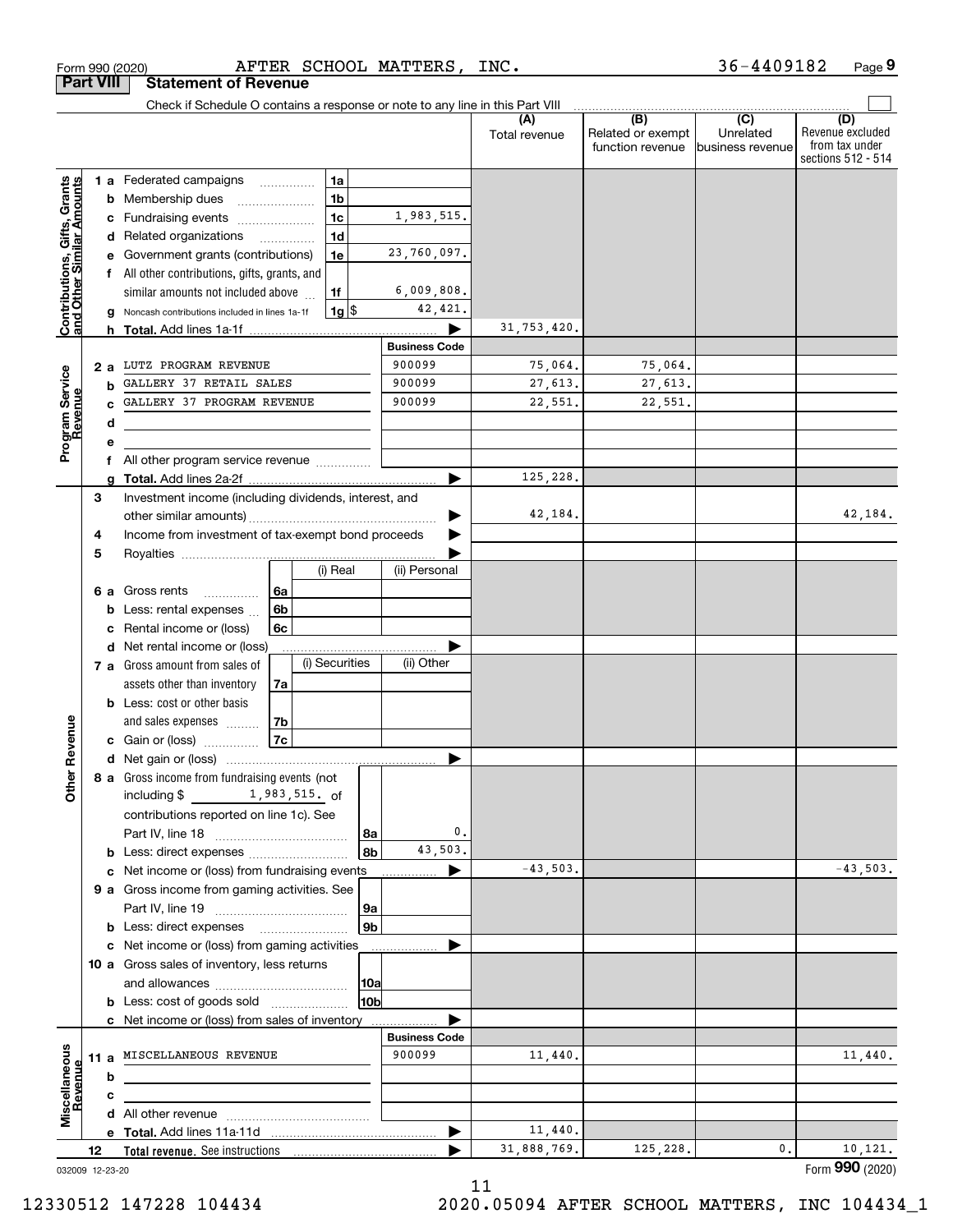Form 990 (2020) Page **Part IX Statement of Functional Expenses** AFTER SCHOOL MATTERS, INC. 36-4409182

*Section 501(c)(3) and 501(c)(4) organizations must complete all columns. All other organizations must complete column (A).*

|              | $\overline{\mathbf{x}}$                                                                                             |                        |                                                 |                                           |                         |  |  |  |  |  |  |
|--------------|---------------------------------------------------------------------------------------------------------------------|------------------------|-------------------------------------------------|-------------------------------------------|-------------------------|--|--|--|--|--|--|
|              | Do not include amounts reported on lines 6b,<br>7b, 8b, 9b, and 10b of Part VIII.                                   | (A)<br>Total expenses  | $\overline{(B)}$<br>Program service<br>expenses | (C)<br>Management and<br>general expenses | Fundraising<br>expenses |  |  |  |  |  |  |
| 1.           | Grants and other assistance to domestic organizations                                                               |                        |                                                 |                                           |                         |  |  |  |  |  |  |
|              | and domestic governments. See Part IV, line 21                                                                      |                        |                                                 |                                           |                         |  |  |  |  |  |  |
| $\mathbf{2}$ | Grants and other assistance to domestic                                                                             |                        |                                                 |                                           |                         |  |  |  |  |  |  |
|              | individuals. See Part IV, line 22                                                                                   | 9,681,403.             | 9,681,403.                                      |                                           |                         |  |  |  |  |  |  |
| 3            | Grants and other assistance to foreign                                                                              |                        |                                                 |                                           |                         |  |  |  |  |  |  |
|              | organizations, foreign governments, and foreign                                                                     |                        |                                                 |                                           |                         |  |  |  |  |  |  |
|              | individuals. See Part IV, lines 15 and 16                                                                           |                        |                                                 |                                           |                         |  |  |  |  |  |  |
| 4            | Benefits paid to or for members                                                                                     |                        |                                                 |                                           |                         |  |  |  |  |  |  |
| 5            | Compensation of current officers, directors,                                                                        |                        |                                                 |                                           |                         |  |  |  |  |  |  |
|              | trustees, and key employees                                                                                         | 1,237,479.             | 366,476.                                        | 419,102.                                  | 451,901.                |  |  |  |  |  |  |
| 6            | Compensation not included above to disqualified                                                                     |                        |                                                 |                                           |                         |  |  |  |  |  |  |
|              | persons (as defined under section 4958(f)(1)) and                                                                   |                        |                                                 |                                           |                         |  |  |  |  |  |  |
|              | persons described in section $4958(c)(3)(B)$                                                                        |                        |                                                 |                                           |                         |  |  |  |  |  |  |
| 7            |                                                                                                                     | 9,302,181.             | 6,805,090.                                      | 1,727,967.                                | 769, 124.               |  |  |  |  |  |  |
| 8            | Pension plan accruals and contributions (include                                                                    |                        |                                                 |                                           |                         |  |  |  |  |  |  |
|              | section 401(k) and 403(b) employer contributions)                                                                   |                        |                                                 |                                           |                         |  |  |  |  |  |  |
| 9            |                                                                                                                     | 668,638.               | 364, 208.                                       | 193,830.                                  | 110,600.                |  |  |  |  |  |  |
| 10           |                                                                                                                     | 766, 587.              | 526,864.                                        | 152,631.                                  | 87,092.                 |  |  |  |  |  |  |
| 11           | Fees for services (nonemployees):                                                                                   |                        |                                                 |                                           |                         |  |  |  |  |  |  |
|              |                                                                                                                     |                        |                                                 |                                           |                         |  |  |  |  |  |  |
| b            |                                                                                                                     | 2,388.                 |                                                 | 2,388.                                    |                         |  |  |  |  |  |  |
|              |                                                                                                                     | 78,791.                |                                                 | 78,791.                                   |                         |  |  |  |  |  |  |
| d            |                                                                                                                     |                        |                                                 |                                           |                         |  |  |  |  |  |  |
|              | e Professional fundraising services. See Part IV, line 17                                                           | 75,000.                |                                                 |                                           | 75,000.                 |  |  |  |  |  |  |
| f            | Investment management fees                                                                                          |                        |                                                 |                                           |                         |  |  |  |  |  |  |
|              | g Other. (If line 11g amount exceeds 10% of line 25,                                                                |                        |                                                 |                                           |                         |  |  |  |  |  |  |
|              | column (A) amount, list line 11g expenses on Sch O.)                                                                | 4,021,083.             | 3,764,556.                                      | 237,891.                                  | 18,636.                 |  |  |  |  |  |  |
| 12           |                                                                                                                     | 68,071.                | 20,425.                                         | 38, 207.                                  | 9,439.                  |  |  |  |  |  |  |
| 13           |                                                                                                                     | 131,617.               | 44,562.                                         | 65,981.                                   | 21,074.                 |  |  |  |  |  |  |
| 14           |                                                                                                                     | 416,996.               | 209,490.                                        | 180,412.                                  | 27,094.                 |  |  |  |  |  |  |
| 15           |                                                                                                                     |                        |                                                 |                                           |                         |  |  |  |  |  |  |
| 16           |                                                                                                                     | 905, 390.              | 752,739.                                        | 152,651.                                  |                         |  |  |  |  |  |  |
| 17           | Travel                                                                                                              | 104,428.               | 103, 565.                                       | 486.                                      | 377.                    |  |  |  |  |  |  |
| 18           | Payments of travel or entertainment expenses                                                                        |                        |                                                 |                                           |                         |  |  |  |  |  |  |
|              | for any federal, state, or local public officials                                                                   |                        |                                                 |                                           |                         |  |  |  |  |  |  |
| 19           | Conferences, conventions, and meetings                                                                              | 3,319.                 | 693.                                            | 1,806.                                    | 820.                    |  |  |  |  |  |  |
| 20           | Interest                                                                                                            | 117,869.               | 110,011.                                        | 7,858.                                    |                         |  |  |  |  |  |  |
| 21           |                                                                                                                     |                        |                                                 |                                           |                         |  |  |  |  |  |  |
| 22           | Depreciation, depletion, and amortization                                                                           | 147,733.               | 117,366.                                        | 30, 367.                                  |                         |  |  |  |  |  |  |
| 23           | Insurance                                                                                                           | $\overline{251,641}$ . | 207,687.                                        | $\overline{26,806}$ .                     | 17,148.                 |  |  |  |  |  |  |
| 24           | Other expenses. Itemize expenses not covered<br>above (List miscellaneous expenses on line 24e. If                  |                        |                                                 |                                           |                         |  |  |  |  |  |  |
|              | line 24e amount exceeds 10% of line 25, column (A)<br>amount, list line 24e expenses on Schedule O.)                |                        |                                                 |                                           |                         |  |  |  |  |  |  |
|              | a OTHER EXPENSES                                                                                                    | 94,284.                | 107,923.                                        | $-15, 284.$                               | 1,645.                  |  |  |  |  |  |  |
| b            |                                                                                                                     |                        |                                                 |                                           |                         |  |  |  |  |  |  |
| с            | <u> 1989 - Johann Barn, mars ann an t-Amhain an t-Amhain an t-Amhain an t-Amhain an t-Amhain an t-Amhain an t-A</u> |                        |                                                 |                                           |                         |  |  |  |  |  |  |
| d            |                                                                                                                     |                        |                                                 |                                           |                         |  |  |  |  |  |  |
|              | e All other expenses                                                                                                |                        |                                                 |                                           |                         |  |  |  |  |  |  |
| 25           | Total functional expenses. Add lines 1 through 24e                                                                  | 28,074,898.            | 23, 183, 058.                                   | 3,301,890.                                | 1,589,950.              |  |  |  |  |  |  |
| 26           | Joint costs. Complete this line only if the organization                                                            |                        |                                                 |                                           |                         |  |  |  |  |  |  |
|              | reported in column (B) joint costs from a combined                                                                  |                        |                                                 |                                           |                         |  |  |  |  |  |  |
|              | educational campaign and fundraising solicitation.                                                                  |                        |                                                 |                                           |                         |  |  |  |  |  |  |
|              | Check here $\blacktriangleright$<br>if following SOP 98-2 (ASC 958-720)                                             |                        |                                                 |                                           |                         |  |  |  |  |  |  |

032010 12-23-20

12

Form (2020) **990**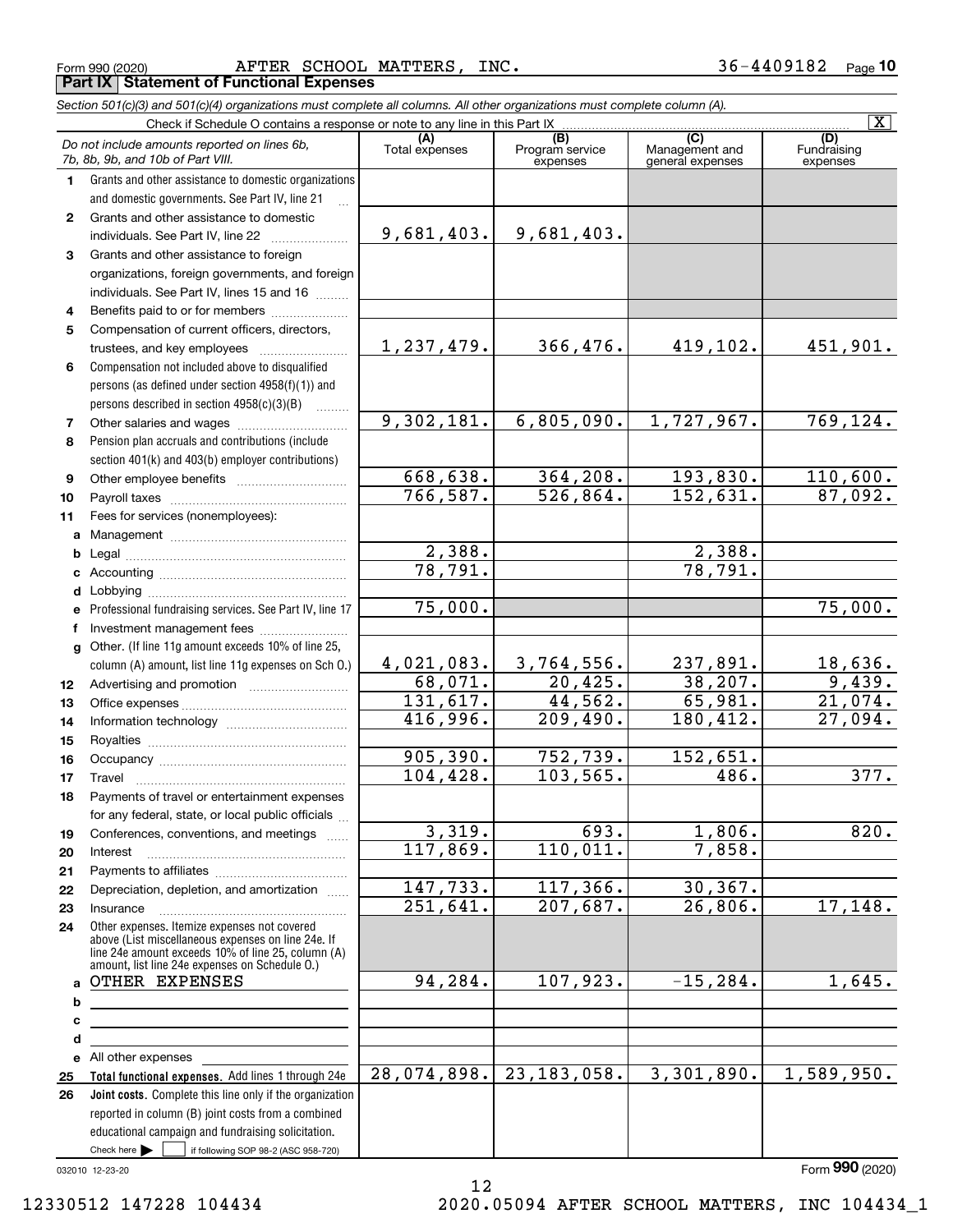### Form 990 (2020) Page AFTER SCHOOL MATTERS, INC. 36-4409182

Retained earnings, endowment, accumulated income, or other funds we have all the Total net assets or fund balances ~~~~~~~~~~~~~~~~~~~~~~

Total liabilities and net assets/fund balances

|                                                                                       | Beginning of year         |                         | End of year              |                 |                         |
|---------------------------------------------------------------------------------------|---------------------------|-------------------------|--------------------------|-----------------|-------------------------|
| Cash - non-interest-bearing                                                           |                           |                         | 2,366.                   | $\mathbf{1}$    | 2,352.                  |
|                                                                                       |                           |                         | 16,730,605.              | $\mathbf{2}$    | 17,910,036.             |
|                                                                                       | 11,478,087.               | $\overline{\mathbf{3}}$ | 14,305,235.              |                 |                         |
|                                                                                       |                           |                         |                          | 4               |                         |
| Loans and other receivables from any current or former officer, director,             |                           |                         |                          |                 |                         |
| trustee, key employee, creator or founder, substantial contributor, or 35%            |                           |                         |                          |                 |                         |
| controlled entity or family member of any of these persons                            |                           |                         |                          | 5               |                         |
| Loans and other receivables from other disqualified persons (as defined               |                           |                         |                          |                 |                         |
| under section $4958(f)(1)$ , and persons described in section $4958(c)(3)(B)$         |                           |                         |                          | 6               |                         |
|                                                                                       |                           |                         | 4, 214, 509.             | $\overline{7}$  | 4,216,180.              |
|                                                                                       |                           |                         |                          | 8               |                         |
| Prepaid expenses and deferred charges                                                 |                           |                         | 1,081,486.               | 9               | 981, 368.               |
| Land, buildings, and equipment: cost or other                                         |                           |                         |                          |                 |                         |
| basis. Complete Part VI of Schedule D                                                 | 10a                       | <u>12,109,637.</u>      |                          |                 |                         |
| Less: accumulated depreciation                                                        | 10 <sub>b</sub>           | 1,666,636.              | 11,743,632.              | 10 <sub>c</sub> | 10,443,001.             |
|                                                                                       |                           |                         | 1,602,882.               | 11              | 2,176,972.              |
|                                                                                       |                           |                         |                          | 12              |                         |
|                                                                                       |                           |                         |                          | 13              |                         |
|                                                                                       |                           |                         |                          | 14              |                         |
|                                                                                       |                           |                         | 10,008,596.              | 15              | 10, 110, 129.           |
|                                                                                       |                           |                         | 56,862,163.              | 16              | 60, 145, 273.           |
|                                                                                       |                           |                         | 2,550,780.               | 17              | 2,426,490.              |
|                                                                                       |                           |                         |                          | 18              |                         |
|                                                                                       |                           |                         |                          | 19              |                         |
|                                                                                       |                           |                         |                          | 20              |                         |
| Escrow or custodial account liability. Complete Part IV of Schedule D                 |                           |                         |                          | 21              |                         |
| Loans and other payables to any current or former officer, director,                  |                           |                         |                          |                 |                         |
| trustee, key employee, creator or founder, substantial contributor, or 35%            |                           |                         |                          |                 |                         |
| controlled entity or family member of any of these persons                            |                           |                         |                          | 22              |                         |
| Secured mortgages and notes payable to unrelated third parties                        |                           |                         | 4,209,131.               | 23              | $\overline{4,058,298.}$ |
| Unsecured notes and loans payable to unrelated third parties                          |                           |                         | $\overline{5,148,804}$ . | 24              | 5, 201, 441.            |
| Other liabilities (including federal income tax, payables to related third            |                           |                         |                          |                 |                         |
| parties, and other liabilities not included on lines 17-24). Complete Part X          |                           |                         |                          |                 |                         |
| of Schedule D                                                                         |                           |                         | 13,500.                  | 25              | 963,954.                |
| Total liabilities. Add lines 17 through 25                                            |                           |                         | 11,922,215.              | 26              | 12,650,183.             |
| Organizations that follow FASB ASC 958, check here $\triangleright \lfloor X \rfloor$ |                           |                         |                          |                 |                         |
| and complete lines 27, 28, 32, and 33.                                                |                           |                         |                          |                 |                         |
| Net assets without donor restrictions                                                 | 21,197,016.               | 27                      | 24,325,655.              |                 |                         |
|                                                                                       | $\overline{23,742,932}$ . | 28                      | 23, 169, 435.            |                 |                         |
| Organizations that do not follow FASB ASC 958, check here $\blacktriangleright$       |                           |                         |                          |                 |                         |
| and complete lines 29 through 33.                                                     |                           |                         |                          |                 |                         |
|                                                                                       |                           |                         |                          | 29              |                         |
| Paid-in or capital surplus, or land, building, or equipment fund                      |                           |                         |                          | 30              |                         |

 $\mathcal{L}^{\text{max}}$ 

**(B)**

**(A)**

Form (2020) **990**

**313233**

 $44,939,948. |32| 47,495,090.$ 56,862,163. 60,145,273.

Check if Schedule O contains a response or note to any line in this Part X

**Part X** | Balance Sheet

**6**

**Assets**

**b**

**232425**

**Liabilities**

Liabilities

**26**

**2728**

**Net Assets or Fund Balances**

Net Assets or Fund Balances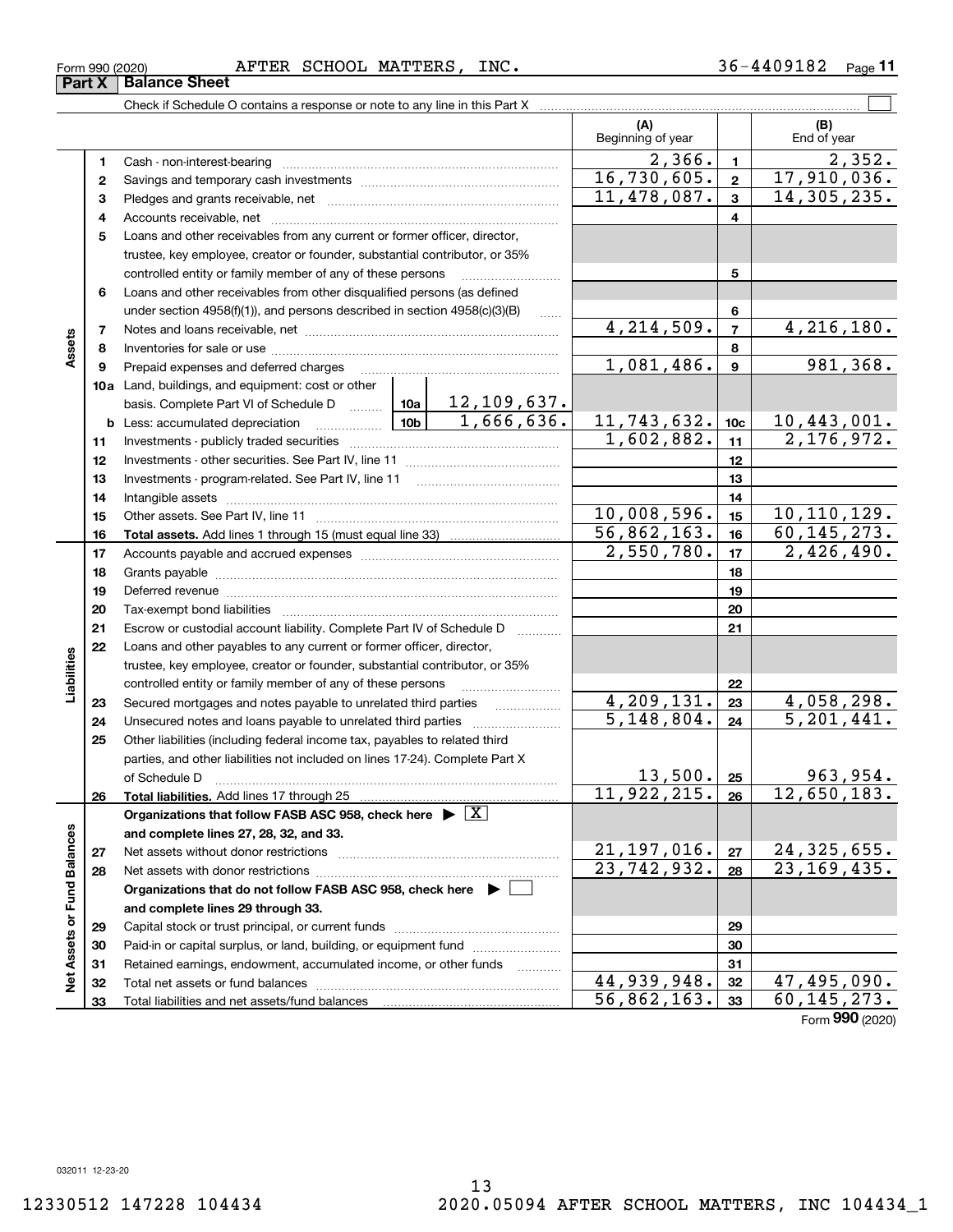|    | AFTER SCHOOL MATTERS, INC.<br>Form 990 (2020)                                                                                   |                         | 36-4409182      |         | Page $12$      |
|----|---------------------------------------------------------------------------------------------------------------------------------|-------------------------|-----------------|---------|----------------|
|    | <b>Reconciliation of Net Assets</b><br>Part XI                                                                                  |                         |                 |         |                |
|    |                                                                                                                                 |                         |                 |         | $ \mathbf{X} $ |
|    |                                                                                                                                 |                         |                 |         |                |
| 1  | Total revenue (must equal Part VIII, column (A), line 12)                                                                       | 1.                      | 31,888,769.     |         |                |
| 2  |                                                                                                                                 | $\mathbf{2}$            | 28,074,898.     |         |                |
| 3  | Revenue less expenses. Subtract line 2 from line 1                                                                              | 3                       | 3,813,871.      |         |                |
| 4  |                                                                                                                                 | $\overline{\mathbf{4}}$ | 44,939,948.     |         |                |
| 5  | Net unrealized gains (losses) on investments                                                                                    | 5                       |                 |         | 574,090.       |
| 6  |                                                                                                                                 | 6                       | $-1, 151, 252.$ |         |                |
| 7  | Investment expenses www.communication.com/www.communication.com/www.communication.com/www.com                                   | $\overline{7}$          |                 |         |                |
| 8  |                                                                                                                                 | 8                       | $-681,566.$     |         |                |
| 9  | Other changes in net assets or fund balances (explain on Schedule O)                                                            | 9                       |                 |         | $-1$ .         |
| 10 | Net assets or fund balances at end of year. Combine lines 3 through 9 (must equal Part X, line 32,                              |                         |                 |         |                |
|    |                                                                                                                                 | 10                      | 47,495,090.     |         |                |
|    | Part XII Financial Statements and Reporting                                                                                     |                         |                 |         |                |
|    |                                                                                                                                 |                         |                 |         |                |
|    |                                                                                                                                 |                         |                 | Yes     | No             |
| 1  | $\boxed{\mathbf{X}}$ Accrual<br>Accounting method used to prepare the Form 990: <u>I</u> Cash<br>Other                          |                         |                 |         |                |
|    | If the organization changed its method of accounting from a prior year or checked "Other," explain in Schedule O.               |                         |                 |         |                |
|    | 2a Were the organization's financial statements compiled or reviewed by an independent accountant?                              |                         | 2a              |         | Х              |
|    | If "Yes," check a box below to indicate whether the financial statements for the year were compiled or reviewed on a            |                         |                 |         |                |
|    | separate basis, consolidated basis, or both:                                                                                    |                         |                 |         |                |
|    | Separate basis<br><b>Consolidated basis</b><br>Both consolidated and separate basis                                             |                         |                 |         |                |
|    | <b>b</b> Were the organization's financial statements audited by an independent accountant?                                     |                         | 2 <sub>b</sub>  | X       |                |
|    | If "Yes," check a box below to indicate whether the financial statements for the year were audited on a separate basis,         |                         |                 |         |                |
|    | consolidated basis, or both:                                                                                                    |                         |                 |         |                |
|    | $\boxed{\textbf{X}}$ Consolidated basis<br>Separate basis<br>Both consolidated and separate basis                               |                         |                 |         |                |
|    | c If "Yes" to line 2a or 2b, does the organization have a committee that assumes responsibility for oversight of the audit,     |                         |                 |         |                |
|    |                                                                                                                                 |                         | 2c              | х       |                |
|    | If the organization changed either its oversight process or selection process during the tax year, explain on Schedule O.       |                         |                 |         |                |
|    | 3a As a result of a federal award, was the organization required to undergo an audit or audits as set forth in the Single Audit |                         |                 |         |                |
|    |                                                                                                                                 |                         | За              |         | x              |
|    | b If "Yes," did the organization undergo the required audit or audits? If the organization did not undergo the required audit   |                         |                 |         |                |
|    |                                                                                                                                 |                         | 3 <sub>b</sub>  | <b></b> |                |

Form (2020) **990**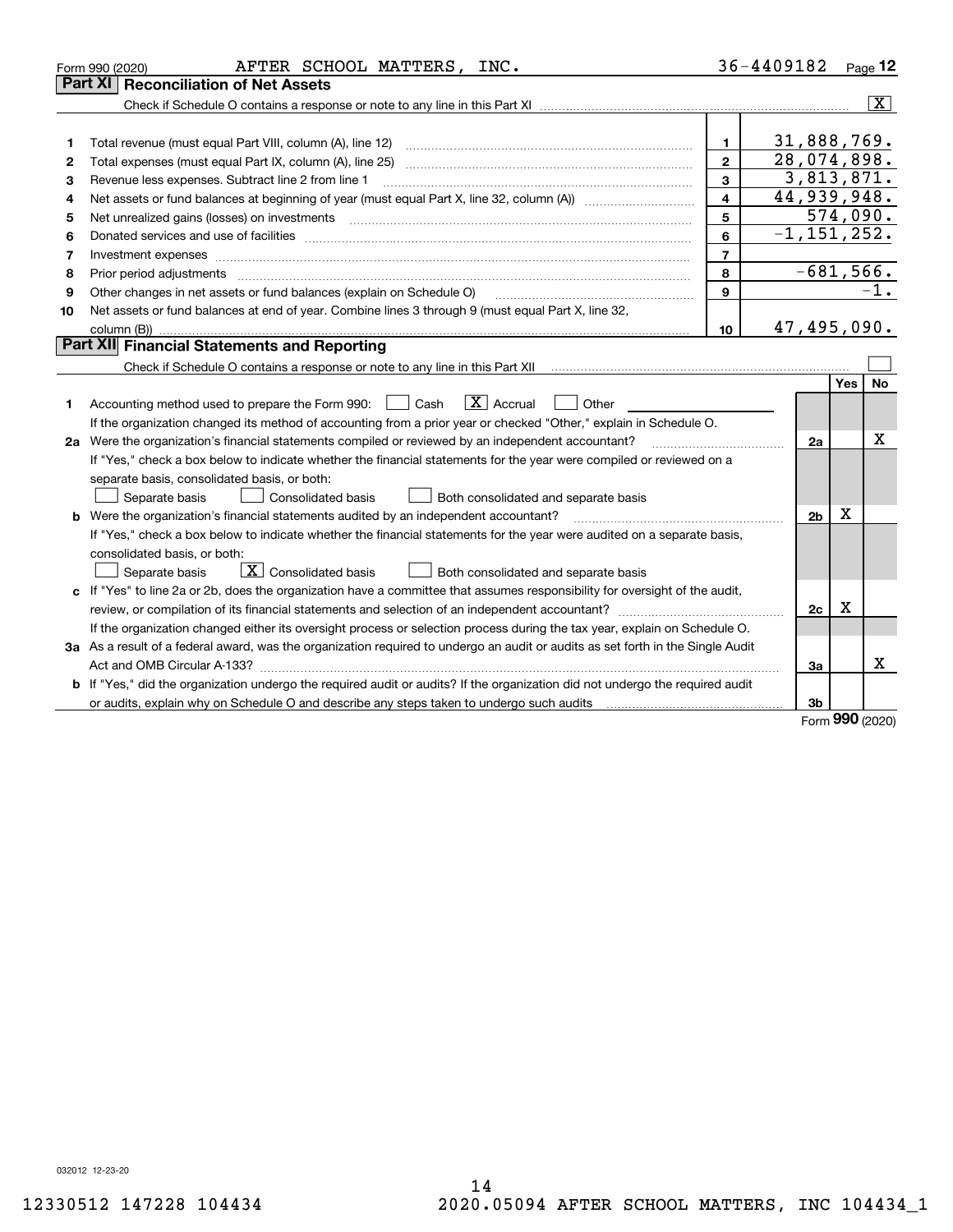| <b>SCHEDULE A</b> |
|-------------------|
|-------------------|

Department of the Treasury Internal Revenue Service

**(Form 990 or 990-EZ)**

## **Public Charity Status and Public Support**

**Complete if the organization is a section 501(c)(3) organization or a section 4947(a)(1) nonexempt charitable trust.**

|  |  |  | Attach to Form 990 or Form 990-EZ. |  |
|--|--|--|------------------------------------|--|
|  |  |  |                                    |  |

**| Go to www.irs.gov/Form990 for instructions and the latest information.**

| OMB No. 1545-0047                   |
|-------------------------------------|
| 020                                 |
| <b>Open to Public</b><br>Inspection |

### **Name of the organization Employer identification number**

|       |                     |                                                                                                                                                                                                                                 |          | AFTER SCHOOL MATTERS, INC.                             |                                                                |    |                                                      |  | 36-4409182                                         |  |  |  |
|-------|---------------------|---------------------------------------------------------------------------------------------------------------------------------------------------------------------------------------------------------------------------------|----------|--------------------------------------------------------|----------------------------------------------------------------|----|------------------------------------------------------|--|----------------------------------------------------|--|--|--|
|       | Part I              | Reason for Public Charity Status. (All organizations must complete this part.) See instructions.                                                                                                                                |          |                                                        |                                                                |    |                                                      |  |                                                    |  |  |  |
|       |                     | The organization is not a private foundation because it is: (For lines 1 through 12, check only one box.)                                                                                                                       |          |                                                        |                                                                |    |                                                      |  |                                                    |  |  |  |
| 1     |                     | A church, convention of churches, or association of churches described in section 170(b)(1)(A)(i).                                                                                                                              |          |                                                        |                                                                |    |                                                      |  |                                                    |  |  |  |
| 2     |                     | A school described in section 170(b)(1)(A)(ii). (Attach Schedule E (Form 990 or 990-EZ).)                                                                                                                                       |          |                                                        |                                                                |    |                                                      |  |                                                    |  |  |  |
| з     |                     | A hospital or a cooperative hospital service organization described in section 170(b)(1)(A)(iii).                                                                                                                               |          |                                                        |                                                                |    |                                                      |  |                                                    |  |  |  |
| 4     |                     | A medical research organization operated in conjunction with a hospital described in section 170(b)(1)(A)(iii). Enter the hospital's name,                                                                                      |          |                                                        |                                                                |    |                                                      |  |                                                    |  |  |  |
|       |                     | city, and state:                                                                                                                                                                                                                |          |                                                        |                                                                |    |                                                      |  |                                                    |  |  |  |
| 5     |                     | An organization operated for the benefit of a college or university owned or operated by a governmental unit described in                                                                                                       |          |                                                        |                                                                |    |                                                      |  |                                                    |  |  |  |
|       |                     | section 170(b)(1)(A)(iv). (Complete Part II.)                                                                                                                                                                                   |          |                                                        |                                                                |    |                                                      |  |                                                    |  |  |  |
| 6     |                     | A federal, state, or local government or governmental unit described in section 170(b)(1)(A)(v).                                                                                                                                |          |                                                        |                                                                |    |                                                      |  |                                                    |  |  |  |
| 7     | $\lfloor x \rfloor$ | An organization that normally receives a substantial part of its support from a governmental unit or from the general public described in                                                                                       |          |                                                        |                                                                |    |                                                      |  |                                                    |  |  |  |
|       |                     | section 170(b)(1)(A)(vi). (Complete Part II.)                                                                                                                                                                                   |          |                                                        |                                                                |    |                                                      |  |                                                    |  |  |  |
| 8     |                     | A community trust described in section 170(b)(1)(A)(vi). (Complete Part II.)                                                                                                                                                    |          |                                                        |                                                                |    |                                                      |  |                                                    |  |  |  |
| 9     |                     | An agricultural research organization described in section 170(b)(1)(A)(ix) operated in conjunction with a land-grant college                                                                                                   |          |                                                        |                                                                |    |                                                      |  |                                                    |  |  |  |
|       |                     | or university or a non-land-grant college of agriculture (see instructions). Enter the name, city, and state of the college or                                                                                                  |          |                                                        |                                                                |    |                                                      |  |                                                    |  |  |  |
| 10    |                     | university:<br>An organization that normally receives (1) more than 33 1/3% of its support from contributions, membership fees, and gross receipts from                                                                         |          |                                                        |                                                                |    |                                                      |  |                                                    |  |  |  |
|       |                     | activities related to its exempt functions, subject to certain exceptions; and (2) no more than 33 1/3% of its support from gross investment                                                                                    |          |                                                        |                                                                |    |                                                      |  |                                                    |  |  |  |
|       |                     | income and unrelated business taxable income (less section 511 tax) from businesses acquired by the organization after June 30, 1975.                                                                                           |          |                                                        |                                                                |    |                                                      |  |                                                    |  |  |  |
|       |                     | See section 509(a)(2). (Complete Part III.)                                                                                                                                                                                     |          |                                                        |                                                                |    |                                                      |  |                                                    |  |  |  |
| 11    |                     | An organization organized and operated exclusively to test for public safety. See section 509(a)(4).                                                                                                                            |          |                                                        |                                                                |    |                                                      |  |                                                    |  |  |  |
| 12    |                     | An organization organized and operated exclusively for the benefit of, to perform the functions of, or to carry out the purposes of one or                                                                                      |          |                                                        |                                                                |    |                                                      |  |                                                    |  |  |  |
|       |                     | more publicly supported organizations described in section 509(a)(1) or section 509(a)(2). See section 509(a)(3). Check the box in                                                                                              |          |                                                        |                                                                |    |                                                      |  |                                                    |  |  |  |
|       |                     | lines 12a through 12d that describes the type of supporting organization and complete lines 12e, 12f, and 12g.                                                                                                                  |          |                                                        |                                                                |    |                                                      |  |                                                    |  |  |  |
| a     |                     | Type I. A supporting organization operated, supervised, or controlled by its supported organization(s), typically by giving                                                                                                     |          |                                                        |                                                                |    |                                                      |  |                                                    |  |  |  |
|       |                     | the supported organization(s) the power to regularly appoint or elect a majority of the directors or trustees of the supporting                                                                                                 |          |                                                        |                                                                |    |                                                      |  |                                                    |  |  |  |
|       |                     | organization. You must complete Part IV, Sections A and B.                                                                                                                                                                      |          |                                                        |                                                                |    |                                                      |  |                                                    |  |  |  |
| b     |                     | Type II. A supporting organization supervised or controlled in connection with its supported organization(s), by having                                                                                                         |          |                                                        |                                                                |    |                                                      |  |                                                    |  |  |  |
|       |                     | control or management of the supporting organization vested in the same persons that control or manage the supported                                                                                                            |          |                                                        |                                                                |    |                                                      |  |                                                    |  |  |  |
|       |                     | organization(s). You must complete Part IV, Sections A and C.                                                                                                                                                                   |          |                                                        |                                                                |    |                                                      |  |                                                    |  |  |  |
| c     |                     | Type III functionally integrated. A supporting organization operated in connection with, and functionally integrated with,                                                                                                      |          |                                                        |                                                                |    |                                                      |  |                                                    |  |  |  |
| d     |                     | its supported organization(s) (see instructions). You must complete Part IV, Sections A, D, and E.<br>Type III non-functionally integrated. A supporting organization operated in connection with its supported organization(s) |          |                                                        |                                                                |    |                                                      |  |                                                    |  |  |  |
|       |                     | that is not functionally integrated. The organization generally must satisfy a distribution requirement and an attentiveness                                                                                                    |          |                                                        |                                                                |    |                                                      |  |                                                    |  |  |  |
|       |                     | requirement (see instructions). You must complete Part IV, Sections A and D, and Part V.                                                                                                                                        |          |                                                        |                                                                |    |                                                      |  |                                                    |  |  |  |
| е     |                     | Check this box if the organization received a written determination from the IRS that it is a Type I, Type II, Type III                                                                                                         |          |                                                        |                                                                |    |                                                      |  |                                                    |  |  |  |
|       |                     | functionally integrated, or Type III non-functionally integrated supporting organization.                                                                                                                                       |          |                                                        |                                                                |    |                                                      |  |                                                    |  |  |  |
|       |                     | Enter the number of supported organizations                                                                                                                                                                                     |          |                                                        |                                                                |    |                                                      |  |                                                    |  |  |  |
| a     |                     | Provide the following information about the supported organization(s).                                                                                                                                                          |          |                                                        |                                                                |    |                                                      |  |                                                    |  |  |  |
|       |                     | (i) Name of supported<br>organization                                                                                                                                                                                           | (ii) EIN | (iii) Type of organization<br>(described on lines 1-10 | (iv) Is the organization listed<br>in your governing document? |    | (v) Amount of monetary<br>support (see instructions) |  | (vi) Amount of other<br>support (see instructions) |  |  |  |
|       |                     |                                                                                                                                                                                                                                 |          | above (see instructions))                              | Yes                                                            | No |                                                      |  |                                                    |  |  |  |
|       |                     |                                                                                                                                                                                                                                 |          |                                                        |                                                                |    |                                                      |  |                                                    |  |  |  |
|       |                     |                                                                                                                                                                                                                                 |          |                                                        |                                                                |    |                                                      |  |                                                    |  |  |  |
|       |                     |                                                                                                                                                                                                                                 |          |                                                        |                                                                |    |                                                      |  |                                                    |  |  |  |
|       |                     |                                                                                                                                                                                                                                 |          |                                                        |                                                                |    |                                                      |  |                                                    |  |  |  |
|       |                     |                                                                                                                                                                                                                                 |          |                                                        |                                                                |    |                                                      |  |                                                    |  |  |  |
|       |                     |                                                                                                                                                                                                                                 |          |                                                        |                                                                |    |                                                      |  |                                                    |  |  |  |
|       |                     |                                                                                                                                                                                                                                 |          |                                                        |                                                                |    |                                                      |  |                                                    |  |  |  |
|       |                     |                                                                                                                                                                                                                                 |          |                                                        |                                                                |    |                                                      |  |                                                    |  |  |  |
| Total |                     |                                                                                                                                                                                                                                 |          |                                                        |                                                                |    |                                                      |  |                                                    |  |  |  |

LHA For Paperwork Reduction Act Notice, see the Instructions for Form 990 or 990-EZ. <sub>032021</sub> o1-25-21 Schedule A (Form 990 or 990-EZ) 2020 15

12330512 147228 104434 2020.05094 AFTER SCHOOL MATTERS, INC 104434\_1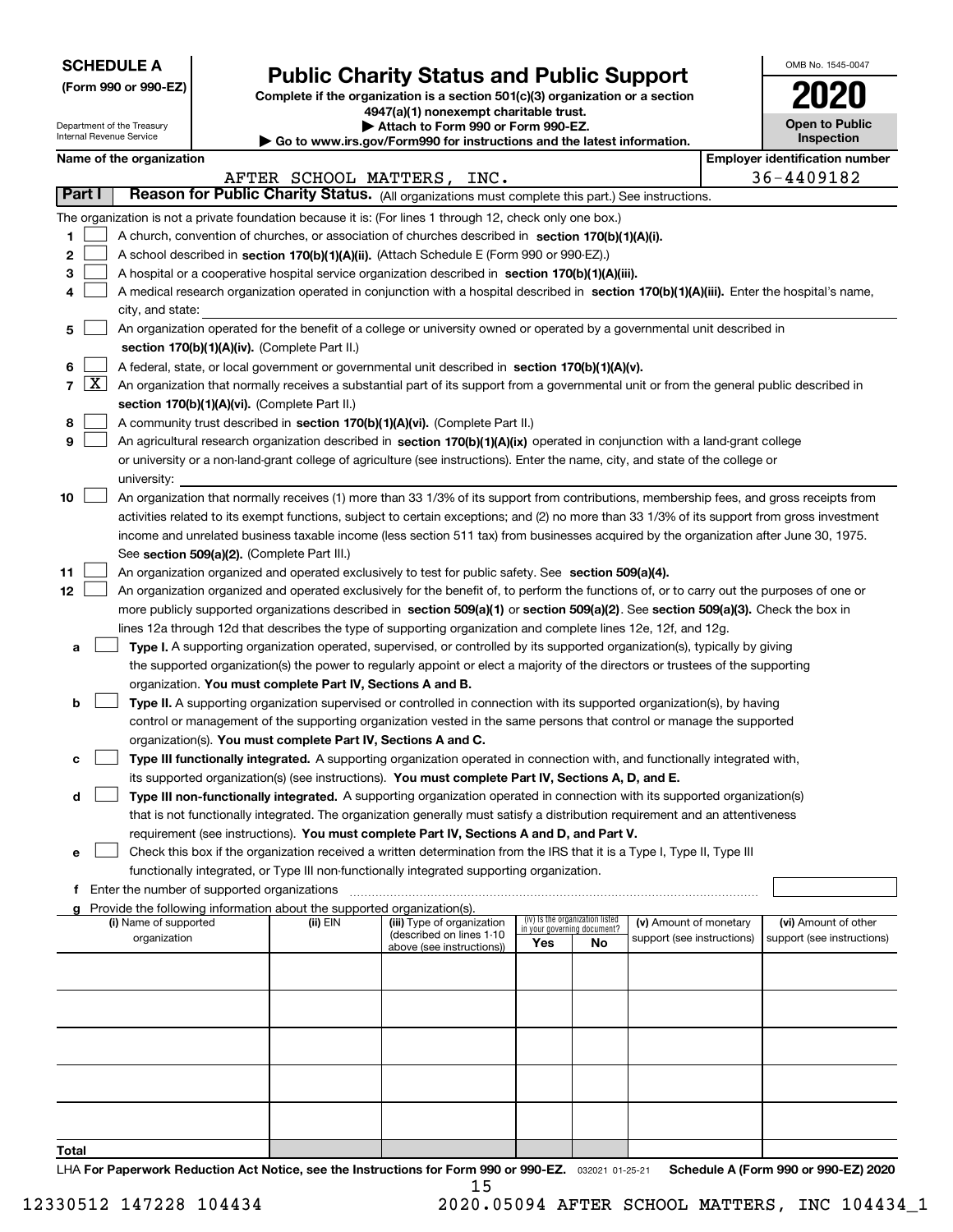### Schedule A (Form 990 or 990-EZ) 2020  $\> {\rm AFTER} \>$   $\rm SCHOOL$   $\>$   $\rm MATTERS$  ,  $\>$   $\rm INC$   $\,$   $\rm s$   $\,$   $\rm 36-4409182$   $\>$   $\rm Page$

36-4409182 Page 2

(Complete only if you checked the box on line 5, 7, or 8 of Part I or if the organization failed to qualify under Part III. If the organization fails to qualify under the tests listed below, please complete Part III.) **Part II** Support Schedule for Organizations Described in Sections 170(b)(1)(A)(iv) and 170(b)(1)(A)(vi)

|    | <b>Section A. Public Support</b>                                                                                                               |          |                     |            |                                         |                                      |                                                        |
|----|------------------------------------------------------------------------------------------------------------------------------------------------|----------|---------------------|------------|-----------------------------------------|--------------------------------------|--------------------------------------------------------|
|    | Calendar year (or fiscal year beginning in)                                                                                                    | (a) 2016 | (b) 2017            | $(c)$ 2018 | $(d)$ 2019                              | (e) 2020                             | (f) Total                                              |
|    | 1 Gifts, grants, contributions, and                                                                                                            |          |                     |            |                                         |                                      |                                                        |
|    | membership fees received. (Do not                                                                                                              |          |                     |            |                                         |                                      |                                                        |
|    | include any "unusual grants.")                                                                                                                 |          |                     |            |                                         |                                      | 25676812.39202261.39537197.28495972.31753420.164665662 |
|    | 2 Tax revenues levied for the organ-                                                                                                           |          |                     |            |                                         |                                      |                                                        |
|    | ization's benefit and either paid to                                                                                                           |          |                     |            |                                         |                                      |                                                        |
|    | or expended on its behalf                                                                                                                      |          |                     |            |                                         |                                      |                                                        |
|    | 3 The value of services or facilities                                                                                                          |          |                     |            |                                         |                                      |                                                        |
|    | furnished by a governmental unit to                                                                                                            |          |                     |            |                                         |                                      |                                                        |
|    | the organization without charge                                                                                                                |          | 5871246.   6131365. |            | $5700296.15695268.$ 686, 344. 34084519. |                                      |                                                        |
|    | 4 Total. Add lines 1 through 3                                                                                                                 |          |                     |            |                                         |                                      | 31548058.45333626.45237493.44191240.32439764.198750181 |
|    | 5 The portion of total contributions                                                                                                           |          |                     |            |                                         |                                      |                                                        |
|    | by each person (other than a                                                                                                                   |          |                     |            |                                         |                                      |                                                        |
|    | governmental unit or publicly                                                                                                                  |          |                     |            |                                         |                                      |                                                        |
|    | supported organization) included                                                                                                               |          |                     |            |                                         |                                      |                                                        |
|    | on line 1 that exceeds 2% of the                                                                                                               |          |                     |            |                                         |                                      |                                                        |
|    | amount shown on line 11,                                                                                                                       |          |                     |            |                                         |                                      |                                                        |
|    | column (f)                                                                                                                                     |          |                     |            |                                         |                                      | 11536479.                                              |
|    | 6 Public support. Subtract line 5 from line 4.                                                                                                 |          |                     |            |                                         |                                      | 187213702                                              |
|    | <b>Section B. Total Support</b>                                                                                                                |          |                     |            |                                         |                                      |                                                        |
|    | Calendar year (or fiscal year beginning in)                                                                                                    | (a) 2016 | (b) 2017            | $(c)$ 2018 | $(d)$ 2019                              | (e) 2020                             | (f) Total                                              |
|    | <b>7</b> Amounts from line 4                                                                                                                   |          |                     |            |                                         |                                      | 31548058.45333626.45237493.44191240.32439764.198750181 |
|    | 8 Gross income from interest,                                                                                                                  |          |                     |            |                                         |                                      |                                                        |
|    | dividends, payments received on                                                                                                                |          |                     |            |                                         |                                      |                                                        |
|    | securities loans, rents, royalties,                                                                                                            |          |                     |            |                                         |                                      |                                                        |
|    | and income from similar sources                                                                                                                | 60,961.  | 73,341.             | 225,596.   | 189,236.                                | 42,184.                              | 591,318.                                               |
|    | 9 Net income from unrelated business                                                                                                           |          |                     |            |                                         |                                      |                                                        |
|    | activities, whether or not the                                                                                                                 |          |                     |            |                                         |                                      |                                                        |
|    | business is regularly carried on                                                                                                               |          |                     |            |                                         |                                      |                                                        |
|    | 10 Other income. Do not include gain                                                                                                           |          |                     |            |                                         |                                      |                                                        |
|    | or loss from the sale of capital                                                                                                               |          |                     |            |                                         |                                      |                                                        |
|    | assets (Explain in Part VI.)                                                                                                                   | 10, 102. | 14,973.             | 1,838.     | 255,826.                                | 109,055.                             | 391,794.                                               |
|    | 11 Total support. Add lines 7 through 10                                                                                                       |          |                     |            |                                         |                                      | 199733293                                              |
|    | <b>12</b> Gross receipts from related activities, etc. (see instructions)                                                                      |          |                     |            |                                         | 12                                   | 405,296.                                               |
|    | 13 First 5 years. If the Form 990 is for the organization's first, second, third, fourth, or fifth tax year as a section 501(c)(3)             |          |                     |            |                                         |                                      |                                                        |
|    | organization, check this box and stop here                                                                                                     |          |                     |            |                                         |                                      |                                                        |
|    | <b>Section C. Computation of Public Support Percentage</b>                                                                                     |          |                     |            |                                         |                                      |                                                        |
|    |                                                                                                                                                |          |                     |            |                                         | 14                                   | 93.73<br>$\frac{9}{6}$                                 |
|    |                                                                                                                                                |          |                     |            |                                         | 15                                   | 92.10<br>%                                             |
|    | 16a 33 1/3% support test - 2020. If the organization did not check the box on line 13, and line 14 is 33 1/3% or more, check this box and      |          |                     |            |                                         |                                      |                                                        |
|    | stop here. The organization qualifies as a publicly supported organization                                                                     |          |                     |            |                                         |                                      | $\blacktriangleright$ $\vert$ X                        |
|    | b 33 1/3% support test - 2019. If the organization did not check a box on line 13 or 16a, and line 15 is 33 1/3% or more, check this box       |          |                     |            |                                         |                                      |                                                        |
|    | and stop here. The organization qualifies as a publicly supported organization                                                                 |          |                     |            |                                         |                                      |                                                        |
|    | 17a 10% -facts-and-circumstances test - 2020. If the organization did not check a box on line 13, 16a, or 16b, and line 14 is 10% or more,     |          |                     |            |                                         |                                      |                                                        |
|    | and if the organization meets the facts-and-circumstances test, check this box and stop here. Explain in Part VI how the organization          |          |                     |            |                                         |                                      |                                                        |
|    | meets the facts-and-circumstances test. The organization qualifies as a publicly supported organization                                        |          |                     |            |                                         |                                      |                                                        |
|    | <b>b 10% -facts-and-circumstances test - 2019.</b> If the organization did not check a box on line 13, 16a, 16b, or 17a, and line 15 is 10% or |          |                     |            |                                         |                                      |                                                        |
|    | more, and if the organization meets the facts-and-circumstances test, check this box and stop here. Explain in Part VI how the                 |          |                     |            |                                         |                                      |                                                        |
|    | organization meets the facts-and-circumstances test. The organization qualifies as a publicly supported organization                           |          |                     |            |                                         |                                      |                                                        |
| 18 | Private foundation. If the organization did not check a box on line 13, 16a, 16b, 17a, or 17b, check this box and see instructions             |          |                     |            |                                         | Schedule A (Form 990 or 990-F7) 2020 |                                                        |

**Schedule A (Form 990 or 990-EZ) 2020**

032022 01-25-21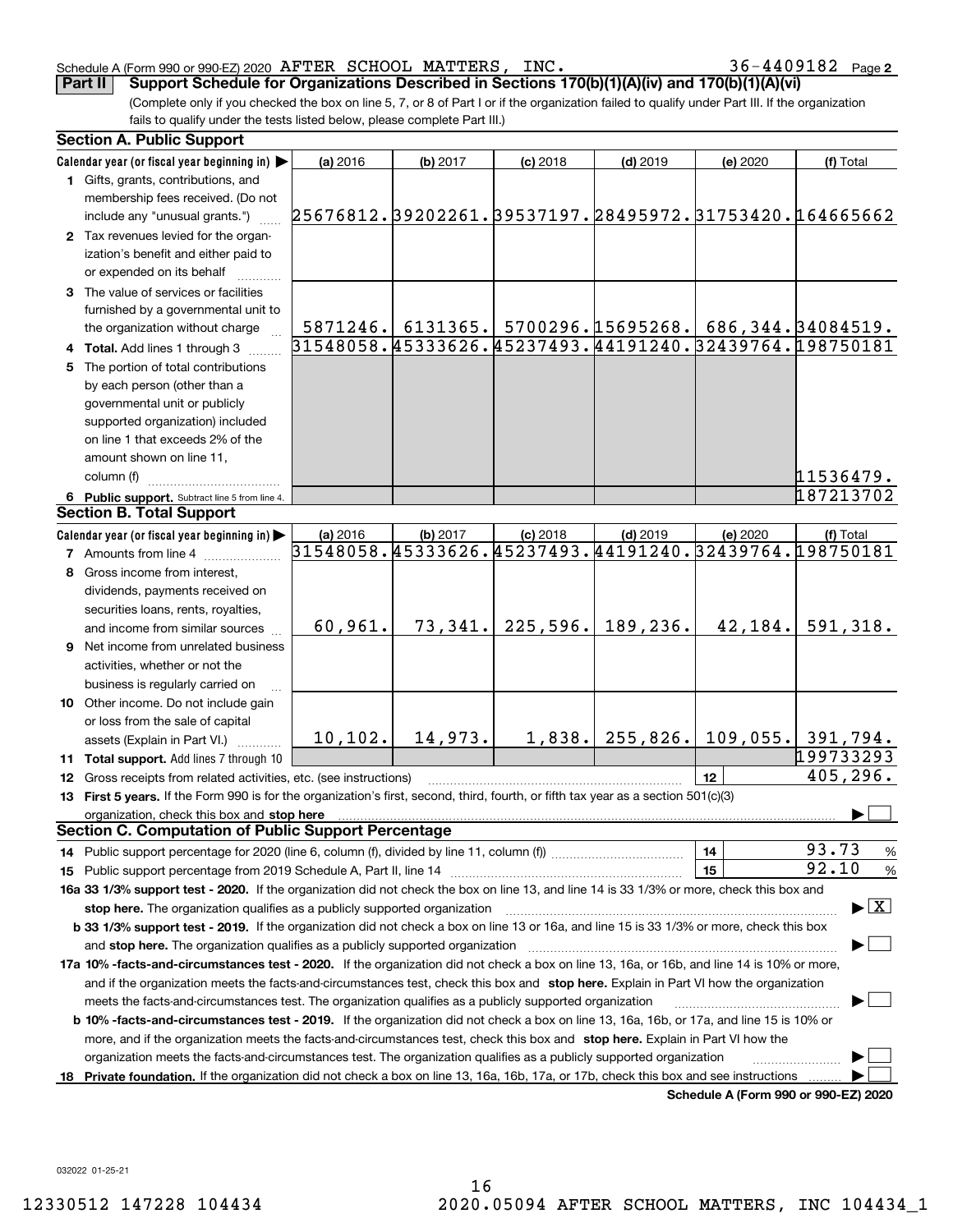### Schedule A (Form 990 or 990-EZ) 2020  $\> {\rm AFTER} \>$   $\rm SCHOOL$   $\>$   $\rm MATTERS$  ,  $\>$   $\rm INC$   $\,$   $\rm s$   $\,$   $\rm 36-4409182$   $\>$   $\rm Page$ **Part III Support Schedule for Organizations Described in Section 509(a)(2)**

(Complete only if you checked the box on line 10 of Part I or if the organization failed to qualify under Part II. If the organization fails to qualify under the tests listed below, please complete Part II.)

|    | <b>Section A. Public Support</b>                                                                                                                                                                                               |          |          |            |            |          |                                      |
|----|--------------------------------------------------------------------------------------------------------------------------------------------------------------------------------------------------------------------------------|----------|----------|------------|------------|----------|--------------------------------------|
|    | Calendar year (or fiscal year beginning in) $\blacktriangleright$                                                                                                                                                              | (a) 2016 | (b) 2017 | $(c)$ 2018 | $(d)$ 2019 | (e) 2020 | (f) Total                            |
|    | 1 Gifts, grants, contributions, and                                                                                                                                                                                            |          |          |            |            |          |                                      |
|    | membership fees received. (Do not                                                                                                                                                                                              |          |          |            |            |          |                                      |
|    | include any "unusual grants.")                                                                                                                                                                                                 |          |          |            |            |          |                                      |
|    | 2 Gross receipts from admissions,<br>merchandise sold or services per-<br>formed, or facilities furnished in<br>any activity that is related to the<br>organization's tax-exempt purpose                                       |          |          |            |            |          |                                      |
|    | 3 Gross receipts from activities that<br>are not an unrelated trade or bus-                                                                                                                                                    |          |          |            |            |          |                                      |
|    | iness under section 513                                                                                                                                                                                                        |          |          |            |            |          |                                      |
|    | 4 Tax revenues levied for the organ-                                                                                                                                                                                           |          |          |            |            |          |                                      |
|    | ization's benefit and either paid to<br>or expended on its behalf<br>.                                                                                                                                                         |          |          |            |            |          |                                      |
|    | 5 The value of services or facilities                                                                                                                                                                                          |          |          |            |            |          |                                      |
|    | furnished by a governmental unit to                                                                                                                                                                                            |          |          |            |            |          |                                      |
|    | the organization without charge                                                                                                                                                                                                |          |          |            |            |          |                                      |
|    | <b>6 Total.</b> Add lines 1 through 5                                                                                                                                                                                          |          |          |            |            |          |                                      |
|    | 7a Amounts included on lines 1, 2, and<br>3 received from disqualified persons                                                                                                                                                 |          |          |            |            |          |                                      |
|    | <b>b</b> Amounts included on lines 2 and 3 received<br>from other than disqualified persons that<br>exceed the greater of \$5,000 or 1% of the<br>amount on line 13 for the year                                               |          |          |            |            |          |                                      |
|    | c Add lines 7a and 7b                                                                                                                                                                                                          |          |          |            |            |          |                                      |
|    | 8 Public support. (Subtract line 7c from line 6.)                                                                                                                                                                              |          |          |            |            |          |                                      |
|    | <b>Section B. Total Support</b>                                                                                                                                                                                                |          |          |            |            |          |                                      |
|    | Calendar year (or fiscal year beginning in) $\blacktriangleright$                                                                                                                                                              | (a) 2016 | (b) 2017 | $(c)$ 2018 | $(d)$ 2019 | (e) 2020 | (f) Total                            |
|    | 9 Amounts from line 6                                                                                                                                                                                                          |          |          |            |            |          |                                      |
|    | 10a Gross income from interest,<br>dividends, payments received on<br>securities loans, rents, royalties,<br>and income from similar sources                                                                                   |          |          |            |            |          |                                      |
|    | <b>b</b> Unrelated business taxable income<br>(less section 511 taxes) from businesses                                                                                                                                         |          |          |            |            |          |                                      |
|    | acquired after June 30, 1975                                                                                                                                                                                                   |          |          |            |            |          |                                      |
|    | c Add lines 10a and 10b<br>11 Net income from unrelated business<br>activities not included in line 10b,<br>whether or not the business is                                                                                     |          |          |            |            |          |                                      |
|    | regularly carried on<br>12 Other income. Do not include gain<br>or loss from the sale of capital                                                                                                                               |          |          |            |            |          |                                      |
|    | assets (Explain in Part VI.)<br><b>13</b> Total support. (Add lines 9, 10c, 11, and 12.)                                                                                                                                       |          |          |            |            |          |                                      |
|    | 14 First 5 years. If the Form 990 is for the organization's first, second, third, fourth, or fifth tax year as a section 501(c)(3) organization,                                                                               |          |          |            |            |          |                                      |
|    | check this box and stop here measured and contained a state of the state of the state of the state of the state of the state of the state of the state of the state of the state of the state of the state of the state of the |          |          |            |            |          |                                      |
|    | Section C. Computation of Public Support Percentage                                                                                                                                                                            |          |          |            |            |          |                                      |
|    | 15 Public support percentage for 2020 (line 8, column (f), divided by line 13, column (f))                                                                                                                                     |          |          |            |            | 15       | %                                    |
|    | 16 Public support percentage from 2019 Schedule A, Part III, line 15                                                                                                                                                           |          |          |            |            | 16       | %                                    |
|    | <b>Section D. Computation of Investment Income Percentage</b>                                                                                                                                                                  |          |          |            |            |          |                                      |
|    | 17 Investment income percentage for 2020 (line 10c, column (f), divided by line 13, column (f))                                                                                                                                |          |          |            |            | 17       | %                                    |
|    | <b>18</b> Investment income percentage from <b>2019</b> Schedule A, Part III, line 17                                                                                                                                          |          |          |            |            | 18       | %                                    |
|    | 19a 33 1/3% support tests - 2020. If the organization did not check the box on line 14, and line 15 is more than 33 1/3%, and line 17 is not                                                                                   |          |          |            |            |          |                                      |
|    | more than 33 1/3%, check this box and stop here. The organization qualifies as a publicly supported organization                                                                                                               |          |          |            |            |          | ▶                                    |
|    | b 33 1/3% support tests - 2019. If the organization did not check a box on line 14 or line 19a, and line 16 is more than 33 1/3%, and                                                                                          |          |          |            |            |          |                                      |
|    | line 18 is not more than 33 1/3%, check this box and stop here. The organization qualifies as a publicly supported organization                                                                                                |          |          |            |            |          |                                      |
| 20 | <b>Private foundation.</b> If the organization did not check a box on line 14, 19a, or 19b, check this box and see instructions                                                                                                |          |          |            |            |          |                                      |
|    | 032023 01-25-21                                                                                                                                                                                                                |          | 17       |            |            |          | Schedule A (Form 990 or 990-EZ) 2020 |

12330512 147228 104434 2020.05094 AFTER SCHOOL MATTERS, INC 104434\_1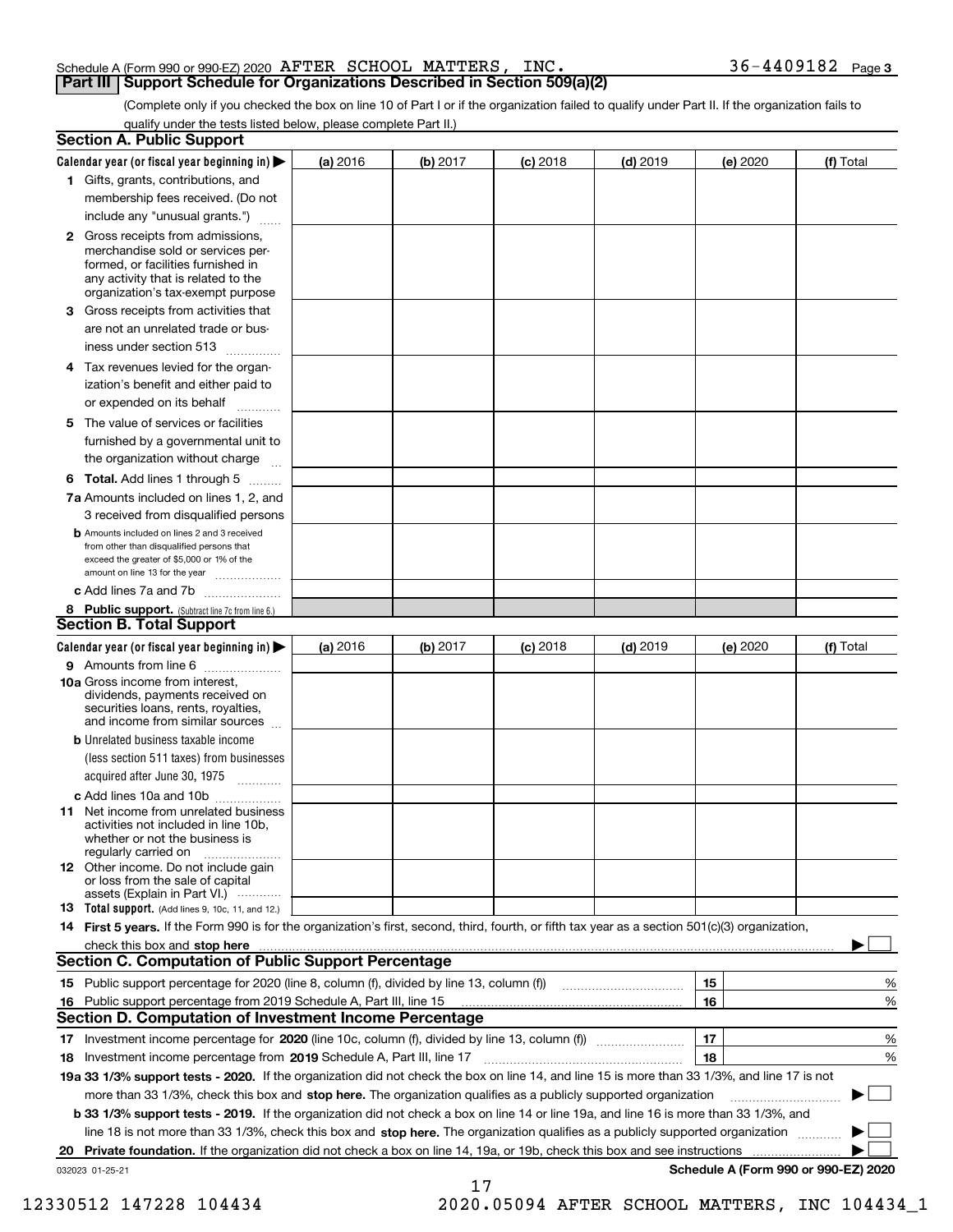**1**

**2**

**3a**

**YesNo**

### **Part IV Supporting Organizations**

(Complete only if you checked a box in line 12 on Part I. If you checked box 12a, Part I, complete Sections A and B. If you checked box 12b, Part I, complete Sections A and C. If you checked box 12c, Part I, complete Sections A, D, and E. If you checked box 12d, Part I, complete Sections A and D, and complete Part V.)

### **Section A. All Supporting Organizations**

- **1** Are all of the organization's supported organizations listed by name in the organization's governing documents? If "No," describe in **Part VI** how the supported organizations are designated. If designated by *class or purpose, describe the designation. If historic and continuing relationship, explain.*
- **2** Did the organization have any supported organization that does not have an IRS determination of status under section 509(a)(1) or (2)? If "Yes," explain in Part VI how the organization determined that the supported *organization was described in section 509(a)(1) or (2).*
- **3a** Did the organization have a supported organization described in section 501(c)(4), (5), or (6)? If "Yes," answer *lines 3b and 3c below.*
- **b** Did the organization confirm that each supported organization qualified under section 501(c)(4), (5), or (6) and satisfied the public support tests under section 509(a)(2)? If "Yes," describe in **Part VI** when and how the *organization made the determination.*
- **c**Did the organization ensure that all support to such organizations was used exclusively for section 170(c)(2)(B) purposes? If "Yes," explain in **Part VI** what controls the organization put in place to ensure such use.
- **4a***If* Was any supported organization not organized in the United States ("foreign supported organization")? *"Yes," and if you checked box 12a or 12b in Part I, answer lines 4b and 4c below.*
- **b** Did the organization have ultimate control and discretion in deciding whether to make grants to the foreign supported organization? If "Yes," describe in **Part VI** how the organization had such control and discretion *despite being controlled or supervised by or in connection with its supported organizations.*
- **c** Did the organization support any foreign supported organization that does not have an IRS determination under sections 501(c)(3) and 509(a)(1) or (2)? If "Yes," explain in **Part VI** what controls the organization used *to ensure that all support to the foreign supported organization was used exclusively for section 170(c)(2)(B) purposes.*
- **5a** Did the organization add, substitute, or remove any supported organizations during the tax year? If "Yes," answer lines 5b and 5c below (if applicable). Also, provide detail in **Part VI,** including (i) the names and EIN *numbers of the supported organizations added, substituted, or removed; (ii) the reasons for each such action; (iii) the authority under the organization's organizing document authorizing such action; and (iv) how the action was accomplished (such as by amendment to the organizing document).*
- **b** Type I or Type II only. Was any added or substituted supported organization part of a class already designated in the organization's organizing document?
- **cSubstitutions only.**  Was the substitution the result of an event beyond the organization's control?
- **6** Did the organization provide support (whether in the form of grants or the provision of services or facilities) to **Part VI.** *If "Yes," provide detail in* support or benefit one or more of the filing organization's supported organizations? anyone other than (i) its supported organizations, (ii) individuals that are part of the charitable class benefited by one or more of its supported organizations, or (iii) other supporting organizations that also
- **7**Did the organization provide a grant, loan, compensation, or other similar payment to a substantial contributor *If "Yes," complete Part I of Schedule L (Form 990 or 990-EZ).* regard to a substantial contributor? (as defined in section 4958(c)(3)(C)), a family member of a substantial contributor, or a 35% controlled entity with
- **8** Did the organization make a loan to a disqualified person (as defined in section 4958) not described in line 7? *If "Yes," complete Part I of Schedule L (Form 990 or 990-EZ).*
- **9a** Was the organization controlled directly or indirectly at any time during the tax year by one or more in section 509(a)(1) or (2))? If "Yes," *provide detail in* <code>Part VI.</code> disqualified persons, as defined in section 4946 (other than foundation managers and organizations described
- **b** Did one or more disqualified persons (as defined in line 9a) hold a controlling interest in any entity in which the supporting organization had an interest? If "Yes," provide detail in P**art VI**.
- **c**Did a disqualified person (as defined in line 9a) have an ownership interest in, or derive any personal benefit from, assets in which the supporting organization also had an interest? If "Yes," provide detail in P**art VI.**
- **10a** Was the organization subject to the excess business holdings rules of section 4943 because of section supporting organizations)? If "Yes," answer line 10b below. 4943(f) (regarding certain Type II supporting organizations, and all Type III non-functionally integrated
- **b** Did the organization have any excess business holdings in the tax year? (Use Schedule C, Form 4720, to *determine whether the organization had excess business holdings.)*

18

032024 01-25-21

**3b3c4a4b4c5a 5b5c6789a 9b9c10a10b**

**Schedule A (Form 990 or 990-EZ) 2020**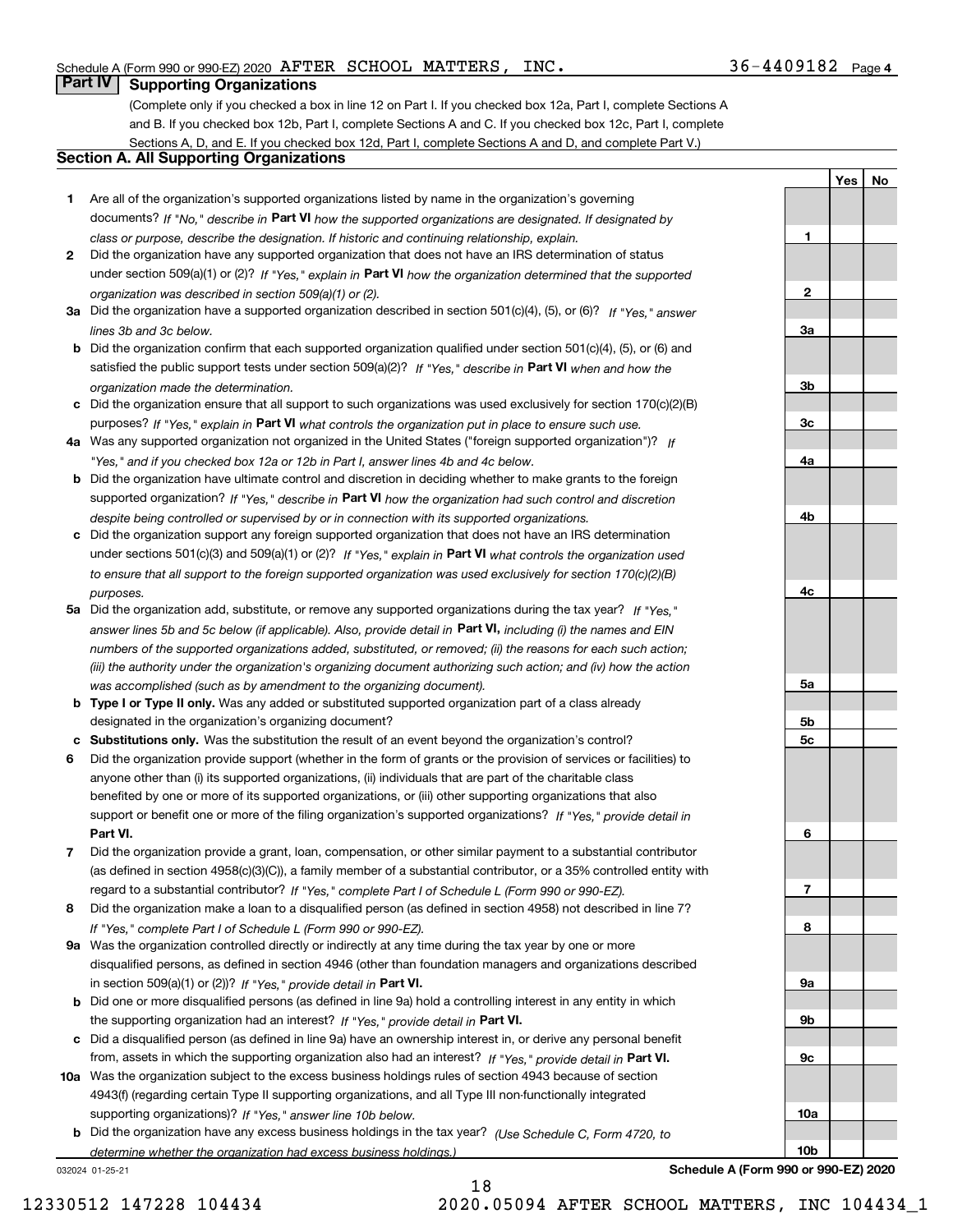|    |                                                                                                                                                                                                                                                            |                 | Yes | No |
|----|------------------------------------------------------------------------------------------------------------------------------------------------------------------------------------------------------------------------------------------------------------|-----------------|-----|----|
| 11 | Has the organization accepted a gift or contribution from any of the following persons?                                                                                                                                                                    |                 |     |    |
|    | a A person who directly or indirectly controls, either alone or together with persons described in lines 11b and                                                                                                                                           |                 |     |    |
|    | 11c below, the governing body of a supported organization?                                                                                                                                                                                                 | 11a             |     |    |
|    | <b>b</b> A family member of a person described in line 11a above?                                                                                                                                                                                          | 11 <sub>b</sub> |     |    |
|    | c A 35% controlled entity of a person described in line 11a or 11b above? If "Yes" to line 11a, 11b, or 11c, provide                                                                                                                                       |                 |     |    |
|    | detail in Part VI.                                                                                                                                                                                                                                         | 11c             |     |    |
|    | <b>Section B. Type I Supporting Organizations</b>                                                                                                                                                                                                          |                 |     |    |
|    |                                                                                                                                                                                                                                                            |                 | Yes | No |
| 1  | Did the governing body, members of the governing body, officers acting in their official capacity, or membership of one or                                                                                                                                 |                 |     |    |
|    | more supported organizations have the power to regularly appoint or elect at least a majority of the organization's officers,                                                                                                                              |                 |     |    |
|    | directors, or trustees at all times during the tax year? If "No," describe in Part VI how the supported organization(s)                                                                                                                                    |                 |     |    |
|    | effectively operated, supervised, or controlled the organization's activities. If the organization had more than one supported<br>organization, describe how the powers to appoint and/or remove officers, directors, or trustees were allocated among the |                 |     |    |
|    | supported organizations and what conditions or restrictions, if any, applied to such powers during the tax year.                                                                                                                                           | 1               |     |    |
| 2  | Did the organization operate for the benefit of any supported organization other than the supported                                                                                                                                                        |                 |     |    |
|    | organization(s) that operated, supervised, or controlled the supporting organization? If "Yes," explain in                                                                                                                                                 |                 |     |    |
|    | Part VI how providing such benefit carried out the purposes of the supported organization(s) that operated,                                                                                                                                                |                 |     |    |
|    | supervised, or controlled the supporting organization.                                                                                                                                                                                                     | $\overline{2}$  |     |    |
|    | <b>Section C. Type II Supporting Organizations</b>                                                                                                                                                                                                         |                 |     |    |
|    |                                                                                                                                                                                                                                                            |                 | Yes | No |
| 1  | Were a majority of the organization's directors or trustees during the tax year also a majority of the directors                                                                                                                                           |                 |     |    |
|    | or trustees of each of the organization's supported organization(s)? If "No," describe in Part VI how control                                                                                                                                              |                 |     |    |
|    | or management of the supporting organization was vested in the same persons that controlled or managed                                                                                                                                                     |                 |     |    |
|    | the supported organization(s).                                                                                                                                                                                                                             | 1               |     |    |
|    | <b>Section D. All Type III Supporting Organizations</b>                                                                                                                                                                                                    |                 |     |    |
|    |                                                                                                                                                                                                                                                            |                 | Yes | No |
| 1  | Did the organization provide to each of its supported organizations, by the last day of the fifth month of the                                                                                                                                             |                 |     |    |
|    | organization's tax year, (i) a written notice describing the type and amount of support provided during the prior tax                                                                                                                                      |                 |     |    |
|    | year, (ii) a copy of the Form 990 that was most recently filed as of the date of notification, and (iii) copies of the                                                                                                                                     |                 |     |    |
|    | organization's governing documents in effect on the date of notification, to the extent not previously provided?                                                                                                                                           | 1               |     |    |
| 2  | Were any of the organization's officers, directors, or trustees either (i) appointed or elected by the supported                                                                                                                                           |                 |     |    |
|    | organization(s) or (ii) serving on the governing body of a supported organization? If "No," explain in Part VI how                                                                                                                                         |                 |     |    |
|    | the organization maintained a close and continuous working relationship with the supported organization(s).                                                                                                                                                | 2               |     |    |
| 3  | By reason of the relationship described in line 2, above, did the organization's supported organizations have a                                                                                                                                            |                 |     |    |
|    | significant voice in the organization's investment policies and in directing the use of the organization's                                                                                                                                                 |                 |     |    |
|    | income or assets at all times during the tax year? If "Yes," describe in Part VI the role the organization's                                                                                                                                               |                 |     |    |
|    | supported organizations played in this regard.                                                                                                                                                                                                             | 3               |     |    |
|    | Section E. Type III Functionally Integrated Supporting Organizations                                                                                                                                                                                       |                 |     |    |
| 1  | Check the box next to the method that the organization used to satisfy the Integral Part Test during the year (see instructions).                                                                                                                          |                 |     |    |
| a  | The organization satisfied the Activities Test. Complete line 2 below.                                                                                                                                                                                     |                 |     |    |
| b  | The organization is the parent of each of its supported organizations. Complete line 3 below.                                                                                                                                                              |                 |     |    |
| c  | The organization supported a governmental entity. Describe in Part VI how you supported a governmental entity (see instructions).                                                                                                                          |                 |     |    |
| 2  | Activities Test. Answer lines 2a and 2b below.                                                                                                                                                                                                             |                 | Yes | No |
| а  | Did substantially all of the organization's activities during the tax year directly further the exempt purposes of                                                                                                                                         |                 |     |    |
|    | the supported organization(s) to which the organization was responsive? If "Yes," then in Part VI identify                                                                                                                                                 |                 |     |    |
|    | those supported organizations and explain how these activities directly furthered their exempt purposes,                                                                                                                                                   |                 |     |    |
|    | how the organization was responsive to those supported organizations, and how the organization determined                                                                                                                                                  |                 |     |    |
|    | that these activities constituted substantially all of its activities.<br>Did the activities described in line 2a, above, constitute activities that, but for the organization's involvement,                                                              | 2a              |     |    |
| b  | one or more of the organization's supported organization(s) would have been engaged in? If "Yes," explain in                                                                                                                                               |                 |     |    |
|    |                                                                                                                                                                                                                                                            |                 |     |    |
|    | <b>Part VI</b> the reasons for the organization's position that its supported organization(s) would have engaged in                                                                                                                                        | 2b              |     |    |
| з  | these activities but for the organization's involvement.<br>Parent of Supported Organizations. Answer lines 3a and 3b below.                                                                                                                               |                 |     |    |
| а  | Did the organization have the power to regularly appoint or elect a majority of the officers, directors, or                                                                                                                                                |                 |     |    |
|    | trustees of each of the supported organizations? If "Yes" or "No" provide details in Part VI.                                                                                                                                                              | За              |     |    |
|    | <b>b</b> Did the organization exercise a substantial degree of direction over the policies, programs, and activities of each                                                                                                                               |                 |     |    |
|    |                                                                                                                                                                                                                                                            |                 |     |    |

032025 01-25-21 of its supported organizations? If "Yes," describe in Part VI the role played by the organization in this regard.

**Schedule A (Form 990 or 990-EZ) 2020**

**3b**

19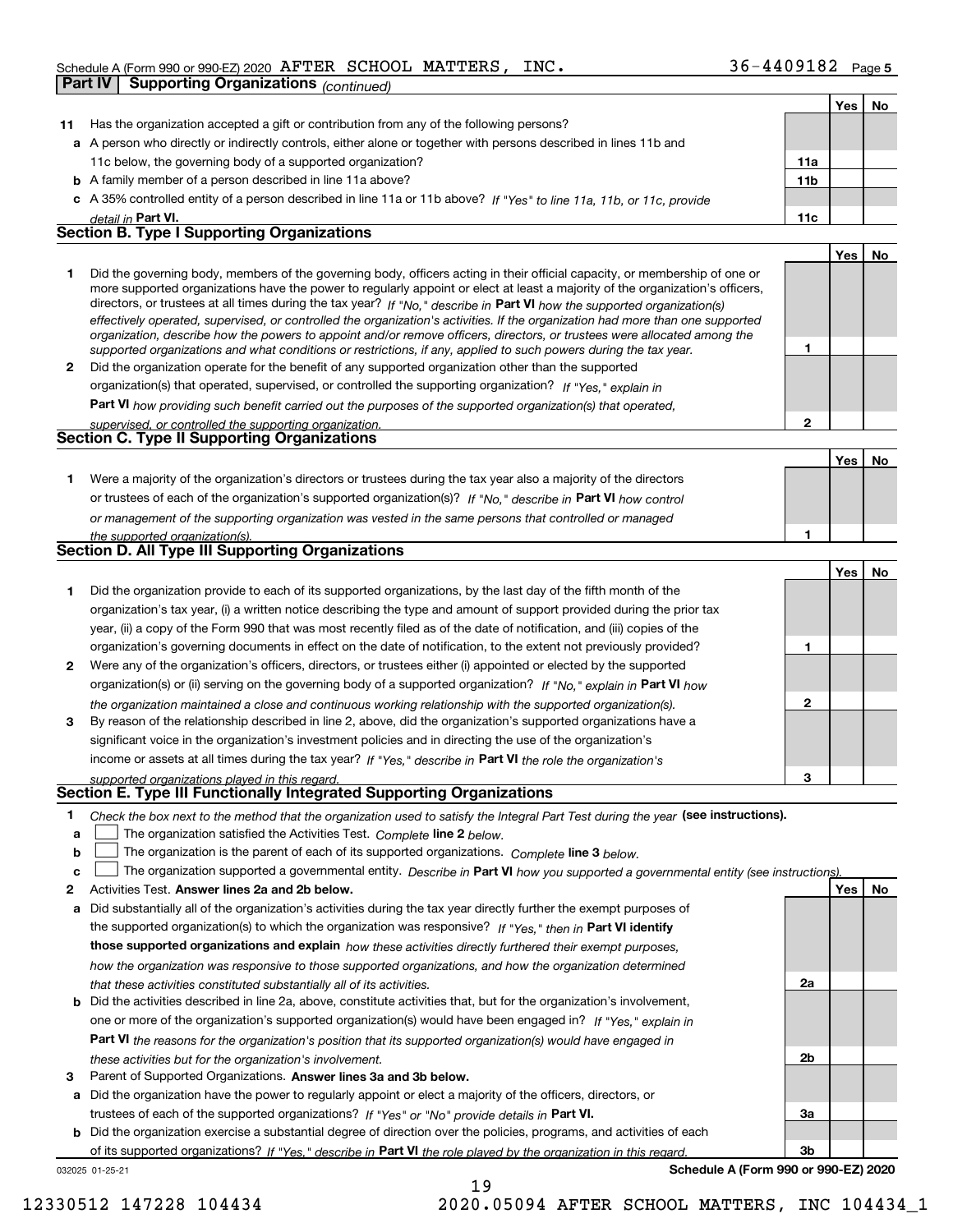|  | Schedule A (Form 990 or 990-EZ) 2020 AFTER SCHOOL MATTERS, INC.                                             |  |  | $36 - 4409182$ Page 6                                                                                                                                    |  |
|--|-------------------------------------------------------------------------------------------------------------|--|--|----------------------------------------------------------------------------------------------------------------------------------------------------------|--|
|  | <b>Part V</b> Type III Non-Functionally Integrated 509(a)(3) Supporting Organizations                       |  |  |                                                                                                                                                          |  |
|  |                                                                                                             |  |  | $\rfloor$ Check here if the organization satisfied the Integral Part Test as a qualifying trust on Nov. 20, 1970 (explain in Part VI). See instructions. |  |
|  | All other Type III non-functionally integrated supporting organizations must complete Sections A through F. |  |  |                                                                                                                                                          |  |

**Part VI** Check here if the organization satisfied the Integral Part Test as a qualifying trust on Nov. 20, 1970 ( explain in Part **VI**). See instructions. **Section A - Adjusted Net Income 12 12**All other Type III non-functionally integrated supporting organizations must complete Sections A through E. (B) Current Year (optional) (A) Prior Year Net short-term capital gain Recoveries of prior-year distributions

| З            | Other gross income (see instructions)                                       | 3              |                |                                |
|--------------|-----------------------------------------------------------------------------|----------------|----------------|--------------------------------|
| 4            | Add lines 1 through 3.                                                      | 4              |                |                                |
| 5            | Depreciation and depletion                                                  | 5              |                |                                |
| 6            | Portion of operating expenses paid or incurred for production or            |                |                |                                |
|              | collection of gross income or for management, conservation, or              |                |                |                                |
|              | maintenance of property held for production of income (see instructions)    | 6              |                |                                |
| 7            | Other expenses (see instructions)                                           | $\overline{7}$ |                |                                |
| 8            | Adjusted Net Income (subtract lines 5, 6, and 7 from line 4)                | 8              |                |                                |
|              | <b>Section B - Minimum Asset Amount</b>                                     |                | (A) Prior Year | (B) Current Year<br>(optional) |
| 1            | Aggregate fair market value of all non-exempt-use assets (see               |                |                |                                |
|              | instructions for short tax year or assets held for part of year):           |                |                |                                |
|              | a Average monthly value of securities                                       | 1a             |                |                                |
|              | <b>b</b> Average monthly cash balances                                      | 1b             |                |                                |
|              | c Fair market value of other non-exempt-use assets                          | 1c             |                |                                |
|              | d Total (add lines 1a, 1b, and 1c)                                          | 1d             |                |                                |
|              | e Discount claimed for blockage or other factors                            |                |                |                                |
|              | (explain in detail in Part VI):                                             |                |                |                                |
| 2            | Acquisition indebtedness applicable to non-exempt-use assets                | $\mathbf{2}$   |                |                                |
| 3            | Subtract line 2 from line 1d.                                               | 3              |                |                                |
| 4            | Cash deemed held for exempt use. Enter 0.015 of line 3 (for greater amount, |                |                |                                |
|              | see instructions).                                                          | 4              |                |                                |
| 5            | Net value of non-exempt-use assets (subtract line 4 from line 3)            | 5              |                |                                |
| 6            | Multiply line 5 by 0.035.                                                   | 6              |                |                                |
| 7            | Recoveries of prior-year distributions                                      | $\overline{7}$ |                |                                |
| 8            | Minimum Asset Amount (add line 7 to line 6)                                 | 8              |                |                                |
|              | <b>Section C - Distributable Amount</b>                                     |                |                | <b>Current Year</b>            |
| 1.           | Adjusted net income for prior year (from Section A, line 8, column A)       | 1              |                |                                |
| $\mathbf{2}$ | Enter 0.85 of line 1.                                                       | $\mathbf{2}$   |                |                                |
| 3            | Minimum asset amount for prior year (from Section B, line 8, column A)      | 3              |                |                                |
| 4            | Enter greater of line 2 or line 3.                                          | 4              |                |                                |
| 5            | Income tax imposed in prior year                                            | 5              |                |                                |
| 6            | <b>Distributable Amount.</b> Subtract line 5 from line 4, unless subject to |                |                |                                |
|              | emergency temporary reduction (see instructions).                           | 6              |                |                                |
|              |                                                                             |                |                |                                |

**7**Check here if the current year is the organization's first as a non-functionally integrated Type III supporting organization (see instructions).

**Schedule A (Form 990 or 990-EZ) 2020**

032026 01-25-21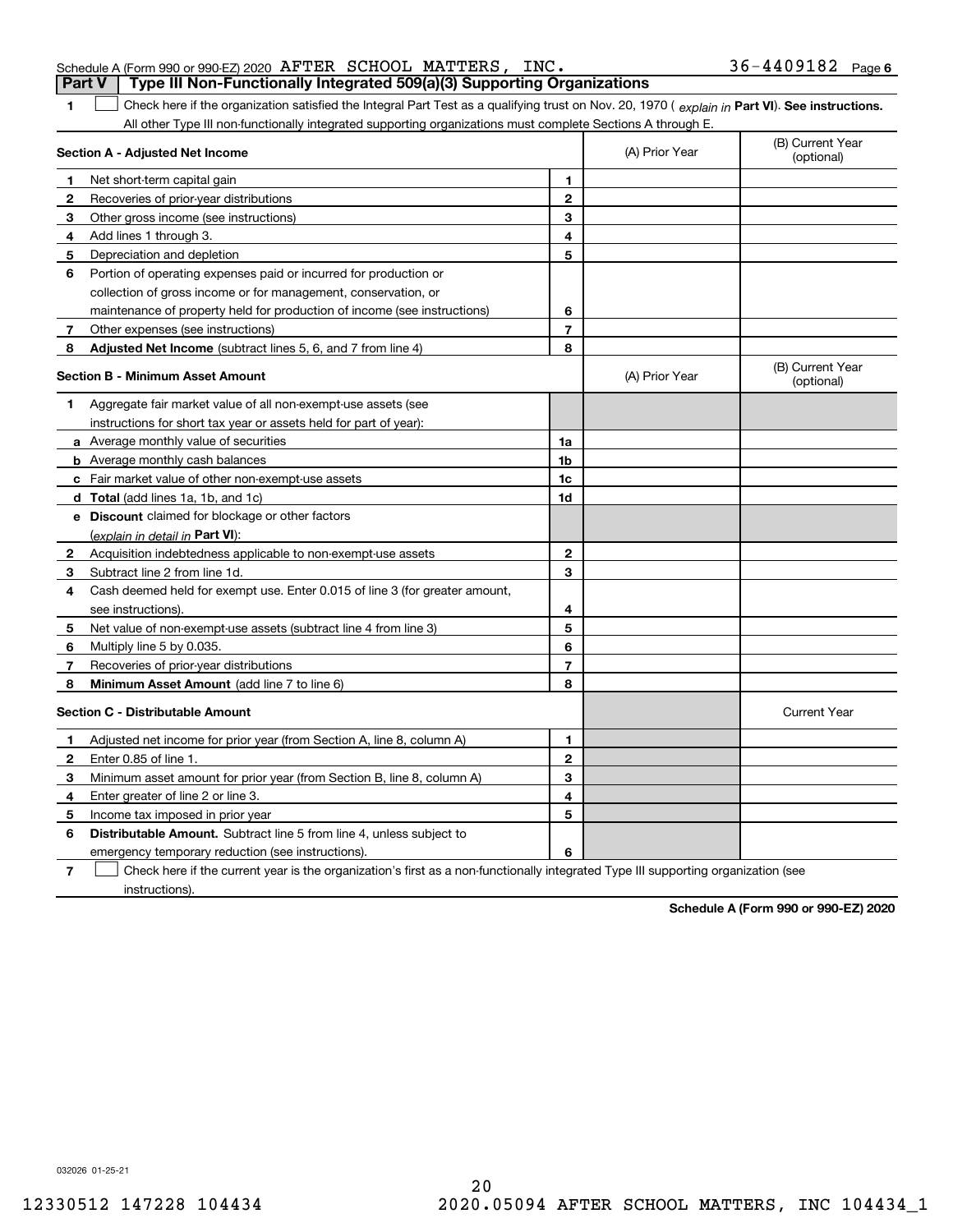| Schedule A (Form 990 or 990-EZ) 2020 $\rm \,AFTER \,$ $\rm \,SCHOOL \,$ $\rm \,MATTERS$ , |  | INC. | $36 - 4409182$ Page 7 |  |
|-------------------------------------------------------------------------------------------|--|------|-----------------------|--|
|                                                                                           |  |      |                       |  |

|    | Type III Non-Functionally Integrated 509(a)(3) Supporting Organizations<br><b>Part V</b><br>(continued) |                                    |                                               |    |                                                  |  |  |  |  |  |
|----|---------------------------------------------------------------------------------------------------------|------------------------------------|-----------------------------------------------|----|--------------------------------------------------|--|--|--|--|--|
|    | <b>Section D - Distributions</b><br><b>Current Year</b>                                                 |                                    |                                               |    |                                                  |  |  |  |  |  |
| 1  | Amounts paid to supported organizations to accomplish exempt purposes                                   |                                    | 1                                             |    |                                                  |  |  |  |  |  |
| 2  | Amounts paid to perform activity that directly furthers exempt purposes of supported                    |                                    |                                               |    |                                                  |  |  |  |  |  |
|    | organizations, in excess of income from activity                                                        |                                    |                                               | 2  |                                                  |  |  |  |  |  |
| 3  | Administrative expenses paid to accomplish exempt purposes of supported organizations                   |                                    |                                               | 3  |                                                  |  |  |  |  |  |
| 4  | Amounts paid to acquire exempt-use assets                                                               |                                    |                                               | 4  |                                                  |  |  |  |  |  |
| 5  | Qualified set-aside amounts (prior IRS approval required - provide details in Part VI)                  |                                    |                                               | 5  |                                                  |  |  |  |  |  |
| 6  | Other distributions ( <i>describe in</i> Part VI). See instructions.                                    |                                    |                                               | 6  |                                                  |  |  |  |  |  |
| 7  | Total annual distributions. Add lines 1 through 6.                                                      |                                    |                                               | 7  |                                                  |  |  |  |  |  |
| 8  | Distributions to attentive supported organizations to which the organization is responsive              |                                    |                                               |    |                                                  |  |  |  |  |  |
|    | (provide details in Part VI). See instructions.                                                         |                                    |                                               | 8  |                                                  |  |  |  |  |  |
| 9  | Distributable amount for 2020 from Section C, line 6                                                    |                                    |                                               | 9  |                                                  |  |  |  |  |  |
| 10 | Line 8 amount divided by line 9 amount                                                                  |                                    |                                               | 10 |                                                  |  |  |  |  |  |
|    | <b>Section E - Distribution Allocations</b> (see instructions)                                          | (i)<br><b>Excess Distributions</b> | (ii)<br><b>Underdistributions</b><br>Pre-2020 |    | (iii)<br><b>Distributable</b><br>Amount for 2020 |  |  |  |  |  |
| 1  | Distributable amount for 2020 from Section C, line 6                                                    |                                    |                                               |    |                                                  |  |  |  |  |  |
| 2  | Underdistributions, if any, for years prior to 2020 (reason-                                            |                                    |                                               |    |                                                  |  |  |  |  |  |
|    | able cause required - explain in Part VI). See instructions.                                            |                                    |                                               |    |                                                  |  |  |  |  |  |
| 3  | Excess distributions carryover, if any, to 2020                                                         |                                    |                                               |    |                                                  |  |  |  |  |  |
|    | a From 2015                                                                                             |                                    |                                               |    |                                                  |  |  |  |  |  |
|    | <b>b</b> From 2016                                                                                      |                                    |                                               |    |                                                  |  |  |  |  |  |
|    | $c$ From 2017                                                                                           |                                    |                                               |    |                                                  |  |  |  |  |  |
|    | d From 2018                                                                                             |                                    |                                               |    |                                                  |  |  |  |  |  |
|    | e From 2019                                                                                             |                                    |                                               |    |                                                  |  |  |  |  |  |
|    | f Total of lines 3a through 3e                                                                          |                                    |                                               |    |                                                  |  |  |  |  |  |
|    | g Applied to underdistributions of prior years                                                          |                                    |                                               |    |                                                  |  |  |  |  |  |
|    | <b>h</b> Applied to 2020 distributable amount                                                           |                                    |                                               |    |                                                  |  |  |  |  |  |
|    | Carryover from 2015 not applied (see instructions)                                                      |                                    |                                               |    |                                                  |  |  |  |  |  |
|    | Remainder. Subtract lines 3g, 3h, and 3i from line 3f.                                                  |                                    |                                               |    |                                                  |  |  |  |  |  |
| 4  | Distributions for 2020 from Section D,                                                                  |                                    |                                               |    |                                                  |  |  |  |  |  |
|    | line $7:$                                                                                               |                                    |                                               |    |                                                  |  |  |  |  |  |
|    | a Applied to underdistributions of prior years                                                          |                                    |                                               |    |                                                  |  |  |  |  |  |
|    | <b>b</b> Applied to 2020 distributable amount                                                           |                                    |                                               |    |                                                  |  |  |  |  |  |
|    | c Remainder. Subtract lines 4a and 4b from line 4.                                                      |                                    |                                               |    |                                                  |  |  |  |  |  |
| 5. | Remaining underdistributions for years prior to 2020, if                                                |                                    |                                               |    |                                                  |  |  |  |  |  |
|    | any. Subtract lines 3g and 4a from line 2. For result greater                                           |                                    |                                               |    |                                                  |  |  |  |  |  |
|    | than zero, explain in Part VI. See instructions.                                                        |                                    |                                               |    |                                                  |  |  |  |  |  |
| 6  | Remaining underdistributions for 2020. Subtract lines 3h                                                |                                    |                                               |    |                                                  |  |  |  |  |  |
|    | and 4b from line 1. For result greater than zero, explain in                                            |                                    |                                               |    |                                                  |  |  |  |  |  |
|    | Part VI. See instructions.                                                                              |                                    |                                               |    |                                                  |  |  |  |  |  |
| 7  | Excess distributions carryover to 2021. Add lines 3j                                                    |                                    |                                               |    |                                                  |  |  |  |  |  |
|    | and 4c.                                                                                                 |                                    |                                               |    |                                                  |  |  |  |  |  |
| 8  | Breakdown of line 7:                                                                                    |                                    |                                               |    |                                                  |  |  |  |  |  |
|    | a Excess from 2016                                                                                      |                                    |                                               |    |                                                  |  |  |  |  |  |
|    | <b>b</b> Excess from 2017                                                                               |                                    |                                               |    |                                                  |  |  |  |  |  |
|    | c Excess from 2018                                                                                      |                                    |                                               |    |                                                  |  |  |  |  |  |
|    | d Excess from 2019                                                                                      |                                    |                                               |    |                                                  |  |  |  |  |  |
|    | e Excess from 2020                                                                                      |                                    |                                               |    |                                                  |  |  |  |  |  |

**Schedule A (Form 990 or 990-EZ) 2020**

032027 01-25-21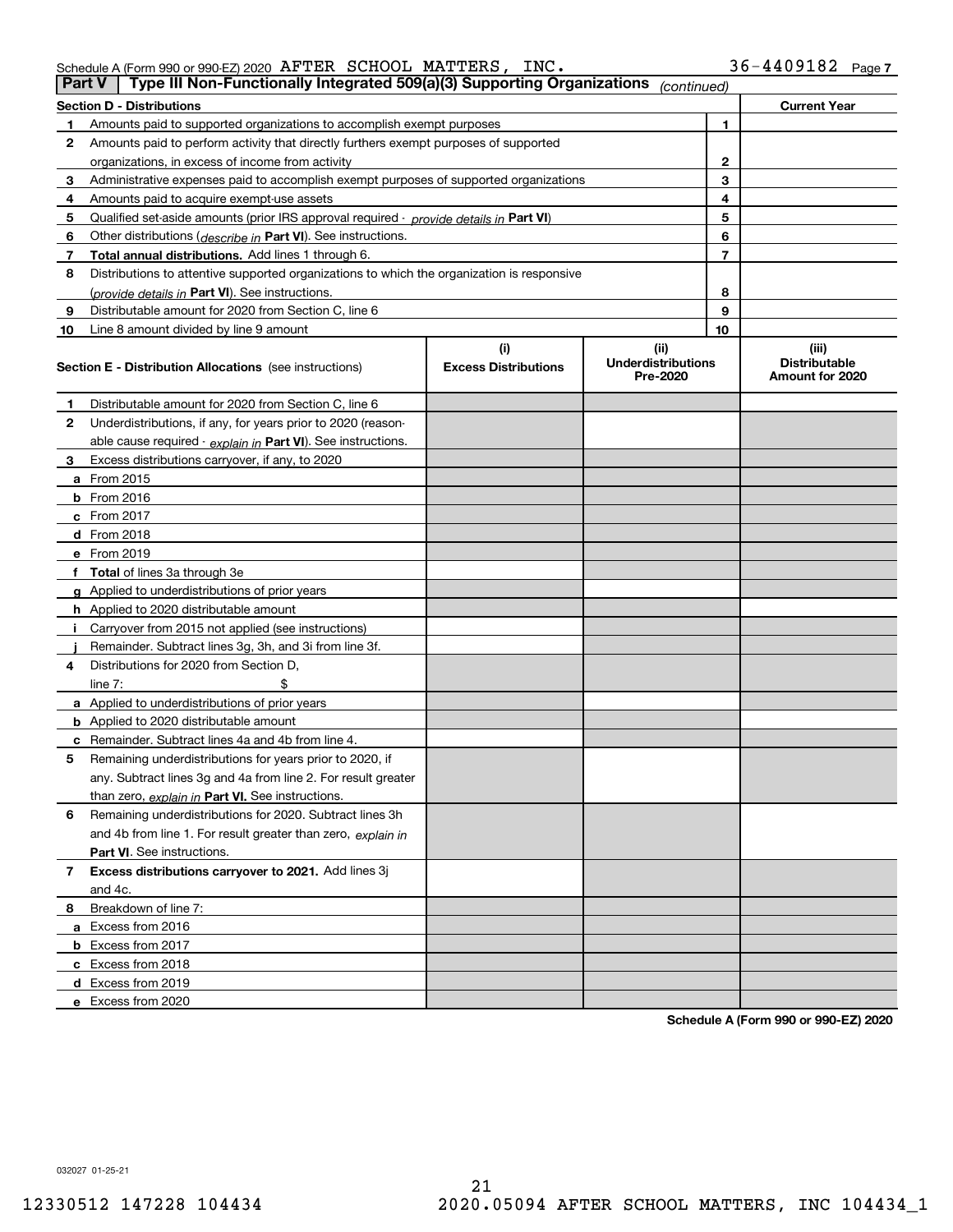|                 | Schedule A (Form 990 or 990-EZ) 2020 AFTER SCHOOL MATTERS, INC. |  |    | 36-4409182 Page 8                                                                                                                                                                                                                                                                                                                                                                                                                                                                                                                                                    |  |
|-----------------|-----------------------------------------------------------------|--|----|----------------------------------------------------------------------------------------------------------------------------------------------------------------------------------------------------------------------------------------------------------------------------------------------------------------------------------------------------------------------------------------------------------------------------------------------------------------------------------------------------------------------------------------------------------------------|--|
| <b>Part VI</b>  |                                                                 |  |    | Supplemental Information. Provide the explanations required by Part II, line 10; Part II, line 17a or 17b; Part III, line 12;<br>Part IV, Section A, lines 1, 2, 3b, 3c, 4b, 4c, 5a, 6, 9a, 9b, 9c, 11a, 11b, and 11c; Part IV, Section B, lines 1 and 2; Part IV, Section C,<br>line 1; Part IV, Section D, lines 2 and 3; Part IV, Section E, lines 1c, 2a, 2b, 3a, and 3b; Part V, line 1; Part V, Section B, line 1e; Part V,<br>Section D, lines 5, 6, and 8; and Part V, Section E, lines 2, 5, and 6. Also complete this part for any additional information. |  |
|                 | (See instructions.)                                             |  |    |                                                                                                                                                                                                                                                                                                                                                                                                                                                                                                                                                                      |  |
|                 |                                                                 |  |    |                                                                                                                                                                                                                                                                                                                                                                                                                                                                                                                                                                      |  |
|                 |                                                                 |  |    |                                                                                                                                                                                                                                                                                                                                                                                                                                                                                                                                                                      |  |
|                 |                                                                 |  |    |                                                                                                                                                                                                                                                                                                                                                                                                                                                                                                                                                                      |  |
|                 |                                                                 |  |    |                                                                                                                                                                                                                                                                                                                                                                                                                                                                                                                                                                      |  |
|                 |                                                                 |  |    |                                                                                                                                                                                                                                                                                                                                                                                                                                                                                                                                                                      |  |
|                 |                                                                 |  |    |                                                                                                                                                                                                                                                                                                                                                                                                                                                                                                                                                                      |  |
|                 |                                                                 |  |    |                                                                                                                                                                                                                                                                                                                                                                                                                                                                                                                                                                      |  |
|                 |                                                                 |  |    |                                                                                                                                                                                                                                                                                                                                                                                                                                                                                                                                                                      |  |
|                 |                                                                 |  |    |                                                                                                                                                                                                                                                                                                                                                                                                                                                                                                                                                                      |  |
|                 |                                                                 |  |    |                                                                                                                                                                                                                                                                                                                                                                                                                                                                                                                                                                      |  |
|                 |                                                                 |  |    |                                                                                                                                                                                                                                                                                                                                                                                                                                                                                                                                                                      |  |
|                 |                                                                 |  |    |                                                                                                                                                                                                                                                                                                                                                                                                                                                                                                                                                                      |  |
|                 |                                                                 |  |    |                                                                                                                                                                                                                                                                                                                                                                                                                                                                                                                                                                      |  |
|                 |                                                                 |  |    |                                                                                                                                                                                                                                                                                                                                                                                                                                                                                                                                                                      |  |
|                 |                                                                 |  |    |                                                                                                                                                                                                                                                                                                                                                                                                                                                                                                                                                                      |  |
|                 |                                                                 |  |    |                                                                                                                                                                                                                                                                                                                                                                                                                                                                                                                                                                      |  |
|                 |                                                                 |  |    |                                                                                                                                                                                                                                                                                                                                                                                                                                                                                                                                                                      |  |
|                 |                                                                 |  |    |                                                                                                                                                                                                                                                                                                                                                                                                                                                                                                                                                                      |  |
|                 |                                                                 |  |    |                                                                                                                                                                                                                                                                                                                                                                                                                                                                                                                                                                      |  |
|                 |                                                                 |  |    |                                                                                                                                                                                                                                                                                                                                                                                                                                                                                                                                                                      |  |
|                 |                                                                 |  |    |                                                                                                                                                                                                                                                                                                                                                                                                                                                                                                                                                                      |  |
|                 |                                                                 |  |    |                                                                                                                                                                                                                                                                                                                                                                                                                                                                                                                                                                      |  |
|                 |                                                                 |  |    |                                                                                                                                                                                                                                                                                                                                                                                                                                                                                                                                                                      |  |
|                 |                                                                 |  |    |                                                                                                                                                                                                                                                                                                                                                                                                                                                                                                                                                                      |  |
|                 |                                                                 |  |    |                                                                                                                                                                                                                                                                                                                                                                                                                                                                                                                                                                      |  |
|                 |                                                                 |  |    |                                                                                                                                                                                                                                                                                                                                                                                                                                                                                                                                                                      |  |
|                 |                                                                 |  |    |                                                                                                                                                                                                                                                                                                                                                                                                                                                                                                                                                                      |  |
|                 |                                                                 |  |    |                                                                                                                                                                                                                                                                                                                                                                                                                                                                                                                                                                      |  |
|                 |                                                                 |  |    |                                                                                                                                                                                                                                                                                                                                                                                                                                                                                                                                                                      |  |
|                 |                                                                 |  |    |                                                                                                                                                                                                                                                                                                                                                                                                                                                                                                                                                                      |  |
|                 |                                                                 |  |    |                                                                                                                                                                                                                                                                                                                                                                                                                                                                                                                                                                      |  |
|                 |                                                                 |  |    |                                                                                                                                                                                                                                                                                                                                                                                                                                                                                                                                                                      |  |
|                 |                                                                 |  |    |                                                                                                                                                                                                                                                                                                                                                                                                                                                                                                                                                                      |  |
|                 |                                                                 |  |    |                                                                                                                                                                                                                                                                                                                                                                                                                                                                                                                                                                      |  |
|                 |                                                                 |  |    |                                                                                                                                                                                                                                                                                                                                                                                                                                                                                                                                                                      |  |
| 032028 01-25-21 |                                                                 |  | 22 | Schedule A (Form 990 or 990-EZ) 2020                                                                                                                                                                                                                                                                                                                                                                                                                                                                                                                                 |  |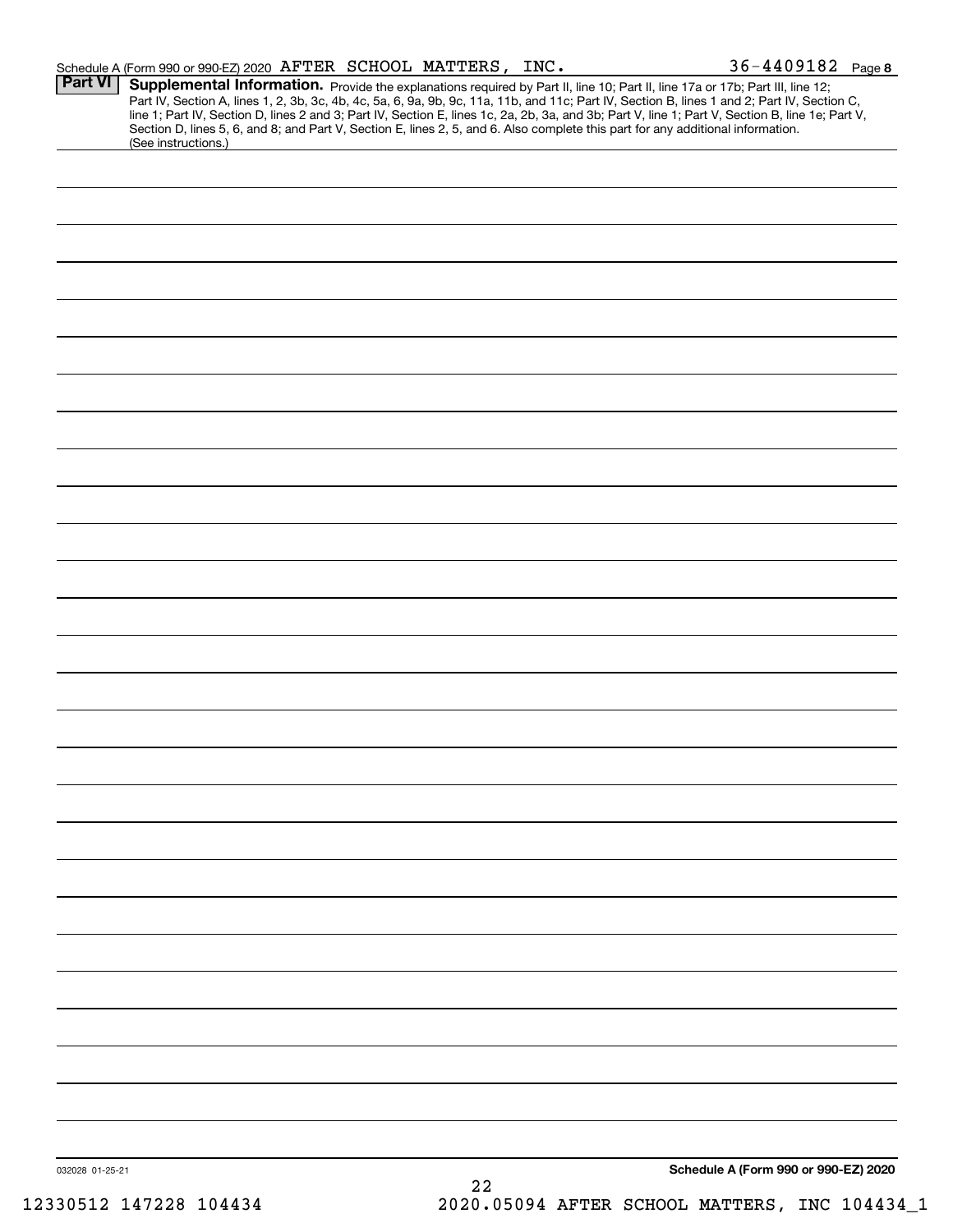Department of the Treasury Internal Revenue Service **(Form 990, 990-EZ, or 990-PF)**

Name of the organization

### \*\* PUBLIC DISCLOSURE COPY \*\*

# **Schedule B Schedule of Contributors**

**| Attach to Form 990, Form 990-EZ, or Form 990-PF. | Go to www.irs.gov/Form990 for the latest information.** OMB No. 1545-0047

**2020**

**Employer identification number**

|                                       | AFTER SCHOOL MATTERS, INC.                                                  | 36-4409182 |
|---------------------------------------|-----------------------------------------------------------------------------|------------|
| <b>Organization type (check one):</b> |                                                                             |            |
| Filers of:                            | Section:                                                                    |            |
| Form 990 or 990-EZ                    | $\lfloor \mathbf{X} \rfloor$ 501(c)( 3) (enter number) organization         |            |
|                                       | $4947(a)(1)$ nonexempt charitable trust not treated as a private foundation |            |
|                                       | 527 political organization                                                  |            |
| Form 990-PF                           | 501(c)(3) exempt private foundation                                         |            |
|                                       | 4947(a)(1) nonexempt charitable trust treated as a private foundation       |            |
|                                       | 501(c)(3) taxable private foundation                                        |            |

Check if your organization is covered by the **General Rule** or a **Special Rule. Note:**  Only a section 501(c)(7), (8), or (10) organization can check boxes for both the General Rule and a Special Rule. See instructions.

### **General Rule**

 $\mathcal{L}^{\text{max}}$ 

For an organization filing Form 990, 990-EZ, or 990-PF that received, during the year, contributions totaling \$5,000 or more (in money or property) from any one contributor. Complete Parts I and II. See instructions for determining a contributor's total contributions.

#### **Special Rules**

any one contributor, during the year, total contributions of the greater of  $\,$  (1) \$5,000; or **(2)** 2% of the amount on (i) Form 990, Part VIII, line 1h;  $\boxed{\textbf{X}}$  For an organization described in section 501(c)(3) filing Form 990 or 990-EZ that met the 33 1/3% support test of the regulations under sections 509(a)(1) and 170(b)(1)(A)(vi), that checked Schedule A (Form 990 or 990-EZ), Part II, line 13, 16a, or 16b, and that received from or (ii) Form 990-EZ, line 1. Complete Parts I and II.

For an organization described in section 501(c)(7), (8), or (10) filing Form 990 or 990-EZ that received from any one contributor, during the year, total contributions of more than \$1,000 exclusively for religious, charitable, scientific, literary, or educational purposes, or for the prevention of cruelty to children or animals. Complete Parts I (entering "N/A" in column (b) instead of the contributor name and address), II, and III.  $\mathcal{L}^{\text{max}}$ 

purpose. Don't complete any of the parts unless the **General Rule** applies to this organization because it received *nonexclusively* year, contributions <sub>exclusively</sub> for religious, charitable, etc., purposes, but no such contributions totaled more than \$1,000. If this box is checked, enter here the total contributions that were received during the year for an  $\;$ exclusively religious, charitable, etc., For an organization described in section 501(c)(7), (8), or (10) filing Form 990 or 990-EZ that received from any one contributor, during the religious, charitable, etc., contributions totaling \$5,000 or more during the year  $\Box$ — $\Box$  =  $\Box$  $\mathcal{L}^{\text{max}}$ 

**Caution:**  An organization that isn't covered by the General Rule and/or the Special Rules doesn't file Schedule B (Form 990, 990-EZ, or 990-PF),  **must** but it answer "No" on Part IV, line 2, of its Form 990; or check the box on line H of its Form 990-EZ or on its Form 990-PF, Part I, line 2, to certify that it doesn't meet the filing requirements of Schedule B (Form 990, 990-EZ, or 990-PF).

**For Paperwork Reduction Act Notice, see the instructions for Form 990, 990-EZ, or 990-PF. Schedule B (Form 990, 990-EZ, or 990-PF) (2020)** LHA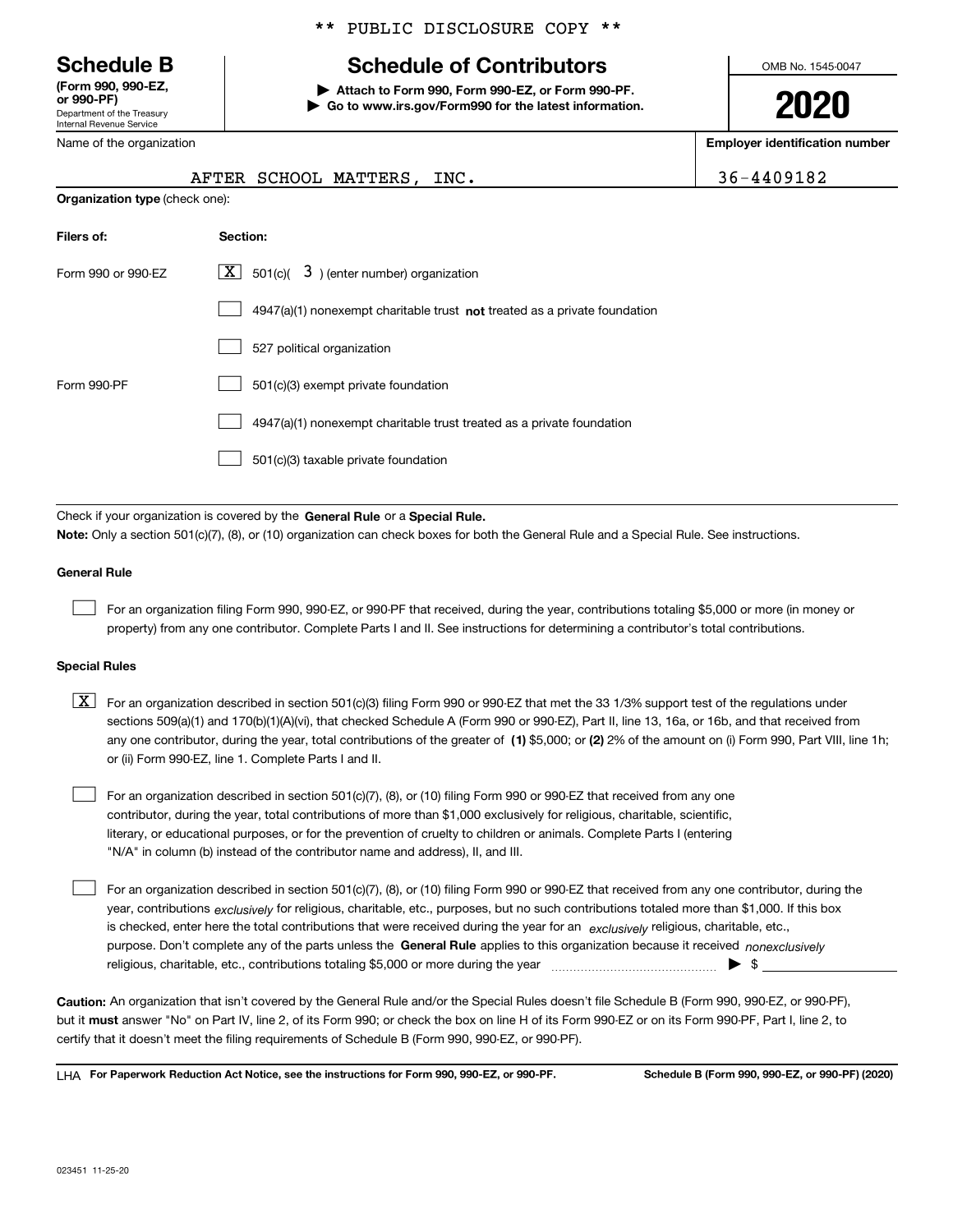Name of organization

**Employer identification number**

AFTER SCHOOL MATTERS, INC. **36-4409182** 

**(a)No.(b)Name, address, and ZIP + 4 (c)Total contributions (d)Type of contribution PersonPayrollNoncash (a)No.(b)Name, address, and ZIP + 4 (c)Total contributions (d)Type of contribution PersonPayrollNoncash (a)No.(b)Name, address, and ZIP + 4 (c)Total contributions (d)Type of contribution PersonPayrollNoncash (a) No.(b) Name, address, and ZIP + 4 (c) Total contributions (d) Type of contribution PersonPayrollNoncash(a) No.(b) Name, address, and ZIP + 4 (c) Total contributions (d) Type of contribution PersonPayrollNoncash(a) No.(b)Name, address, and ZIP + 4 (c) Total contributions (d)Type of contribution PersonPayrollNoncash Contributors** (see instructions). Use duplicate copies of Part I if additional space is needed. \$(Complete Part II for noncash contributions.) \$(Complete Part II for noncash contributions.) \$(Complete Part II for noncash contributions.) \$(Complete Part II for noncash contributions.) \$(Complete Part II for noncash contributions.)  $$$ (Complete Part II for noncash contributions.) Employer identification Page 2<br>
Iame of organization<br> **2PART SCHOOL MATTERS, INC.**<br> **2PART I** Contributors (see instructions). Use duplicate copies of Part I if additional space is needed.  $|X|$  $\mathcal{L}^{\text{max}}$  $\mathcal{L}^{\text{max}}$  $\boxed{\text{X}}$  $\mathcal{L}^{\text{max}}$  $\mathcal{L}^{\text{max}}$  $|X|$  $\mathcal{L}^{\text{max}}$  $\mathcal{L}^{\text{max}}$  $\boxed{\text{X}}$  $\mathcal{L}^{\text{max}}$  $\mathcal{L}^{\text{max}}$  $\boxed{\text{X}}$  $\mathcal{L}^{\text{max}}$  $\mathcal{L}^{\text{max}}$  $\boxed{\text{X}}$  $\mathcal{L}^{\text{max}}$  $\mathcal{L}^{\text{max}}$  $\begin{array}{c|c|c|c|c|c} 1 & \hspace{1.5cm} & \hspace{1.5cm} & \hspace{1.5cm} & \hspace{1.5cm} & \hspace{1.5cm} & \hspace{1.5cm} & \hspace{1.5cm} & \hspace{1.5cm} & \hspace{1.5cm} & \hspace{1.5cm} & \hspace{1.5cm} & \hspace{1.5cm} & \hspace{1.5cm} & \hspace{1.5cm} & \hspace{1.5cm} & \hspace{1.5cm} & \hspace{1.5cm} & \hspace{1.5cm} & \hspace{1.5cm} & \hspace{1.5cm} &$ 16,191,322.  $2$  | Person  $\overline{\text{X}}$ 3,443,800.  $\overline{3}$  | Person  $\overline{X}$ 2,035,660.  $4$  | Person  $\overline{\text{X}}$ 2,040,058.  $\sim$  5 | Person X 2,000,000.  $\sim$  6 | Person X 1,494,743.

023452 11-25-20 **Schedule B (Form 990, 990-EZ, or 990-PF) (2020)**

12330512 147228 104434 2020.05094 AFTER SCHOOL MATTERS, INC 104434\_1

25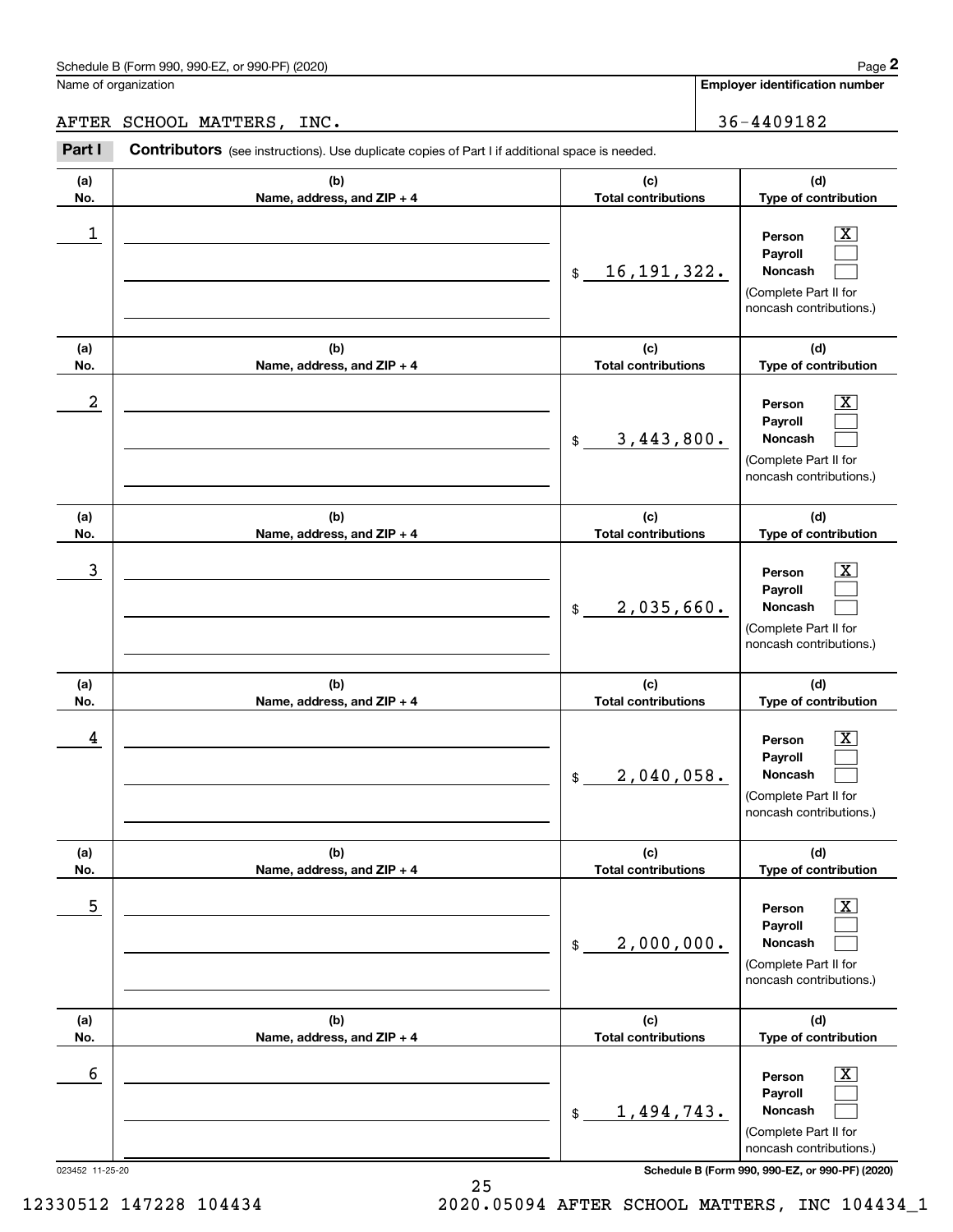Name of organization

**Employer identification number**

AFTER SCHOOL MATTERS, INC. 2010 2020 2021 2022

Chedule B (Form 990, 990-EZ, or 990-PF) (2020)<br> **2** Iame of organization<br> **IFTER SCHOOL MATTERS, INC.**<br> **Part II Noncash Property** (see instructions). Use duplicate copies of Part II if additional space is needed.

| (a)<br>No.<br>from<br>Part I | (b)<br>Description of noncash property given | (c)<br>FMV (or estimate)<br>(See instructions.) | (d)<br>Date received |
|------------------------------|----------------------------------------------|-------------------------------------------------|----------------------|
|                              |                                              |                                                 |                      |
|                              |                                              |                                                 |                      |
|                              |                                              | \$                                              |                      |
| (a)<br>No.<br>from<br>Part I | (b)<br>Description of noncash property given | (c)<br>FMV (or estimate)<br>(See instructions.) | (d)<br>Date received |
|                              |                                              |                                                 |                      |
|                              |                                              |                                                 |                      |
|                              |                                              | \$                                              |                      |
| (a)<br>No.<br>from<br>Part I | (b)<br>Description of noncash property given | (c)<br>FMV (or estimate)<br>(See instructions.) | (d)<br>Date received |
|                              |                                              |                                                 |                      |
|                              |                                              |                                                 |                      |
|                              |                                              | \$                                              |                      |
| (a)<br>No.<br>from<br>Part I | (b)<br>Description of noncash property given | (c)<br>FMV (or estimate)<br>(See instructions.) | (d)<br>Date received |
|                              |                                              |                                                 |                      |
|                              |                                              |                                                 |                      |
|                              |                                              | \$                                              |                      |
| (a)<br>No.<br>from<br>Part I | (b)<br>Description of noncash property given | (c)<br>FMV (or estimate)<br>(See instructions.) | (d)<br>Date received |
|                              |                                              |                                                 |                      |
|                              |                                              |                                                 |                      |
|                              |                                              | \$                                              |                      |
| (a)<br>No.<br>from<br>Part I | (b)<br>Description of noncash property given | (c)<br>FMV (or estimate)<br>(See instructions.) | (d)<br>Date received |
|                              |                                              |                                                 |                      |
|                              |                                              |                                                 |                      |
|                              |                                              | \$                                              |                      |

26

023453 11-25-20 **Schedule B (Form 990, 990-EZ, or 990-PF) (2020)**

12330512 147228 104434 2020.05094 AFTER SCHOOL MATTERS, INC 104434\_1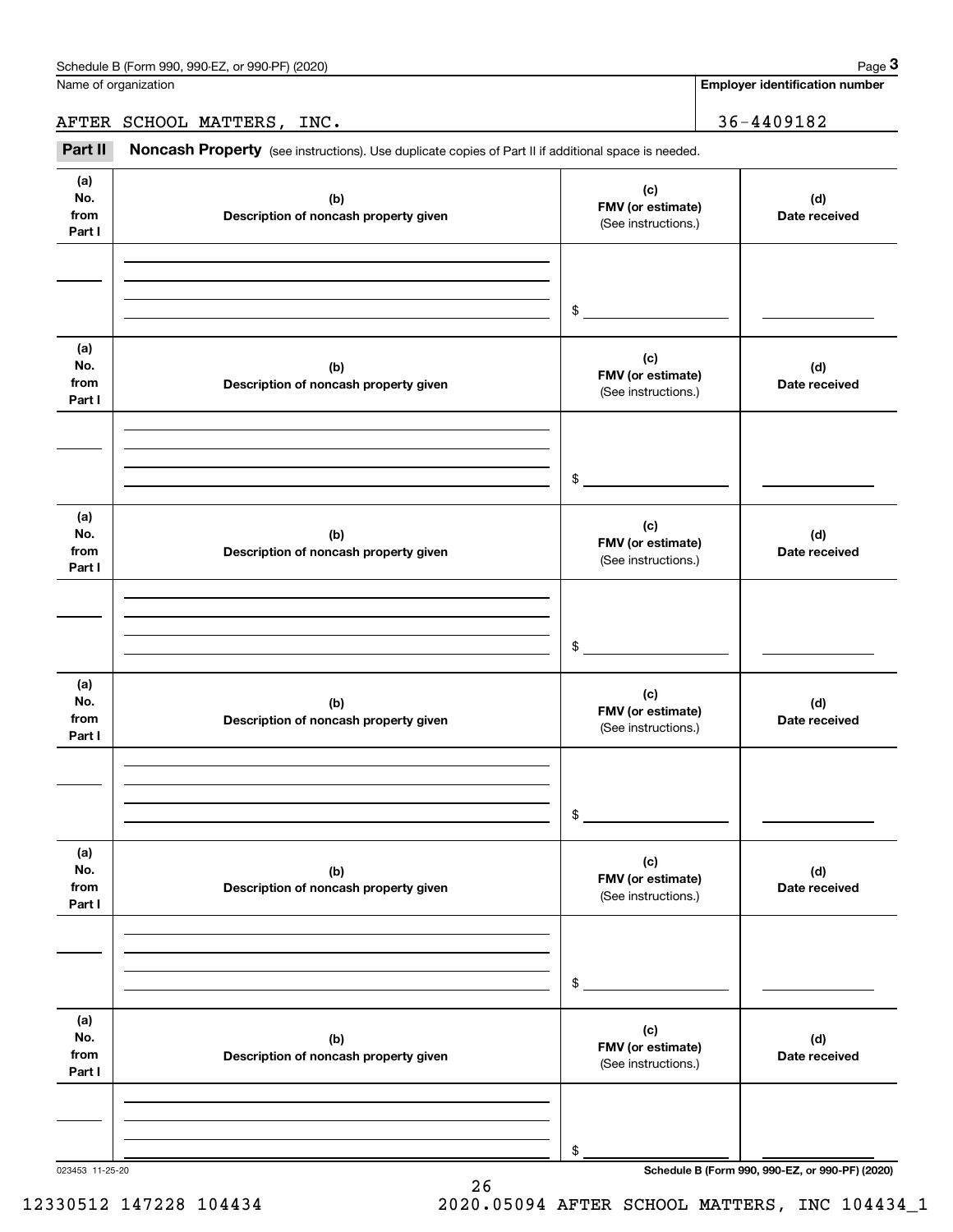|                           | Schedule B (Form 990, 990-EZ, or 990-PF) (2020)                                                                                                                                                                                                                              |                      |                                          | Page 4                                          |  |  |  |  |
|---------------------------|------------------------------------------------------------------------------------------------------------------------------------------------------------------------------------------------------------------------------------------------------------------------------|----------------------|------------------------------------------|-------------------------------------------------|--|--|--|--|
| Name of organization      |                                                                                                                                                                                                                                                                              |                      |                                          | Employer identification number                  |  |  |  |  |
|                           | AFTER SCHOOL MATTERS, INC.                                                                                                                                                                                                                                                   |                      |                                          | 36-4409182                                      |  |  |  |  |
| Part III                  | Exclusively religious, charitable, etc., contributions to organizations described in section 501(c)(7), (8), or (10) that total more than \$1,000 for the year<br>from any one contributor. Complete columns (a) through (e) and the following line entry. For organizations |                      |                                          |                                                 |  |  |  |  |
|                           | completing Part III, enter the total of exclusively religious, charitable, etc., contributions of \$1,000 or less for the year. (Enter this info. once.) \\$                                                                                                                 |                      |                                          |                                                 |  |  |  |  |
| (a) No.                   | Use duplicate copies of Part III if additional space is needed.                                                                                                                                                                                                              |                      |                                          |                                                 |  |  |  |  |
| from<br>Part I            | (b) Purpose of gift                                                                                                                                                                                                                                                          | (c) Use of gift      |                                          | (d) Description of how gift is held             |  |  |  |  |
|                           |                                                                                                                                                                                                                                                                              |                      |                                          |                                                 |  |  |  |  |
|                           |                                                                                                                                                                                                                                                                              | (e) Transfer of gift |                                          |                                                 |  |  |  |  |
|                           | Transferee's name, address, and ZIP + 4                                                                                                                                                                                                                                      |                      |                                          | Relationship of transferor to transferee        |  |  |  |  |
|                           |                                                                                                                                                                                                                                                                              |                      |                                          |                                                 |  |  |  |  |
| (a) No.<br>from           | (b) Purpose of gift<br>(c) Use of gift                                                                                                                                                                                                                                       |                      |                                          | (d) Description of how gift is held             |  |  |  |  |
| Part I                    |                                                                                                                                                                                                                                                                              |                      |                                          |                                                 |  |  |  |  |
|                           |                                                                                                                                                                                                                                                                              |                      |                                          |                                                 |  |  |  |  |
|                           | (e) Transfer of gift                                                                                                                                                                                                                                                         |                      |                                          |                                                 |  |  |  |  |
|                           | Transferee's name, address, and $ZIP + 4$                                                                                                                                                                                                                                    |                      |                                          | Relationship of transferor to transferee        |  |  |  |  |
|                           |                                                                                                                                                                                                                                                                              |                      |                                          |                                                 |  |  |  |  |
| (a) No.<br>from<br>Part I | (b) Purpose of gift                                                                                                                                                                                                                                                          | (c) Use of gift      |                                          | (d) Description of how gift is held             |  |  |  |  |
|                           |                                                                                                                                                                                                                                                                              |                      |                                          |                                                 |  |  |  |  |
|                           |                                                                                                                                                                                                                                                                              | (e) Transfer of gift |                                          |                                                 |  |  |  |  |
|                           | Transferee's name, address, and ZIP + 4                                                                                                                                                                                                                                      |                      | Relationship of transferor to transferee |                                                 |  |  |  |  |
|                           |                                                                                                                                                                                                                                                                              |                      |                                          |                                                 |  |  |  |  |
| (a) No.<br>from           | (b) Purpose of gift                                                                                                                                                                                                                                                          | (c) Use of gift      |                                          | (d) Description of how gift is held             |  |  |  |  |
| Part I                    |                                                                                                                                                                                                                                                                              |                      |                                          |                                                 |  |  |  |  |
|                           |                                                                                                                                                                                                                                                                              |                      |                                          |                                                 |  |  |  |  |
|                           |                                                                                                                                                                                                                                                                              | (e) Transfer of gift |                                          |                                                 |  |  |  |  |
|                           | Transferee's name, address, and $ZIP + 4$                                                                                                                                                                                                                                    |                      |                                          | Relationship of transferor to transferee        |  |  |  |  |
|                           |                                                                                                                                                                                                                                                                              |                      |                                          |                                                 |  |  |  |  |
| 023454 11-25-20           |                                                                                                                                                                                                                                                                              |                      |                                          | Schedule B (Form 990, 990-EZ, or 990-PF) (2020) |  |  |  |  |

27

**Schedule B (Form 990, 990-EZ, or 990-PF) (2020)**

12330512 147228 104434 2020.05094 AFTER SCHOOL MATTERS, INC 104434\_1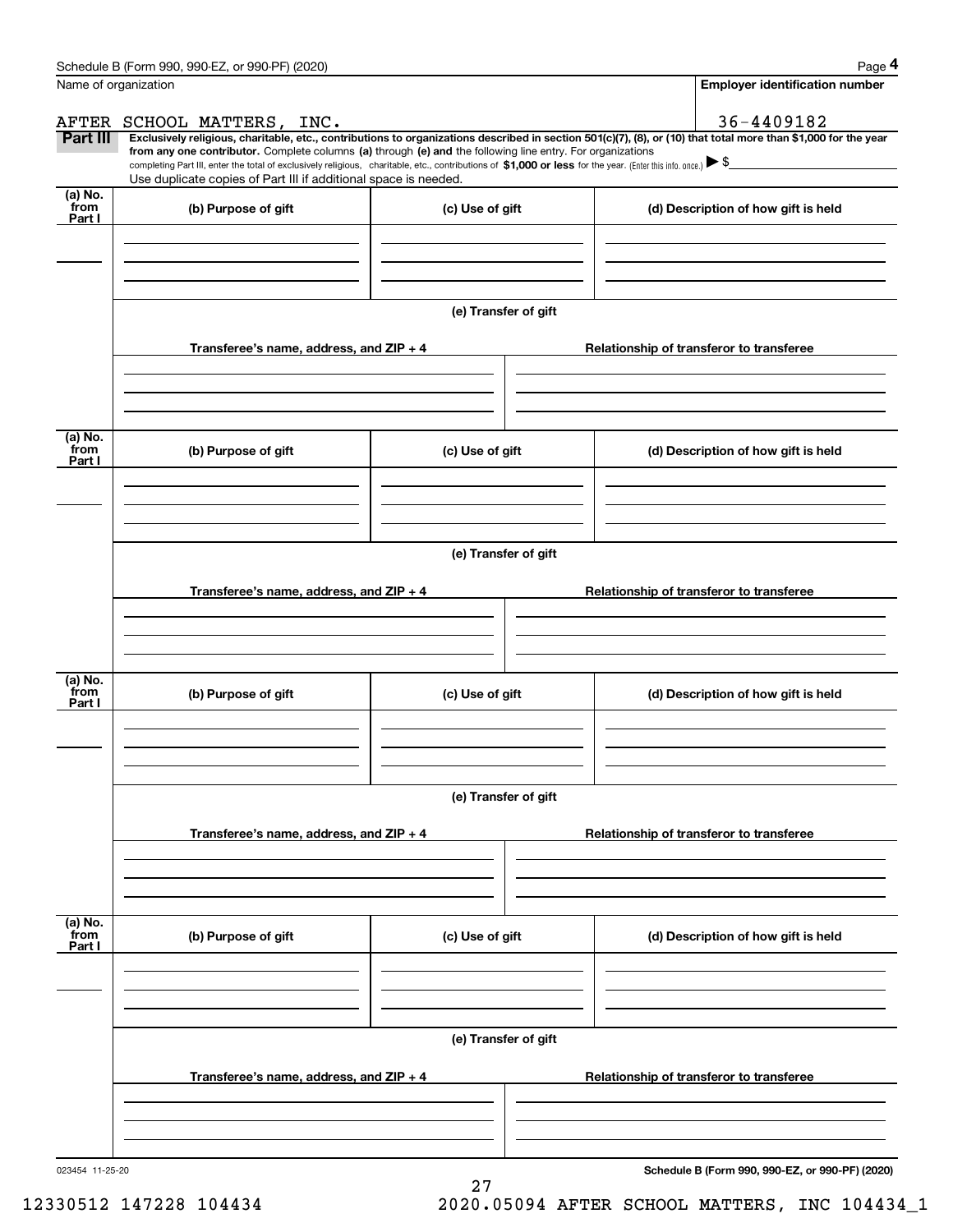| <b>Political Campaign and Lobbying Activities</b><br><b>SCHEDULE C</b>                                |                                                                                       |                                                                                                                                                                                                                                                                                                     |           |                            |                          | OMB No. 1545-0047                                   |  |
|-------------------------------------------------------------------------------------------------------|---------------------------------------------------------------------------------------|-----------------------------------------------------------------------------------------------------------------------------------------------------------------------------------------------------------------------------------------------------------------------------------------------------|-----------|----------------------------|--------------------------|-----------------------------------------------------|--|
| (Form 990 or 990-EZ)<br>For Organizations Exempt From Income Tax Under section 501(c) and section 527 |                                                                                       |                                                                                                                                                                                                                                                                                                     |           |                            |                          |                                                     |  |
|                                                                                                       | Complete if the organization is described below. > Attach to Form 990 or Form 990-EZ. |                                                                                                                                                                                                                                                                                                     |           |                            |                          |                                                     |  |
| Department of the Treasury<br>Internal Revenue Service                                                | Go to www.irs.gov/Form990 for instructions and the latest information.                |                                                                                                                                                                                                                                                                                                     |           |                            |                          |                                                     |  |
|                                                                                                       |                                                                                       | If the organization answered "Yes," on Form 990, Part IV, line 3, or Form 990-EZ, Part V, line 46 (Political Campaign Activities), then                                                                                                                                                             |           |                            |                          |                                                     |  |
|                                                                                                       |                                                                                       | • Section 501(c)(3) organizations: Complete Parts I-A and B. Do not complete Part I-C.                                                                                                                                                                                                              |           |                            |                          |                                                     |  |
|                                                                                                       |                                                                                       | • Section 501(c) (other than section 501(c)(3)) organizations: Complete Parts I-A and C below. Do not complete Part I-B.                                                                                                                                                                            |           |                            |                          |                                                     |  |
| • Section 527 organizations: Complete Part I-A only.                                                  |                                                                                       |                                                                                                                                                                                                                                                                                                     |           |                            |                          |                                                     |  |
|                                                                                                       |                                                                                       | If the organization answered "Yes," on Form 990, Part IV, line 4, or Form 990-EZ, Part VI, line 47 (Lobbying Activities), then                                                                                                                                                                      |           |                            |                          |                                                     |  |
|                                                                                                       |                                                                                       | • Section 501(c)(3) organizations that have filed Form 5768 (election under section 501(h)): Complete Part II-A. Do not complete Part II-B.                                                                                                                                                         |           |                            |                          |                                                     |  |
|                                                                                                       |                                                                                       | • Section 501(c)(3) organizations that have NOT filed Form 5768 (election under section 501(h)): Complete Part II-B. Do not complete Part II-A.<br>If the organization answered "Yes," on Form 990, Part IV, line 5 (Proxy Tax) (See separate instructions) or Form 990-EZ, Part V, line 35c (Proxy |           |                            |                          |                                                     |  |
| Tax) (See separate instructions), then                                                                |                                                                                       |                                                                                                                                                                                                                                                                                                     |           |                            |                          |                                                     |  |
|                                                                                                       |                                                                                       | • Section 501(c)(4), (5), or (6) organizations: Complete Part III.                                                                                                                                                                                                                                  |           |                            |                          |                                                     |  |
| Name of organization                                                                                  |                                                                                       |                                                                                                                                                                                                                                                                                                     |           |                            |                          | <b>Employer identification number</b>               |  |
|                                                                                                       |                                                                                       | AFTER SCHOOL MATTERS, INC.                                                                                                                                                                                                                                                                          |           |                            |                          | 36-4409182                                          |  |
| Part I-A                                                                                              |                                                                                       | Complete if the organization is exempt under section 501(c) or is a section 527 organization.                                                                                                                                                                                                       |           |                            |                          |                                                     |  |
|                                                                                                       |                                                                                       |                                                                                                                                                                                                                                                                                                     |           |                            |                          |                                                     |  |
| 1.                                                                                                    |                                                                                       | Provide a description of the organization's direct and indirect political campaign activities in Part IV.                                                                                                                                                                                           |           |                            |                          |                                                     |  |
| Political campaign activity expenditures<br>2                                                         |                                                                                       |                                                                                                                                                                                                                                                                                                     |           |                            |                          | $\blacktriangleright$ \$                            |  |
| Volunteer hours for political campaign activities<br>3                                                |                                                                                       |                                                                                                                                                                                                                                                                                                     |           |                            |                          |                                                     |  |
| Part I-B                                                                                              |                                                                                       | Complete if the organization is exempt under section 501(c)(3).                                                                                                                                                                                                                                     |           |                            |                          |                                                     |  |
|                                                                                                       |                                                                                       | 1 Enter the amount of any excise tax incurred by the organization under section 4955                                                                                                                                                                                                                |           |                            |                          |                                                     |  |
| 2                                                                                                     |                                                                                       |                                                                                                                                                                                                                                                                                                     |           |                            |                          |                                                     |  |
| 3                                                                                                     |                                                                                       |                                                                                                                                                                                                                                                                                                     |           |                            |                          | <b>Yes</b><br>No                                    |  |
| 4a Was a correction made?                                                                             |                                                                                       |                                                                                                                                                                                                                                                                                                     |           |                            |                          | Yes<br>No                                           |  |
| <b>b</b> If "Yes," describe in Part IV.                                                               |                                                                                       |                                                                                                                                                                                                                                                                                                     |           |                            |                          |                                                     |  |
| Part I-C $\vert$                                                                                      |                                                                                       | Complete if the organization is exempt under section 501(c), except section 501(c)(3).                                                                                                                                                                                                              |           |                            |                          |                                                     |  |
|                                                                                                       |                                                                                       | 1 Enter the amount directly expended by the filing organization for section 527 exempt function activities                                                                                                                                                                                          |           |                            | $\blacktriangleright$ \$ |                                                     |  |
|                                                                                                       |                                                                                       | 2 Enter the amount of the filing organization's funds contributed to other organizations for section 527                                                                                                                                                                                            |           |                            |                          |                                                     |  |
| exempt function activities                                                                            |                                                                                       |                                                                                                                                                                                                                                                                                                     |           |                            | ▶ \$                     |                                                     |  |
|                                                                                                       |                                                                                       | Total exempt function expenditures. Add lines 1 and 2. Enter here and on Form 1120-POL,                                                                                                                                                                                                             |           |                            | $\blacktriangleright$ \$ |                                                     |  |
|                                                                                                       |                                                                                       | Did the filing organization file Form 1120-POL for this year?                                                                                                                                                                                                                                       |           |                            |                          | Yes<br><b>No</b>                                    |  |
| 5                                                                                                     |                                                                                       | Enter the names, addresses and employer identification number (EIN) of all section 527 political organizations to which the filing organization                                                                                                                                                     |           |                            |                          |                                                     |  |
|                                                                                                       |                                                                                       | made payments. For each organization listed, enter the amount paid from the filing organization's funds. Also enter the amount of political                                                                                                                                                         |           |                            |                          |                                                     |  |
|                                                                                                       |                                                                                       | contributions received that were promptly and directly delivered to a separate political organization, such as a separate segregated fund or a                                                                                                                                                      |           |                            |                          |                                                     |  |
|                                                                                                       |                                                                                       | political action committee (PAC). If additional space is needed, provide information in Part IV.                                                                                                                                                                                                    |           |                            |                          |                                                     |  |
| (a) Name                                                                                              |                                                                                       | (b) Address                                                                                                                                                                                                                                                                                         | $(c)$ EIN | (d) Amount paid from       |                          | (e) Amount of political                             |  |
|                                                                                                       |                                                                                       |                                                                                                                                                                                                                                                                                                     |           | filing organization's      |                          | contributions received and<br>promptly and directly |  |
|                                                                                                       |                                                                                       |                                                                                                                                                                                                                                                                                                     |           | funds. If none, enter -0-. |                          | delivered to a separate                             |  |
|                                                                                                       |                                                                                       |                                                                                                                                                                                                                                                                                                     |           |                            |                          | political organization.                             |  |
|                                                                                                       |                                                                                       |                                                                                                                                                                                                                                                                                                     |           |                            |                          | If none, enter -0-.                                 |  |
|                                                                                                       |                                                                                       |                                                                                                                                                                                                                                                                                                     |           |                            |                          |                                                     |  |
|                                                                                                       |                                                                                       |                                                                                                                                                                                                                                                                                                     |           |                            |                          |                                                     |  |
|                                                                                                       |                                                                                       |                                                                                                                                                                                                                                                                                                     |           |                            |                          |                                                     |  |
|                                                                                                       |                                                                                       |                                                                                                                                                                                                                                                                                                     |           |                            |                          |                                                     |  |
|                                                                                                       |                                                                                       |                                                                                                                                                                                                                                                                                                     |           |                            |                          |                                                     |  |
|                                                                                                       |                                                                                       |                                                                                                                                                                                                                                                                                                     |           |                            |                          |                                                     |  |
|                                                                                                       |                                                                                       |                                                                                                                                                                                                                                                                                                     |           |                            |                          |                                                     |  |
|                                                                                                       |                                                                                       |                                                                                                                                                                                                                                                                                                     |           |                            |                          |                                                     |  |
|                                                                                                       |                                                                                       |                                                                                                                                                                                                                                                                                                     |           |                            |                          |                                                     |  |
|                                                                                                       |                                                                                       |                                                                                                                                                                                                                                                                                                     |           |                            |                          |                                                     |  |
|                                                                                                       |                                                                                       |                                                                                                                                                                                                                                                                                                     |           |                            |                          |                                                     |  |
|                                                                                                       |                                                                                       | For Paperwork Reduction Act Notice, see the Instructions for Form 990 or 990-EZ.                                                                                                                                                                                                                    |           |                            |                          | Schedule C (Form 990 or 990-EZ) 2020                |  |

032041 12-02-20

LHA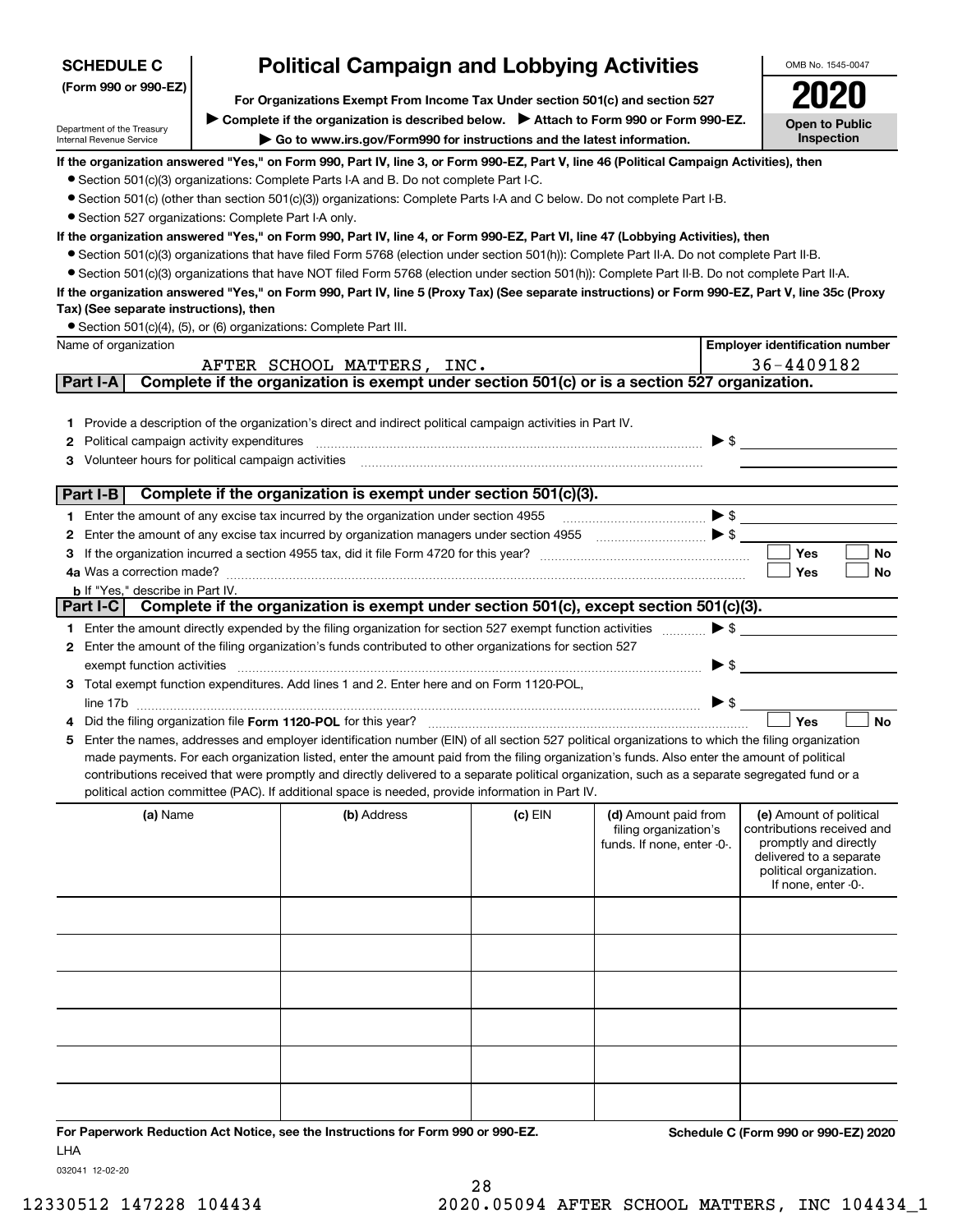| Schedule C (Form 990 or 990-EZ) 2020 AFTER SCHOOL MATTERS, INC.                                                                     |                                        |              |                                                                                  |                                                                                                                                   |                                        | $36 - 4409182$ Page 2          |
|-------------------------------------------------------------------------------------------------------------------------------------|----------------------------------------|--------------|----------------------------------------------------------------------------------|-----------------------------------------------------------------------------------------------------------------------------------|----------------------------------------|--------------------------------|
| Complete if the organization is exempt under section 501(c)(3) and filed Form 5768 (election under<br>Part II-A<br>section 501(h)). |                                        |              |                                                                                  |                                                                                                                                   |                                        |                                |
| A Check $\blacktriangleright$                                                                                                       |                                        |              |                                                                                  | if the filing organization belongs to an affiliated group (and list in Part IV each affiliated group member's name, address, EIN, |                                        |                                |
| expenses, and share of excess lobbying expenditures).                                                                               |                                        |              |                                                                                  |                                                                                                                                   |                                        |                                |
| <b>B</b> Check $\blacktriangleright$                                                                                                |                                        |              | if the filing organization checked box A and "limited control" provisions apply. |                                                                                                                                   |                                        |                                |
|                                                                                                                                     | <b>Limits on Lobbying Expenditures</b> |              | (The term "expenditures" means amounts paid or incurred.)                        |                                                                                                                                   | (a) Filing<br>organization's<br>totals | (b) Affiliated group<br>totals |
|                                                                                                                                     |                                        |              |                                                                                  |                                                                                                                                   |                                        |                                |
| 1a Total lobbying expenditures to influence public opinion (grassroots lobbying)                                                    |                                        |              |                                                                                  |                                                                                                                                   |                                        |                                |
| <b>b</b> Total lobbying expenditures to influence a legislative body (direct lobbying)                                              |                                        |              |                                                                                  |                                                                                                                                   |                                        |                                |
| c                                                                                                                                   |                                        |              |                                                                                  |                                                                                                                                   |                                        |                                |
| <b>d</b> Other exempt purpose expenditures                                                                                          |                                        |              |                                                                                  |                                                                                                                                   |                                        |                                |
|                                                                                                                                     |                                        |              |                                                                                  |                                                                                                                                   |                                        |                                |
| f Lobbying nontaxable amount. Enter the amount from the following table in both columns.                                            |                                        |              |                                                                                  |                                                                                                                                   |                                        |                                |
| If the amount on line 1e, column $(a)$ or $(b)$ is:                                                                                 |                                        |              | The lobbying nontaxable amount is:                                               |                                                                                                                                   |                                        |                                |
| Not over \$500,000                                                                                                                  |                                        |              | 20% of the amount on line 1e.                                                    |                                                                                                                                   |                                        |                                |
| Over \$500,000 but not over \$1,000,000                                                                                             |                                        |              | \$100,000 plus 15% of the excess over \$500,000.                                 |                                                                                                                                   |                                        |                                |
| Over \$1,000,000 but not over \$1,500,000                                                                                           |                                        |              | \$175,000 plus 10% of the excess over \$1,000,000.                               |                                                                                                                                   |                                        |                                |
| Over \$1,500,000 but not over \$17,000,000                                                                                          |                                        |              | \$225,000 plus 5% of the excess over \$1,500,000.                                |                                                                                                                                   |                                        |                                |
| Over \$17,000,000                                                                                                                   |                                        | \$1,000,000. |                                                                                  |                                                                                                                                   |                                        |                                |
|                                                                                                                                     |                                        |              |                                                                                  |                                                                                                                                   |                                        |                                |
| g Grassroots nontaxable amount (enter 25% of line 1f)                                                                               |                                        |              |                                                                                  |                                                                                                                                   |                                        |                                |
| h Subtract line 1g from line 1a. If zero or less, enter -0-                                                                         |                                        |              |                                                                                  |                                                                                                                                   |                                        |                                |
| Subtract line 1f from line 1c. If zero or less, enter -0-                                                                           |                                        |              |                                                                                  |                                                                                                                                   |                                        |                                |
| If there is an amount other than zero on either line 1h or line 1i, did the organization file Form 4720                             |                                        |              |                                                                                  |                                                                                                                                   |                                        |                                |
| reporting section 4911 tax for this year?                                                                                           |                                        |              |                                                                                  |                                                                                                                                   |                                        | Yes<br>No                      |
|                                                                                                                                     |                                        |              | 4-Year Averaging Period Under Section 501(h)                                     |                                                                                                                                   |                                        |                                |
| (Some organizations that made a section 501(h) election do not have to complete all of the five columns below.                      |                                        |              | See the separate instructions for lines 2a through 2f.)                          |                                                                                                                                   |                                        |                                |
|                                                                                                                                     |                                        |              | Lobbying Expenditures During 4-Year Averaging Period                             |                                                                                                                                   |                                        |                                |
| Calendar year<br>(or fiscal year beginning in)                                                                                      | (a) $2017$                             |              | (b) 2018                                                                         | $(c)$ 2019                                                                                                                        | $(d)$ 2020                             | (e) Total                      |
| 2a Lobbying nontaxable amount                                                                                                       |                                        |              |                                                                                  |                                                                                                                                   |                                        |                                |
| <b>b</b> Lobbying ceiling amount<br>(150% of line 2a, column(e))                                                                    |                                        |              |                                                                                  |                                                                                                                                   |                                        |                                |
| c Total lobbying expenditures                                                                                                       |                                        |              |                                                                                  |                                                                                                                                   |                                        |                                |
| d Grassroots nontaxable amount                                                                                                      |                                        |              |                                                                                  |                                                                                                                                   |                                        |                                |
| e Grassroots ceiling amount                                                                                                         |                                        |              |                                                                                  |                                                                                                                                   |                                        |                                |
| (150% of line 2d, column (e))                                                                                                       |                                        |              |                                                                                  |                                                                                                                                   |                                        |                                |
| f Grassroots lobbying expenditures                                                                                                  |                                        |              |                                                                                  |                                                                                                                                   |                                        |                                |

**Schedule C (Form 990 or 990-EZ) 2020**

032042 12-02-20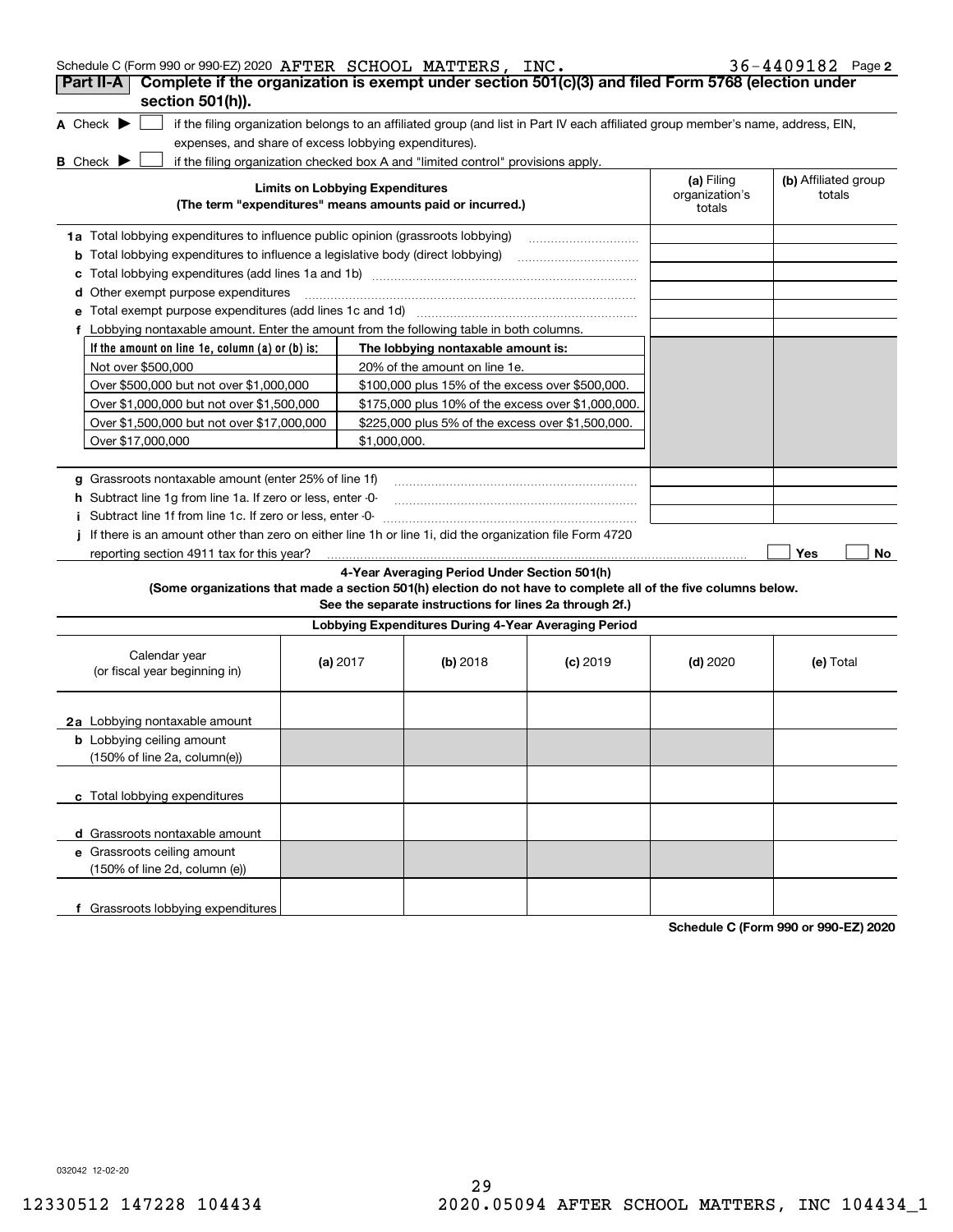#### Schedule C (Form 990 or 990-EZ) 2020 Page AFTER SCHOOL MATTERS, INC. 36-4409182

### **3**

### **Part II-B** Complete if the organization is exempt under section 501(c)(3) and has NOT filed Form 5768 **(election under section 501(h)).**

|                     | For each "Yes" response on lines 1a through 1i below, provide in Part IV a detailed description                                                                                                                                      |     | (a)          | (b)    |    |
|---------------------|--------------------------------------------------------------------------------------------------------------------------------------------------------------------------------------------------------------------------------------|-----|--------------|--------|----|
|                     | of the lobbying activity.                                                                                                                                                                                                            | Yes | No           | Amount |    |
| 1.                  | During the year, did the filing organization attempt to influence foreign, national, state, or<br>local legislation, including any attempt to influence public opinion on a legislative matter<br>or referendum, through the use of: | х   |              |        |    |
|                     | b Paid staff or management (include compensation in expenses reported on lines 1c through 1i)?                                                                                                                                       |     | х            |        |    |
|                     |                                                                                                                                                                                                                                      |     | X            |        |    |
|                     |                                                                                                                                                                                                                                      |     | х            |        |    |
|                     | e Publications, or published or broadcast statements?                                                                                                                                                                                |     | X            |        |    |
|                     | f Grants to other organizations for lobbying purposes?                                                                                                                                                                               |     | х            |        |    |
|                     | g Direct contact with legislators, their staffs, government officials, or a legislative body?                                                                                                                                        |     | X            |        |    |
|                     | h Rallies, demonstrations, seminars, conventions, speeches, lectures, or any similar means?                                                                                                                                          |     | X            |        |    |
|                     | <i>i</i> Other activities?                                                                                                                                                                                                           |     | X            |        |    |
|                     |                                                                                                                                                                                                                                      |     |              |        | 0. |
|                     | 2a Did the activities in line 1 cause the organization to be not described in section 501(c)(3)?                                                                                                                                     |     | X            |        |    |
|                     |                                                                                                                                                                                                                                      |     |              |        |    |
|                     | c If "Yes," enter the amount of any tax incurred by organization managers under section 4912                                                                                                                                         |     |              |        |    |
|                     | d If the filing organization incurred a section 4912 tax, did it file Form 4720 for this year?<br>Complete if the organization is exempt under section 501(c)(4), section 501(c)(5), or section<br><b>Part III-A</b>                 |     |              |        |    |
|                     | $501(c)(6)$ .                                                                                                                                                                                                                        |     |              |        |    |
|                     |                                                                                                                                                                                                                                      |     |              | Yes    | No |
| 1.                  | Were substantially all (90% or more) dues received nondeductible by members? [111] was uncontracted with the substantially all (90% or more) dues received nondeductible by members? [11] was uncontracted with the substantia       |     | 1            |        |    |
| 2                   |                                                                                                                                                                                                                                      |     | $\mathbf{2}$ |        |    |
| з                   | Did the organization agree to carry over lobbying and political campaign activity expenditures from the prior year?                                                                                                                  |     | 3            |        |    |
|                     | Complete if the organization is exempt under section 501(c)(4), section 501(c)(5), or section<br>Part III-B I                                                                                                                        |     |              |        |    |
|                     | 501(c)(6) and if either (a) BOTH Part III-A, lines 1 and 2, are answered "No" OR (b) Part III-A, line 3, is                                                                                                                          |     |              |        |    |
|                     | answered "Yes."                                                                                                                                                                                                                      |     |              |        |    |
| 1.                  | Dues, assessments and similar amounts from members [11] matter contracts and similar amounts from members [11] matter and similar amounts from members [11] matter and similar amounts from members [11] matter and state and        |     | 1            |        |    |
| 2                   | Section 162(e) nondeductible lobbying and political expenditures (do not include amounts of political                                                                                                                                |     |              |        |    |
|                     | expenses for which the section 527(f) tax was paid).                                                                                                                                                                                 |     |              |        |    |
|                     |                                                                                                                                                                                                                                      |     | 2a           |        |    |
|                     | b Carryover from last year manufactured and content to content the content of the content of the content of the content of the content of the content of the content of the content of the content of the content of the conte       |     | 2b           |        |    |
| c                   |                                                                                                                                                                                                                                      |     | 2c           |        |    |
|                     | Aggregate amount reported in section 6033(e)(1)(A) notices of nondeductible section 162(e) dues                                                                                                                                      |     | 3            |        |    |
| 4                   | If notices were sent and the amount on line 2c exceeds the amount on line 3, what portion of the excess                                                                                                                              |     |              |        |    |
|                     | does the organization agree to carryover to the reasonable estimate of nondeductible lobbying and political                                                                                                                          |     |              |        |    |
|                     | expenditure next year?                                                                                                                                                                                                               |     | 4            |        |    |
| 5<br><b>Part IV</b> | <b>Supplemental Information</b>                                                                                                                                                                                                      |     | 5            |        |    |
|                     |                                                                                                                                                                                                                                      |     |              |        |    |
|                     | Provide the descriptions required for Part I-A, line 1; Part I-B, line 4; Part I-C, line 5; Part II-A (affiliated group list); Part II-A, lines 1 and 2 (See                                                                         |     |              |        |    |
|                     | instructions); and Part II-B, line 1. Also, complete this part for any additional information.<br>PART II-B, LINE 1, LOBBYING ACTIVITIES:                                                                                            |     |              |        |    |
|                     |                                                                                                                                                                                                                                      |     |              |        |    |
|                     | LOBBYING ACTIVITIES INCLUDE TESTIMONY BEFORE THE ILLINOIS STATE BOARD                                                                                                                                                                |     |              |        |    |
|                     | OF EDUCATION AND HOUSE APPROPRIATIONS COMMITTEE FOR ELEMENTARY AND                                                                                                                                                                   |     |              |        |    |
|                     | SECONDARY EDUCATION. OTHER LOBBYING INCLUDES REGULAR COMMUNICATIONS TO                                                                                                                                                               |     |              |        |    |
|                     | STATE-LEVEL ELECTEDS TO ADVOCATE FOR CONTINUED FUNDING FOR AFTER SCHOOL                                                                                                                                                              |     |              |        |    |
|                     | MATTERS.                                                                                                                                                                                                                             |     |              |        |    |

032043 12-02-20

**Schedule C (Form 990 or 990-EZ) 2020**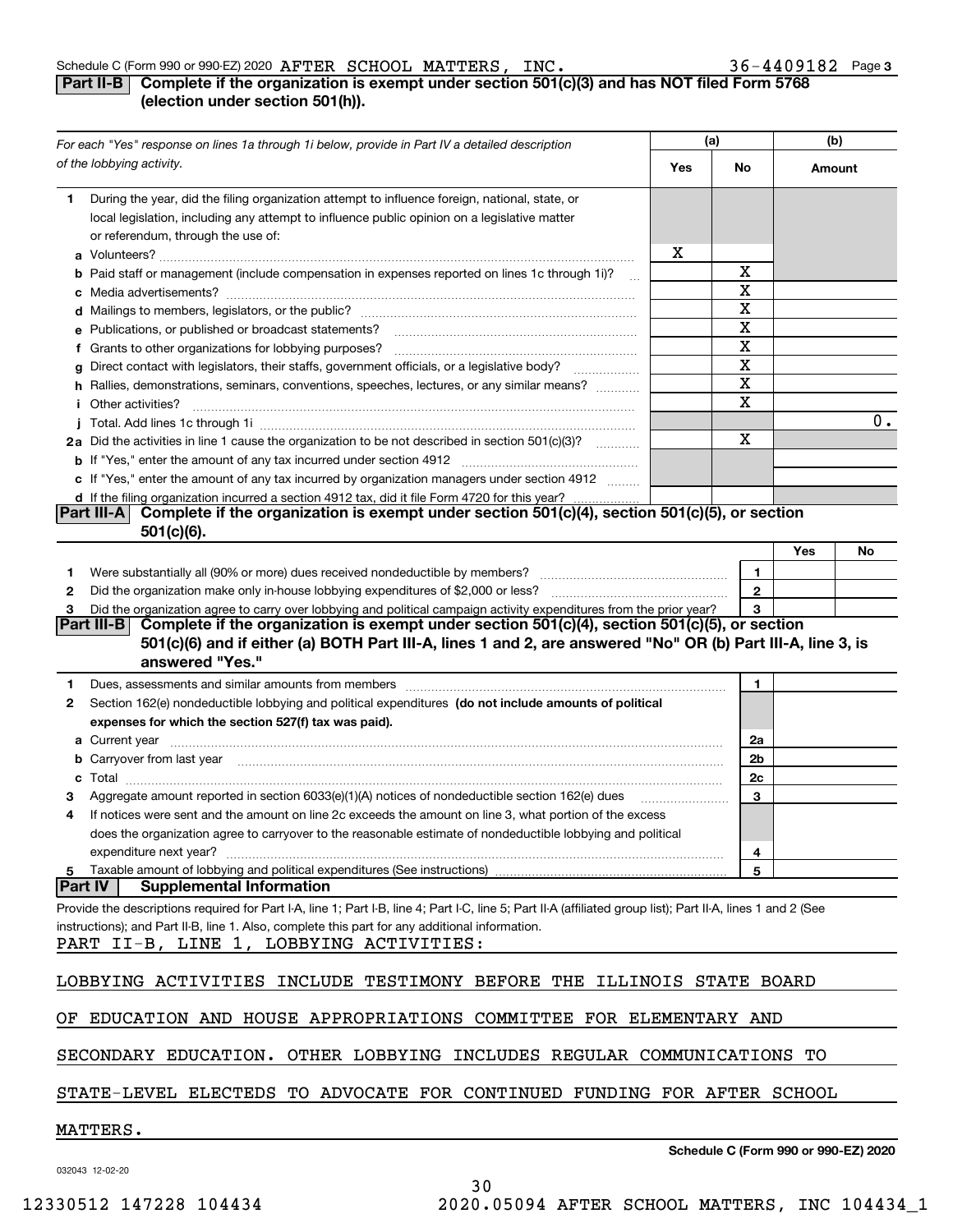|         | <b>SCHEDULE D</b>              |                                                                                                        | <b>Supplemental Financial Statements</b>                                                                                                                                                                                       | OMB No. 1545-0047                                   |
|---------|--------------------------------|--------------------------------------------------------------------------------------------------------|--------------------------------------------------------------------------------------------------------------------------------------------------------------------------------------------------------------------------------|-----------------------------------------------------|
|         | (Form 990)                     |                                                                                                        | Complete if the organization answered "Yes" on Form 990,                                                                                                                                                                       |                                                     |
|         | Department of the Treasury     |                                                                                                        | Part IV, line 6, 7, 8, 9, 10, 11a, 11b, 11c, 11d, 11e, 11f, 12a, or 12b.<br>Attach to Form 990.                                                                                                                                | <b>Open to Public</b>                               |
|         | Internal Revenue Service       |                                                                                                        | Go to www.irs.gov/Form990 for instructions and the latest information.                                                                                                                                                         | Inspection                                          |
|         | Name of the organization       | AFTER SCHOOL MATTERS, INC.                                                                             |                                                                                                                                                                                                                                | <b>Employer identification number</b><br>36-4409182 |
| Part I  |                                |                                                                                                        | Organizations Maintaining Donor Advised Funds or Other Similar Funds or Accounts. Complete if the                                                                                                                              |                                                     |
|         |                                | organization answered "Yes" on Form 990, Part IV, line 6.                                              |                                                                                                                                                                                                                                |                                                     |
|         |                                |                                                                                                        | (a) Donor advised funds                                                                                                                                                                                                        | (b) Funds and other accounts                        |
| 1.      |                                |                                                                                                        |                                                                                                                                                                                                                                |                                                     |
| 2       |                                | Aggregate value of contributions to (during year)                                                      |                                                                                                                                                                                                                                |                                                     |
| 3       |                                |                                                                                                        |                                                                                                                                                                                                                                |                                                     |
| 4       |                                |                                                                                                        |                                                                                                                                                                                                                                |                                                     |
| 5       |                                |                                                                                                        | Did the organization inform all donors and donor advisors in writing that the assets held in donor advised funds                                                                                                               | Yes<br>No                                           |
| 6       |                                |                                                                                                        | Did the organization inform all grantees, donors, and donor advisors in writing that grant funds can be used only                                                                                                              |                                                     |
|         |                                |                                                                                                        | for charitable purposes and not for the benefit of the donor or donor advisor, or for any other purpose conferring                                                                                                             |                                                     |
|         | impermissible private benefit? |                                                                                                        |                                                                                                                                                                                                                                | Yes<br>No                                           |
| Part II |                                |                                                                                                        | Conservation Easements. Complete if the organization answered "Yes" on Form 990, Part IV, line 7.                                                                                                                              |                                                     |
| 1.      |                                | Purpose(s) of conservation easements held by the organization (check all that apply).                  |                                                                                                                                                                                                                                |                                                     |
|         |                                | Preservation of land for public use (for example, recreation or education)                             |                                                                                                                                                                                                                                | Preservation of a historically important land area  |
|         |                                | Protection of natural habitat                                                                          | Preservation of a certified historic structure                                                                                                                                                                                 |                                                     |
|         |                                | Preservation of open space                                                                             |                                                                                                                                                                                                                                |                                                     |
| 2       |                                |                                                                                                        | Complete lines 2a through 2d if the organization held a qualified conservation contribution in the form of a conservation easement on the last                                                                                 |                                                     |
|         | day of the tax year.           |                                                                                                        |                                                                                                                                                                                                                                | Held at the End of the Tax Year<br>2a               |
| a<br>b  |                                | Total number of conservation easements<br>Total acreage restricted by conservation easements           |                                                                                                                                                                                                                                | 2b                                                  |
| с       |                                |                                                                                                        |                                                                                                                                                                                                                                | 2c                                                  |
|         |                                |                                                                                                        | d Number of conservation easements included in (c) acquired after 7/25/06, and not on a historic structure                                                                                                                     |                                                     |
|         |                                |                                                                                                        | listed in the National Register [11, 1200] [12] The National Register [11, 1200] [12] The National Register [11, 1200] [12] The National Register [11, 1200] [12] The National Register [11, 1200] [12] The National Register  | 2d                                                  |
| 3       |                                |                                                                                                        | Number of conservation easements modified, transferred, released, extinguished, or terminated by the organization during the tax                                                                                               |                                                     |
|         | $\vee$ ear                     |                                                                                                        |                                                                                                                                                                                                                                |                                                     |
| 4       |                                | Number of states where property subject to conservation easement is located >                          |                                                                                                                                                                                                                                |                                                     |
| 5       |                                | Does the organization have a written policy regarding the periodic monitoring, inspection, handling of |                                                                                                                                                                                                                                |                                                     |
|         |                                | violations, and enforcement of the conservation easements it holds?                                    |                                                                                                                                                                                                                                | Yes<br>No                                           |
|         |                                |                                                                                                        | Staff and volunteer hours devoted to monitoring, inspecting, handling of violations, and enforcing conservation easements during the year                                                                                      |                                                     |
|         |                                |                                                                                                        |                                                                                                                                                                                                                                |                                                     |
| 7       |                                |                                                                                                        | Amount of expenses incurred in monitoring, inspecting, handling of violations, and enforcing conservation easements during the year                                                                                            |                                                     |
|         | $\blacktriangleright$ \$       |                                                                                                        | Does each conservation easement reported on line 2(d) above satisfy the requirements of section 170(h)(4)(B)(i)                                                                                                                |                                                     |
| 8       |                                |                                                                                                        |                                                                                                                                                                                                                                | Yes<br>No                                           |
| 9       |                                |                                                                                                        | In Part XIII, describe how the organization reports conservation easements in its revenue and expense statement and                                                                                                            |                                                     |
|         |                                |                                                                                                        | balance sheet, and include, if applicable, the text of the footnote to the organization's financial statements that describes the                                                                                              |                                                     |
|         |                                | organization's accounting for conservation easements.                                                  |                                                                                                                                                                                                                                |                                                     |
|         | Part III                       |                                                                                                        | Organizations Maintaining Collections of Art, Historical Treasures, or Other Similar Assets.                                                                                                                                   |                                                     |
|         |                                | Complete if the organization answered "Yes" on Form 990, Part IV, line 8.                              |                                                                                                                                                                                                                                |                                                     |
|         |                                |                                                                                                        | 1a If the organization elected, as permitted under FASB ASC 958, not to report in its revenue statement and balance sheet works                                                                                                |                                                     |
|         |                                |                                                                                                        | of art, historical treasures, or other similar assets held for public exhibition, education, or research in furtherance of public                                                                                              |                                                     |
|         |                                |                                                                                                        | service, provide in Part XIII the text of the footnote to its financial statements that describes these items.                                                                                                                 |                                                     |
|         |                                |                                                                                                        | <b>b</b> If the organization elected, as permitted under FASB ASC 958, to report in its revenue statement and balance sheet works of                                                                                           |                                                     |
|         |                                |                                                                                                        | art, historical treasures, or other similar assets held for public exhibition, education, or research in furtherance of public service,                                                                                        |                                                     |
|         |                                | provide the following amounts relating to these items:                                                 |                                                                                                                                                                                                                                |                                                     |
|         |                                |                                                                                                        |                                                                                                                                                                                                                                | $\blacktriangleright$ s                             |
| 2       |                                | (ii) Assets included in Form 990, Part X                                                               | If the organization received or held works of art, historical treasures, or other similar assets for financial gain, provide                                                                                                   |                                                     |
|         |                                | the following amounts required to be reported under FASB ASC 958 relating to these items:              |                                                                                                                                                                                                                                |                                                     |
| а       |                                |                                                                                                        | Revenue included on Form 990, Part VIII, line 1 manufactured contracts and contracts and contracts and contracts and contracts and contracts and contracts and contracts and contracts and contracts and contracts and contrac | \$                                                  |
|         |                                |                                                                                                        |                                                                                                                                                                                                                                | $\blacktriangleright$ \$                            |

| LHA For Paperwork Reduction Act Notice, see the Instructions for Form 990. | <b>Schedule D (Form 990) 2020</b> |
|----------------------------------------------------------------------------|-----------------------------------|
| 032051 12-01-20                                                            |                                   |
|                                                                            |                                   |

| Schedule D (Form 990) 2020 |  |  |  |
|----------------------------|--|--|--|
|----------------------------|--|--|--|

12330512 147228 104434 2020.05094 AFTER SCHOOL MATTERS, INC 104434\_1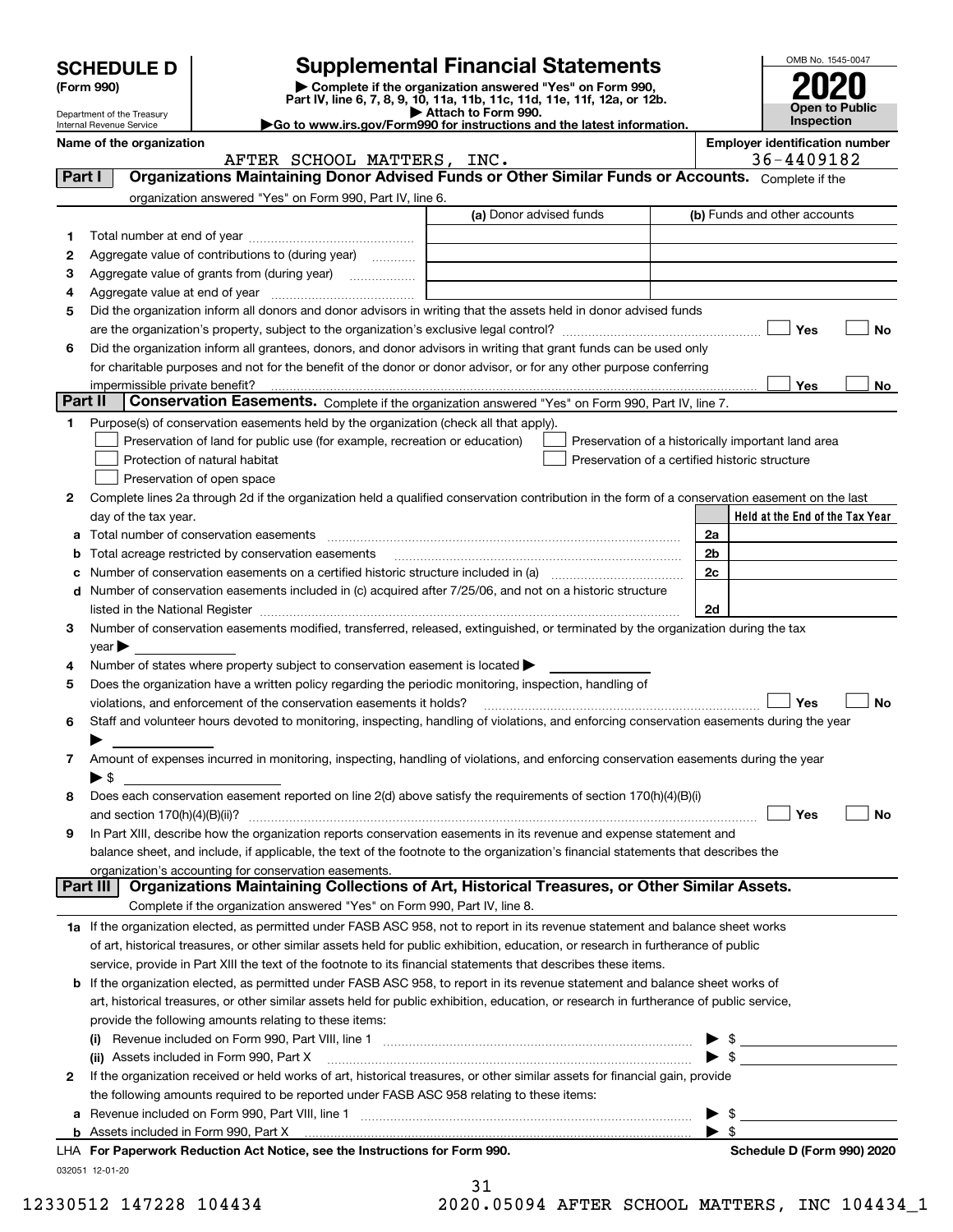|               | Schedule D (Form 990) 2020                                                                                                                                                                                                     | AFTER SCHOOL MATTERS, INC. |                |                          |            |                      | 36-4409182                 |                     |            | Page 2    |
|---------------|--------------------------------------------------------------------------------------------------------------------------------------------------------------------------------------------------------------------------------|----------------------------|----------------|--------------------------|------------|----------------------|----------------------------|---------------------|------------|-----------|
|               | Organizations Maintaining Collections of Art, Historical Treasures, or Other Similar Assets (continued)<br>Part III                                                                                                            |                            |                |                          |            |                      |                            |                     |            |           |
| 3             | Using the organization's acquisition, accession, and other records, check any of the following that make significant use of its                                                                                                |                            |                |                          |            |                      |                            |                     |            |           |
|               | collection items (check all that apply):                                                                                                                                                                                       |                            |                |                          |            |                      |                            |                     |            |           |
| а             | Public exhibition                                                                                                                                                                                                              |                            |                | Loan or exchange program |            |                      |                            |                     |            |           |
| b             | Scholarly research                                                                                                                                                                                                             |                            |                |                          |            |                      |                            |                     |            |           |
| c             | Preservation for future generations                                                                                                                                                                                            |                            |                |                          |            |                      |                            |                     |            |           |
| 4             | Provide a description of the organization's collections and explain how they further the organization's exempt purpose in Part XIII.                                                                                           |                            |                |                          |            |                      |                            |                     |            |           |
| 5             | During the year, did the organization solicit or receive donations of art, historical treasures, or other similar assets                                                                                                       |                            |                |                          |            |                      |                            |                     |            |           |
|               | to be sold to raise funds rather than to be maintained as part of the organization's collection?                                                                                                                               |                            |                |                          |            |                      |                            | Yes                 |            | No        |
|               | Part IV<br>Escrow and Custodial Arrangements. Complete if the organization answered "Yes" on Form 990, Part IV, line 9, or<br>reported an amount on Form 990, Part X, line 21.                                                 |                            |                |                          |            |                      |                            |                     |            |           |
|               |                                                                                                                                                                                                                                |                            |                |                          |            |                      |                            |                     |            |           |
|               | 1a Is the organization an agent, trustee, custodian or other intermediary for contributions or other assets not included                                                                                                       |                            |                |                          |            |                      |                            |                     |            |           |
|               |                                                                                                                                                                                                                                |                            |                |                          |            |                      |                            | Yes                 |            | No        |
|               | b If "Yes," explain the arrangement in Part XIII and complete the following table:                                                                                                                                             |                            |                |                          |            |                      |                            |                     |            |           |
|               |                                                                                                                                                                                                                                |                            |                |                          |            |                      |                            | Amount              |            |           |
|               | c Beginning balance measurements and the contract of the contract of the contract of the contract of the contract of the contract of the contract of the contract of the contract of the contract of the contract of the contr |                            |                |                          |            | 1c                   |                            |                     |            |           |
|               | d Additions during the year measurement control and a final state of the year measurement of the year measurement of the state of the state of the state of the state of the state of the state of the state of the state of t |                            |                |                          |            | 1d                   |                            |                     |            |           |
|               | e Distributions during the year manufactured and an according to the year manufactured and the year manufactur                                                                                                                 |                            |                |                          |            | 1e<br>1f             |                            |                     |            |           |
|               | 2a Did the organization include an amount on Form 990, Part X, line 21, for escrow or custodial account liability?                                                                                                             |                            |                |                          |            |                      |                            | Yes                 |            | No        |
|               | <b>b</b> If "Yes," explain the arrangement in Part XIII. Check here if the explanation has been provided on Part XIII                                                                                                          |                            |                |                          |            |                      |                            |                     |            |           |
| <b>Part V</b> | Endowment Funds. Complete if the organization answered "Yes" on Form 990, Part IV, line 10.                                                                                                                                    |                            |                |                          |            |                      |                            |                     |            |           |
|               |                                                                                                                                                                                                                                | (a) Current year           | (b) Prior year | (c) Two years back       |            | (d) Three years back |                            | (e) Four years back |            |           |
|               | 1a Beginning of year balance                                                                                                                                                                                                   | 1,602,882.                 | 1,637,011.     |                          | 1,591,577. |                      | 1,456,953.                 |                     | 1,274,810. |           |
| b             |                                                                                                                                                                                                                                |                            |                |                          |            |                      |                            |                     |            |           |
| c             | Net investment earnings, gains, and losses                                                                                                                                                                                     | 574,090.                   | $-34,129.$     |                          | 45,434.    |                      | 134,624.                   |                     |            | 182, 143. |
|               |                                                                                                                                                                                                                                |                            |                |                          |            |                      |                            |                     |            |           |
|               | e Other expenditures for facilities                                                                                                                                                                                            |                            |                |                          |            |                      |                            |                     |            |           |
|               | and programs                                                                                                                                                                                                                   |                            |                |                          |            |                      |                            |                     |            |           |
|               | f Administrative expenses                                                                                                                                                                                                      |                            |                |                          |            |                      |                            |                     |            |           |
| g             | End of year balance                                                                                                                                                                                                            | 2,176,972.                 | 1,602,882.     |                          | 1,637,011. |                      | 1,591,577.                 |                     | 1,456,953. |           |
| 2             | Provide the estimated percentage of the current year end balance (line 1g, column (a)) held as:                                                                                                                                |                            |                |                          |            |                      |                            |                     |            |           |
|               | a Board designated or quasi-endowment >                                                                                                                                                                                        | .0000                      | %              |                          |            |                      |                            |                     |            |           |
|               | <b>b</b> Permanent endowment $\blacktriangleright$ 45.9400                                                                                                                                                                     | $\%$                       |                |                          |            |                      |                            |                     |            |           |
|               | c Term endowment $\blacktriangleright$ 54.0600                                                                                                                                                                                 | %                          |                |                          |            |                      |                            |                     |            |           |
|               | The percentages on lines 2a, 2b, and 2c should equal 100%.                                                                                                                                                                     |                            |                |                          |            |                      |                            |                     |            |           |
|               | 3a Are there endowment funds not in the possession of the organization that are held and administered for the organization                                                                                                     |                            |                |                          |            |                      |                            |                     |            |           |
|               | by:                                                                                                                                                                                                                            |                            |                |                          |            |                      |                            |                     | Yes        | No        |
|               | (i)                                                                                                                                                                                                                            |                            |                |                          |            |                      |                            | 3a(i)               |            | х         |
|               |                                                                                                                                                                                                                                |                            |                |                          |            |                      |                            | 3a(ii)              |            | x         |
|               |                                                                                                                                                                                                                                |                            |                |                          |            |                      |                            | 3b                  |            |           |
| 4             | Describe in Part XIII the intended uses of the organization's endowment funds.                                                                                                                                                 |                            |                |                          |            |                      |                            |                     |            |           |
|               | Land, Buildings, and Equipment.<br><b>Part VI</b>                                                                                                                                                                              |                            |                |                          |            |                      |                            |                     |            |           |
|               | Complete if the organization answered "Yes" on Form 990, Part IV, line 11a. See Form 990, Part X, line 10.                                                                                                                     |                            |                |                          |            |                      |                            |                     |            |           |
|               | Description of property                                                                                                                                                                                                        | (a) Cost or other          |                | (b) Cost or other        |            | (c) Accumulated      |                            | (d) Book value      |            |           |
|               |                                                                                                                                                                                                                                | basis (investment)         |                | basis (other)            |            | depreciation         |                            |                     |            |           |
|               |                                                                                                                                                                                                                                |                            |                |                          |            |                      |                            |                     |            |           |
|               |                                                                                                                                                                                                                                |                            |                | 51,014.                  |            |                      |                            |                     | 51,014.    |           |
| c             |                                                                                                                                                                                                                                |                            |                |                          |            |                      |                            |                     |            |           |
|               |                                                                                                                                                                                                                                |                            |                | 1, 155, 203.             |            | 1,082,953.           |                            |                     | 72, 250.   |           |
|               |                                                                                                                                                                                                                                |                            |                | 10,903,420.              |            | 583,683.             |                            | 10,319,737.         |            |           |
|               |                                                                                                                                                                                                                                |                            |                |                          |            |                      |                            | 10,443,001.         |            |           |
|               |                                                                                                                                                                                                                                |                            |                |                          |            |                      | Schodule D (Form 000) 2020 |                     |            |           |

**Schedule D (Form 990) 2020**

032052 12-01-20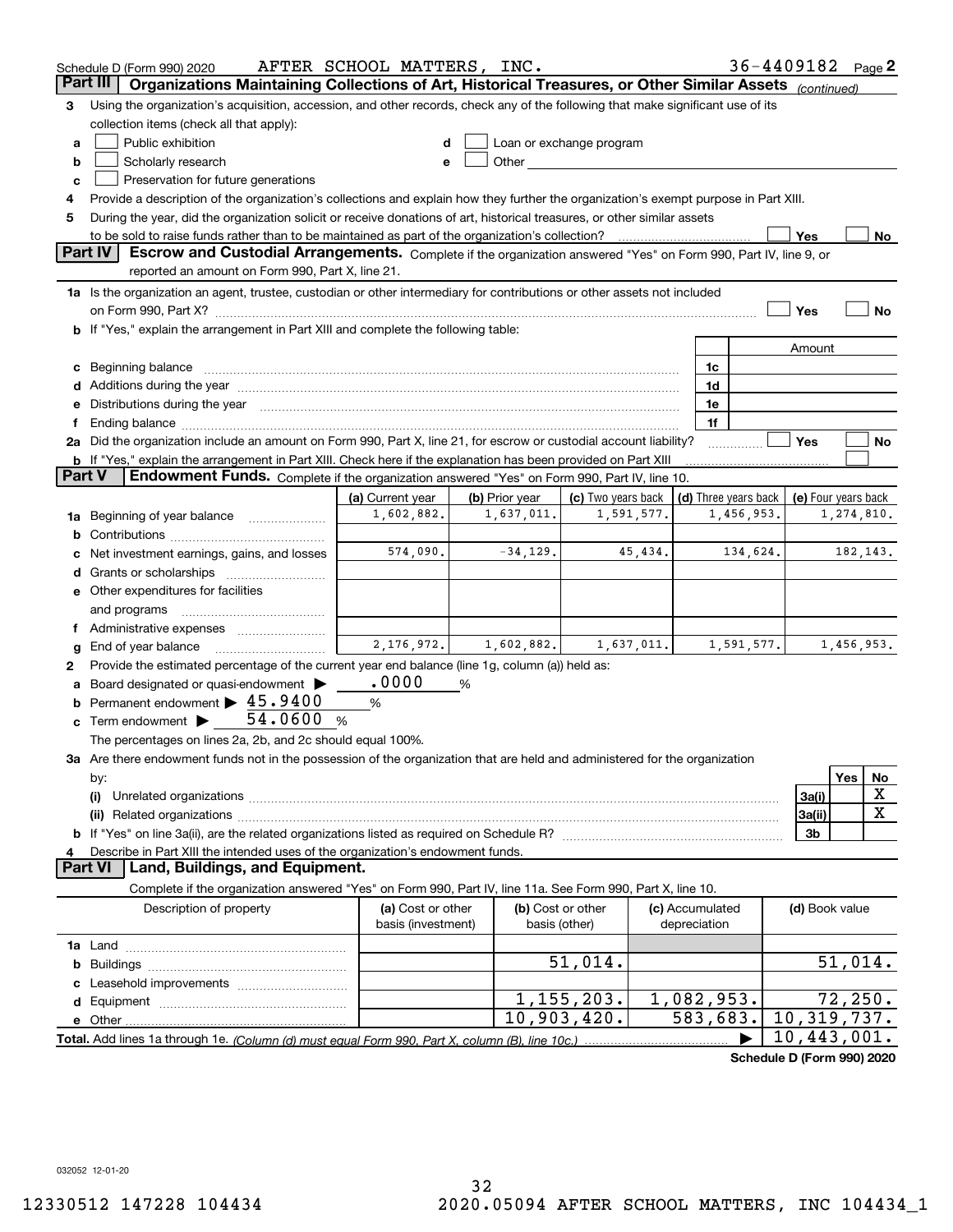| Schedule D (Form 990) 2020 |  |  | AFTER SCHOOL MATTERS, | INC. | 36-4409182 | Page |
|----------------------------|--|--|-----------------------|------|------------|------|
|                            |  |  |                       |      |            |      |

### **3Part VII Investments - Other Securities.**

Complete if the organization answered "Yes" on Form 990, Part IV, line 11b. See Form 990, Part X, line 12.

| (a) Description of security or category (including name of security)                   | (b) Book value | (c) Method of valuation: Cost or end-of-year market value |
|----------------------------------------------------------------------------------------|----------------|-----------------------------------------------------------|
| (1) Financial derivatives                                                              |                |                                                           |
| (2) Closely held equity interests                                                      |                |                                                           |
| $(3)$ Other                                                                            |                |                                                           |
| (A)                                                                                    |                |                                                           |
| (B)                                                                                    |                |                                                           |
| (C)                                                                                    |                |                                                           |
| (D)                                                                                    |                |                                                           |
| (E)                                                                                    |                |                                                           |
| (F)                                                                                    |                |                                                           |
| (G)                                                                                    |                |                                                           |
| (H)                                                                                    |                |                                                           |
| Total. (Col. (b) must equal Form 990, Part X, col. (B) line 12.) $\blacktriangleright$ |                |                                                           |

### **Part VIII Investments - Program Related.**

Complete if the organization answered "Yes" on Form 990, Part IV, line 11c. See Form 990, Part X, line 13.

| (a) Description of investment                                                          | (b) Book value | (c) Method of valuation: Cost or end-of-year market value |
|----------------------------------------------------------------------------------------|----------------|-----------------------------------------------------------|
| (1)                                                                                    |                |                                                           |
| (2)                                                                                    |                |                                                           |
| $\frac{1}{2}$                                                                          |                |                                                           |
| (4)                                                                                    |                |                                                           |
| (5)                                                                                    |                |                                                           |
| (6)                                                                                    |                |                                                           |
| (7)                                                                                    |                |                                                           |
| (8)                                                                                    |                |                                                           |
| (9)                                                                                    |                |                                                           |
| Total. (Col. (b) must equal Form 990, Part X, col. (B) line 13.) $\blacktriangleright$ |                |                                                           |

### **Part IX Other Assets.**

Complete if the organization answered "Yes" on Form 990, Part IV, line 11d. See Form 990, Part X, line 15.

| (a) Description                                                                                                   | (b) Book value |
|-------------------------------------------------------------------------------------------------------------------|----------------|
| RESTRICTED<br>CASH<br>(1)                                                                                         | 5,326,441.     |
| DUE FROM RELATED PARTY -<br>ASM QALICB<br>(2)                                                                     | 4,783,688.     |
| (3)                                                                                                               |                |
| (4)                                                                                                               |                |
| (5)                                                                                                               |                |
| (6)                                                                                                               |                |
| (7)                                                                                                               |                |
| (8)                                                                                                               |                |
| (9)                                                                                                               |                |
|                                                                                                                   | 10, 110, 129.  |
| <b>Other Liabilities.</b><br>Part X                                                                               |                |
| Complete if the organization answered "Yes" on Form 990, Part IV, line 11e or 11f. See Form 990, Part X, line 25. |                |
| (a) Description of liability<br>1.                                                                                | (b) Book value |
| (1)<br>Federal income taxes                                                                                       |                |
| INTERCOMPANY LEASE PAYABLE<br>(2)                                                                                 | 887,854.       |
| CAPITAL LEASE OBLIGATIONS<br>(3)                                                                                  |                |
|                                                                                                                   | 76, 100.       |
| (4)                                                                                                               |                |
| (5)                                                                                                               |                |
| (6)                                                                                                               |                |
| (7)                                                                                                               |                |
| (8)                                                                                                               |                |
| (9)                                                                                                               |                |

**2.** Liability for uncertain tax positions. In Part XIII, provide the text of the footnote to the organization's financial statements that reports the organization's liability for uncertain tax positions under FASB ASC 740. Check here if the text of the footnote has been provided in Part XIII

**Schedule D (Form 990) 2020**  $\mathcal{L}^{\text{max}}$ 

032053 12-01-20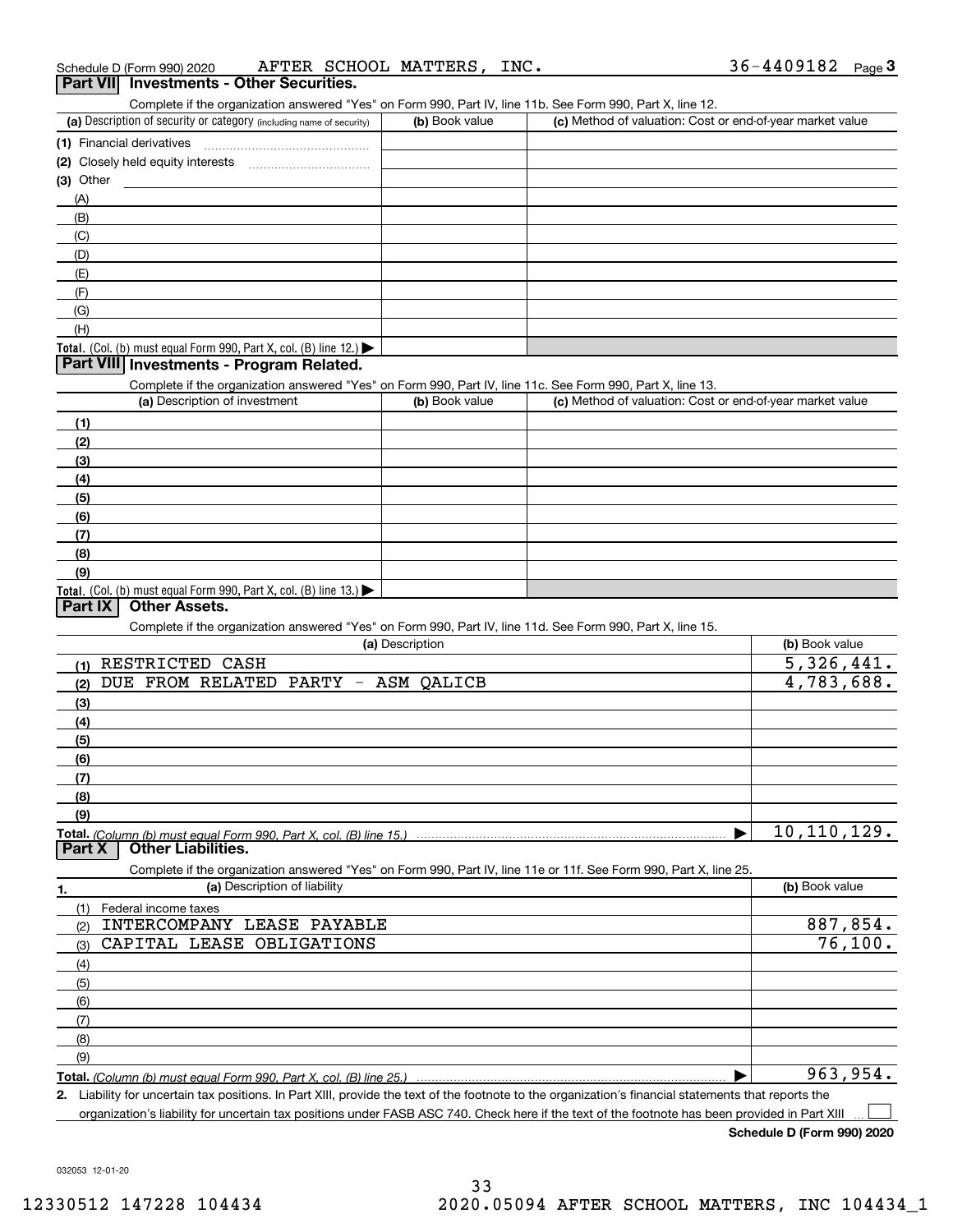|   | AFTER SCHOOL MATTERS, INC.<br>Schedule D (Form 990) 2020                                                                                                                                                                       |                |             |              | 36-4409182 Page 4 |
|---|--------------------------------------------------------------------------------------------------------------------------------------------------------------------------------------------------------------------------------|----------------|-------------|--------------|-------------------|
|   | Reconciliation of Revenue per Audited Financial Statements With Revenue per Return.<br><b>Part XI</b>                                                                                                                          |                |             |              |                   |
|   | Complete if the organization answered "Yes" on Form 990, Part IV, line 12a.                                                                                                                                                    |                |             |              |                   |
| 1 | Total revenue, gains, and other support per audited financial statements                                                                                                                                                       |                |             | $\mathbf{1}$ | 33,477,492.       |
| 2 | Amounts included on line 1 but not on Form 990, Part VIII, line 12:                                                                                                                                                            |                |             |              |                   |
| a | Net unrealized gains (losses) on investments [11] matter than the unrealized main stress of interaction and the                                                                                                                | 2a             | 574,090.    |              |                   |
| b |                                                                                                                                                                                                                                | 2 <sub>b</sub> | 971, 130.   |              |                   |
| c |                                                                                                                                                                                                                                | 2c             |             |              |                   |
| d |                                                                                                                                                                                                                                | 2d             | 43,503.     |              |                   |
|   | e Add lines 2a through 2d                                                                                                                                                                                                      |                |             | 2e           | 1,588,723.        |
| 3 |                                                                                                                                                                                                                                |                |             | 3            | 31,888,769.       |
| 4 | Amounts included on Form 990, Part VIII, line 12, but not on line 1:                                                                                                                                                           |                |             |              |                   |
| a | Investment expenses not included on Form 990, Part VIII, line 7b [11, 111, 111, 111]                                                                                                                                           | 4a             |             |              |                   |
| b | Other (Describe in Part XIII.) [100] [100] [100] [100] [100] [100] [100] [100] [100] [100] [100] [100] [100] [                                                                                                                 | 4 <sub>b</sub> |             |              |                   |
|   | c Add lines 4a and 4b                                                                                                                                                                                                          |                |             | 4c           |                   |
| 5 |                                                                                                                                                                                                                                |                |             | 5            | 31,888,769.       |
|   | Part XII   Reconciliation of Expenses per Audited Financial Statements With Expenses per Return.                                                                                                                               |                |             |              |                   |
|   | Complete if the organization answered "Yes" on Form 990, Part IV, line 12a.                                                                                                                                                    |                |             |              |                   |
| 1 | Total expenses and losses per audited financial statements [111] [12] content and a superior and statements [12] and a superior and a superior and statements and statements and statements and statements and statements and  |                |             | $\mathbf{1}$ | 30, 260, 039.     |
| 2 | Amounts included on line 1 but not on Form 990, Part IX, line 25:                                                                                                                                                              |                |             |              |                   |
| a |                                                                                                                                                                                                                                | 2a             | 2,122,382.  |              |                   |
| b |                                                                                                                                                                                                                                | 2 <sub>b</sub> |             |              |                   |
|   | Other losses                                                                                                                                                                                                                   | 2c             |             |              |                   |
| d | Other (Describe in Part XIII.) (Contract and Contract and Chern Contract) (Chern Chern Chern Chern Chern Chern                                                                                                                 | <b>2d</b>      | 43,503.     |              |                   |
|   | e Add lines 2a through 2d 20 20 20 20 20 20 20 20 20 20 30 31 32 33 34 35 36 37 38 38 39 39 30 31 31 32 33 40 31 32 33 40 33 40 34 35 40 35 40 36 37 40 38 40 39 40 30 40 31 40 31 40 40 40 50 50 50 50 50 50 50 50 50 50 50 5 |                |             | 2e           | 2,165,885.        |
| 3 |                                                                                                                                                                                                                                |                |             | $\mathbf{a}$ | 28,094,154.       |
| 4 | Amounts included on Form 990, Part IX, line 25, but not on line 1:                                                                                                                                                             |                |             |              |                   |
|   |                                                                                                                                                                                                                                | 4a             |             |              |                   |
|   |                                                                                                                                                                                                                                | 4 <sub>b</sub> | $-19, 256.$ |              |                   |
|   | c Add lines 4a and 4b                                                                                                                                                                                                          |                |             | 4c           | $-19,256.$        |
| 5 |                                                                                                                                                                                                                                |                |             | 5            | 28,074,898.       |
|   | <b>Part XIII Supplemental Information.</b>                                                                                                                                                                                     |                |             |              |                   |
|   | Provide the descriptions required for Part II, lines 3, 5, and 9; Part III, lines 1a and 4; Part IV, lines 1b and 2b; Part V, line 4; Part X, line 2; Part XI,                                                                 |                |             |              |                   |
|   | lines 2d and 4b; and Part XII, lines 2d and 4b. Also complete this part to provide any additional information.                                                                                                                 |                |             |              |                   |

### PART V, LINE 4:

|  |  |  |  |  |  | TO ESTABLISH AN ENDOWMENT FOR THE ORGANIZATION WITH THE INTENTION OF |  |  |  |  |
|--|--|--|--|--|--|----------------------------------------------------------------------|--|--|--|--|
|--|--|--|--|--|--|----------------------------------------------------------------------|--|--|--|--|

ENSURING A STRONG FINANCIAL FOUNDATION THAT WILL ALLOW TENS OF THOUSANDS

OF CHICAGO TEENS TO DEVELOP CAREER READINESS SKILLS THROUGH INVALUABLE

OPPORTUNITIES IN ART, COMMUNICATIONS, SPORTS, SCIENCE AND TECHNOLOGY FOR

34

DECADES TO COME.

PART XI, LINE 2D - OTHER ADJUSTMENTS:

SPECIAL EVENT EXPENSES 3. 2008 13,503.

### PART XII, LINE 2D - OTHER ADJUSTMENTS:

SPECIAL EVENT EXPENSES 43,503.

032054 12-01-20

**Schedule D (Form 990) 2020**

12330512 147228 104434 2020.05094 AFTER SCHOOL MATTERS, INC 104434\_1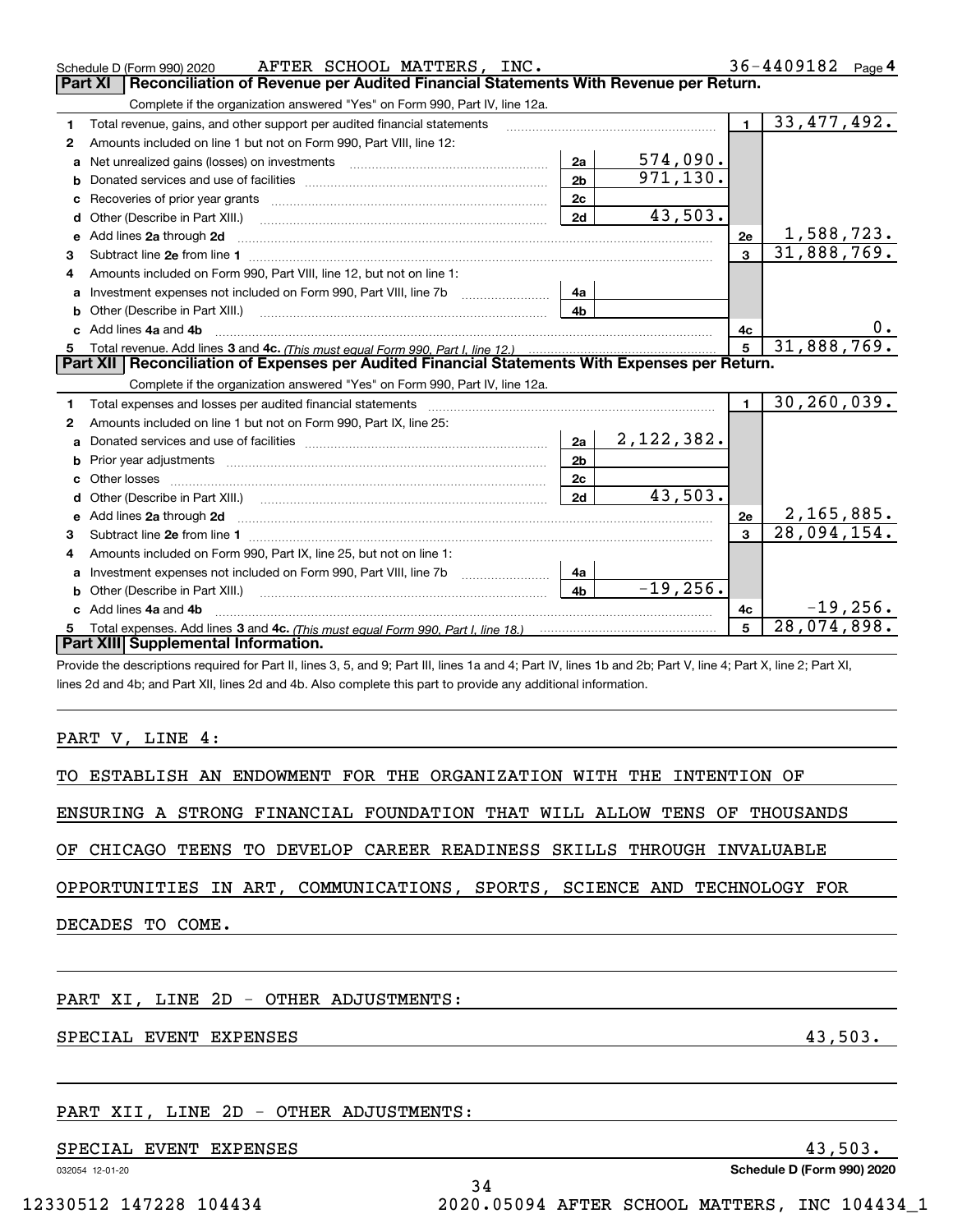| PART XII, LINE 4B - OTHER ADJUSTMENTS:                    |                            |
|-----------------------------------------------------------|----------------------------|
| EXPENSES OF RELATED ORGANIZATION INCLUDED IN CONSOLIDATED |                            |
| FINANCIAL STMTS                                           | $-333,543.$                |
| RENT TO RELATED ORGANIZATION - ELIMINATED IN CONSOLIDATED |                            |
| FINANCIAL STMTS                                           | 314,287.                   |
| TOTAL TO SCHEDULE D, PART XII, LINE 4B                    | $-19,256.$                 |
|                                                           |                            |
|                                                           |                            |
|                                                           |                            |
|                                                           |                            |
|                                                           |                            |
|                                                           |                            |
|                                                           |                            |
|                                                           |                            |
|                                                           |                            |
|                                                           |                            |
|                                                           |                            |
|                                                           |                            |
|                                                           |                            |
|                                                           |                            |
|                                                           |                            |
|                                                           |                            |
|                                                           |                            |
|                                                           |                            |
|                                                           |                            |
|                                                           |                            |
|                                                           |                            |
|                                                           | Schedule D (Form 990) 2020 |

032055 12-01-20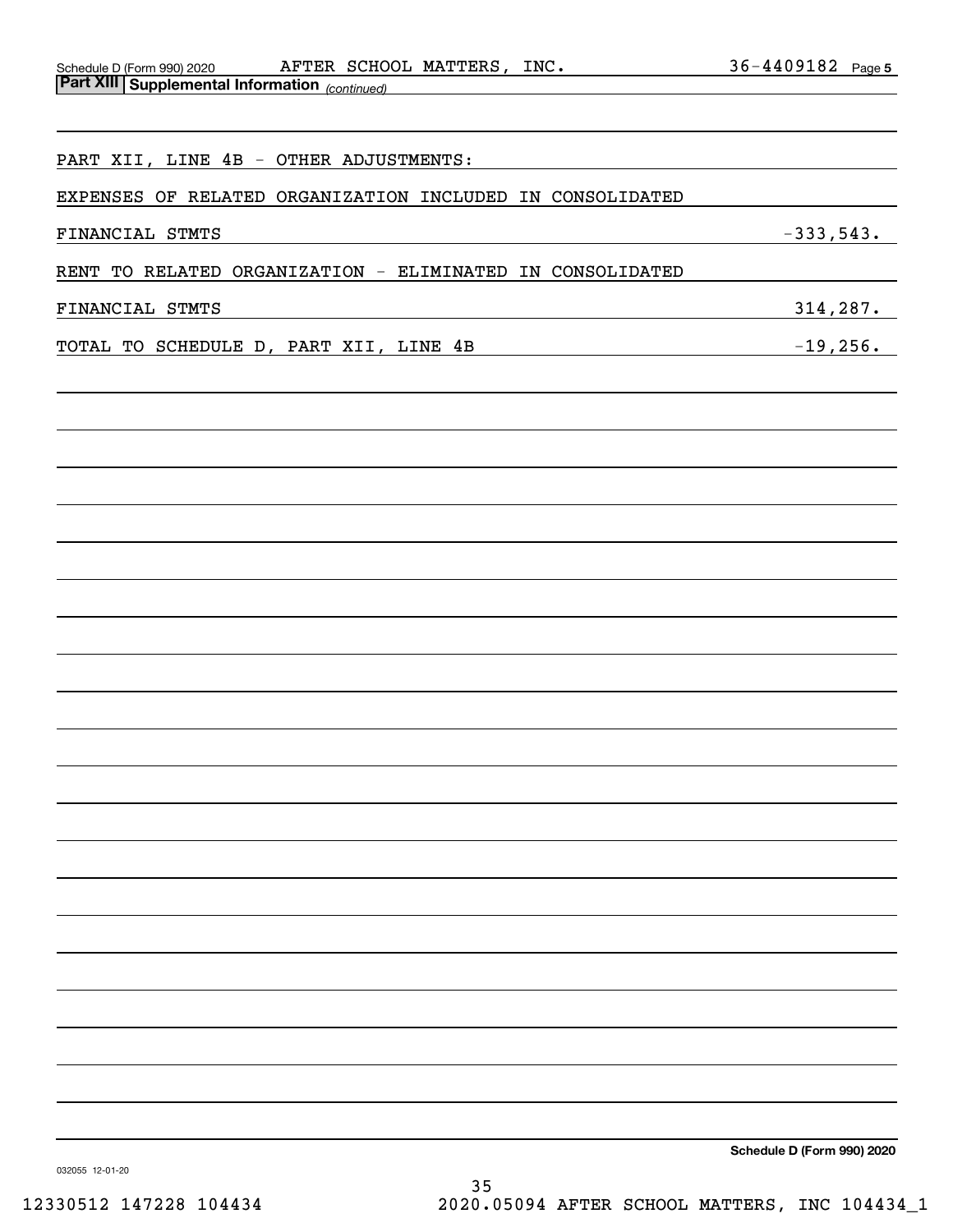| <b>SCHEDULE G</b>                                                                                                                                          |                                  | <b>Supplemental Information Regarding Fundraising or Gaming Activities</b>                                                                                                                                                                                                                                                                                                                                                                                                                                                                                                                |                                                                            |    |                                                                         |                                                                            | OMB No. 1545-0047                                       |
|------------------------------------------------------------------------------------------------------------------------------------------------------------|----------------------------------|-------------------------------------------------------------------------------------------------------------------------------------------------------------------------------------------------------------------------------------------------------------------------------------------------------------------------------------------------------------------------------------------------------------------------------------------------------------------------------------------------------------------------------------------------------------------------------------------|----------------------------------------------------------------------------|----|-------------------------------------------------------------------------|----------------------------------------------------------------------------|---------------------------------------------------------|
| (Form 990 or 990-EZ)                                                                                                                                       |                                  | Complete if the organization answered "Yes" on Form 990, Part IV, line 17, 18, or 19, or if the<br>organization entered more than \$15,000 on Form 990-EZ, line 6a.                                                                                                                                                                                                                                                                                                                                                                                                                       |                                                                            |    |                                                                         |                                                                            |                                                         |
| Department of the Treasury<br><b>Internal Revenue Service</b>                                                                                              |                                  | Attach to Form 990 or Form 990-EZ.                                                                                                                                                                                                                                                                                                                                                                                                                                                                                                                                                        |                                                                            |    |                                                                         |                                                                            | <b>Open to Public</b><br>Inspection                     |
| Name of the organization                                                                                                                                   |                                  | Go to www.irs.gov/Form990 for instructions and the latest information.                                                                                                                                                                                                                                                                                                                                                                                                                                                                                                                    |                                                                            |    |                                                                         |                                                                            | <b>Employer identification number</b>                   |
|                                                                                                                                                            |                                  | AFTER SCHOOL MATTERS, INC.                                                                                                                                                                                                                                                                                                                                                                                                                                                                                                                                                                |                                                                            |    |                                                                         | 36-4409182                                                                 |                                                         |
| Part I                                                                                                                                                     | required to complete this part.  | Fundraising Activities. Complete if the organization answered "Yes" on Form 990, Part IV, line 17. Form 990-EZ filers are not                                                                                                                                                                                                                                                                                                                                                                                                                                                             |                                                                            |    |                                                                         |                                                                            |                                                         |
| $X$ Mail solicitations<br>$\mathbf{a}$<br>  X  <br>b<br>$\boxed{\textbf{X}}$ Phone solicitations<br>c<br>$\boxed{\textbf{X}}$ In-person solicitations<br>d | Internet and email solicitations | 1 Indicate whether the organization raised funds through any of the following activities. Check all that apply.<br>$f[X]$ Solicitation of government grants<br>$g\mid X$ Special fundraising events<br>2 a Did the organization have a written or oral agreement with any individual (including officers, directors, trustees, or<br>key employees listed in Form 990, Part VII) or entity in connection with professional fundraising services?<br>b If "Yes," list the 10 highest paid individuals or entities (fundraisers) pursuant to agreements under which the fundraiser is to be |                                                                            |    | $\mathbf{e}$ $\boxed{\mathbf{X}}$ Solicitation of non-government grants | $\boxed{\text{X}}$ Yes                                                     | No                                                      |
| compensated at least \$5,000 by the organization.                                                                                                          |                                  |                                                                                                                                                                                                                                                                                                                                                                                                                                                                                                                                                                                           |                                                                            |    |                                                                         |                                                                            |                                                         |
| (i) Name and address of individual<br>or entity (fundraiser)                                                                                               |                                  | (ii) Activity                                                                                                                                                                                                                                                                                                                                                                                                                                                                                                                                                                             | (iii) Did<br>fundraiser<br>have custody<br>or control of<br>contributions? |    | (iv) Gross receipts<br>from activity                                    | (v) Amount paid<br>to (or retained by)<br>fundraiser<br>listed in col. (i) | (vi) Amount paid<br>to (or retained by)<br>organization |
| PJH & ASSOCIATES, INC. - 205                                                                                                                               |                                  |                                                                                                                                                                                                                                                                                                                                                                                                                                                                                                                                                                                           | Yes                                                                        | No |                                                                         |                                                                            |                                                         |
| W UPPER WACKER DRIVE,                                                                                                                                      |                                  | SPECIAL EVENT CONSULTING                                                                                                                                                                                                                                                                                                                                                                                                                                                                                                                                                                  |                                                                            | X  | 0.                                                                      | 75,000.                                                                    | 0.                                                      |
|                                                                                                                                                            |                                  |                                                                                                                                                                                                                                                                                                                                                                                                                                                                                                                                                                                           |                                                                            |    |                                                                         |                                                                            |                                                         |
|                                                                                                                                                            |                                  |                                                                                                                                                                                                                                                                                                                                                                                                                                                                                                                                                                                           |                                                                            |    |                                                                         |                                                                            |                                                         |
|                                                                                                                                                            |                                  |                                                                                                                                                                                                                                                                                                                                                                                                                                                                                                                                                                                           |                                                                            |    |                                                                         |                                                                            |                                                         |
|                                                                                                                                                            |                                  |                                                                                                                                                                                                                                                                                                                                                                                                                                                                                                                                                                                           |                                                                            |    |                                                                         |                                                                            |                                                         |
|                                                                                                                                                            |                                  |                                                                                                                                                                                                                                                                                                                                                                                                                                                                                                                                                                                           |                                                                            |    |                                                                         |                                                                            |                                                         |
|                                                                                                                                                            |                                  |                                                                                                                                                                                                                                                                                                                                                                                                                                                                                                                                                                                           |                                                                            |    |                                                                         |                                                                            |                                                         |
|                                                                                                                                                            |                                  |                                                                                                                                                                                                                                                                                                                                                                                                                                                                                                                                                                                           |                                                                            |    |                                                                         |                                                                            |                                                         |
|                                                                                                                                                            |                                  |                                                                                                                                                                                                                                                                                                                                                                                                                                                                                                                                                                                           |                                                                            |    |                                                                         |                                                                            |                                                         |
|                                                                                                                                                            |                                  |                                                                                                                                                                                                                                                                                                                                                                                                                                                                                                                                                                                           |                                                                            |    |                                                                         |                                                                            |                                                         |
|                                                                                                                                                            |                                  |                                                                                                                                                                                                                                                                                                                                                                                                                                                                                                                                                                                           |                                                                            |    |                                                                         |                                                                            |                                                         |
|                                                                                                                                                            |                                  |                                                                                                                                                                                                                                                                                                                                                                                                                                                                                                                                                                                           |                                                                            |    |                                                                         |                                                                            |                                                         |
| Total                                                                                                                                                      |                                  |                                                                                                                                                                                                                                                                                                                                                                                                                                                                                                                                                                                           |                                                                            |    |                                                                         | 75,000.                                                                    |                                                         |
|                                                                                                                                                            |                                  | 3 List all states in which the organization is registered or licensed to solicit contributions or has been notified it is exempt from registration                                                                                                                                                                                                                                                                                                                                                                                                                                        |                                                                            |    |                                                                         |                                                                            |                                                         |
| or licensing.<br>ΙL                                                                                                                                        |                                  |                                                                                                                                                                                                                                                                                                                                                                                                                                                                                                                                                                                           |                                                                            |    |                                                                         |                                                                            |                                                         |
|                                                                                                                                                            |                                  |                                                                                                                                                                                                                                                                                                                                                                                                                                                                                                                                                                                           |                                                                            |    |                                                                         |                                                                            |                                                         |
|                                                                                                                                                            |                                  |                                                                                                                                                                                                                                                                                                                                                                                                                                                                                                                                                                                           |                                                                            |    |                                                                         |                                                                            |                                                         |
|                                                                                                                                                            |                                  |                                                                                                                                                                                                                                                                                                                                                                                                                                                                                                                                                                                           |                                                                            |    |                                                                         |                                                                            |                                                         |
|                                                                                                                                                            |                                  |                                                                                                                                                                                                                                                                                                                                                                                                                                                                                                                                                                                           |                                                                            |    |                                                                         |                                                                            |                                                         |
|                                                                                                                                                            |                                  |                                                                                                                                                                                                                                                                                                                                                                                                                                                                                                                                                                                           |                                                                            |    |                                                                         |                                                                            |                                                         |
|                                                                                                                                                            |                                  |                                                                                                                                                                                                                                                                                                                                                                                                                                                                                                                                                                                           |                                                                            |    |                                                                         |                                                                            |                                                         |
|                                                                                                                                                            |                                  |                                                                                                                                                                                                                                                                                                                                                                                                                                                                                                                                                                                           |                                                                            |    |                                                                         |                                                                            |                                                         |
|                                                                                                                                                            |                                  | LHA For Paperwork Reduction Act Notice, see the Instructions for Form 990 or 990-EZ.                                                                                                                                                                                                                                                                                                                                                                                                                                                                                                      |                                                                            |    |                                                                         |                                                                            | Schedule G (Form 990 or 990-EZ) 2020                    |
| 032081 11-25-20                                                                                                                                            |                                  | SEE PART IV FOR CONTINUATIONS                                                                                                                                                                                                                                                                                                                                                                                                                                                                                                                                                             |                                                                            |    |                                                                         |                                                                            |                                                         |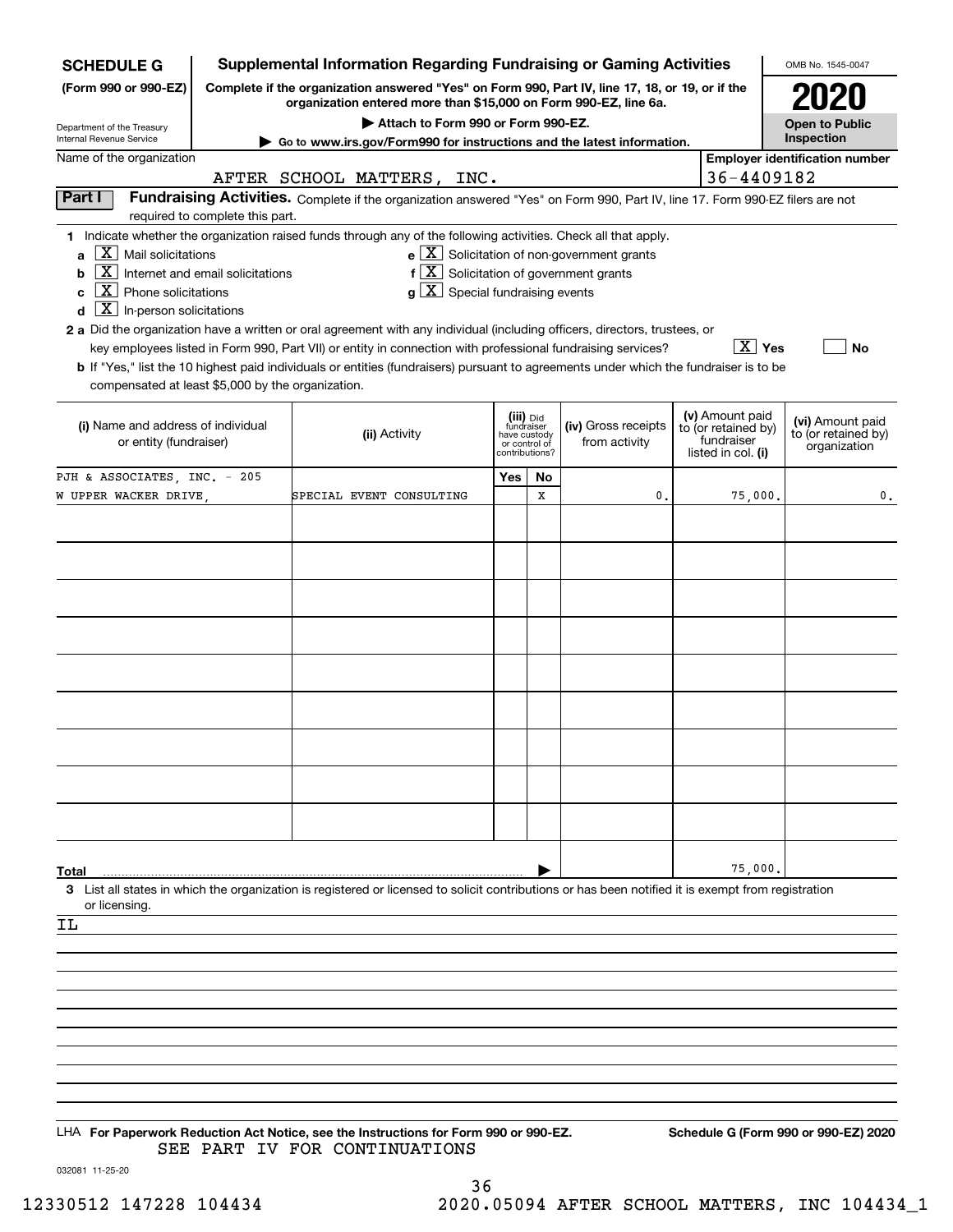**Part II** | Fundraising Events. Complete if the organization answered "Yes" on Form 990, Part IV, line 18, or reported more than \$15,000

|                 | 4        |                                                                                                          |           |                                                  |                  |                                                     |
|-----------------|----------|----------------------------------------------------------------------------------------------------------|-----------|--------------------------------------------------|------------------|-----------------------------------------------------|
|                 |          |                                                                                                          |           |                                                  |                  |                                                     |
|                 | 5        |                                                                                                          |           |                                                  |                  |                                                     |
| Direct Expenses | 6        |                                                                                                          |           |                                                  |                  |                                                     |
|                 | 7        | Food and beverages                                                                                       |           |                                                  |                  |                                                     |
|                 | 8        |                                                                                                          |           |                                                  |                  |                                                     |
|                 | 9        |                                                                                                          | 43,503.   |                                                  |                  | 43,503.                                             |
|                 | 10       | Direct expense summary. Add lines 4 through 9 in column (d)                                              |           |                                                  |                  | 43,503.                                             |
|                 |          | 11 Net income summary. Subtract line 10 from line 3, column (d)                                          |           |                                                  |                  | $-43,503.$                                          |
|                 | Part III | Gaming. Complete if the organization answered "Yes" on Form 990, Part IV, line 19, or reported more than |           |                                                  |                  |                                                     |
|                 |          | \$15,000 on Form 990-EZ, line 6a.                                                                        |           |                                                  |                  |                                                     |
|                 |          |                                                                                                          | (a) Bingo | (b) Pull tabs/instant<br>bingo/progressive bingo | (c) Other gaming | (d) Total gaming (add<br>col. (a) through col. (c)) |
| Revenue         |          |                                                                                                          |           |                                                  |                  |                                                     |
|                 | 1        |                                                                                                          |           |                                                  |                  |                                                     |
|                 |          |                                                                                                          |           |                                                  |                  |                                                     |
|                 | 2        |                                                                                                          |           |                                                  |                  |                                                     |
| Expenses        | 3        |                                                                                                          |           |                                                  |                  |                                                     |
|                 |          |                                                                                                          |           |                                                  |                  |                                                     |
|                 |          |                                                                                                          |           |                                                  |                  |                                                     |
|                 | 4        |                                                                                                          |           |                                                  |                  |                                                     |
| Direct          |          | 5 Other direct expenses                                                                                  |           |                                                  |                  |                                                     |
|                 |          |                                                                                                          | %<br>Yes  | %<br>Yes                                         | Yes<br>%         |                                                     |
|                 |          | 6 Volunteer labor                                                                                        | No.       | No                                               | No               |                                                     |
|                 |          | 7 Direct expense summary. Add lines 2 through 5 in column (d)                                            |           |                                                  |                  |                                                     |
|                 |          |                                                                                                          |           |                                                  |                  |                                                     |
|                 |          |                                                                                                          |           |                                                  |                  |                                                     |
| 9               |          | Enter the state(s) in which the organization conducts gaming activities:                                 |           |                                                  |                  |                                                     |
|                 |          |                                                                                                          |           |                                                  |                  | Yes<br>No                                           |
|                 |          |                                                                                                          |           |                                                  |                  |                                                     |
|                 |          |                                                                                                          |           |                                                  |                  |                                                     |
|                 |          |                                                                                                          |           |                                                  |                  |                                                     |
|                 |          |                                                                                                          |           |                                                  |                  | Yes<br>No                                           |
|                 |          |                                                                                                          |           |                                                  |                  |                                                     |
|                 |          |                                                                                                          |           |                                                  |                  |                                                     |
|                 |          |                                                                                                          |           |                                                  |                  | Schedule G (Form 990 or 990-EZ) 2020                |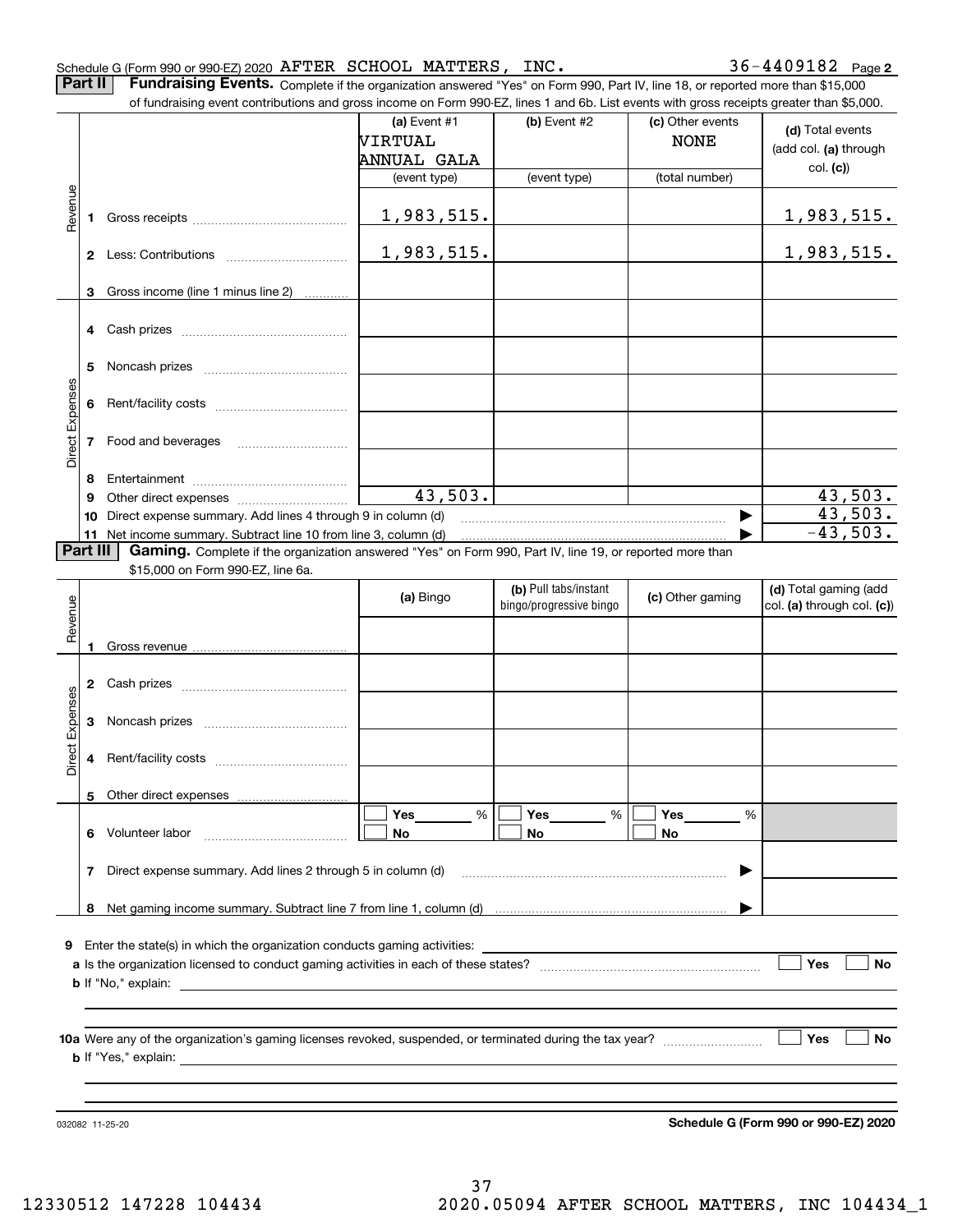|       | Schedule G (Form 990 or 990-EZ) 2020 $A$ FTER SCHOOL MATTERS, INC.                                                                                                                                                                        | 36-4409182        | Page 3 |
|-------|-------------------------------------------------------------------------------------------------------------------------------------------------------------------------------------------------------------------------------------------|-------------------|--------|
|       |                                                                                                                                                                                                                                           | Yes               | No     |
|       | 12 Is the organization a grantor, beneficiary or trustee of a trust, or a member of a partnership or other entity formed                                                                                                                  | Yes               | No     |
|       | <b>13</b> Indicate the percentage of gaming activity conducted in:                                                                                                                                                                        |                   |        |
|       |                                                                                                                                                                                                                                           | <b>13a</b>        | %      |
|       | <b>b</b> An outside facility <i>www.communically.communically.communically.communically.communically.communically.communically.communically.communically.communically.communically.communically.communically.communically.communicall</i> | 13 <sub>b</sub>   | %      |
|       | 14 Enter the name and address of the person who prepares the organization's gaming/special events books and records:                                                                                                                      |                   |        |
|       | Name $\blacktriangleright$<br><u> 1989 - Johann Stoff, amerikansk politiker (* 1908)</u>                                                                                                                                                  |                   |        |
|       |                                                                                                                                                                                                                                           |                   |        |
|       |                                                                                                                                                                                                                                           | Yes               | No     |
|       |                                                                                                                                                                                                                                           |                   |        |
|       | c If "Yes," enter name and address of the third party:                                                                                                                                                                                    |                   |        |
|       | Name $\blacktriangleright$ $\bot$                                                                                                                                                                                                         |                   |        |
|       |                                                                                                                                                                                                                                           |                   |        |
| 16    | Gaming manager information:                                                                                                                                                                                                               |                   |        |
|       | Name $\blacktriangleright$                                                                                                                                                                                                                |                   |        |
|       |                                                                                                                                                                                                                                           |                   |        |
|       | Gaming manager compensation > \$                                                                                                                                                                                                          |                   |        |
|       | Description of services provided >                                                                                                                                                                                                        |                   |        |
|       |                                                                                                                                                                                                                                           |                   |        |
|       | Director/officer<br>Employee<br>Independent contractor                                                                                                                                                                                    |                   |        |
|       | <b>17</b> Mandatory distributions:                                                                                                                                                                                                        |                   |        |
|       | <b>a</b> Is the organization required under state law to make charitable distributions from the gaming proceeds to                                                                                                                        |                   |        |
|       |                                                                                                                                                                                                                                           | $\Box$ Yes $\Box$ |        |
|       | <b>b</b> Enter the amount of distributions required under state law to be distributed to other exempt organizations or spent in the                                                                                                       |                   |        |
|       | organization's own exempt activities during the tax year $\triangleright$ \$<br> Part IV<br>Supplemental Information. Provide the explanations required by Part I, line 2b, columns (iii) and (v); and Part III, lines 9, 9b, 10b,        |                   |        |
|       | 15b, 15c, 16, and 17b, as applicable. Also provide any additional information. See instructions.                                                                                                                                          |                   |        |
|       | SCHEDULE G, PART I, LINE 2B, LIST OF TEN HIGHEST PAID FUNDRAISERS:                                                                                                                                                                        |                   |        |
|       |                                                                                                                                                                                                                                           |                   |        |
| (I)   | NAME OF FUNDRAISER: PJH & ASSOCIATES, INC.                                                                                                                                                                                                |                   |        |
| ( I ) | ADDRESS OF FUNDRAISER: 205 W UPPER WACKER DRIVE, CHICAGO, IL                                                                                                                                                                              | 60606             |        |
|       |                                                                                                                                                                                                                                           |                   |        |
|       |                                                                                                                                                                                                                                           |                   |        |
|       |                                                                                                                                                                                                                                           |                   |        |
|       |                                                                                                                                                                                                                                           |                   |        |
|       |                                                                                                                                                                                                                                           |                   |        |
|       | Schedule G (Form 990 or 990-EZ) 2020<br>032083 11-25-20                                                                                                                                                                                   |                   |        |

**Schedule G (Form 990 or 990-EZ) 2020**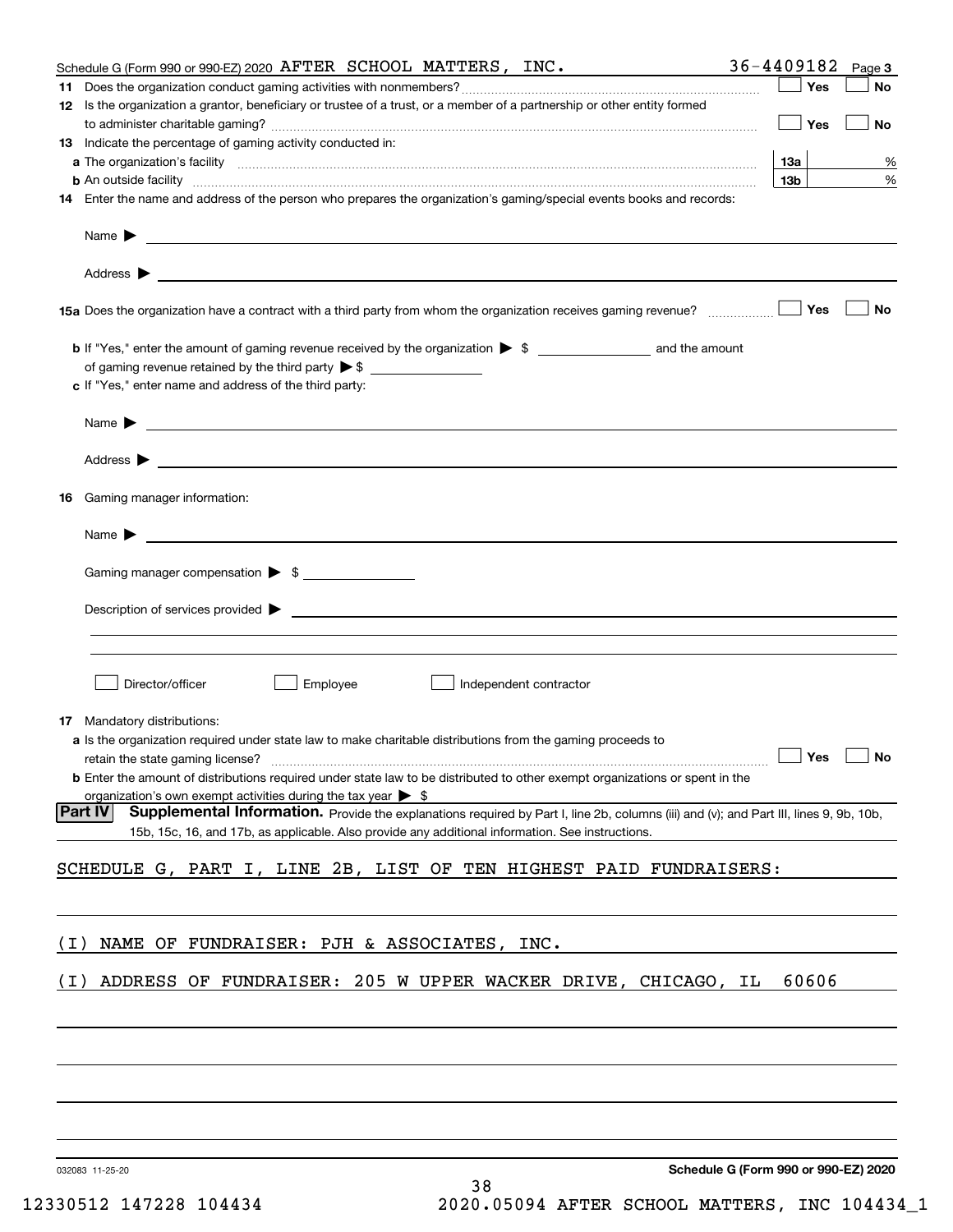| Schedule G (Form 990 or 990-EZ)                       |  | AFTER SCHOOL MATTERS, | INC. | $36 - 4409182$ Page 4 |  |
|-------------------------------------------------------|--|-----------------------|------|-----------------------|--|
| <b>Part IV   Supplemental Information</b> (continued) |  |                       |      |                       |  |

| <b>Part IV</b> Supplemental Information (continued) |  |
|-----------------------------------------------------|--|
|                                                     |  |
|                                                     |  |
|                                                     |  |
|                                                     |  |
|                                                     |  |
|                                                     |  |
|                                                     |  |
|                                                     |  |
|                                                     |  |
|                                                     |  |
|                                                     |  |
|                                                     |  |
|                                                     |  |
|                                                     |  |
|                                                     |  |
|                                                     |  |
|                                                     |  |
|                                                     |  |
|                                                     |  |
|                                                     |  |
|                                                     |  |
|                                                     |  |
|                                                     |  |
|                                                     |  |
|                                                     |  |
|                                                     |  |
|                                                     |  |
|                                                     |  |
|                                                     |  |
|                                                     |  |

**Schedule G (Form 990 or 990-EZ)**

032084 04-01-20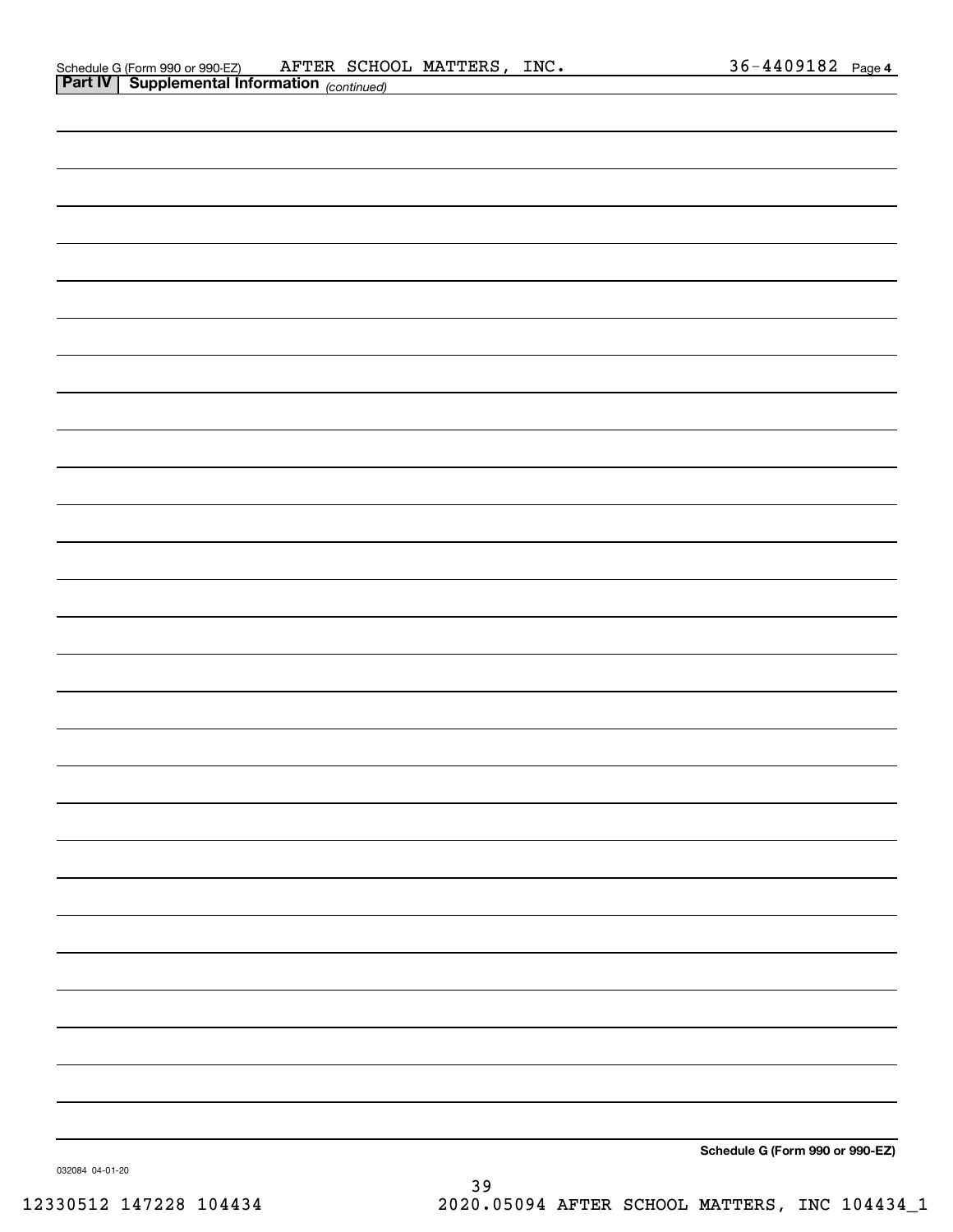| <b>SCHEDULE I</b>                                                                                                                                                                       |                            | <b>Grants and Other Assistance to Organizations,</b>                                                                                  |                                                       |                        |                                               |                    | OMB No. 1545-0047                                   |
|-----------------------------------------------------------------------------------------------------------------------------------------------------------------------------------------|----------------------------|---------------------------------------------------------------------------------------------------------------------------------------|-------------------------------------------------------|------------------------|-----------------------------------------------|--------------------|-----------------------------------------------------|
| (Form 990)                                                                                                                                                                              |                            | Governments, and Individuals in the United States<br>Complete if the organization answered "Yes" on Form 990, Part IV, line 21 or 22. |                                                       |                        |                                               |                    | 2020                                                |
| Department of the Treasury                                                                                                                                                              |                            |                                                                                                                                       | Attach to Form 990.                                   |                        |                                               |                    | <b>Open to Public</b>                               |
| Internal Revenue Service                                                                                                                                                                |                            |                                                                                                                                       | Go to www.irs.gov/Form990 for the latest information. |                        |                                               |                    | Inspection                                          |
| Name of the organization                                                                                                                                                                | AFTER SCHOOL MATTERS, INC. |                                                                                                                                       |                                                       |                        |                                               |                    | <b>Employer identification number</b><br>36-4409182 |
| Part I<br><b>General Information on Grants and Assistance</b>                                                                                                                           |                            |                                                                                                                                       |                                                       |                        |                                               |                    |                                                     |
| Does the organization maintain records to substantiate the amount of the grants or assistance, the grantees' eligibility for the grants or assistance, and the selection<br>$\mathbf 1$ |                            |                                                                                                                                       |                                                       |                        |                                               |                    |                                                     |
|                                                                                                                                                                                         |                            |                                                                                                                                       |                                                       |                        |                                               |                    | $\boxed{\text{X}}$ Yes<br>l No                      |
| Describe in Part IV the organization's procedures for monitoring the use of grant funds in the United States.<br>$\mathbf{2}$<br>Part II                                                |                            |                                                                                                                                       |                                                       |                        |                                               |                    |                                                     |
| Grants and Other Assistance to Domestic Organizations and Domestic Governments. Complete if the organization answered "Yes" on Form 990, Part IV, line 21, for any                      |                            |                                                                                                                                       |                                                       |                        |                                               |                    |                                                     |
| recipient that received more than \$5,000. Part II can be duplicated if additional space is needed.<br>1 (a) Name and address of organization                                           | $(b)$ EIN                  | (c) IRC section                                                                                                                       | (d) Amount of                                         | (e) Amount of          | (f) Method of                                 | (g) Description of | (h) Purpose of grant                                |
| or government                                                                                                                                                                           |                            | (if applicable)                                                                                                                       | cash grant                                            | non-cash<br>assistance | valuation (book,<br>FMV, appraisal,<br>other) | noncash assistance | or assistance                                       |
|                                                                                                                                                                                         |                            |                                                                                                                                       |                                                       |                        |                                               |                    |                                                     |
|                                                                                                                                                                                         |                            |                                                                                                                                       |                                                       |                        |                                               |                    |                                                     |
|                                                                                                                                                                                         |                            |                                                                                                                                       |                                                       |                        |                                               |                    |                                                     |
|                                                                                                                                                                                         |                            |                                                                                                                                       |                                                       |                        |                                               |                    |                                                     |
|                                                                                                                                                                                         |                            |                                                                                                                                       |                                                       |                        |                                               |                    |                                                     |
|                                                                                                                                                                                         |                            |                                                                                                                                       |                                                       |                        |                                               |                    |                                                     |
|                                                                                                                                                                                         |                            |                                                                                                                                       |                                                       |                        |                                               |                    |                                                     |
|                                                                                                                                                                                         |                            |                                                                                                                                       |                                                       |                        |                                               |                    |                                                     |
|                                                                                                                                                                                         |                            |                                                                                                                                       |                                                       |                        |                                               |                    |                                                     |
|                                                                                                                                                                                         |                            |                                                                                                                                       |                                                       |                        |                                               |                    |                                                     |
|                                                                                                                                                                                         |                            |                                                                                                                                       |                                                       |                        |                                               |                    |                                                     |
|                                                                                                                                                                                         |                            |                                                                                                                                       |                                                       |                        |                                               |                    |                                                     |
|                                                                                                                                                                                         |                            |                                                                                                                                       |                                                       |                        |                                               |                    |                                                     |
|                                                                                                                                                                                         |                            |                                                                                                                                       |                                                       |                        |                                               |                    |                                                     |
|                                                                                                                                                                                         |                            |                                                                                                                                       |                                                       |                        |                                               |                    |                                                     |
|                                                                                                                                                                                         |                            |                                                                                                                                       |                                                       |                        |                                               |                    |                                                     |
|                                                                                                                                                                                         |                            |                                                                                                                                       |                                                       |                        |                                               |                    |                                                     |
|                                                                                                                                                                                         |                            |                                                                                                                                       |                                                       |                        |                                               |                    |                                                     |
|                                                                                                                                                                                         |                            |                                                                                                                                       |                                                       |                        |                                               |                    |                                                     |
|                                                                                                                                                                                         |                            |                                                                                                                                       |                                                       |                        |                                               |                    |                                                     |
|                                                                                                                                                                                         |                            |                                                                                                                                       |                                                       |                        |                                               |                    |                                                     |
| Enter total number of section 501(c)(3) and government organizations listed in the line 1 table<br>$\mathbf{2}$                                                                         |                            |                                                                                                                                       |                                                       |                        |                                               |                    |                                                     |
| Enter total number of other organizations listed in the line 1 table<br>3<br>LHA For Paperwork Reduction Act Notice, see the Instructions for Form 990.                                 |                            |                                                                                                                                       |                                                       |                        |                                               |                    | Schedule I (Form 990) 2020                          |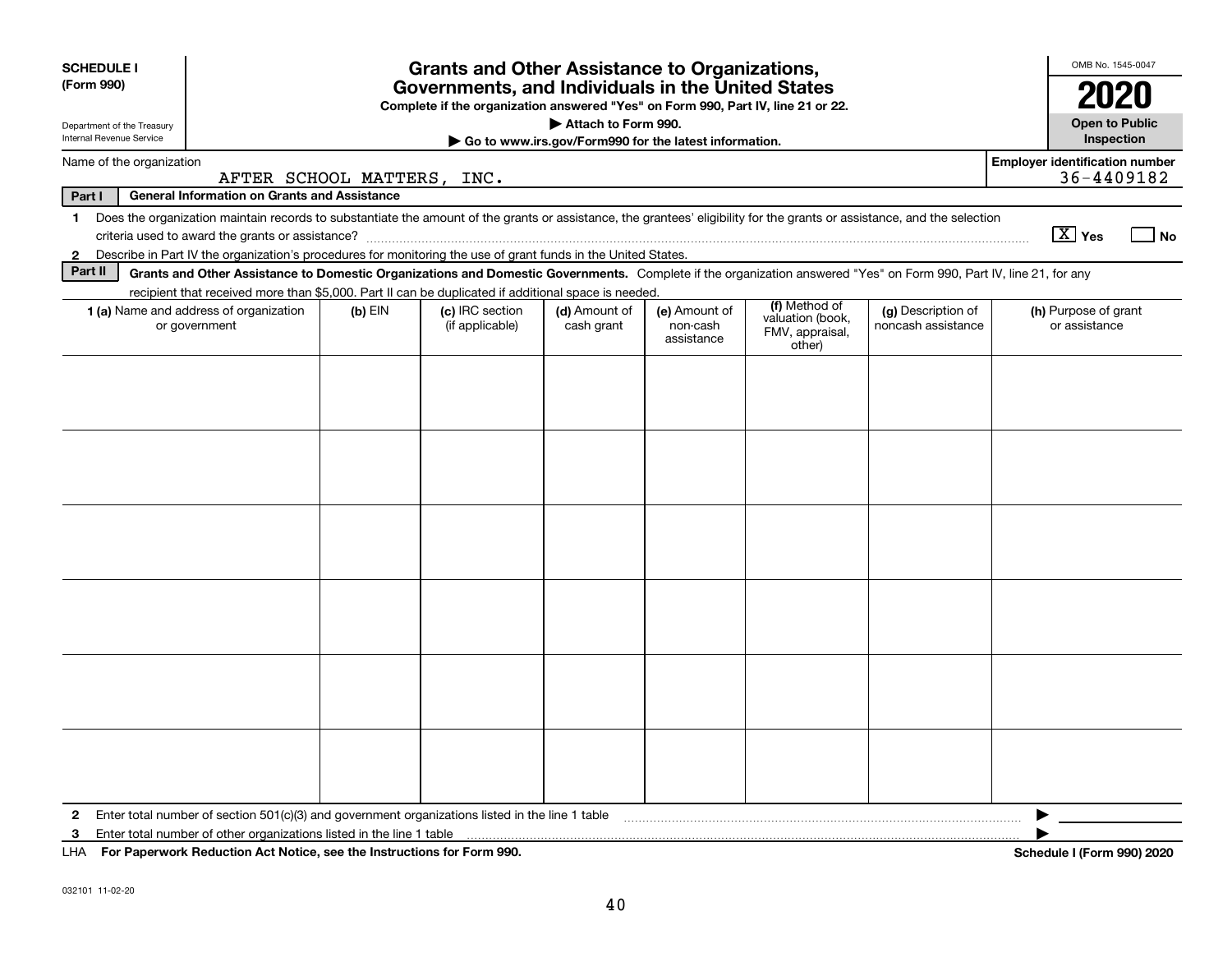**Part III | Grants and Other Assistance to Domestic Individuals. Complete if the organization answered "Yes" on Form 990, Part IV, line 22.** Part III can be duplicated if additional space is needed.

| (a) Type of grant or assistance | (b) Number of<br>recipients | (c) Amount of<br>cash grant | (d) Amount of non-<br>cash assistance | (e) Method of valuation<br>(book, FMV, appraisal, other) | (f) Description of noncash assistance |
|---------------------------------|-----------------------------|-----------------------------|---------------------------------------|----------------------------------------------------------|---------------------------------------|
|                                 |                             |                             |                                       |                                                          |                                       |
| TEEN AWARDS                     | 13979                       | 9,681,403.                  | $\mathbf{0}$ .                        |                                                          |                                       |
|                                 |                             |                             |                                       |                                                          |                                       |
|                                 |                             |                             |                                       |                                                          |                                       |
|                                 |                             |                             |                                       |                                                          |                                       |
|                                 |                             |                             |                                       |                                                          |                                       |
|                                 |                             |                             |                                       |                                                          |                                       |
|                                 |                             |                             |                                       |                                                          |                                       |
|                                 |                             |                             |                                       |                                                          |                                       |
|                                 |                             |                             |                                       |                                                          |                                       |

Part IV | Supplemental Information. Provide the information required in Part I, line 2; Part III, column (b); and any other additional information.

PART I, LINE 2:

THE ORGANIZATION VERIFIES THAT THE AWARDS WERE REDEEMED.

SCHEDULE I, PART III

TEEN PARTICIPANTS RECEIVE CASH AWARDS FOR SATISFYING PROGRAM

### REQUIREMENTS INCLUDING ATTENDANCE, PARTICIPATION AND COMPLETION OF A

### FINAL PROJECT OR PRODUCT.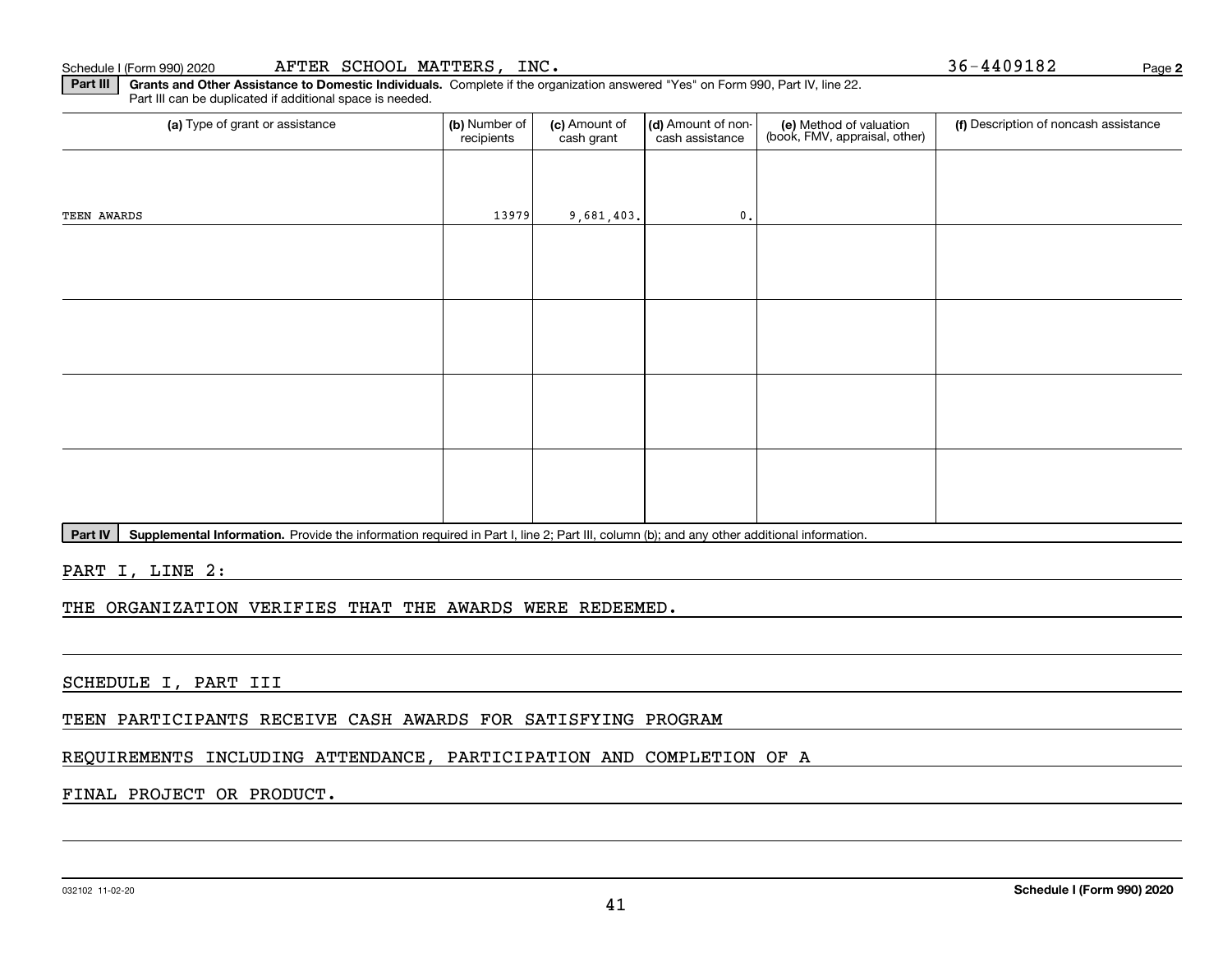|        | <b>SCHEDULE J</b>                                      | <b>Compensation Information</b>                                                                                                                                                                                                     |                                       | OMB No. 1545-0047          |     |                         |
|--------|--------------------------------------------------------|-------------------------------------------------------------------------------------------------------------------------------------------------------------------------------------------------------------------------------------|---------------------------------------|----------------------------|-----|-------------------------|
|        | (Form 990)                                             | For certain Officers, Directors, Trustees, Key Employees, and Highest                                                                                                                                                               |                                       |                            |     |                         |
|        |                                                        | <b>Compensated Employees</b>                                                                                                                                                                                                        |                                       |                            |     |                         |
|        |                                                        | Complete if the organization answered "Yes" on Form 990, Part IV, line 23.                                                                                                                                                          |                                       | Open to Public             |     |                         |
|        | Department of the Treasury<br>Internal Revenue Service | Attach to Form 990.<br>Go to www.irs.gov/Form990 for instructions and the latest information.                                                                                                                                       |                                       | Inspection                 |     |                         |
|        | Name of the organization                               |                                                                                                                                                                                                                                     | <b>Employer identification number</b> |                            |     |                         |
|        |                                                        | AFTER SCHOOL MATTERS, INC.                                                                                                                                                                                                          |                                       | 36-4409182                 |     |                         |
| Part I |                                                        | <b>Questions Regarding Compensation</b>                                                                                                                                                                                             |                                       |                            |     |                         |
|        |                                                        |                                                                                                                                                                                                                                     |                                       |                            | Yes | No.                     |
|        |                                                        | <b>1a</b> Check the appropriate box(es) if the organization provided any of the following to or for a person listed on Form 990,                                                                                                    |                                       |                            |     |                         |
|        |                                                        | Part VII, Section A, line 1a. Complete Part III to provide any relevant information regarding these items.                                                                                                                          |                                       |                            |     |                         |
|        | First-class or charter travel                          | Housing allowance or residence for personal use                                                                                                                                                                                     |                                       |                            |     |                         |
|        | Travel for companions                                  | Payments for business use of personal residence                                                                                                                                                                                     |                                       |                            |     |                         |
|        |                                                        | Health or social club dues or initiation fees<br>Tax indemnification and gross-up payments                                                                                                                                          |                                       |                            |     |                         |
|        |                                                        | Discretionary spending account<br>Personal services (such as maid, chauffeur, chef)                                                                                                                                                 |                                       |                            |     |                         |
|        |                                                        |                                                                                                                                                                                                                                     |                                       |                            |     |                         |
|        |                                                        | <b>b</b> If any of the boxes on line 1a are checked, did the organization follow a written policy regarding payment or                                                                                                              |                                       |                            |     |                         |
|        |                                                        | reimbursement or provision of all of the expenses described above? If "No," complete Part III to explain                                                                                                                            |                                       | 1b                         |     |                         |
| 2      |                                                        | Did the organization require substantiation prior to reimbursing or allowing expenses incurred by all directors,                                                                                                                    |                                       |                            |     |                         |
|        |                                                        |                                                                                                                                                                                                                                     |                                       | $\mathbf{2}$               |     |                         |
|        |                                                        |                                                                                                                                                                                                                                     |                                       |                            |     |                         |
| з      |                                                        | Indicate which, if any, of the following the organization used to establish the compensation of the organization's                                                                                                                  |                                       |                            |     |                         |
|        |                                                        | CEO/Executive Director. Check all that apply. Do not check any boxes for methods used by a related organization to                                                                                                                  |                                       |                            |     |                         |
|        |                                                        | establish compensation of the CEO/Executive Director, but explain in Part III.                                                                                                                                                      |                                       |                            |     |                         |
|        | Compensation committee                                 | Written employment contract                                                                                                                                                                                                         |                                       |                            |     |                         |
|        |                                                        | $\boxed{\text{X}}$ Independent compensation consultant<br>Compensation survey or study                                                                                                                                              |                                       |                            |     |                         |
|        | $ \mathbf{X} $ Form 990 of other organizations         | Approval by the board or compensation committee                                                                                                                                                                                     |                                       |                            |     |                         |
|        |                                                        |                                                                                                                                                                                                                                     |                                       |                            |     |                         |
|        |                                                        | During the year, did any person listed on Form 990, Part VII, Section A, line 1a, with respect to the filing                                                                                                                        |                                       |                            |     |                         |
|        | organization or a related organization:                |                                                                                                                                                                                                                                     |                                       |                            |     |                         |
|        |                                                        | Receive a severance payment or change-of-control payment?                                                                                                                                                                           |                                       | 4a                         |     | Χ                       |
|        |                                                        | Participate in or receive payment from a supplemental nonqualified retirement plan?                                                                                                                                                 |                                       | 4b                         |     | $\overline{\textbf{x}}$ |
|        |                                                        | c Participate in or receive payment from an equity-based compensation arrangement?                                                                                                                                                  |                                       | 4c                         |     | $\overline{\mathbf{x}}$ |
|        |                                                        | If "Yes" to any of lines 4a-c, list the persons and provide the applicable amounts for each item in Part III.                                                                                                                       |                                       |                            |     |                         |
|        |                                                        |                                                                                                                                                                                                                                     |                                       |                            |     |                         |
|        |                                                        | Only section 501(c)(3), 501(c)(4), and 501(c)(29) organizations must complete lines 5-9.                                                                                                                                            |                                       |                            |     |                         |
| 5      |                                                        | For persons listed on Form 990, Part VII, Section A, line 1a, did the organization pay or accrue any compensation                                                                                                                   |                                       |                            |     |                         |
|        | contingent on the revenues of:                         |                                                                                                                                                                                                                                     |                                       |                            |     |                         |
|        |                                                        | a The organization? <b>Entitation</b> 2008 Communication of the contract of the contract of the contract of the contract of the contract of the contract of the contract of the contract of the contract of the contract of the con |                                       | 5а                         |     | x                       |
|        |                                                        |                                                                                                                                                                                                                                     |                                       | 5b                         |     | $\overline{\mathbf{x}}$ |
|        |                                                        | If "Yes" on line 5a or 5b, describe in Part III.                                                                                                                                                                                    |                                       |                            |     |                         |
|        |                                                        | 6 For persons listed on Form 990, Part VII, Section A, line 1a, did the organization pay or accrue any compensation                                                                                                                 |                                       |                            |     |                         |
|        | contingent on the net earnings of:                     |                                                                                                                                                                                                                                     |                                       |                            |     |                         |
|        |                                                        |                                                                                                                                                                                                                                     |                                       | 6a                         |     | х                       |
|        |                                                        |                                                                                                                                                                                                                                     |                                       | 6b                         |     | $\mathbf X$             |
|        |                                                        | If "Yes" on line 6a or 6b, describe in Part III.                                                                                                                                                                                    |                                       |                            |     |                         |
|        |                                                        | 7 For persons listed on Form 990, Part VII, Section A, line 1a, did the organization provide any nonfixed payments                                                                                                                  |                                       |                            |     |                         |
|        |                                                        |                                                                                                                                                                                                                                     |                                       | 7                          | х   |                         |
| 8      |                                                        | Were any amounts reported on Form 990, Part VII, paid or accrued pursuant to a contract that was subject to the                                                                                                                     |                                       |                            |     |                         |
|        |                                                        | initial contract exception described in Regulations section 53.4958-4(a)(3)? If "Yes," describe in Part III                                                                                                                         |                                       | 8                          |     | х                       |
| 9      |                                                        | If "Yes" on line 8, did the organization also follow the rebuttable presumption procedure described in                                                                                                                              |                                       |                            |     |                         |
|        |                                                        |                                                                                                                                                                                                                                     |                                       | 9                          |     |                         |
|        |                                                        | LHA For Paperwork Reduction Act Notice, see the Instructions for Form 990.                                                                                                                                                          |                                       | Schedule J (Form 990) 2020 |     |                         |

032111 12-07-20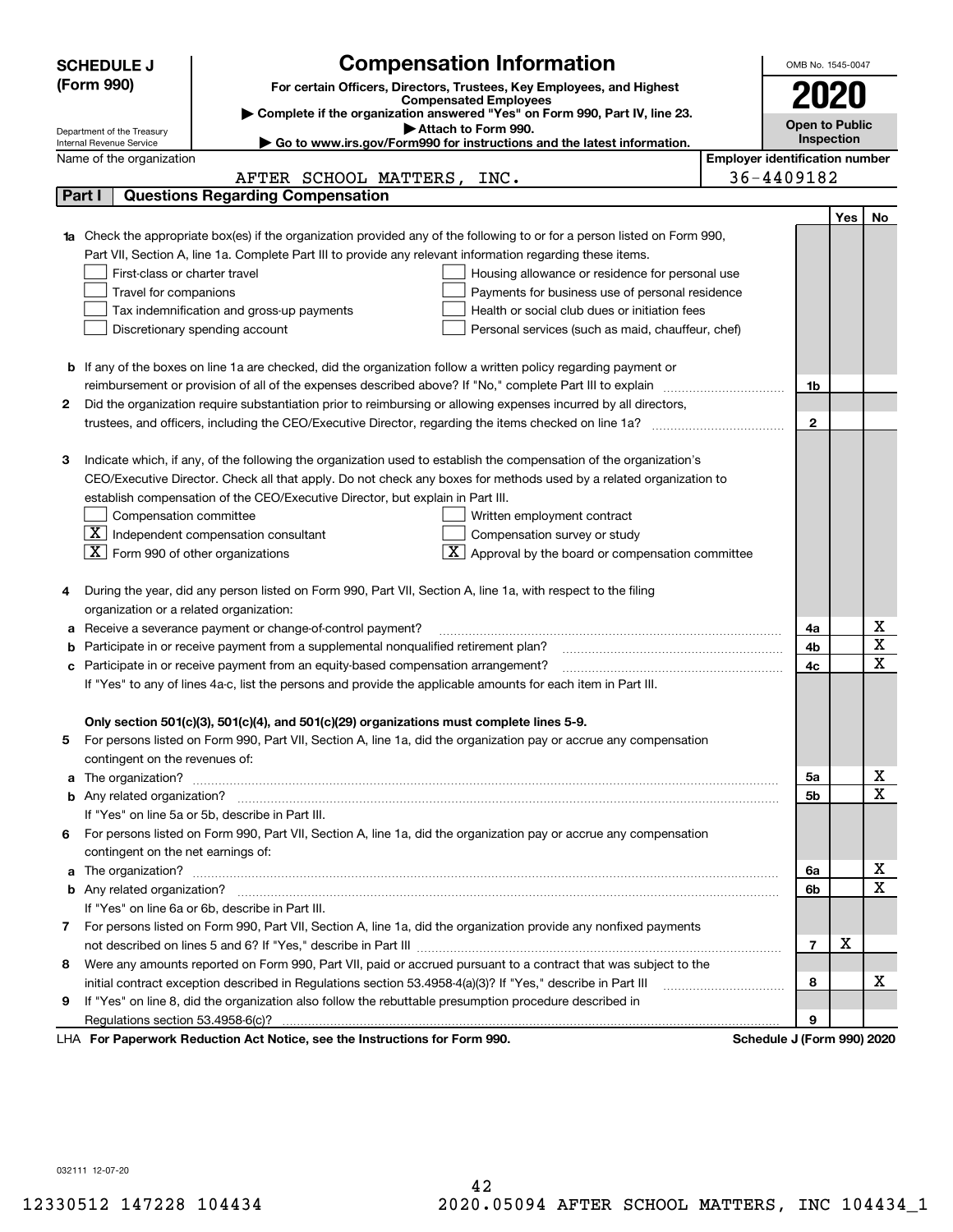#### 36-4409182

# **Part II Officers, Directors, Trustees, Key Employees, and Highest Compensated Employees.**  Schedule J (Form 990) 2020 Page Use duplicate copies if additional space is needed.

For each individual whose compensation must be reported on Schedule J, report compensation from the organization on row (i) and from related organizations, described in the instructions, on row (ii). Do not list any individuals that aren't listed on Form 990, Part VII.

**Note:**  The sum of columns (B)(i)-(iii) for each listed individual must equal the total amount of Form 990, Part VII, Section A, line 1a, applicable column (D) and (E) amounts for that individual.

|                           |      |                          | (B) Breakdown of W-2 and/or 1099-MISC compensation |                                           | (C) Retirement and<br>other deferred | (D) Nontaxable<br>benefits | (E) Total of columns<br>$(B)(i)-(D)$ | (F) Compensation<br>in column (B)         |
|---------------------------|------|--------------------------|----------------------------------------------------|-------------------------------------------|--------------------------------------|----------------------------|--------------------------------------|-------------------------------------------|
| (A) Name and Title        |      | (i) Base<br>compensation | (ii) Bonus &<br>incentive<br>compensation          | (iii) Other<br>reportable<br>compensation | compensation                         |                            |                                      | reported as deferred<br>on prior Form 990 |
| MARY ELLEN CARON<br>(1)   | (i)  | 323, 201.                | 0.                                                 | 0.                                        | 500.                                 | 5,041.                     | 328, 742.                            | 0.                                        |
| CHIEF EXECUTIVE OFFICER   | (ii) | 0.                       | 0.                                                 | 0.                                        | 0.                                   | 0.                         | $\mathbf 0$ .                        | 0.                                        |
| TONY RADEN<br>(2)         | (i)  | 194, 188.                | 0.                                                 | 0.                                        | 0.                                   | 12, 210.                   | 206,398.                             | 0.                                        |
| CHIEF IMPACT OFFICER      | (ii) | 0.                       | 0.                                                 | 0.                                        | 0.                                   | 0.                         | $\mathbf 0$ .                        | $\overline{0}$ .                          |
| MELISSA MISTER<br>(3)     | (i)  | 184,340.                 | 5,000.                                             | 0.                                        | 500.                                 | 12, 210.                   | 202,050.                             | $\overline{0}$ .                          |
| CHIEF PROGRAM OFFICER     | (ii) | 0.                       | 0.                                                 | 0.                                        | 0.                                   | 0.                         | $\mathbf 0$ .                        | $\overline{0}$ .                          |
| STEVEN BERRY<br>(4)       | (i)  | 191,273.                 | 0.                                                 | 0.                                        | 500.                                 | 0.                         | 191, 773.                            | 0.                                        |
| CHIEF ADVANCEMENT OFFICER | (ii) | 0.                       | 0.                                                 | 0.                                        | 0.                                   | $0$ .                      | $\mathbf 0$ .                        | 0.                                        |
| BRENDAN DUBOIS<br>(5)     | (i)  | 155,385.                 | 0.                                                 | 0.                                        | 500.                                 | 0.                         | 155,885.                             | 0.                                        |
| CHIEF OF STAFF            | (ii) | 0.                       | 0.                                                 | 0.                                        | 0.                                   | $0$ .                      | 0.                                   | 0.                                        |
|                           | (i)  |                          |                                                    |                                           |                                      |                            |                                      |                                           |
|                           | (ii) |                          |                                                    |                                           |                                      |                            |                                      |                                           |
|                           | (i)  |                          |                                                    |                                           |                                      |                            |                                      |                                           |
|                           | (ii) |                          |                                                    |                                           |                                      |                            |                                      |                                           |
|                           | (i)  |                          |                                                    |                                           |                                      |                            |                                      |                                           |
|                           | (ii) |                          |                                                    |                                           |                                      |                            |                                      |                                           |
|                           | (i)  |                          |                                                    |                                           |                                      |                            |                                      |                                           |
|                           | (ii) |                          |                                                    |                                           |                                      |                            |                                      |                                           |
|                           | (i)  |                          |                                                    |                                           |                                      |                            |                                      |                                           |
|                           | (ii) |                          |                                                    |                                           |                                      |                            |                                      |                                           |
|                           | (i)  |                          |                                                    |                                           |                                      |                            |                                      |                                           |
|                           | (ii) |                          |                                                    |                                           |                                      |                            |                                      |                                           |
|                           | (i)  |                          |                                                    |                                           |                                      |                            |                                      |                                           |
|                           | (ii) |                          |                                                    |                                           |                                      |                            |                                      |                                           |
|                           | (i)  |                          |                                                    |                                           |                                      |                            |                                      |                                           |
|                           | (ii) |                          |                                                    |                                           |                                      |                            |                                      |                                           |
|                           | (i)  |                          |                                                    |                                           |                                      |                            |                                      |                                           |
|                           | (ii) |                          |                                                    |                                           |                                      |                            |                                      |                                           |
|                           | (i)  |                          |                                                    |                                           |                                      |                            |                                      |                                           |
|                           | (ii) |                          |                                                    |                                           |                                      |                            |                                      |                                           |
|                           | (i)  |                          |                                                    |                                           |                                      |                            |                                      |                                           |
|                           | (ii) |                          |                                                    |                                           |                                      |                            |                                      |                                           |

**Schedule J (Form 990) 2020**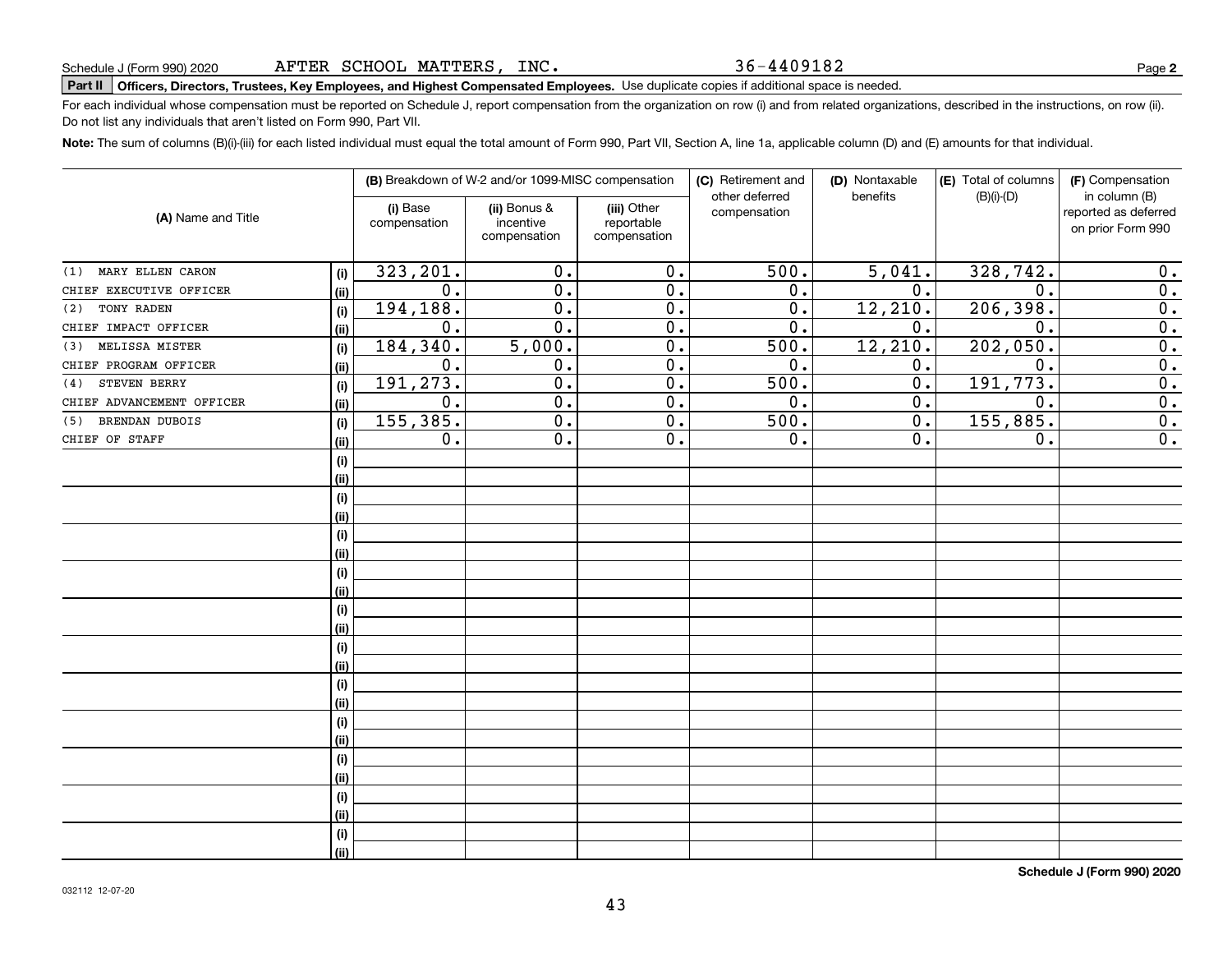### **Part III Supplemental Information**

Schedule J (Form 990) 2020 AFTER SCHOOL MATTERS, INC.<br>
Part III Supplemental Information<br>
Provide the information, explanation, or descriptions required for Part I, lines 1a, 1b, 3, 4a, 4b, 4c, 5a, 5b, 6a, 6b, 7, and 8, an

### PART I, LINE 7:

AS INDICATED IN SCHEDULE J, PART II, SOME INDIVIDUALS RECEIVED A BONUS

BASED ON PERFORMANCE AND THE FINANCIAL RESULTS OF THE ORGANIZATION. THIS

### BONUS WAS APPROVED BY CEO.

**Schedule J (Form 990) 2020**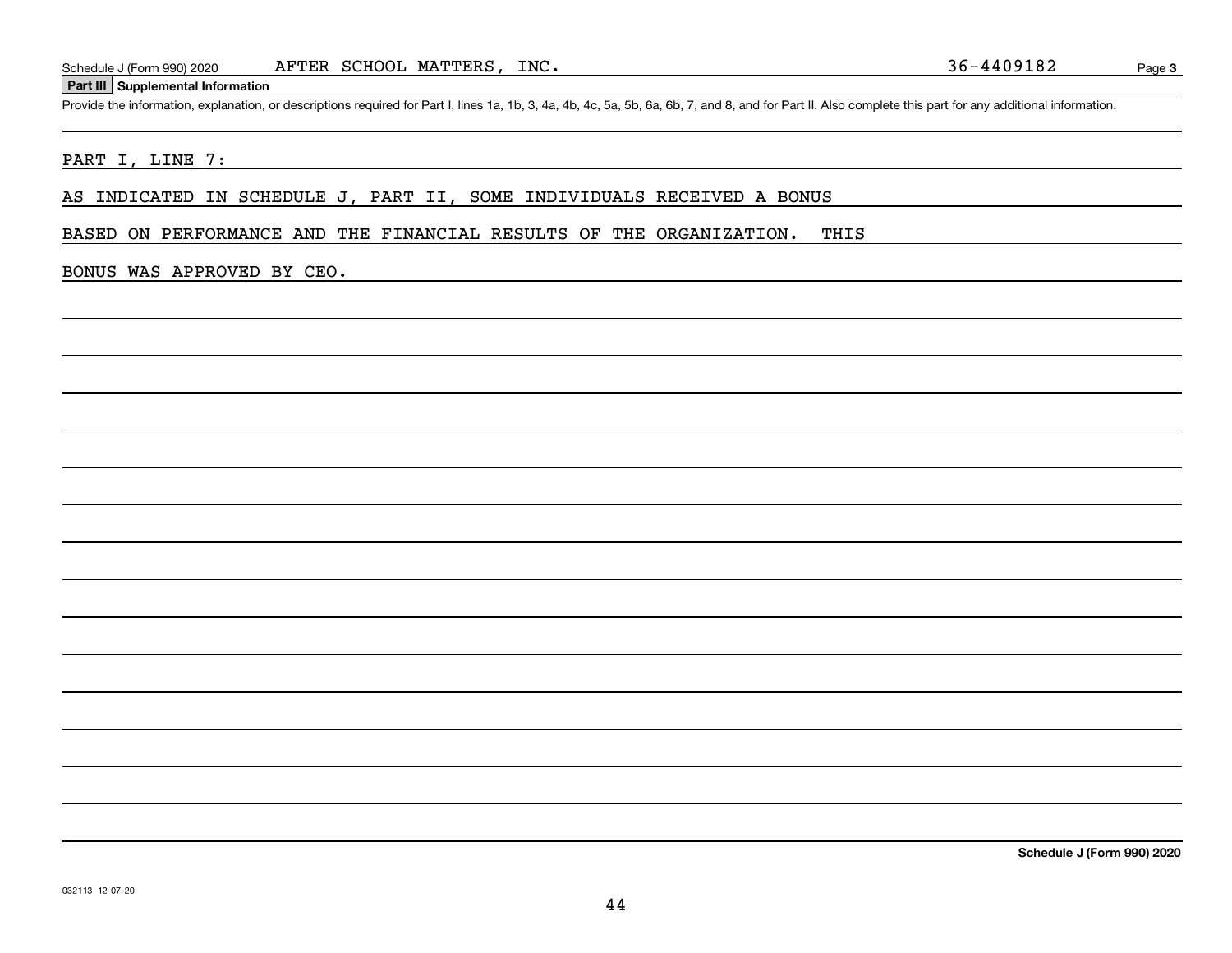| <b>SCHEDULE L</b>          |                                                                                                               |                   | <b>Transactions With Interested Persons</b>                           |                            |                                    |                                                                                                                                    |     |          |                                                     | OMB No. 1545-0047            |     |                |
|----------------------------|---------------------------------------------------------------------------------------------------------------|-------------------|-----------------------------------------------------------------------|----------------------------|------------------------------------|------------------------------------------------------------------------------------------------------------------------------------|-----|----------|-----------------------------------------------------|------------------------------|-----|----------------|
|                            | (Form 990 or 990-EZ)                                                                                          |                   | 28b, or 28c, or Form 990-EZ, Part V, line 38a or 40b.                 |                            |                                    | Complete if the organization answered "Yes" on Form 990, Part IV, line 25a, 25b, 26, 27, 28a,                                      |     |          |                                                     |                              |     |                |
| Department of the Treasury |                                                                                                               |                   |                                                                       |                            | Attach to Form 990 or Form 990-EZ. |                                                                                                                                    |     |          |                                                     | <b>Open To Public</b>        |     |                |
| Internal Revenue Service   |                                                                                                               |                   |                                                                       |                            |                                    | Go to www.irs.gov/Form990 for instructions and the latest information.                                                             |     |          |                                                     | Inspection                   |     |                |
|                            | Name of the organization                                                                                      |                   | AFTER SCHOOL MATTERS, INC.                                            |                            |                                    |                                                                                                                                    |     |          | <b>Employer identification number</b><br>36-4409182 |                              |     |                |
| Part I                     |                                                                                                               |                   |                                                                       |                            |                                    | Excess Benefit Transactions (section 501(c)(3), section 501(c)(4), and section 501(c)(29) organizations only).                     |     |          |                                                     |                              |     |                |
|                            |                                                                                                               |                   |                                                                       |                            |                                    | Complete if the organization answered "Yes" on Form 990, Part IV, line 25a or 25b, or Form 990-EZ, Part V, line 40b.               |     |          |                                                     |                              |     |                |
| 1.                         |                                                                                                               |                   | (b) Relationship between disqualified                                 |                            |                                    |                                                                                                                                    |     |          |                                                     |                              |     | (d) Corrected? |
|                            | (a) Name of disqualified person                                                                               |                   | person and organization                                               |                            |                                    | (c) Description of transaction                                                                                                     |     |          |                                                     |                              | Yes | <b>No</b>      |
|                            |                                                                                                               |                   |                                                                       |                            |                                    |                                                                                                                                    |     |          |                                                     |                              |     |                |
|                            |                                                                                                               |                   |                                                                       |                            |                                    |                                                                                                                                    |     |          |                                                     |                              |     |                |
|                            |                                                                                                               |                   |                                                                       |                            |                                    |                                                                                                                                    |     |          |                                                     |                              |     |                |
|                            |                                                                                                               |                   |                                                                       |                            |                                    |                                                                                                                                    |     |          |                                                     |                              |     |                |
|                            |                                                                                                               |                   |                                                                       |                            |                                    |                                                                                                                                    |     |          |                                                     |                              |     |                |
|                            | 2 Enter the amount of tax incurred by the organization managers or disqualified persons during the year under |                   |                                                                       |                            |                                    |                                                                                                                                    |     |          |                                                     |                              |     |                |
|                            | section 4958                                                                                                  |                   |                                                                       |                            |                                    |                                                                                                                                    |     |          | $\frac{1}{2}$                                       |                              |     |                |
|                            | 3 Enter the amount of tax, if any, on line 2, above, reimbursed by the organization                           |                   |                                                                       |                            |                                    |                                                                                                                                    |     |          | $\blacktriangleright$ \$                            |                              |     |                |
| Part II                    | Loans to and/or From Interested Persons.                                                                      |                   |                                                                       |                            |                                    |                                                                                                                                    |     |          |                                                     |                              |     |                |
|                            |                                                                                                               |                   |                                                                       |                            |                                    | Complete if the organization answered "Yes" on Form 990-EZ, Part V, line 38a or Form 990, Part IV, line 26; or if the organization |     |          |                                                     |                              |     |                |
|                            | reported an amount on Form 990, Part X, line 5, 6, or 22.                                                     |                   |                                                                       |                            |                                    |                                                                                                                                    |     |          |                                                     |                              |     |                |
|                            | (a) Name of                                                                                                   | (b) Relationship  | (c) Purpose                                                           | (d) Loan to or<br>from the | (e) Original                       | (f) Balance due                                                                                                                    |     | $(g)$ In | (h) Approved<br>by board or                         |                              |     | (i) Written    |
|                            | interested person                                                                                             | with organization | of loan                                                               | organization?              | principal amount                   |                                                                                                                                    |     | default? |                                                     | committee?                   |     | agreement?     |
|                            |                                                                                                               |                   |                                                                       | To From                    |                                    |                                                                                                                                    | Yes | No       | Yes                                                 | No.                          | Yes | No             |
|                            |                                                                                                               |                   |                                                                       |                            |                                    |                                                                                                                                    |     |          |                                                     |                              |     |                |
|                            |                                                                                                               |                   |                                                                       |                            |                                    |                                                                                                                                    |     |          |                                                     |                              |     |                |
|                            |                                                                                                               |                   |                                                                       |                            |                                    |                                                                                                                                    |     |          |                                                     |                              |     |                |
|                            |                                                                                                               |                   |                                                                       |                            |                                    |                                                                                                                                    |     |          |                                                     |                              |     |                |
|                            |                                                                                                               |                   |                                                                       |                            |                                    |                                                                                                                                    |     |          |                                                     |                              |     |                |
|                            |                                                                                                               |                   |                                                                       |                            |                                    |                                                                                                                                    |     |          |                                                     |                              |     |                |
|                            |                                                                                                               |                   |                                                                       |                            |                                    |                                                                                                                                    |     |          |                                                     |                              |     |                |
|                            |                                                                                                               |                   |                                                                       |                            |                                    |                                                                                                                                    |     |          |                                                     |                              |     |                |
| Total                      |                                                                                                               |                   |                                                                       |                            | $\mathfrak{s}$                     |                                                                                                                                    |     |          |                                                     |                              |     |                |
| Part II                    | <b>Grants or Assistance Benefiting Interested Persons.</b>                                                    |                   |                                                                       |                            |                                    |                                                                                                                                    |     |          |                                                     |                              |     |                |
|                            | Complete if the organization answered "Yes" on Form 990, Part IV, line 27.                                    |                   |                                                                       |                            |                                    |                                                                                                                                    |     |          |                                                     |                              |     |                |
|                            | (a) Name of interested person                                                                                 |                   | (b) Relationship between<br>interested person and<br>the organization |                            | (c) Amount of<br>assistance        | (d) Type of<br>assistance                                                                                                          |     |          |                                                     | (e) Purpose of<br>assistance |     |                |
|                            |                                                                                                               |                   |                                                                       |                            |                                    |                                                                                                                                    |     |          |                                                     |                              |     |                |
|                            |                                                                                                               |                   |                                                                       |                            |                                    |                                                                                                                                    |     |          |                                                     |                              |     |                |
|                            |                                                                                                               |                   |                                                                       |                            |                                    |                                                                                                                                    |     |          |                                                     |                              |     |                |
|                            |                                                                                                               |                   |                                                                       |                            |                                    |                                                                                                                                    |     |          |                                                     |                              |     |                |
|                            |                                                                                                               |                   |                                                                       |                            |                                    |                                                                                                                                    |     |          |                                                     |                              |     |                |
|                            |                                                                                                               |                   |                                                                       |                            |                                    |                                                                                                                                    |     |          |                                                     |                              |     |                |
|                            |                                                                                                               |                   |                                                                       |                            |                                    |                                                                                                                                    |     |          |                                                     |                              |     |                |
|                            |                                                                                                               |                   |                                                                       |                            |                                    |                                                                                                                                    |     |          |                                                     |                              |     |                |
|                            |                                                                                                               |                   |                                                                       |                            |                                    |                                                                                                                                    |     |          |                                                     |                              |     |                |

LHA For Paperwork Reduction Act Notice, see the Instructions for Form 990 or 990-EZ. Schedule L (Form 990 or 990-EZ) 2020

032131 12-09-20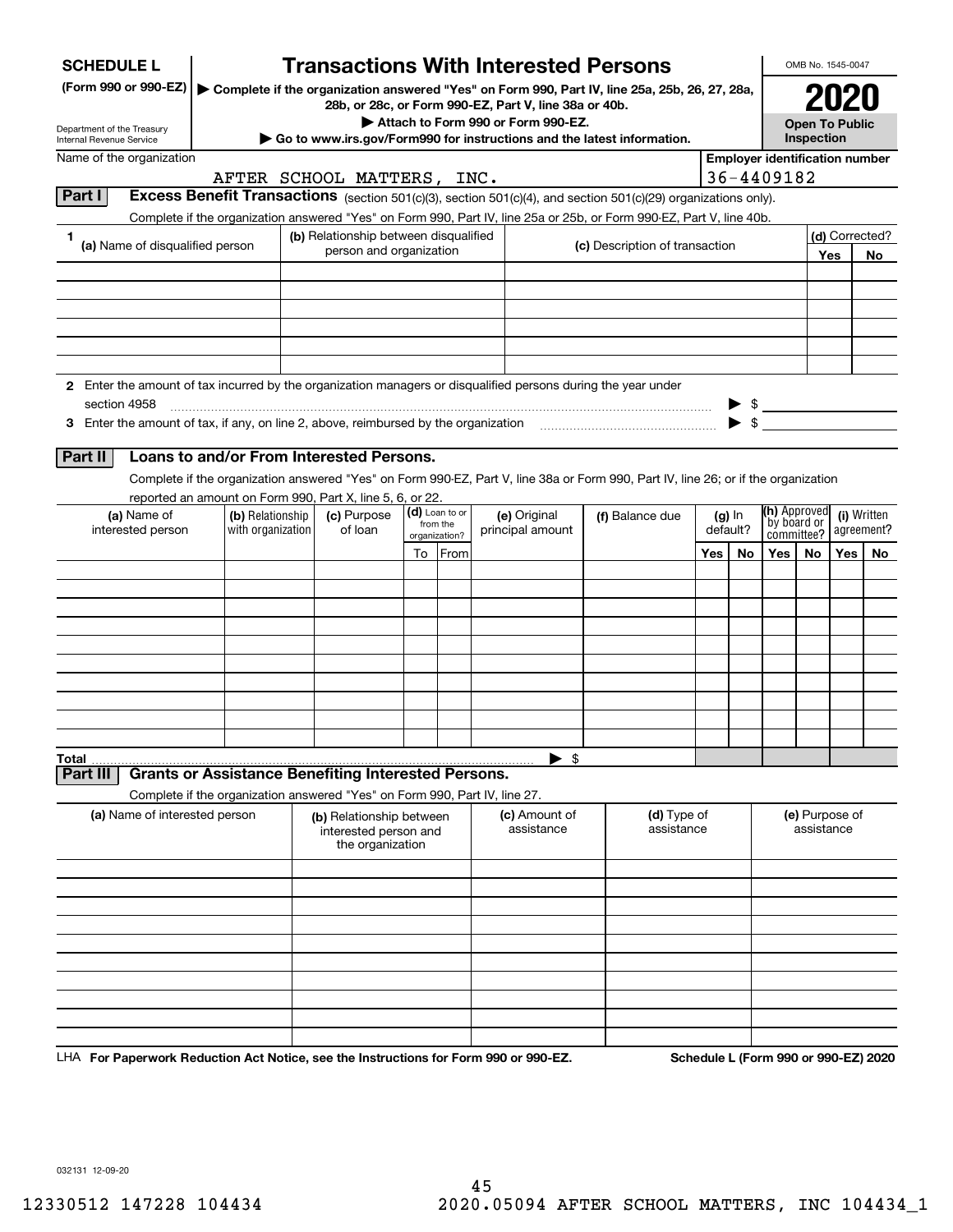| Schedule L (Form 990 or 990-EZ) 2020 $\,$ AFTER $\,$ SCHOOL $\,$ MATTERS , $\,$ INC $\,$ .<br>Part IV   Business Transactions Involving Interested Persons. |  |  | $36 - 4409182$ Page 2 |  |
|-------------------------------------------------------------------------------------------------------------------------------------------------------------|--|--|-----------------------|--|
|                                                                                                                                                             |  |  |                       |  |

Complete if the organization answered "Yes" on Form 990, Part IV, line 28a, 28b, or 28c.

| (a) Name of interested person | (b) Relationship between interested<br>person and the organization | (c) Amount of<br>transaction | (d) Description of<br>transaction | (e) Sharing of<br>organization's<br>revenues? |    |
|-------------------------------|--------------------------------------------------------------------|------------------------------|-----------------------------------|-----------------------------------------------|----|
|                               |                                                                    |                              |                                   | Yes                                           | No |
| DEBORAH MARCHESE              | REGINA MARCHESE IS                                                 |                              | 53,500. COMPENSATIO               |                                               | х  |
| MELISSA MISTER                | MELISSA MISTER IS A                                                |                              | 0. AS DISCLOSE                    |                                               | x  |
|                               |                                                                    |                              |                                   |                                               |    |
|                               |                                                                    |                              |                                   |                                               |    |
|                               |                                                                    |                              |                                   |                                               |    |
|                               |                                                                    |                              |                                   |                                               |    |
|                               |                                                                    |                              |                                   |                                               |    |
|                               |                                                                    |                              |                                   |                                               |    |
|                               |                                                                    |                              |                                   |                                               |    |
|                               |                                                                    |                              |                                   |                                               |    |

#### **Part V Supplemental Information.**

Provide additional information for responses to questions on Schedule L (see instructions).

SCH L, PART IV, BUSINESS TRANSACTIONS INVOLVING INTERESTED PERSONS:

(A) NAME OF PERSON: DEBORAH MARCHESE

(B) RELATIONSHIP BETWEEN INTERESTED PERSON AND ORGANIZATION:

REGINA MARCHESE IS THE DAUGHTER OF DEBORAH MARCHESE, A BOARD DIRECTOR.

(D) DESCRIPTION OF TRANSACTION: COMPENSATION FOR WORK DONE AS ASM'S

RETAIL AND COMMISSIONS MANAGER. HER EMPLOYMENT FOLLOWS THE

ORGANIZATION'S ESTABLISHED RECRUITING, HIRING AND COMPENSATION POLICIES.

(A) NAME OF PERSON: MELISSA MISTER

(B) RELATIONSHIP BETWEEN INTERESTED PERSON AND ORGANIZATION:

MELISSA MISTER IS A SISTER-IN-LAW OF TIMOTHY F.C. KNOWLES, A BOARD DIRECTOR

(D) DESCRIPTION OF TRANSACTION: AS DISCLOSED IN PART VII, MELISSA MISTER

RECEIVED COMPENSATION AND BENEFITS OF \$202,050 IN HER ROLE AS CHIEF

PROGRAM OFFICER. HER EMPLOYMENT FOLLOWS THE ORGANIZATION'S ESTABLISHED

RECRUITING, HIRING AND COMPENSATION POLICIES.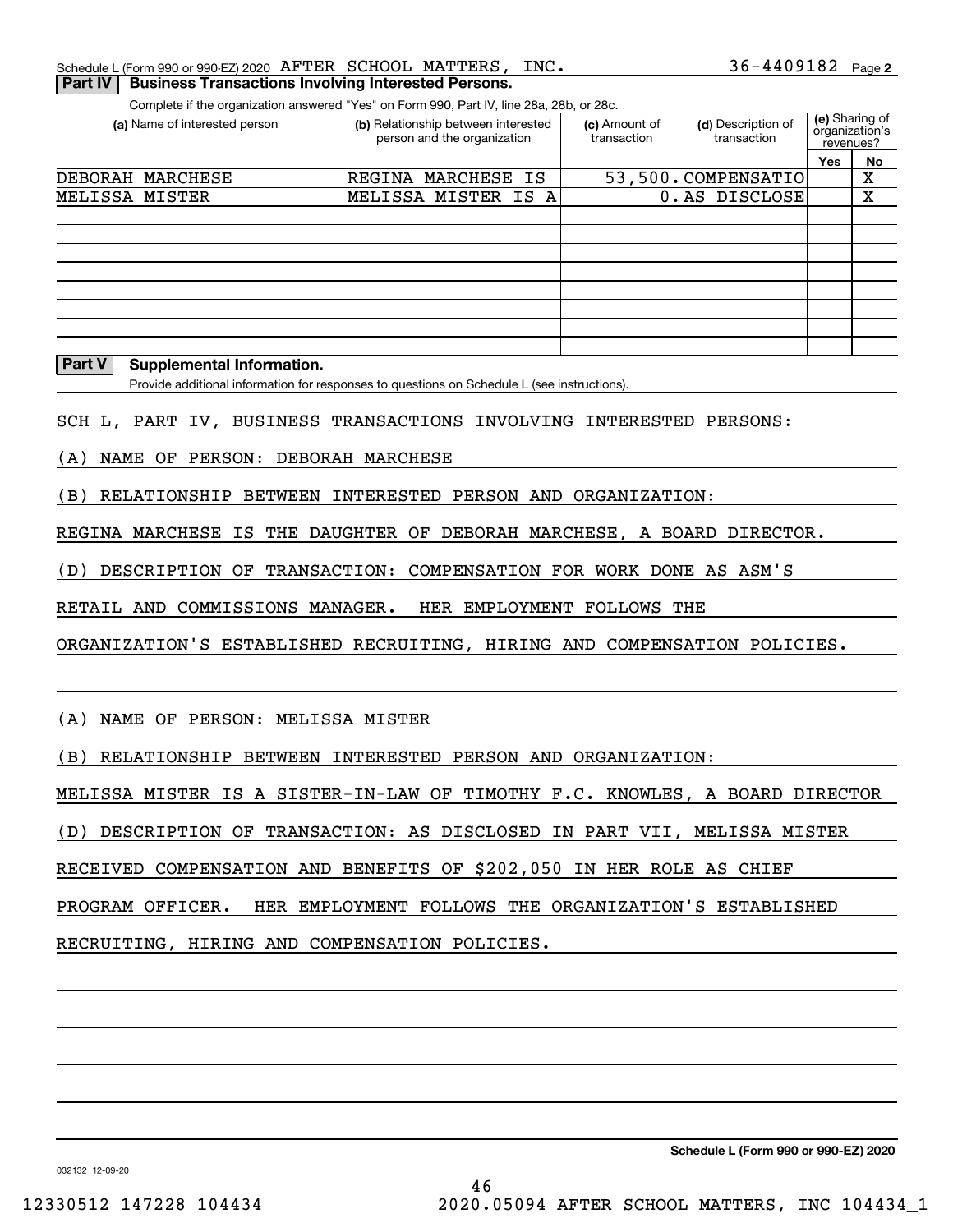### **SCHEDULE M (Form 990)**

# **Noncash Contributions**

OMB No. 1545-0047

**Open to Public**

| Department of the Treasury |
|----------------------------|
| Internal Devenue Convice   |

**Complete if the organizations answered "Yes" on Form 990, Part IV, lines 29 or 30. Attach to Form 990.**  $\triangleright$  Complete if the organizations answered "Yes" on Form 990, Part IV, lines 29 or 30.  $2020$  $\blacktriangleright$ 

|        | Internal Revenue Service                                                                                                       |                            |                               |                                      | Go to www.irs.gov/Form990 for instructions and the latest information.                               |                           | <b>Inspection</b>                                            |     |    |
|--------|--------------------------------------------------------------------------------------------------------------------------------|----------------------------|-------------------------------|--------------------------------------|------------------------------------------------------------------------------------------------------|---------------------------|--------------------------------------------------------------|-----|----|
|        | Name of the organization                                                                                                       |                            |                               |                                      |                                                                                                      |                           | <b>Employer identification number</b>                        |     |    |
|        |                                                                                                                                | AFTER SCHOOL MATTERS, INC. |                               |                                      |                                                                                                      |                           | 36-4409182                                                   |     |    |
| Part I | <b>Types of Property</b>                                                                                                       |                            |                               |                                      |                                                                                                      |                           |                                                              |     |    |
|        |                                                                                                                                |                            | (a)<br>Check if<br>applicable | (b)<br>Number of<br>contributions or | (c)<br>Noncash contribution<br>amounts reported on<br>items contributed Form 990, Part VIII, line 1g |                           | (d)<br>Method of determining<br>noncash contribution amounts |     |    |
| 1.     |                                                                                                                                |                            |                               |                                      |                                                                                                      |                           |                                                              |     |    |
| 2      |                                                                                                                                |                            |                               |                                      |                                                                                                      |                           |                                                              |     |    |
| з      |                                                                                                                                |                            |                               |                                      |                                                                                                      |                           |                                                              |     |    |
| 4      |                                                                                                                                |                            |                               |                                      |                                                                                                      |                           |                                                              |     |    |
| 5      | Clothing and household goods                                                                                                   |                            |                               |                                      |                                                                                                      |                           |                                                              |     |    |
| 6      |                                                                                                                                |                            |                               |                                      |                                                                                                      |                           |                                                              |     |    |
| 7      |                                                                                                                                |                            |                               |                                      |                                                                                                      |                           |                                                              |     |    |
| 8      | Intellectual property                                                                                                          |                            |                               |                                      |                                                                                                      |                           |                                                              |     |    |
| 9      |                                                                                                                                |                            |                               |                                      |                                                                                                      |                           |                                                              |     |    |
| 10     | Securities - Closely held stock                                                                                                |                            |                               |                                      |                                                                                                      |                           |                                                              |     |    |
| 11     | Securities - Partnership, LLC, or<br>trust interests                                                                           |                            |                               |                                      |                                                                                                      |                           |                                                              |     |    |
| 12     |                                                                                                                                |                            |                               |                                      |                                                                                                      |                           |                                                              |     |    |
| 13     | Qualified conservation contribution -                                                                                          |                            |                               |                                      |                                                                                                      |                           |                                                              |     |    |
|        |                                                                                                                                |                            |                               |                                      |                                                                                                      |                           |                                                              |     |    |
| 14     | Qualified conservation contribution - Other                                                                                    |                            |                               |                                      |                                                                                                      |                           |                                                              |     |    |
| 15     | Real estate - Residential                                                                                                      |                            |                               |                                      |                                                                                                      |                           |                                                              |     |    |
| 16     |                                                                                                                                |                            |                               |                                      |                                                                                                      |                           |                                                              |     |    |
| 17     |                                                                                                                                |                            |                               |                                      |                                                                                                      |                           |                                                              |     |    |
| 18     |                                                                                                                                |                            |                               |                                      |                                                                                                      |                           |                                                              |     |    |
| 19     |                                                                                                                                |                            |                               |                                      |                                                                                                      |                           |                                                              |     |    |
| 20     | Drugs and medical supplies                                                                                                     |                            |                               |                                      |                                                                                                      |                           |                                                              |     |    |
| 21     |                                                                                                                                |                            |                               |                                      |                                                                                                      |                           |                                                              |     |    |
| 22     |                                                                                                                                |                            |                               |                                      |                                                                                                      |                           |                                                              |     |    |
| 23     |                                                                                                                                |                            |                               |                                      |                                                                                                      |                           |                                                              |     |    |
| 24     |                                                                                                                                |                            |                               |                                      |                                                                                                      |                           |                                                              |     |    |
| 25     | Other $\blacktriangleright$                                                                                                    | (EQUIPMENT & S)            | х                             | $\overline{72}$                      |                                                                                                      | 42,421. FAIR MARKET VALUE |                                                              |     |    |
| 26     | Other $\blacktriangleright$                                                                                                    | $($ $)$                    |                               |                                      |                                                                                                      |                           |                                                              |     |    |
| 27     | Other $\blacktriangleright$                                                                                                    | $\overline{\phantom{a}}$ ) |                               |                                      |                                                                                                      |                           |                                                              |     |    |
| 28     | Other $\blacktriangleright$                                                                                                    |                            |                               |                                      |                                                                                                      |                           |                                                              |     |    |
| 29     | Number of Forms 8283 received by the organization during the tax year for contributions                                        |                            |                               |                                      |                                                                                                      |                           |                                                              |     |    |
|        | for which the organization completed Form 8283, Part V, Donee Acknowledgement                                                  |                            |                               |                                      | 29                                                                                                   |                           |                                                              |     |    |
|        |                                                                                                                                |                            |                               |                                      |                                                                                                      |                           |                                                              | Yes | No |
|        | 30a During the year, did the organization receive by contribution any property reported in Part I, lines 1 through 28, that it |                            |                               |                                      |                                                                                                      |                           |                                                              |     |    |
|        | must hold for at least three years from the date of the initial contribution, and which isn't required to be used for          |                            |                               |                                      |                                                                                                      |                           |                                                              |     |    |
|        | exempt purposes for the entire holding period?                                                                                 |                            |                               |                                      |                                                                                                      |                           | 30a                                                          |     | х  |
|        | <b>b</b> If "Yes," describe the arrangement in Part II.                                                                        |                            |                               |                                      |                                                                                                      |                           |                                                              |     |    |
| 31     | Does the organization have a gift acceptance policy that requires the review of any nonstandard contributions?                 |                            |                               |                                      |                                                                                                      |                           | 31                                                           | X   |    |
|        | 32a Does the organization hire or use third parties or related organizations to solicit, process, or sell noncash              |                            |                               |                                      |                                                                                                      |                           |                                                              |     |    |
|        | contributions?                                                                                                                 |                            |                               |                                      |                                                                                                      |                           | 32a                                                          |     | х  |
|        | <b>b</b> If "Yes," describe in Part II.                                                                                        |                            |                               |                                      |                                                                                                      |                           |                                                              |     |    |
| 33     | If the organization didn't report an amount in column (c) for a type of property for which column (a) is checked,              |                            |                               |                                      |                                                                                                      |                           |                                                              |     |    |
|        | describe in Part II.                                                                                                           |                            |                               |                                      |                                                                                                      |                           |                                                              |     |    |

**For Paperwork Reduction Act Notice, see the Instructions for Form 990. Schedule M (Form 990) 2020** LHA

032141 11-23-20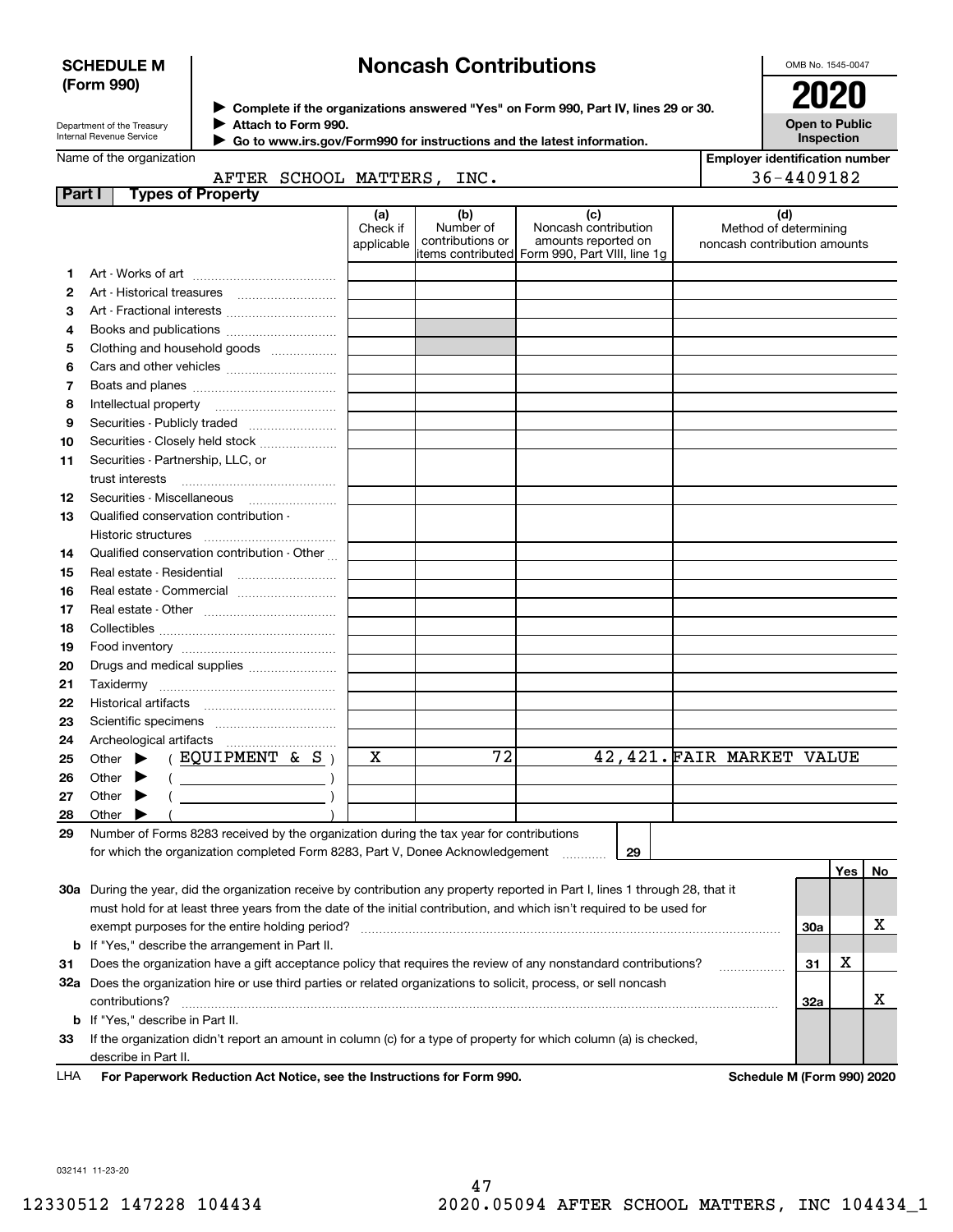Part II | Supplemental Information. Provide the information required by Part I, lines 30b, 32b, and 33, and whether the organization is reporting in Part I, column (b), the number of contributions, the number of items received, or a combination of both. Also complete this part for any additional information.

032142 11-23-20 **Schedule M (Form 990) 2020**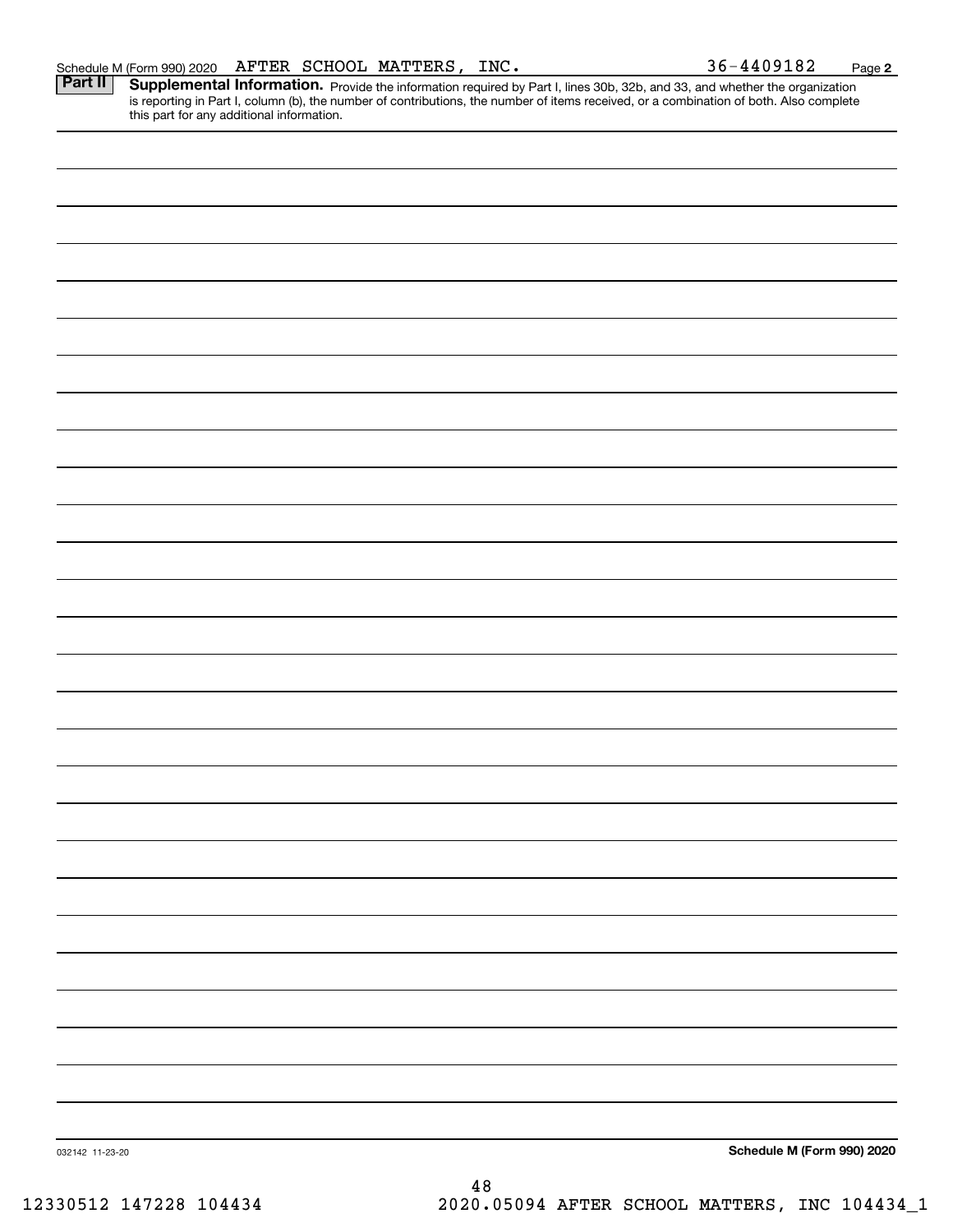**(Form 990 or 990-EZ)**

Department of the Treasury Internal Revenue Service Name of the organization

### **SCHEDULE O Supplemental Information to Form 990 or 990-EZ**

**Complete to provide information for responses to specific questions on Form 990 or 990-EZ or to provide any additional information. | Attach to Form 990 or 990-EZ. | Go to www.irs.gov/Form990 for the latest information.**



AFTER SCHOOL MATTERS, INC.  $\vert$  36-4409182

FORM 990, PART III, LINE 1, DESCRIPTION OF ORGANIZATION MISSION:

WE ACHIEVE OUR MISSION BY:

-DESIGNING AND DELIVERING HIGH QUALITY, HANDS-ON, PROJECT-BASED

APPRENTICESHIP PROGRAMS IN A VARIETY OF CONTENT AREAS, INCLUDING THE

ARTS, SCIENCE, SPORTS, TECHNOLOGY AND COMMUNICATIONS.

-ENGAGING SKILLED PROFESSIONALS AS INSTRUCTORS WHO SUPPORT TEENS'

GROWTH AND DEVELOPMENT IN AN INTENTIONAL AND MEANINGFUL WAY.

-ALIGNING AND MAXIMIZING THE RESOURCES OF AN EXTENSIVE NETWORK OF

PUBLIC-PRIVATE PARTNERSHIPS TO SUPPORT COORDINATED AND SUSTAINABLE

INVESTMENT IN YOUTH DEVELOPMENT THROUGH SCHOOL AND COMMUNITY-BASED

PROGRAMMING.

-FOCUSING ON CONTINUOUS QUALITY IMPROVEMENT, DATA-DRIVEN AND

COST-EFFECTIVE DECISIONS, STRENGTHENING SKILLS TO ENCOURAGE IMPROVED

ADADEMIC OUTCOMES, AND POSITIVE IMPACTS FOR TEENS, SCHOOLS AND

COMMUNITIES WE SERVE.

FORM 990, PART III, LINE 3, CHANGES IN PROGRAM SERVICES:

ON MARCH 11, 2020, THE WORLD HEALTH ORGANIZATION DECLARED THE OUTBREAK

OF A RESPIRATORY DISEASE CAUSED BY A NEW CORONAVIRUS A PANDEMIC. FIRST

IDENTIFIED IN LATE 2019 AND NOW KNOWN AS COVID-19, THE OUTBREAK HAS

IMPACTED MILLIONS OF INDIVIDUALS WORLDWIDE. IN RESPONSE, MANY COUNTRIES

HAVE IMPLEMENTED MEASURES TO COMBAT THE OUTBREAK THAT HAVE IMPACTED

GLOBAL BUSINESS OPERATIONS.

49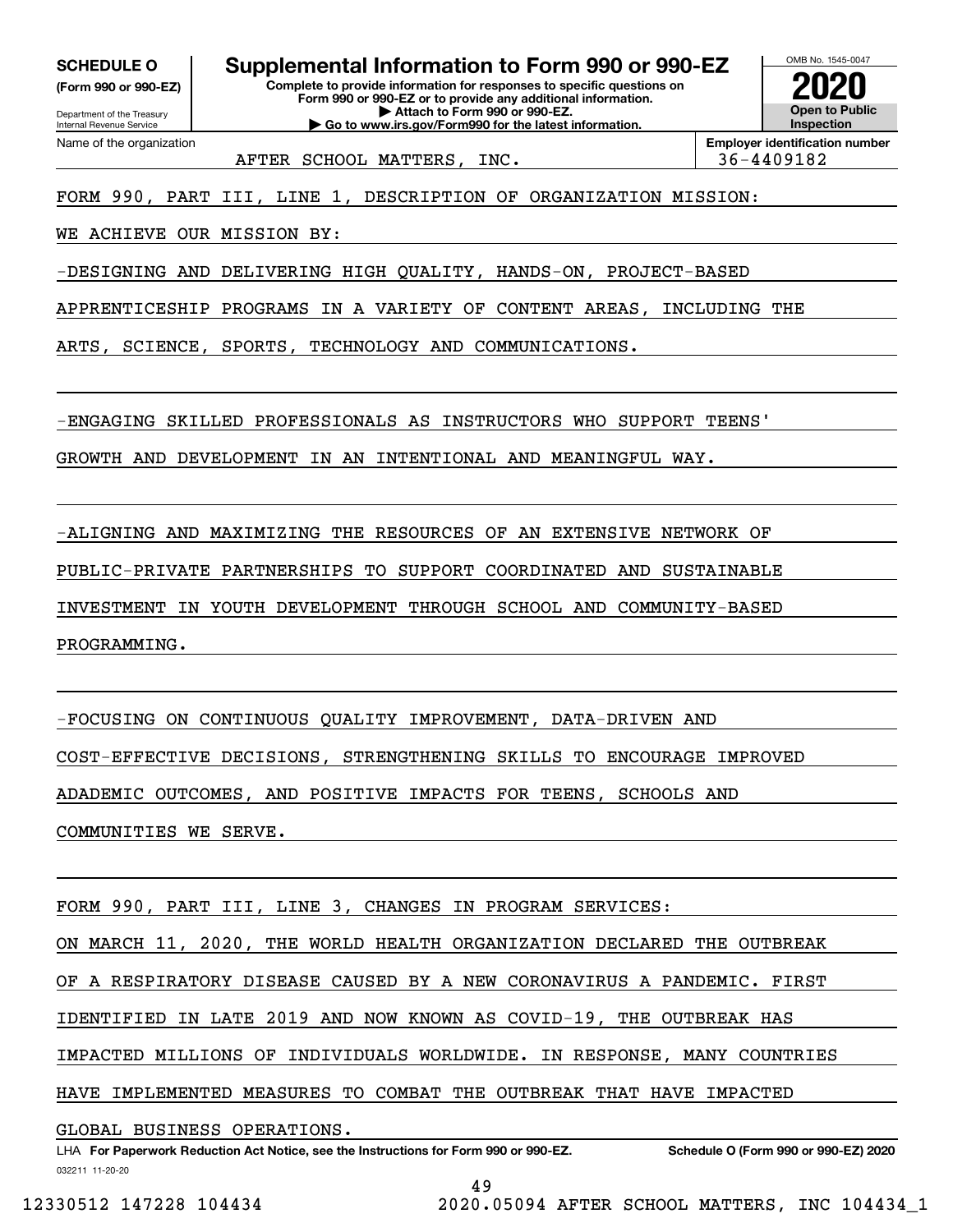AFTER SCHOOL MATTERS, INC.  $36-4409182$ 

THE ORGANIZATION HAS TRANSITIONED ITS PROGRAMMING AND ANNUAL GALA TO A VIRTUAL PLATFORM AS A RESULT OF COVID-19.

FORM 990, PART III, LINE 4A, PROGRAM SERVICE ACCOMPLISHMENTS:

PREDICTOR OF A TEEN'S LIKELIHOOD OF GRADUATING ON TIME) IS 91.2%, AND

IS THREE PERCENTAGE POINTS HIGHER THAN FOR NON-PARTICIPANTS. IN

ADDITION, 73.1% OF AFTER SCHOOL MATTERS TEENS ENROLLED INTO COLLEGE.

AFTER SCHOOL MATTERS HAS BECOME A VITAL PART OF CHICAGO THROUGH OUR

SERVICE TO UNDERSERVED TEENS AND COMMUNITIES. WITH HUNDREDS OF SCHOOL

YEAR AND SUMMER PROGRAMS TAKING PLACE AT CHICAGO PUBLIC SCHOOLS,

CHICAGO PARK DISTRICT AND CHICAGO PUBLIC LIBRARY LOCATIONS, AS WELL AS

AT COMMUNITY-BASED ORGANIZATIONS THROUGHOUT THE CITY AND DOWNTOWN AT

THE GALLERY 37 CENTER FOR THE ARTS, WE CONTINUE TO REALIZE OUR VISION

OF PROVIDING TEENS WITH OPPORTUNITIES TO DISCOVER THEIR POTENTIAL AND

FIND THEIR FUTURE.

FORM 990, PART VI, SECTION A, LINE 2:

TIMOTHY F.C. KNOWLES, BOARD DIRECTOR HAS A FAMILY RELATIONSHIP WITH MELISSA MISTER, CHIEF PROGRAM OFFICER.

FORM 990, PART VI, SECTION B, LINE 11B:

THE IRS FORM 990 RETURN IS REVIEWED BY MANAGEMENT AND SENT TO THE AUDIT

COMMITTEE OF THE BOARD. THE AUDIT COMMITTEE CONVENES BY MEETING OR

CONFERENCE CALL TO REVIEW THE RETURN, ASK QUESTIONS, AND REQUEST

CORRECTIONS. UPON THE AUDIT COMMITTEE'S RECOMMENDATION, MANAGEMENT FORWARDS

032212 11-20-20 **Schedule O (Form 990 or 990-EZ) 2020** THE RETURN TO THE MANAGING DIRECTORS, SIGNS AND MAILS THE RETURN TO THE IRS 50

12330512 147228 104434 2020.05094 AFTER SCHOOL MATTERS, INC 104434\_1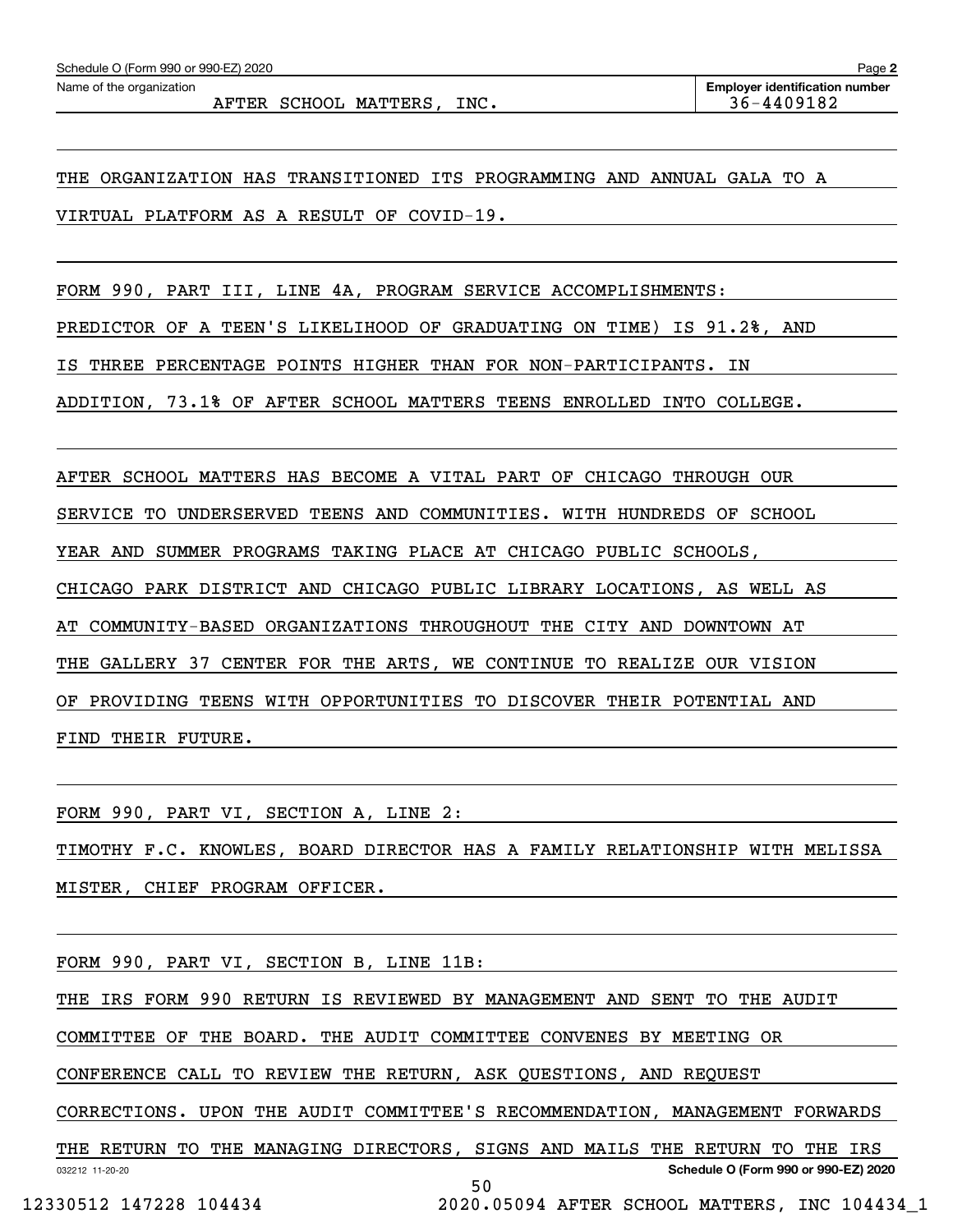#### AFTER SCHOOL MATTERS, INC.  $\vert$  36-4409182

AND POSTS THE RETURN ON THE ORGANIZATION'S WEBSITE.

PART V, 1A

AFTER SCHOOL MATTERS ISSUED 6,850 1099S IN 2020. APPROXIMATELY 6,831

OF THESE 1099S WERE ISSUED TO TEENS WHO RECEIVED AWARDS/PROGRAM

STIPENDS FOR PARTICIPATING IN ASM TRAINING PROGRAMS. THESE TEENS ARE

NOT EMPLOYEES OR CONTRACTORS OF ASM, HOWEVER THE CUMULATIVE AMOUNT OF

THE AWARDS/STIPENDS RECEIVED BY THE TEENS PARTICIPATING IN MULTIPLE

TRAINING PROGRAMS WAS SLIGHTLY MORE THAN THE \$600 1099 FILING

THRESHOLD.

PART V, 2A

AFTER SCHOOL MATTERS REPORTED 1,015 EMPLOYEES ON ITS 2020 FORM W-3.

THIS CONSISTED OF 395 TEEN INTERNS WHO PARTICIPATE IN OUR PROGRAMS AT

AN ADVANCED LEVEL TO GAIN REAL WORLD LEADERSHIP AND WORK EXPERIENCE;

476 PART TIME INSTRUCTORS WHO DELIVER AFTER SCHOOL MATTERS' PROGRAMS;

AND 144 PROGRAM SUPPORT AND ADMINISTRATIVE STAFF.

FORM 990, PART VI, SECTION B, LINE 12C:

DIRECTORS, OFFICERS, AND KEY EMPLOYEES COMPLETE AN ANNUAL DISCLOSURE

STATEMENT INDICATING ANY POTENTIAL CONFLICTS OF INTEREST. POTENTIAL

CONFLICTS ARE REVIEWED, MONITORED AND EVALUATED BY THE AUDIT COMMITTEE.

FORM 990, PART VI, SECTION B, LINE 15:

THE BOARD'S EXECUTIVE TEAM REVIEWS THE CEO'S GOALS AND CURRENT COMPENSATION

PACKAGE TOGETHER WITH COMPENSATION INFORMATION FROM OTHER SIMILARLY

032212 11-20-20 **Schedule O (Form 990 or 990-EZ) 2020** SITUATED ORGANIZATIONS AND OTHER MARKET DATA. THE CEO IS NOT INVOLVED IN 51

12330512 147228 104434 2020.05094 AFTER SCHOOL MATTERS, INC 104434\_1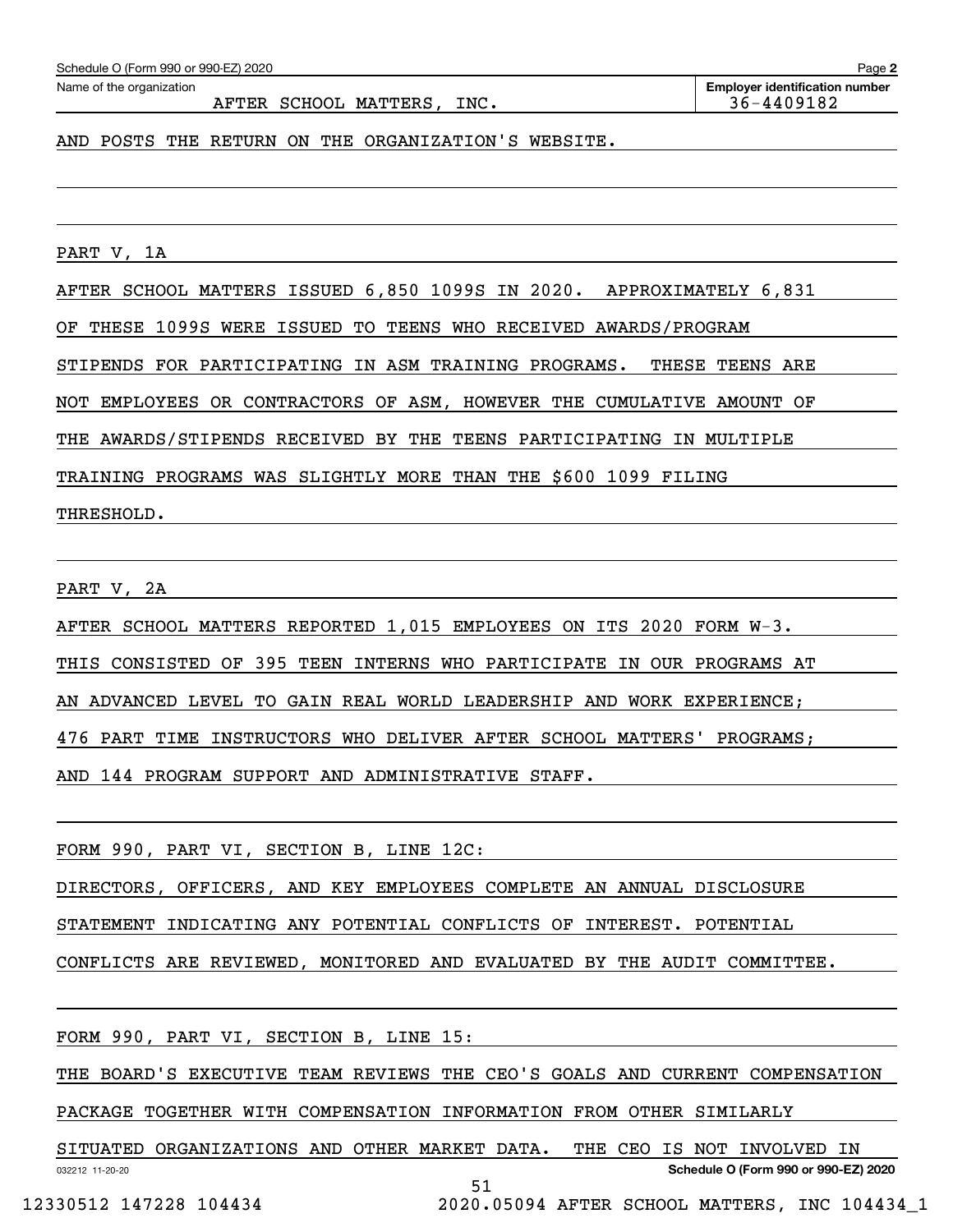| FOR KEY EMPLOYEES AND OTHER OFFICERS, THE CEO REVIEWS COMPARABLE SALARIES |            |
|---------------------------------------------------------------------------|------------|
| AT OTHER NON-PROFITS TO ASSIST WITH DETERMINING COMPENSATION.             |            |
|                                                                           |            |
| FORM 990, PART VI, SECTION C, LINE 19:                                    |            |
| THE CONFLICT OF INTEREST POLICY, BY-LAWS, IRS DETERMINATION LETTER AND    |            |
| AUDITED FINANCIAL STATEMENTS FOR THE MOST RECENTLY COMPLETED FISCAL YEAR  |            |
| ARE AVAILABLE UPON REQUEST IN WRITING TO AFTER SCHOOL MATTERS 66 EAST     |            |
| RANDOLPH STREET, CHICAGO, IL 60601. THE BOARD OF DIRECTORS LIST AND THE   |            |
| MOST RECENT COMPLETED IRS FORM 990 ARE AVAILABLE ON THE WEBSITE AT        |            |
| WWW.AFTERSCHOOLMATTERS.ORG                                                |            |
|                                                                           |            |
| FORM 990, PART IX, LINE 11G, OTHER FEES:                                  |            |
| PAYROLL PROCESSING FEES:                                                  |            |
| PROGRAM SERVICE EXPENSES                                                  | 141,736.   |
| MANAGEMENT AND GENERAL EXPENSES                                           |            |
| FUNDRAISING EXPENSES                                                      | 4,334.     |
| TOTAL EXPENSES                                                            | 153,665.   |
| COMMUNITY BASED ORGANIZATION CONTRACTS:                                   |            |
| PROGRAM SERVICE EXPENSES                                                  | 1,916,752. |
| MANAGEMENT AND GENERAL EXPENSES                                           | 0.         |
| FUNDRAISING EXPENSES                                                      | $0$ .      |
| TOTAL EXPENSES                                                            | 1,916,752. |
| PROFESSIONAL FEES:                                                        |            |
| PROGRAM SERVICE EXPENSES                                                  | 186,378.   |

AFTER SCHOOL MATTERS, INC. 36-4409182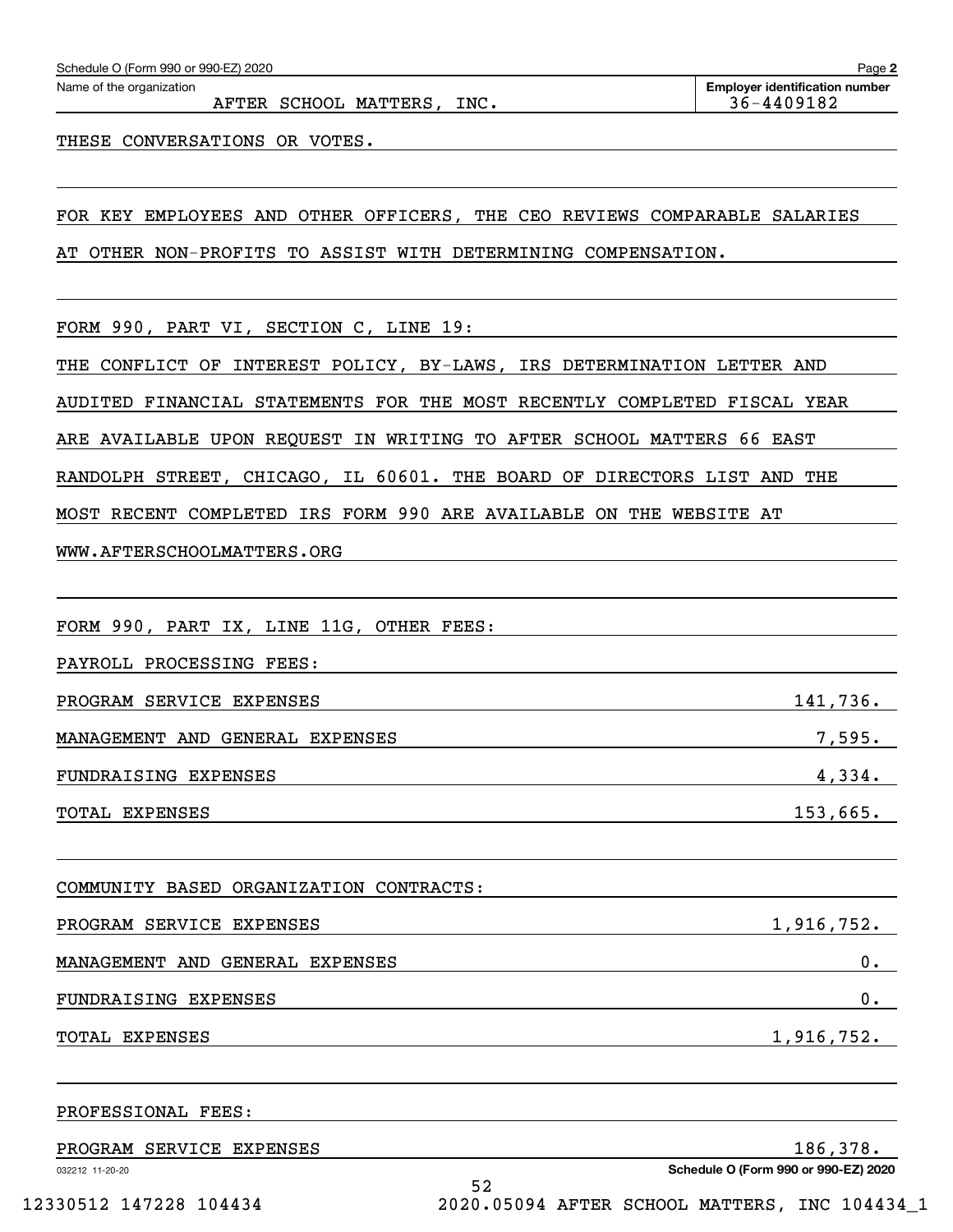| Schedule O (Form 990 or 990-EZ) 2020                   | Page 2                                              |
|--------------------------------------------------------|-----------------------------------------------------|
| Name of the organization<br>AFTER SCHOOL MATTERS, INC. | <b>Employer identification number</b><br>36-4409182 |
| MANAGEMENT AND GENERAL EXPENSES                        | 225, 220.                                           |
| FUNDRAISING EXPENSES                                   | 10,483.                                             |
| TOTAL EXPENSES                                         | 422,081.                                            |
| PROFESSIONAL DEVELOPMENT:                              |                                                     |
| PROGRAM SERVICE EXPENSES                               | 5,053.                                              |
| MANAGEMENT AND GENERAL EXPENSES                        | 3,962.                                              |
| FUNDRAISING EXPENSES                                   | 3,819.                                              |
| TOTAL EXPENSES                                         | 12,834.                                             |
| BACKGROUND CHECK SERVICES:                             |                                                     |
| PROGRAM SERVICE EXPENSES                               | 84,610.                                             |
| MANAGEMENT AND GENERAL EXPENSES                        | 1,014.                                              |
| FUNDRAISING EXPENSES                                   | $0$ .                                               |
| TOTAL EXPENSES                                         | 85,624.                                             |
| PROGRAM SUPPLIES & EQUIPMENT FEES:                     |                                                     |
| PROGRAM SERVICE EXPENSES                               | 1,293,207.                                          |
| MANAGEMENT AND GENERAL EXPENSES                        | $0$ .                                               |
| FUNDRAISING EXPENSES                                   | 0.                                                  |
| TOTAL EXPENSES                                         | $1, 293, 207$ .                                     |
| TRAINING FEES:                                         |                                                     |
| PROGRAM SERVICE EXPENSES                               | $0$ .                                               |
| MANAGEMENT AND GENERAL EXPENSES                        | 100.                                                |
| FUNDRAISING EXPENSES                                   | $0$ .                                               |
| TOTAL EXPENSES                                         | 100.                                                |
|                                                        |                                                     |

032212 11-20-20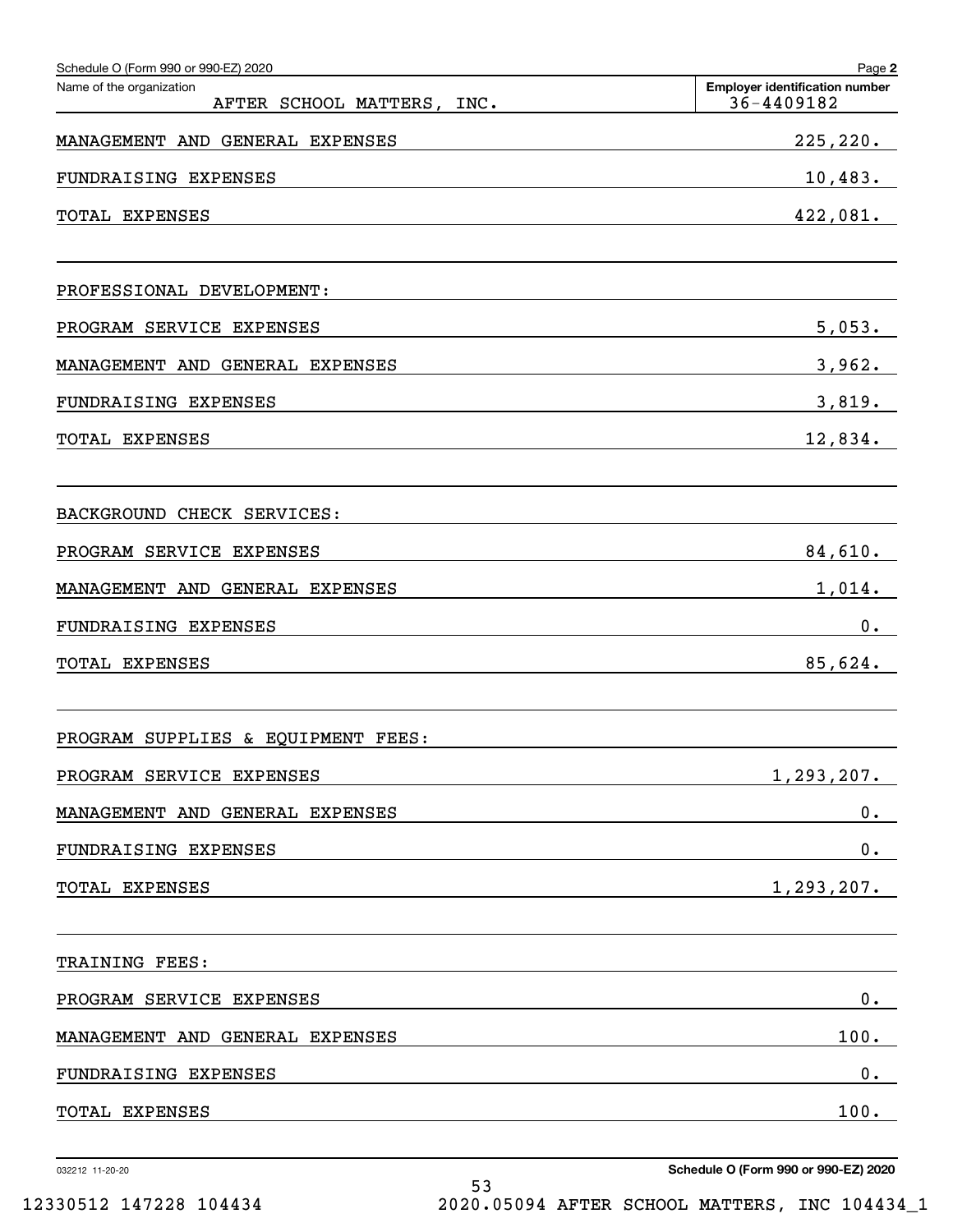| Schedule O (Form 990 or 990-EZ) 2020<br>Name of the organization<br>AFTER SCHOOL MATTERS, INC. | Page 2<br><b>Employer identification number</b><br>36-4409182 |
|------------------------------------------------------------------------------------------------|---------------------------------------------------------------|
| VISITING PROFESSIONALS:                                                                        |                                                               |
| PROGRAM SERVICE EXPENSES                                                                       | 14,775.                                                       |
| MANAGEMENT AND GENERAL EXPENSES                                                                | $0$ .                                                         |
| FUNDRAISING EXPENSES                                                                           | $0$ .                                                         |
| TOTAL EXPENSES                                                                                 | 14,775.                                                       |
| CBO ADMINISTRATIVE FEES:                                                                       |                                                               |
| PROGRAM SERVICE EXPENSES                                                                       | 122,045.                                                      |
| MANAGEMENT AND GENERAL EXPENSES                                                                | $0$ .                                                         |
| FUNDRAISING EXPENSES                                                                           | $0$ .                                                         |
| TOTAL EXPENSES                                                                                 | 122,045.                                                      |
| TOTAL OTHER FEES ON FORM 990, PART IX, LINE 11G, COL A                                         | 4,021,083.                                                    |
| FORM 990, PART XI, LINE 9, CHANGES IN NET ASSETS:                                              |                                                               |
| ROUNDING                                                                                       | $-1$ .                                                        |
|                                                                                                |                                                               |
|                                                                                                |                                                               |
|                                                                                                |                                                               |
|                                                                                                |                                                               |
|                                                                                                |                                                               |
|                                                                                                |                                                               |
|                                                                                                |                                                               |
|                                                                                                |                                                               |
|                                                                                                |                                                               |
|                                                                                                |                                                               |
|                                                                                                |                                                               |

032212 11-20-20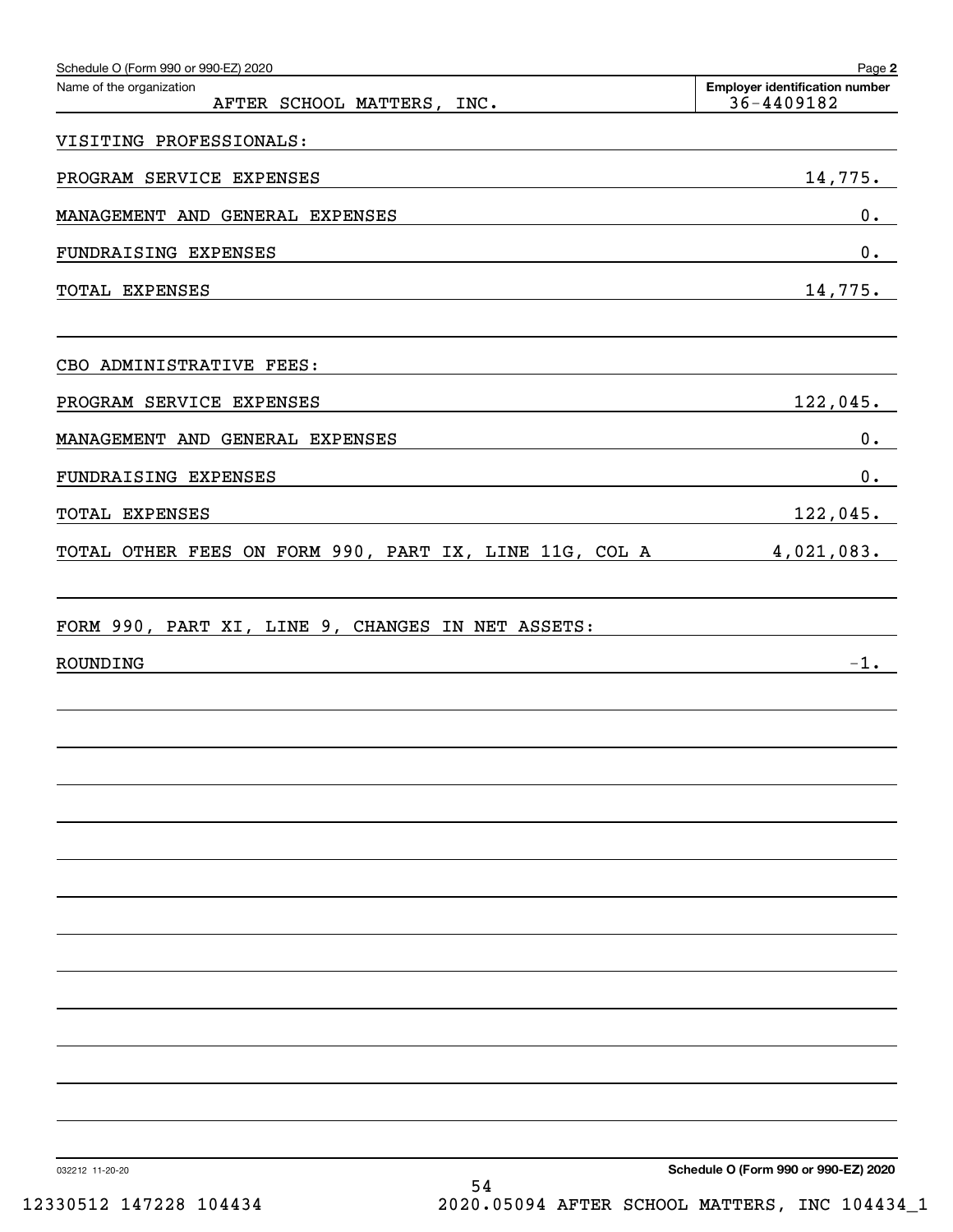| Department of the Treasury |  |
|----------------------------|--|
| Internal Revenue Service   |  |

**SCHEDULE R (Form 990)**

### **Related Organizations and Unrelated Partnerships**

**Complete if the organization answered "Yes" on Form 990, Part IV, line 33, 34, 35b, 36, or 37.** |

**Attach to Form 990.**  |

OMB No. 1545-0047 **2020**

**Open to Public | Go to www.irs.gov/Form990 for instructions and the latest information. Inspection**

**Employer identification number**

36-4409182

Name of the organization

AFTER SCHOOL MATTERS, INC.

**Part I Identification of Disregarded Entities.**  Complete if the organization answered "Yes" on Form 990, Part IV, line 33.

| (a)<br>Name, address, and EIN (if applicable)<br>of disregarded entity | (b)<br>Primary activity | (c)<br>Legal domicile (state or<br>foreign country) | (d)<br>Total income | (e)<br>End-of-year assets | (f)<br>Direct controlling<br>entity |
|------------------------------------------------------------------------|-------------------------|-----------------------------------------------------|---------------------|---------------------------|-------------------------------------|
|                                                                        |                         |                                                     |                     |                           |                                     |
|                                                                        |                         |                                                     |                     |                           |                                     |
|                                                                        |                         |                                                     |                     |                           |                                     |
|                                                                        |                         |                                                     |                     |                           |                                     |

**Identification of Related Tax-Exempt Organizations.** Complete if the organization answered "Yes" on Form 990, Part IV, line 34, because it had one or more related tax-exempt **Part II** organizations during the tax year.

| (a)<br>Name, address, and EIN<br>of related organization | (b)<br>Primary activity | (c)<br>Legal domicile (state or<br>foreign country) | (d)<br><b>Exempt Code</b><br>section | (e)<br>Public charity<br>status (if section | (f)<br>Direct controlling<br>entity | $(g)$<br>Section 512(b)(13)<br>controlled<br>entity? |    |
|----------------------------------------------------------|-------------------------|-----------------------------------------------------|--------------------------------------|---------------------------------------------|-------------------------------------|------------------------------------------------------|----|
|                                                          |                         |                                                     |                                      | 501(c)(3))                                  |                                     | Yes                                                  | No |
| ASM QALICB, INC. - 37-1844801                            |                         |                                                     |                                      |                                             |                                     |                                                      |    |
| 66 E. RANDOLPH STREET                                    | COMMUNITY DEVELOPMENT   |                                                     |                                      |                                             | AFTER SCHOOL                        |                                                      |    |
| CHICAGO, IL 60601                                        | PROJECT                 | ILLINOIS                                            | 501(C)(2)                            |                                             | MATTERS, INC.                       | X                                                    |    |
|                                                          |                         |                                                     |                                      |                                             |                                     |                                                      |    |
|                                                          |                         |                                                     |                                      |                                             |                                     |                                                      |    |
|                                                          |                         |                                                     |                                      |                                             |                                     |                                                      |    |

**For Paperwork Reduction Act Notice, see the Instructions for Form 990. Schedule R (Form 990) 2020**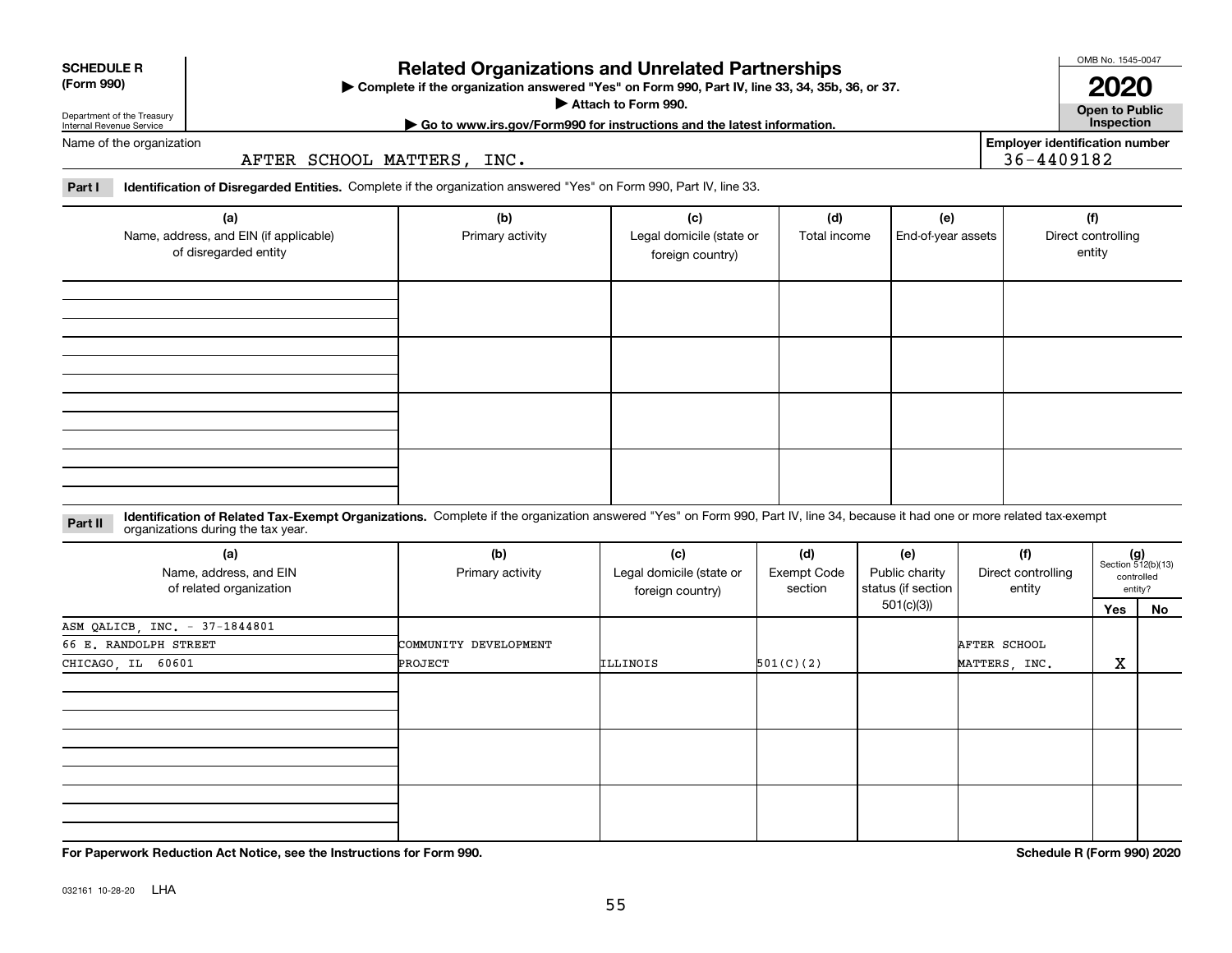#### Schedule R (Form 990) 2020 Page AFTER SCHOOL MATTERS, INC. 36-4409182

**2**

**Identification of Related Organizations Taxable as a Partnership.** Complete if the organization answered "Yes" on Form 990, Part IV, line 34, because it had one or more related **Part III** organizations treated as a partnership during the tax year.

| (a)                     | (b)              | (c)                  | (d)                | (e)                                                                 | (f)            | (g)                   |                  | (h)          | (i)                                               | (i) | (k)                                                     |
|-------------------------|------------------|----------------------|--------------------|---------------------------------------------------------------------|----------------|-----------------------|------------------|--------------|---------------------------------------------------|-----|---------------------------------------------------------|
| Name, address, and EIN  | Primary activity | Legal<br>domicile    | Direct controlling | Predominant income                                                  | Share of total | Share of              | Disproportionate |              | Code V-UBI<br>amount in box                       |     | General or Percentage<br>managing ownership<br>partner? |
| of related organization |                  | (state or<br>foreign | entity             | related, unrelated,<br>excluded from tax under<br>sections 512-514) | income         | end-of-year<br>assets |                  | allocations? |                                                   |     |                                                         |
|                         |                  | country)             |                    |                                                                     |                |                       |                  | Yes   No     | 20 of Schedule Partner?<br>K-1 (Form 1065) Yes No |     |                                                         |
|                         |                  |                      |                    |                                                                     |                |                       |                  |              |                                                   |     |                                                         |
|                         |                  |                      |                    |                                                                     |                |                       |                  |              |                                                   |     |                                                         |
|                         |                  |                      |                    |                                                                     |                |                       |                  |              |                                                   |     |                                                         |
|                         |                  |                      |                    |                                                                     |                |                       |                  |              |                                                   |     |                                                         |
|                         |                  |                      |                    |                                                                     |                |                       |                  |              |                                                   |     |                                                         |
|                         |                  |                      |                    |                                                                     |                |                       |                  |              |                                                   |     |                                                         |
|                         |                  |                      |                    |                                                                     |                |                       |                  |              |                                                   |     |                                                         |
|                         |                  |                      |                    |                                                                     |                |                       |                  |              |                                                   |     |                                                         |
|                         |                  |                      |                    |                                                                     |                |                       |                  |              |                                                   |     |                                                         |
|                         |                  |                      |                    |                                                                     |                |                       |                  |              |                                                   |     |                                                         |
|                         |                  |                      |                    |                                                                     |                |                       |                  |              |                                                   |     |                                                         |
|                         |                  |                      |                    |                                                                     |                |                       |                  |              |                                                   |     |                                                         |
|                         |                  |                      |                    |                                                                     |                |                       |                  |              |                                                   |     |                                                         |
|                         |                  |                      |                    |                                                                     |                |                       |                  |              |                                                   |     |                                                         |
|                         |                  |                      |                    |                                                                     |                |                       |                  |              |                                                   |     |                                                         |
|                         |                  |                      |                    |                                                                     |                |                       |                  |              |                                                   |     |                                                         |
|                         |                  |                      |                    |                                                                     |                |                       |                  |              |                                                   |     |                                                         |

**Identification of Related Organizations Taxable as a Corporation or Trust.** Complete if the organization answered "Yes" on Form 990, Part IV, line 34, because it had one or more related **Part IV** organizations treated as a corporation or trust during the tax year.

| (a)<br>Name, address, and EIN<br>of related organization | (b)<br>Primary activity | (c)<br>Legal domicile<br>(state or<br>foreign | (d)<br>Direct controlling<br>entity | (e)<br>Type of entity<br>(C corp, S corp,<br>or trust) | (f)<br>Share of total<br>income | (g)<br>Share of<br>end-of-year<br>assets | (h)<br>Percentage<br>ownership | $\begin{array}{c} \textbf{(i)}\\ \text{Section}\\ 512 \text{(b)} \text{(13)}\\ \text{controlled}\\ \text{entity?} \end{array}$ |  |  |
|----------------------------------------------------------|-------------------------|-----------------------------------------------|-------------------------------------|--------------------------------------------------------|---------------------------------|------------------------------------------|--------------------------------|--------------------------------------------------------------------------------------------------------------------------------|--|--|
|                                                          |                         | country)                                      |                                     |                                                        |                                 |                                          |                                | Yes   No                                                                                                                       |  |  |
|                                                          |                         |                                               |                                     |                                                        |                                 |                                          |                                |                                                                                                                                |  |  |
|                                                          |                         |                                               |                                     |                                                        |                                 |                                          |                                |                                                                                                                                |  |  |
|                                                          |                         |                                               |                                     |                                                        |                                 |                                          |                                |                                                                                                                                |  |  |
|                                                          |                         |                                               |                                     |                                                        |                                 |                                          |                                |                                                                                                                                |  |  |
|                                                          |                         |                                               |                                     |                                                        |                                 |                                          |                                |                                                                                                                                |  |  |
|                                                          |                         |                                               |                                     |                                                        |                                 |                                          |                                |                                                                                                                                |  |  |
|                                                          |                         |                                               |                                     |                                                        |                                 |                                          |                                |                                                                                                                                |  |  |
|                                                          |                         |                                               |                                     |                                                        |                                 |                                          |                                |                                                                                                                                |  |  |
|                                                          |                         |                                               |                                     |                                                        |                                 |                                          |                                |                                                                                                                                |  |  |
|                                                          |                         |                                               |                                     |                                                        |                                 |                                          |                                |                                                                                                                                |  |  |
|                                                          |                         |                                               |                                     |                                                        |                                 |                                          |                                |                                                                                                                                |  |  |
|                                                          |                         |                                               |                                     |                                                        |                                 |                                          |                                |                                                                                                                                |  |  |
|                                                          |                         |                                               |                                     |                                                        |                                 |                                          |                                |                                                                                                                                |  |  |
|                                                          |                         |                                               |                                     |                                                        |                                 |                                          |                                |                                                                                                                                |  |  |
|                                                          |                         |                                               |                                     |                                                        |                                 |                                          |                                |                                                                                                                                |  |  |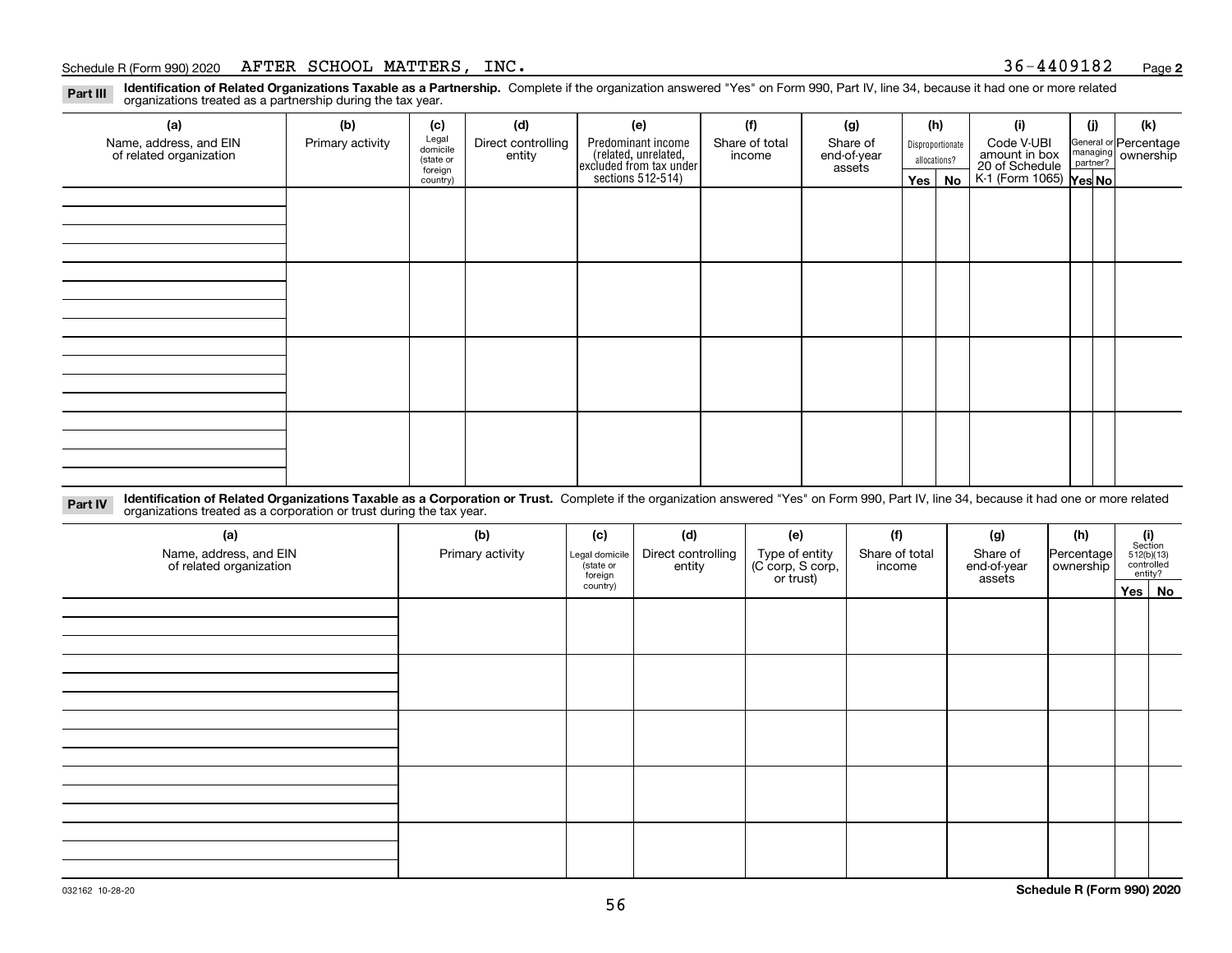**Part V** T**ransactions With Related Organizations.** Complete if the organization answered "Yes" on Form 990, Part IV, line 34, 35b, or 36.

| Note: Complete line 1 if any entity is listed in Parts II, III, or IV of this schedule.                                                                                                                                        |                | Yes I | No                      |
|--------------------------------------------------------------------------------------------------------------------------------------------------------------------------------------------------------------------------------|----------------|-------|-------------------------|
| 1 During the tax year, did the organization engage in any of the following transactions with one or more related organizations listed in Parts II-IV?                                                                          |                |       |                         |
| a Receipt of (i) interest, (ii) annuities, (iii) royalties, or (iv) rent from a controlled entity [1] controlled entity [1] controlled entimed to the controlled entity [1] content content content content of (i) interest, ( | 1a             |       | х                       |
| b Gift, grant, or capital contribution to related organization(s) manufactured and contribution to related organization(s)                                                                                                     | 1 <sub>b</sub> |       | X                       |
| c Gift, grant, or capital contribution from related organization(s) material contents and contribution from related organization(s) material contents and content of the content of the content of content of content of conte | 1c             |       | $\mathbf X$             |
|                                                                                                                                                                                                                                | 1 <sub>d</sub> | X     |                         |
| e Loans or loan guarantees by related organization(s) manufaction content and content and content and content and content and content and content and content and content and content and content and content and content and  | 1e             |       | $\mathbf X$             |
|                                                                                                                                                                                                                                |                |       |                         |
| f Dividends from related organization(s) manufactured and contract and contract of the contract of the contract of the contract of the contract of the contract of the contract of the contract of the contract of the contrac | 1f             |       | х                       |
|                                                                                                                                                                                                                                | 1a             |       | X                       |
| h Purchase of assets from related organization(s) manufactured and content to content the content of assets from related organization(s)                                                                                       | 1 <sub>h</sub> |       | X                       |
|                                                                                                                                                                                                                                | 1i             |       | $\mathbf X$             |
| Lease of facilities, equipment, or other assets to related organization(s) contraction contraction control and the set of facilities, equipment, or other assets to related organization(s) contraction control and the set of | 1i             |       | $\mathbf{x}$            |
|                                                                                                                                                                                                                                |                |       |                         |
|                                                                                                                                                                                                                                | 1k             | X     |                         |
|                                                                                                                                                                                                                                | 11             |       | $\mathbf X$             |
| m Performance of services or membership or fundraising solicitations by related organization(s)                                                                                                                                | 1m             |       | $\mathbf x$             |
|                                                                                                                                                                                                                                | 1n             |       | X                       |
| <b>o</b> Sharing of paid employees with related organization(s)                                                                                                                                                                | 10             |       | $\overline{\mathbf{X}}$ |
|                                                                                                                                                                                                                                |                |       |                         |
|                                                                                                                                                                                                                                | 1p.            |       | X                       |
|                                                                                                                                                                                                                                | 1a             |       | $\mathbf x$             |
|                                                                                                                                                                                                                                |                |       |                         |
| r Other transfer of cash or property to related organization(s)                                                                                                                                                                | 1r             |       | X                       |
|                                                                                                                                                                                                                                | 1s             |       | X                       |
| 2 If the answer to any of the above is "Yes," see the instructions for information on who must complete this line, including covered relationships and transaction thresholds.                                                 |                |       |                         |

| (a)<br>Name of related organization | (b)<br>Transaction<br>type (a-s) | (c)<br>Amount involved | (d)<br>Method of determining amount involved |
|-------------------------------------|----------------------------------|------------------------|----------------------------------------------|
| $(1)$ ASM QALICB, INC.              | к                                |                        | 314, 287. AUDITED FINANCIAL STATEMENTS       |
| (2) ASM QALICB, INC.                | D                                |                        | 4,783,688. AUDITED FINANCIAL STATEMENTS      |
| (3)                                 |                                  |                        |                                              |
| (4)                                 |                                  |                        |                                              |
| (5)                                 |                                  |                        |                                              |
| (6)                                 |                                  |                        |                                              |

 $\overline{\phantom{a}}$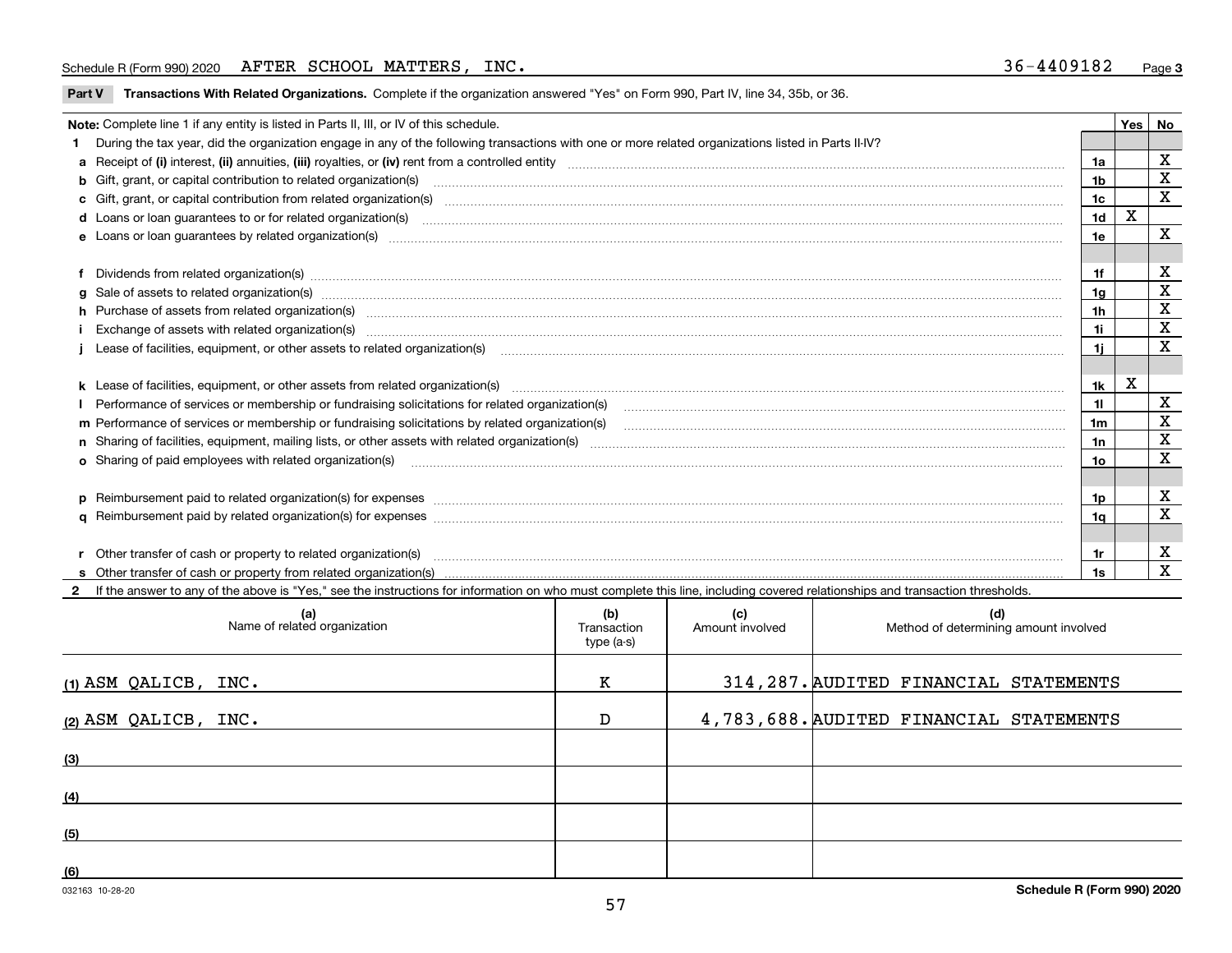#### Schedule R (Form 990) 2020 Page AFTER SCHOOL MATTERS, INC. 36-4409182

**Part VI Unrelated Organizations Taxable as a Partnership. Complete if the organization answered "Yes" on Form 990, Part IV, line 37.** 

Provide the following information for each entity taxed as a partnership through which the organization conducted more than five percent of its activities (measured by total assets or gross revenue) that was not a related organization. See instructions regarding exclusion for certain investment partnerships.

| ັ                      | ັ<br>ັ           |                   |                                                                                            |                                      |  |          |             |                                       |                                                                                              |        |     |
|------------------------|------------------|-------------------|--------------------------------------------------------------------------------------------|--------------------------------------|--|----------|-------------|---------------------------------------|----------------------------------------------------------------------------------------------|--------|-----|
| (a)                    | (b)              | (c)               | (d)                                                                                        | (e)<br>Are all                       |  | (f)      | (g)         | (h)                                   | (i)                                                                                          | (i)    | (k) |
| Name, address, and EIN | Primary activity | Legal domicile    | Predominant income<br>(related, unrelated,<br>excluded from tax under<br>sections 512-514) | partners sec.<br>501(c)(3)<br>orgs.? |  | Share of | Share of    | Dispropor-<br>tionate<br>allocations? | Code V-UBI<br>amount in box 20 managing<br>of Schedule K-1 partner?<br>(Form 1065)<br>ves No |        |     |
| of entity              |                  | (state or foreign |                                                                                            |                                      |  | total    | end-of-year |                                       |                                                                                              |        |     |
|                        |                  | country)          |                                                                                            | Yes No                               |  | income   | assets      | Yes No                                |                                                                                              | Yes No |     |
|                        |                  |                   |                                                                                            |                                      |  |          |             |                                       |                                                                                              |        |     |
|                        |                  |                   |                                                                                            |                                      |  |          |             |                                       |                                                                                              |        |     |
|                        |                  |                   |                                                                                            |                                      |  |          |             |                                       |                                                                                              |        |     |
|                        |                  |                   |                                                                                            |                                      |  |          |             |                                       |                                                                                              |        |     |
|                        |                  |                   |                                                                                            |                                      |  |          |             |                                       |                                                                                              |        |     |
|                        |                  |                   |                                                                                            |                                      |  |          |             |                                       |                                                                                              |        |     |
|                        |                  |                   |                                                                                            |                                      |  |          |             |                                       |                                                                                              |        |     |
|                        |                  |                   |                                                                                            |                                      |  |          |             |                                       |                                                                                              |        |     |
|                        |                  |                   |                                                                                            |                                      |  |          |             |                                       |                                                                                              |        |     |
|                        |                  |                   |                                                                                            |                                      |  |          |             |                                       |                                                                                              |        |     |
|                        |                  |                   |                                                                                            |                                      |  |          |             |                                       |                                                                                              |        |     |
|                        |                  |                   |                                                                                            |                                      |  |          |             |                                       |                                                                                              |        |     |
|                        |                  |                   |                                                                                            |                                      |  |          |             |                                       |                                                                                              |        |     |
|                        |                  |                   |                                                                                            |                                      |  |          |             |                                       |                                                                                              |        |     |
|                        |                  |                   |                                                                                            |                                      |  |          |             |                                       |                                                                                              |        |     |
|                        |                  |                   |                                                                                            |                                      |  |          |             |                                       |                                                                                              |        |     |
|                        |                  |                   |                                                                                            |                                      |  |          |             |                                       |                                                                                              |        |     |
|                        |                  |                   |                                                                                            |                                      |  |          |             |                                       |                                                                                              |        |     |
|                        |                  |                   |                                                                                            |                                      |  |          |             |                                       |                                                                                              |        |     |
|                        |                  |                   |                                                                                            |                                      |  |          |             |                                       |                                                                                              |        |     |
|                        |                  |                   |                                                                                            |                                      |  |          |             |                                       |                                                                                              |        |     |
|                        |                  |                   |                                                                                            |                                      |  |          |             |                                       |                                                                                              |        |     |
|                        |                  |                   |                                                                                            |                                      |  |          |             |                                       |                                                                                              |        |     |
|                        |                  |                   |                                                                                            |                                      |  |          |             |                                       |                                                                                              |        |     |
|                        |                  |                   |                                                                                            |                                      |  |          |             |                                       |                                                                                              |        |     |
|                        |                  |                   |                                                                                            |                                      |  |          |             |                                       |                                                                                              |        |     |
|                        |                  |                   |                                                                                            |                                      |  |          |             |                                       |                                                                                              |        |     |
|                        |                  |                   |                                                                                            |                                      |  |          |             |                                       |                                                                                              |        |     |
|                        |                  |                   |                                                                                            |                                      |  |          |             |                                       |                                                                                              |        |     |
|                        |                  |                   |                                                                                            |                                      |  |          |             |                                       |                                                                                              |        |     |
|                        |                  |                   |                                                                                            |                                      |  |          |             |                                       |                                                                                              |        |     |
|                        |                  |                   |                                                                                            |                                      |  |          |             |                                       |                                                                                              |        |     |
|                        |                  |                   |                                                                                            |                                      |  |          |             |                                       |                                                                                              |        |     |
|                        |                  |                   |                                                                                            |                                      |  |          |             |                                       |                                                                                              |        |     |
|                        |                  |                   |                                                                                            |                                      |  |          |             |                                       |                                                                                              |        |     |
|                        |                  |                   |                                                                                            |                                      |  |          |             |                                       |                                                                                              |        |     |

**Schedule R (Form 990) 2020**